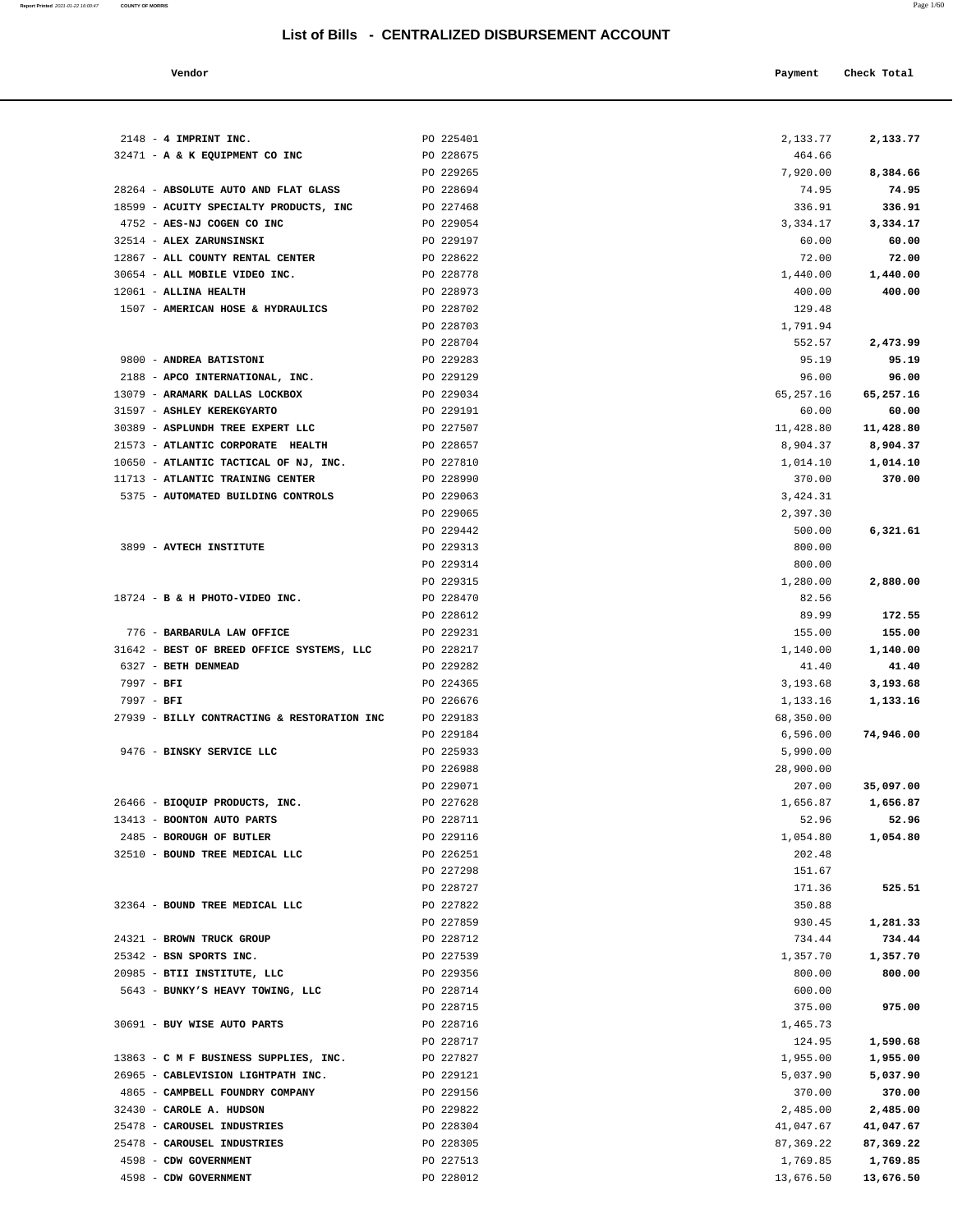#### **Vendor Check Total Payment Check Total**

13708 - **CDW GOVERNMENT LLC** PO 226883 24625 - **CFCS - HOPE HOUSE PO** 229346

2047 - **EMPLOYMENT HORIZONS ENTERPRISES INC** PO 229056

**Report Printed 2021-01-22 16:00:47** COUNTY OF MORRIS

| I |  |
|---|--|
|   |  |

| 2,119.80   | 2,119.80   |
|------------|------------|
| 2,912.00   | 2,912.00   |
| 27,789.17  | 27,789.17  |
| 60.00      | 60.00      |
| 193.42     | 193.42     |
| 573.50     | 573.50     |
| 65.77      | 65.77      |
| 4,246.60   |            |
| 595.40     |            |
| 6,512.80   |            |
| 2,486.90   | 13,841.70  |
| 359.90     | 359.90     |
| 25,016.40  | 25,016.40  |
| 9,723.00   | 9,723.00   |
|            |            |
| 184,043.51 |            |
| 83,932.10  | 267,975.61 |
| 155.08     | 155.08     |
| 2,307.73   | 2,307.73   |
| 553.00     | 553.00     |
| 80.88      | 80.88      |
| 5,355.09   | 5,355.09   |
| 1,299.00   | 1,299.00   |
| 2,327.00   | 2,327.00   |
| 570,340.08 | 570,340.08 |
| 78.80      | 78.80      |
| 4,930.04   | 4,930.04   |
| 77,442.59  | 77,442.59  |
| 58.30      | 58.30      |
| 848.00     | 848.00     |
| 2,430.60   | 2,430.60   |
| 980.21     | 980.21     |
| 80.00      | 80.00      |
| 2,897.34   |            |
| 1,549.73   |            |
| 1,916.19   |            |
| 582.73     | 6,945.99   |
| 8,459.89   |            |
| 953.42     |            |
|            | 9,413.31   |
| 80.00      | 80.00      |
| 1,940.40   | 1,940.40   |
| 864.00     |            |
| 7,123.00   | 7,987.00   |
| 143.78     | 143.78     |
| 178,697.35 |            |
| 19,267.75  | 197,965.10 |
| 16,088.34  | 16,088.34  |
| 2,228.49   | 2,228.49   |
| 2,985.06   | 2,985.06   |
| 36,405.09  | 36,405.09  |
| 2,172.70   | 2,172.70   |
| 1,001.49   | 1,001.49   |
| 164.48     | 164.48     |
| 29,926.00  | 29,926.00  |
| 3,200.00   | 3,200.00   |
| 42.46      | 42.46      |
| 1,971.00   | 1,971.00   |
| 2,300.00   | 2,300.00   |
| 336.86     | 336.86     |
| 252.82     | 252.82     |
| 283.00     | 283.00     |
| 413.98     | 413.98     |
| 241.50     | 241.50     |
| 68,210.00  |            |
|            |            |

| 31717 - CHAMPION ENERGY                  | PO 228701 | 27,789.17  | 27,789.17  |
|------------------------------------------|-----------|------------|------------|
| 26522 - CHARLES MOORE                    | PO 229194 | 60.00      | 60.00      |
| 29904 - CHARM-TEX, INC.                  | PO 228682 | 193.42     | 193.42     |
| 29506 - CHASAN, LAMPARELLO, MALLON       | PO 229222 | 573.50     | 573.50     |
| 32679 - CHERON GAMBLE                    | PO 229106 | 65.77      | 65.77      |
| 13788 - CHERRY WEBER & ASSOC. PC         | PO 228955 | 4,246.60   |            |
|                                          | PO 229070 | 595.40     |            |
|                                          | PO 229340 | 6,512.80   |            |
|                                          | PO 229636 | 2,486.90   | 13,841.70  |
| 308 - CIVIC RESEARCH INSTITUTE INC       | PO 227816 | 359.90     | 359.90     |
| 25571 - CLEARY GIACOBBE ALFIERI &        | PO 229221 | 25,016.40  | 25,016.40  |
| 8454 - CLIFTON ELEVATOR SERVICE CO INC   | PO 229060 | 9,723.00   | 9,723.00   |
| 28327 - CMS CONSTRUCTION INC.            | PO 229096 | 184,043.51 |            |
|                                          | PO 229339 | 83,932.10  | 267,975.61 |
| 24252 - COFFEE LOVERS COFFEE SERVICE     | PO 228991 | 155.08     | 155.08     |
| 27936 - CONTINENTAL TRADING &            | PO 229466 | 2,307.73   | 2,307.73   |
| 26101 - COOPER ELECTRIC SUPPLY CO.       | PO 227814 | 553.00     | 553.00     |
| 26101 - COOPER ELECTRIC SUPPLY CO.       | PO 227861 | 80.88      | 80.88      |
| 26101 - COOPER ELECTRIC SUPPLY CO.       | PO 229163 | 5,355.09   | 5,355.09   |
| 21755 - CORE PROMOTIONS, LLC             | PO 228667 | 1,299.00   | 1,299.00   |
| 14029 - COUNTY COLLEGE OF MORRIS         | PO 229349 | 2,327.00   | 2,327.00   |
| 14022 - COUNTY COLLEGE OF MORRIS         | PO 229711 | 570,340.08 | 570,340.08 |
| 13 - COUNTY OF MORRIS                    | PO 229717 | 78.80      | 78.80      |
| 13 - COUNTY OF MORRIS                    | PO 229732 | 4,930.04   | 4,930.04   |
| 13 - COUNTY OF MORRIS                    | PO 229824 | 77,442.59  | 77,442.59  |
| 14041 - COUNTY WELDING SUPPLY CO         | PO 227520 | 58.30      | 58.30      |
| 14068 - CREVELINGS SAWMILL               | PO 228732 | 848.00     | 848.00     |
| 14077 - CSL WATER QUALITY INC            | PO 229216 | 2,430.60   | 2,430.60   |
| 24867 - CUTTING EDGE ACADEMY             | PO 229428 | 980.21     | 980.21     |
| 14102 - CY DRAKE LOCKSMITHS, INC.        | PO 227797 | 80.00      | 80.00      |
| 12523 - D&B AUTO SUPPLY                  | PO 228737 | 2,897.34   |            |
|                                          | PO 228740 | 1,549.73   |            |
|                                          | PO 228744 | 1,916.19   |            |
|                                          | PO 228745 | 582.73     | 6,945.99   |
| 12523 - D&B AUTO SUPPLY                  | PO 228746 | 8,459.89   |            |
|                                          | PO 228747 | 953.42     | 9,413.31   |
| 32394 - DANIELLE MARIE SECOLA            | PO 228611 | 80.00      | 80.00      |
| 18414 - DAVID WEBER OIL COMPANY          | PO 228734 | 1,940.40   | 1,940.40   |
| 11434 - DAWN CENTER FOR INDEPENDENT      | PO 228966 | 864.00     |            |
|                                          | PO 228967 | 7,123.00   | 7,987.00   |
| 5414 - DEENA LEARY                       | PO 228648 | 143.78     | 143.78     |
| 14228 - DELL MARKETING L.P.              | PO 227371 | 178,697.35 |            |
|                                          | PO 228770 | 19,267.75  | 197,965.10 |
| 24349 - DIRECT ENERGY BUSINESS MARKETING | PO 229406 | 16,088.34  | 16,088.34  |
| 24349 - DIRECT ENERGY BUSINESS MARKETING | PO 229407 | 2,228.49   | 2,228.49   |
| 24349 - DIRECT ENERGY BUSINESS MARKETING | PO 229408 | 2,985.06   | 2,985.06   |
| 24349 - DIRECT ENERGY BUSINESS MARKETING | PO 229409 | 36,405.09  | 36,405.09  |
| 24349 - DIRECT ENERGY BUSINESS MARKETING | PO 229411 | 2,172.70   | 2,172.70   |
| 24349 - DIRECT ENERGY BUSINESS MARKETING | PO 229413 | 1,001.49   | 1,001.49   |
| 8735 - DIRECT TV INC                     | PO 228994 | 164.48     | 164.48     |
| 11808 - DITSCHMAN/FLEMINGTON FORD        | PO 225338 | 29,926.00  | 29,926.00  |
| 11931 - DIVERSIFIED STORAGE              | PO 227408 | 3,200.00   | 3,200.00   |
| 14393 - DOVER WATER COMMISSIONERS        | PO 228720 | 42.46      | 42.46      |
| 11374 - DUBLIN JANITORIAL SUPPLY         | PO 229164 | 1,971.00   | 1,971.00   |
| 32273 - DYNAMIC TRAFFIC LLC              | PO 216088 | 2,300.00   | 2,300.00   |
| 26312 - EASTERN CONCRETE MATERIALS, INC. | PO 228042 | 336.86     | 336.86     |
| 26312 - EASTERN CONCRETE MATERIALS, INC. | PO 228046 | 252.82     | 252.82     |
| 18985 - EBSCO INFORMATION SERVICES       | PO 227970 | 283.00     | 283.00     |
| 14505 - ELIZABETHTOWN GAS COMPANY        | PO 229047 | 413.98     | 413.98     |
| 28990 - EMERGENCY EQUIPMENT LLC          | PO 228749 | 241.50     | 241.50     |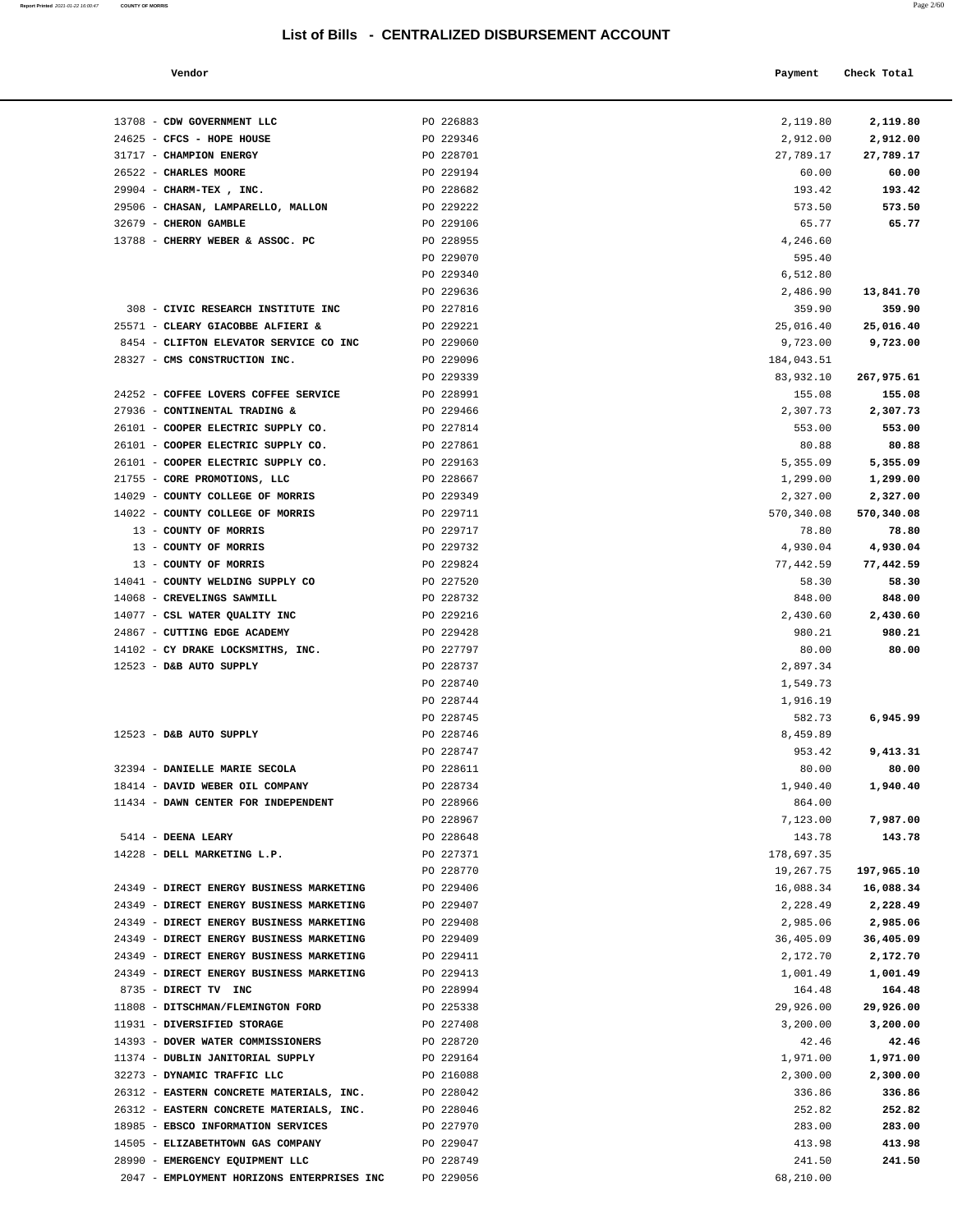#### **Report Printed** 2021-01-22 16:00:47 **COUNTY OF MORRIS** Page 3/60

| Vendor | Payment | Check Total |
|--------|---------|-------------|
|        |         |             |

|                                        |                        |                     | 136,420.00 |
|----------------------------------------|------------------------|---------------------|------------|
| 14569 - ENVIRONMENTAL SYSTEMS          | PO 229405<br>PO 229033 | 68,210.00<br>400.00 | 400.00     |
| 30506 - EQUIPMENT REPAIR CENTER CORP   | PO 227806              | 1,177.80            | 1,177.80   |
| 26492 - ERROL WOLLARY                  | PO 229365              | 60.00               | 60.00      |
| 6007 - ESPOSITO'S ICE SERVICE          | PO 228725              | 108.00              | 108.00     |
| 3549 - EZ WHEELS DRIVING SCHOOL        | PO 229311              | 1,463.28            |            |
|                                        | PO 229312              | 1,652.92            |            |
|                                        | PO 229316              | 1,652.92            |            |
|                                        | PO 229317              | 1,652.92            |            |
|                                        | PO 229352              | 1,599.60            |            |
|                                        | PO 229353              | 1,599.60            |            |
|                                        | PO 229354              | 1,173.04            |            |
|                                        | PO 229355              | 1,546.28            | 12,340.56  |
| 1314 - FAI-GON ELECTRIC INC            | PO 229094              | 55,732.60           | 55,732.60  |
| 12515 - FASTENAL COMPANY               | PO 226183              | 1,167.03            |            |
|                                        | PO 227292              | 45.22               |            |
|                                        | PO 229165              | 2,460.06            | 3,672.31   |
| 14668 - FEDEX                          | PO 228975              | 96.42               | 96.42      |
| 32492 - FERNANDEZ GARCIA, LLC          | PO 229251              | 3,472.00            | 3,472.00   |
| 31635 - FISHER SCIENTIFIC COMPANY, LLC | PO 227265              | 1,111.70            | 1,111.70   |
| 27708 - FIT-RITE UNIFORM CO., INC.     | PO 224644              | 1,000.00            | 1,000.00   |
| 14795 - FRENCH & PARRELLO ASSOCIATES   | PO 228640              | 433.76              |            |
|                                        | PO 228640              | 1,780.00            |            |
|                                        | PO 229664              | 1,842.50            | 4,056.26   |
| $714$ - GALLS, LLC                     | PO 218897              | 3,586.15            |            |
|                                        | PO 225937              | 3,244.06            |            |
|                                        | PO 228282              | 409.40              |            |
|                                        | PO 228342              | 1,416.10            |            |
|                                        | PO 229173              | 196.18              |            |
|                                        | PO 229175              | 103.00              |            |
|                                        | PO 229180              | 588.54              |            |
|                                        | PO 229182              | 144.10              | 9,687.53   |
| 14852 - GANN LAW BOOKS                 | PO 228637              | 170.00              | 170.00     |
| 14123 - GANNETT NJ NEWSPAPERS          | PO 228910              | 107.24              | 107.24     |
| 14123 - GANNETT NJ NEWSPAPERS          | PO 228911              | 106.38              | 106.38     |
| 14123 - GANNETT NJ NEWSPAPERS          | PO 229104              | 118.42              | 118.42     |
| 14123 - GANNETT NJ NEWSPAPERS          | PO 229250              | 60.80               | 60.80      |
| 14857 - GARDEN STATE HIGHWAY           | PO 228035              | 19,170.89           | 19,170.89  |
| 14726 - GEN-EL SAFETY & INDUSTRIAL     | PO 226334              | 456.25              | 456.25     |
| 14887 - GENERAL PLUMBING SUPPLY INC.   | PO 229472              | 28.09               | 28.09      |
| 32140 - GERARD PORCELLA                | PO 229196              | 40.00               | 40.00      |
| $4872$ - GLAS-TINT, LLC                | PO 224472              | 375.00              | 375.00     |
| 11788 - GLOCK PROFESSIONAL INC         | PO 228631              | 250.00              |            |
|                                        | PO 228632              | 250.00              | 500.00     |
| 29597 - GRADE CONSTRUCTION             | PO 229081              | 85, 175.94          | 85,175.94  |
| $24884$ - GRAINGER                     | PO 226087              | 589.14              | 589.14     |
| $24884$ - GRAINGER                     | PO 227276              | 341.74              | 341.74     |
| $14983$ - GRAINGER                     | PO 227441              | 323.62              |            |
|                                        | PO 227461              | 202.00              |            |
|                                        | PO 227482              | 430.05              | 955.67     |
| $14984$ - GRAINGER                     | PO 228081              | 508.50              |            |
|                                        | PO 229168              | 898.39              |            |
|                                        | PO 229171              | 2,953.05            |            |
|                                        | PO 229455              | 38.60               | 4,398.54   |
| 20712 - GREELCO INC                    | PO 228773              | 16,014.15           | 16,014.15  |
| 28276 - GREEN POND HISTORICAL          | PO 228195              | 35.00               | 35.00      |
| 15007 - GREENMAN PEDERSEN INC          | PO 228954              | 24,206.19           |            |
|                                        | PO 229075              | 805.00              |            |
|                                        | PO 229086              | 12,138.00           |            |
|                                        | PO 229097              | 2,780.01            | 39,929.20  |
| 30359 - HD SUPPLY CONSTRUCTION &       | PO 226786              | 252.00              | 252.00     |
| 30359 - HD SUPPLY CONSTRUCTION &       | PO 227362              | 2,249.50            | 2,249.50   |
| 30359 - HD SUPPLY CONSTRUCTION &       | PO 227557              | 413.48              | 413.48     |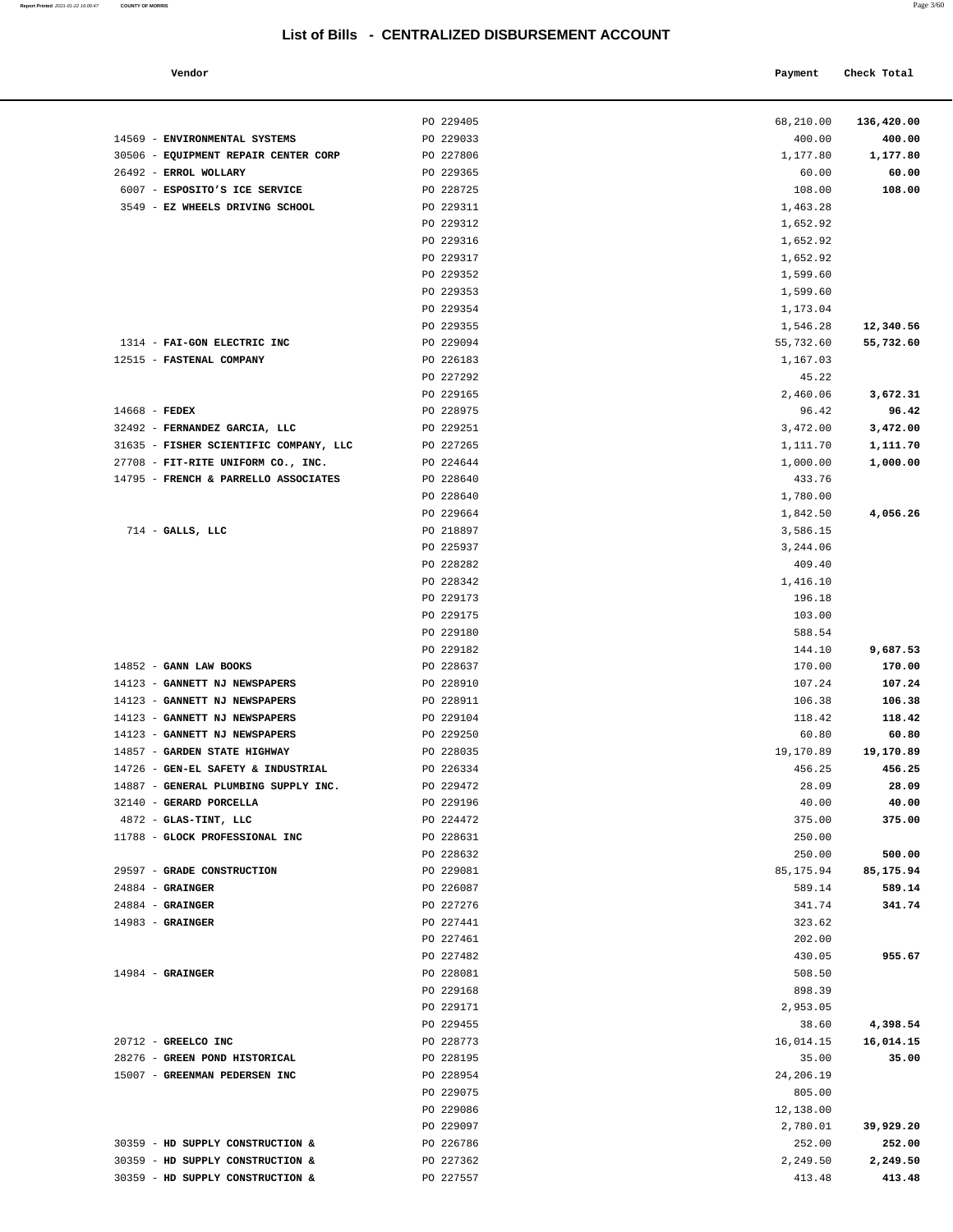#### **Vendor Check Total Payment** Check Total **Payment**

| Report Printed 2021-01-22 16:00:47 COUNTY OF MORRIS |  |  |  | Page 4/60 |
|-----------------------------------------------------|--|--|--|-----------|
|                                                     |  |  |  |           |

| 178.18                |                       |
|-----------------------|-----------------------|
| 2,449.63              |                       |
| 38.45                 | 2,666.26              |
| 1,500.00              |                       |
| 4,000.00              | 5,500.00              |
| 1,002.60<br>3,118.44  | 1,002.60              |
| 29,258.00             | 3,118.44<br>29,258.00 |
| 750.00                | 750.00                |
| 185.72                | 185.72                |
| 85.00                 | 85.00                 |
| 3,135.00              |                       |
| 1,197.00              | 4,332.00              |
| 1,500.00              | 1,500.00              |
| 121,924.50            | 121,924.50            |
| 50.00                 |                       |
| 90.00                 | 140.00                |
| 1,610.95              | 1,610.95              |
| 68.99                 | 68.99                 |
| 3.80                  | 3.80                  |
| 9,535.62              | 9,535.62              |
| 15, 154. 14           | 15, 154. 14           |
| 8,035.05              | 8,035.05              |
| 30,181.55             | 30,181.55<br>234.50   |
| 234.50                | 2,823.54              |
| 2,823.54<br>62,308.10 | 62,308.10             |
| 3.84                  | 3.84                  |
| 10,097.54             | 10,097.54             |
| 47,845.30             | 47,845.30             |
| 3,210.82              | 3,210.82              |
| 39,296.50             | 39,296.50             |
| 25,815.00             | 25,815.00             |
| 525.00                | 525.00                |
| 60.00                 | 60.00                 |
| 5,395.85              | 5,395.85              |
| 7,280.19              | 7,280.19              |
| 446.99                | 446.99                |
| 1,310.00              | 1,310.00              |
| 600.00                | 600.00                |
| 60.00<br>210.00       | 60.00<br>210.00       |
| 135.65                | 135.65                |
| 216.00                | 216.00                |
| 492.00                | 492.00                |
| 1,800.00              | 1,800.00              |
| 3,326.25              | 3,326.25              |
| 3,100.00              | 3,100.00              |
| 1,944.00              | 1,944.00              |
| 2,646.00              | 2,646.00              |
| 3,975.75              | 3,975.75              |
| 504.00                | 504.00                |
| 216.00                | 216.00                |
| 450.00                | 450.00                |
| 500.00                | 500.00                |
| 15.91                 | 15.91                 |
| 60.00                 | 60.00                 |
| 750.00                | 750.00                |
| 800.00<br>800.00      |                       |
| 3,200.00              | 4,800.00              |
| 1,302.00              | 1,302.00              |
| 1,953.00              | 1,953.00              |
|                       |                       |

| 8685 - HENRY SCHEIN INC                     | PO 228323 | 178.18     |                    |
|---------------------------------------------|-----------|------------|--------------------|
|                                             | PO 228687 | 2,449.63   |                    |
|                                             | PO 229638 | 38.45      | 2,666.26           |
| 5622 - HOFFMAN SERVICES INC.                | PO 228942 | 1,500.00   |                    |
|                                             | PO 229001 | 4,000.00   | 5,500.00           |
| 28404 - HOME DEPOT CREDIT SERVICES          | PO 229410 | 1,002.60   | 1,002.60           |
| 15260 - HUDSON COUNTY COMMUNITY COLLEGE     | PO 229715 | 3,118.44   | 3,118.44           |
| 20755 - IDEMIA IDENTITY & SECURITY USA LLC  | PO 225785 | 29,258.00  | 29,258.00          |
|                                             |           |            |                    |
| 11944 - INFRARED SERVICES INC               | PO 229046 | 750.00     | 750.00             |
| 6100 - INTER CITY TIRE                      | PO 228945 | 185.72     | 185.72             |
| 25455 - INTERNATIONAL ACADEMIES OF          | PO 229118 | 85.00      | 85.00              |
| 30135 - INVESTIGATIVE FORENSICS CONSULTING  | PO 228633 | 3,135.00   |                    |
|                                             | PO 229174 | 1,197.00   | 4,332.00           |
| 27066 - IPREO LLC                           | PO 229709 | 1,500.00   | 1,500.00           |
| 29113 - J.C. CONTRACTING, INC.              | PO 229098 | 121,924.50 | 121,924.50         |
| 5459 - JAMES LASPINA                        | PO 228915 | 50.00      |                    |
|                                             | PO 228916 | 90.00      | 140.00             |
| 2760 - JANWAY COMPANY                       | PO 227968 | 1,610.95   | 1,610.95           |
| 20591 - JEFFREY PAUL                        | PO 228855 | 68.99      | 68.99              |
| 960 - JERSEY CENTRAL POWER & LIGHT          | PO 226934 | 3.80       | 3.80               |
| 960 - JERSEY CENTRAL POWER & LIGHT          | PO 228643 | 9,535.62   | 9,535.62           |
| 960 - JERSEY CENTRAL POWER & LIGHT          | PO 228644 | 15,154.14  | 15,154.14          |
| 960 - JERSEY CENTRAL POWER & LIGHT          | PO 228650 | 8,035.05   | 8,035.05           |
| 960 - JERSEY CENTRAL POWER & LIGHT          | PO 228684 | 30,181.55  | 30,181.55          |
| 960 - JERSEY CENTRAL POWER & LIGHT          | PO 228688 | 234.50     | 234.50             |
| 960 - JERSEY CENTRAL POWER & LIGHT          | PO 228723 | 2,823.54   | 2,823.54           |
| 960 - JERSEY CENTRAL POWER & LIGHT          | PO 228729 | 62,308.10  | 62,308.10          |
| 960 - JERSEY CENTRAL POWER & LIGHT          | PO 228755 | 3.84       | 3.84               |
| 960 - JERSEY CENTRAL POWER & LIGHT          | PO 229082 | 10,097.54  | 10,097.54          |
| 960 - JERSEY CENTRAL POWER & LIGHT          | PO 229084 | 47,845.30  | 47,845.30          |
| 960 - JERSEY CENTRAL POWER & LIGHT          | PO 229085 | 3,210.82   | 3,210.82           |
| 26156 - JJS SERVICES, INC.                  | PO 229482 | 39,296.50  | 39,296.50          |
| 26156 - JJS SERVICES, INC.                  | PO 229669 | 25,815.00  | 25,815.00          |
| 32429 - JOAN A. SEERY                       | PO 229823 | 525.00     | 525.00             |
| 26528 - JOHN ZEGERS                         | PO 229198 | 60.00      | 60.00              |
| 12452 - JOHNSON & JOHNSON, ESQS             | PO 229232 |            | 5,395.85           |
|                                             |           | 5,395.85   | 7,280.19           |
| 21614 - JOHNSON MIRMIRAN AND THOMPSON, INC. | PO 228639 | 7,280.19   |                    |
| 2695 - JOHNSTONE SUPPLY                     | PO 229534 | 446.99     | 446.99             |
| $25043 - JSTOR$                             | PO 227969 | 1,310.00   | 1,310.00<br>600.00 |
| 15539 - JUST JIM CLEANING SERVICE           | PO 228926 | 600.00     |                    |
| 26511 - JUSTIN CHUPLIS                      | PO 229188 | 60.00      | 60.00              |
| 29135 - KATHLEEN TAGGART &                  | PO 228565 | 210.00     | 210.00             |
| 15574 - KENVIL POWER EQUIPMENT, INC.        | PO 228950 | 135.65     | 135.65             |
| 24924 - KEY-TECH                            | PO 215778 | 216.00     | 216.00             |
| 24924 - KEY-TECH                            | PO 219797 | 492.00     | 492.00             |
| $24924 - KEY-TECH$                          | PO 219817 | 1,800.00   | 1,800.00           |
| 24924 - KEY-TECH                            | PO 219965 | 3,326.25   | 3,326.25           |
| 24924 - KEY-TECH                            | PO 222271 | 3,100.00   | 3,100.00           |
| 24924 - KEY-TECH                            | PO 222384 | 1,944.00   | 1,944.00           |
| 24924 - KEY-TECH                            | PO 224152 | 2,646.00   | 2,646.00           |
| 24924 - KEY-TECH                            | PO 224362 | 3,975.75   | 3,975.75           |
| 24924 - KEY-TECH                            | PO 224536 | 504.00     | 504.00             |
| 24924 - KEY-TECH                            | PO 226795 | 216.00     | 216.00             |
| 15587 - KEYSTONE PUBLIC SAFETY INC.         | PO 224501 | 450.00     | 450.00             |
| 15634 - KORNER STORE INC                    | PO 229167 | 500.00     | 500.00             |
| 26521 - KRISTIAN MCMORLAND                  | PO 228658 | 15.91      | 15.91              |
| 26521 - KRISTIAN MCMORLAND                  | PO 229193 | 60.00      | 60.00              |
| 32064 - KRONICK RESOLUTIONS                 | PO 226970 | 750.00     | 750.00             |
| 20143 - LASCOMP INSTITUTE OF IT             | PO 229350 | 800.00     |                    |
|                                             | PO 229351 | 800.00     |                    |
|                                             | PO 229358 | 3,200.00   | 4,800.00           |
| 25383 - LAW OFFICE OF ROBERT J. GREENBAUM   | PO 229219 | 1,302.00   | 1,302.00           |
| 25383 - LAW OFFICE OF ROBERT J. GREENBAUM   | PO 229220 | 1,953.00   | 1,953.00           |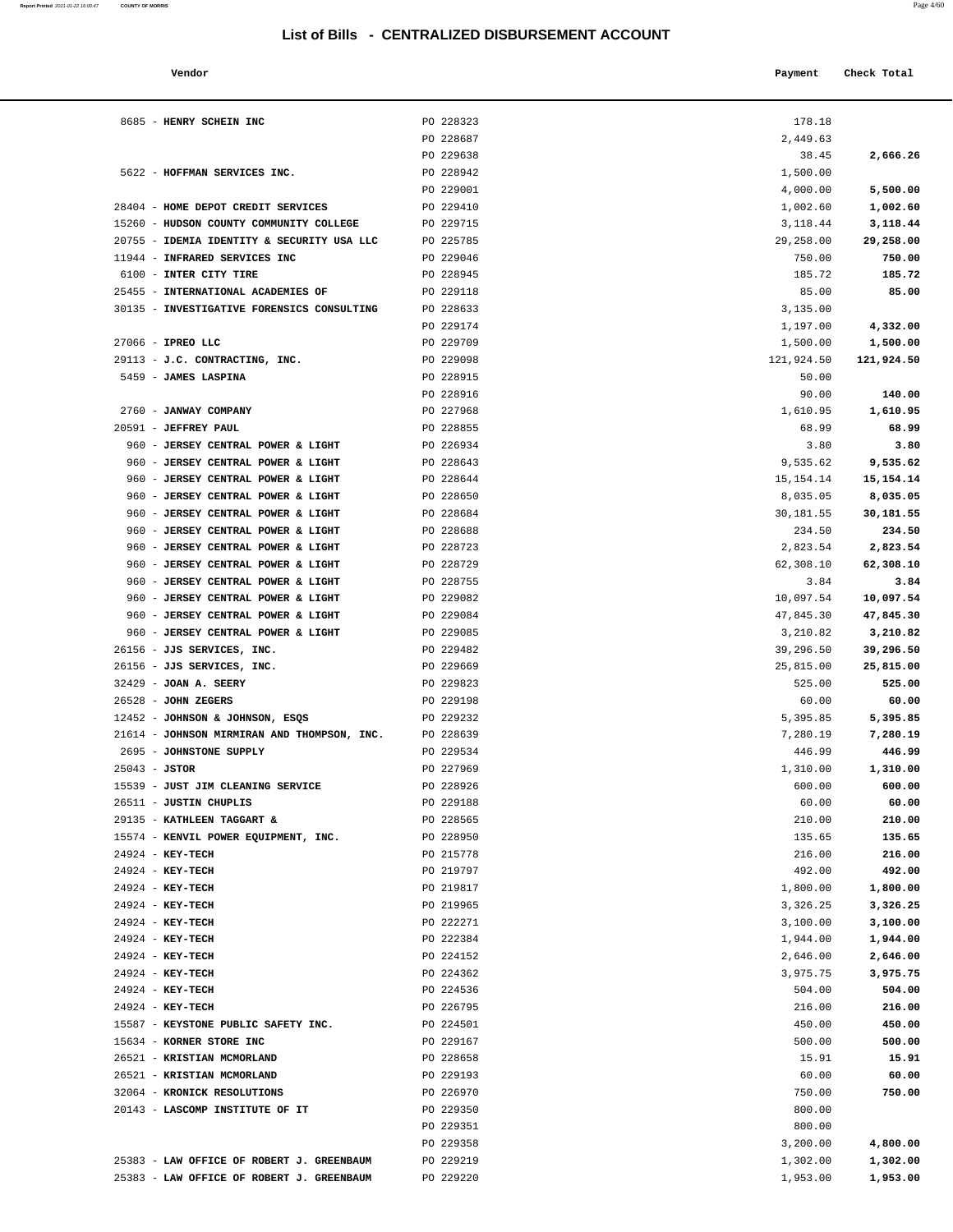|  | a.<br>I | ٦<br>. . |  |
|--|---------|----------|--|
|  |         |          |  |
|  |         |          |  |

| Report Printed 2021-01-22 16:00:47 | <b>COUNTY OF MORRIS</b>                                        | List of Bills - CENTRALIZED DISBURSEMENT ACCOUNT |                      | Page 5/60                 |  |
|------------------------------------|----------------------------------------------------------------|--------------------------------------------------|----------------------|---------------------------|--|
|                                    | Vendor                                                         |                                                  | Payment              | Check Total               |  |
|                                    |                                                                |                                                  |                      |                           |  |
|                                    | 32681 - LAW OFFICE SHERYL MINTZ GOSKI                          | PO 229258                                        | 3,099.69             | 3,099.69                  |  |
|                                    | 16637 - LAWYERS DIARY AND MANUAL LLC                           | PO 220367                                        | 586.25               | 586.25                    |  |
|                                    | 20653 - LEGAL SERVICES OF NORTHWEST                            | PO 229345                                        | 9,585.00             | 9,585.00                  |  |
|                                    | 5855 - LEXIS NEXIS                                             | PO 226960                                        | 174.00               | 174.00                    |  |
|                                    | 5855 - LEXIS NEXIS                                             | PO 227411                                        | 58.00                | 58.00                     |  |
|                                    | 15775 - LIFESAVERS INC                                         | PO 229120                                        | 102.00               | 102.00                    |  |
|                                    | 5989 - LINCOLN TECHNICAL INSTITUTE                             | PO 229306                                        | 805.00               | 805.00                    |  |
|                                    | 15850 - LUM, DRASCO & POSITAN LLC                              | PO 228993                                        | 1,255.50             | 1,255.50                  |  |
|                                    | 28911 - M-TEC CONSTRUCTION SERVICE LLC                         | PO 223583                                        | 1,625.00             | 1,625.00                  |  |
|                                    | 28911 - M-TEC CONSTRUCTION SERVICE LLC                         | PO 223584                                        | 1,625.00             | 1,625.00                  |  |
|                                    | 28911 - M-TEC CONSTRUCTION SERVICE LLC                         | PO 228638                                        | 18,400.00            | 18,400.00                 |  |
|                                    | 8601 - M.A.I.N., INC.                                          | PO 228439                                        | 227.62               | 227.62                    |  |
|                                    | 15942 - MACK CAMERA & VIDEO SERVICE                            | PO 228002                                        | 5,250.00             | 5,250.00                  |  |
|                                    | 28251 - MAGIC TOUCH CONSTRUCTION CO., INC.                     | PO 226033                                        | 44, 127. 25          |                           |  |
|                                    |                                                                | PO 229473                                        | 24,055.36            | 68,182.61                 |  |
|                                    | 5424 - MAGLOCLEN                                               | PO 228366                                        | 400.00               | 400.00                    |  |
|                                    | 4528 - MALICK AND SCHERER PC                                   | PO 219156                                        | 23,010.00            |                           |  |
|                                    |                                                                | PO 228952                                        | 2,424.73             | 25,434.73                 |  |
|                                    | 31526 - MANGIANO PIZZA RESTAURANT AND CATERING                 | PO 229476                                        | 438.00               | 438.00                    |  |
|                                    | 15996 - MARBRO INC                                             | PO 229656                                        | 349,469.60           | 349,469.60                |  |
|                                    | 27866 - MARK CARTER                                            | PO 229805                                        | 419.22               | 419.22                    |  |
|                                    | 29281 - MBT CONTRACTING LLC                                    | PO 229277                                        | 134, 474.62          |                           |  |
|                                    |                                                                | PO 229477                                        | 105,069.72           | 239,544.34                |  |
|                                    | 16065 - MC VOCATIONAL SCHOOL DISTRICT                          | PO 229813                                        |                      | 1,603,191.00 1,603,191.00 |  |
|                                    | 32274 - MCCLOSKEY MECHANICAL INC.                              | PO 229415                                        | 6,965.78             | 6,965.78                  |  |
|                                    | 14264 - MCMANIMON, SCOTLAND & BAUMANN LLC                      | PO 229710                                        | 600.00               | 600.00                    |  |
|                                    | 16096 - MCMASTER-CARR SUPPLY CO                                | PO 228959                                        | 50.65                |                           |  |
|                                    |                                                                | PO 228961                                        | 43.34                |                           |  |
|                                    |                                                                | PO 228962                                        | 245.58               | 339.57                    |  |
|                                    | 27688 - MELISSA MARTIN                                         | PO 229192                                        | 60.00                | 60.00                     |  |
|                                    | 27688 - MELISSA MARTIN                                         | PO 229553                                        | 100.00               | 100.00                    |  |
|                                    | 16129 - MENTAL HEALTH ASSOCIATION OF                           | PO 228353                                        | 6,780.00             | 6,780.00                  |  |
|                                    | 26517 - MICHAEL HENDERSON                                      | PO 229190                                        | 60.00                | 60.00                     |  |
|                                    | 32336 - MICHAEL WILLIAMS                                       | PO 228912                                        | 29.43                |                           |  |
|                                    |                                                                | PO 229292                                        | 24.81                |                           |  |
|                                    |                                                                | PO 229293                                        | 19.70                | 73.94                     |  |
|                                    | 16288 - MORRIS COUNTY FARMS INC<br>$10010$ MODDIC COUNTRY MILE | PO 229045<br>DO 220050                           | 2,974.80<br>6.122.40 | 2,974.80<br>6.322.40      |  |
|                                    |                                                                |                                                  |                      |                           |  |

| 20653 - LEGAL SERVICES OF NORTHWEST                      | PO 229345 | 9,585.00                  | 9,585.00   |
|----------------------------------------------------------|-----------|---------------------------|------------|
| 5855 - LEXIS NEXIS                                       | PO 226960 | 174.00                    | 174.00     |
| 5855 - LEXIS NEXIS                                       | PO 227411 | 58.00                     | 58.00      |
| 15775 - LIFESAVERS INC                                   | PO 229120 | 102.00                    | 102.00     |
| 5989 - LINCOLN TECHNICAL INSTITUTE                       | PO 229306 | 805.00                    | 805.00     |
| 15850 - LUM, DRASCO & POSITAN LLC                        | PO 228993 | 1,255.50                  | 1,255.50   |
| 28911 - M-TEC CONSTRUCTION SERVICE LLC                   | PO 223583 | 1,625.00                  | 1,625.00   |
| 28911 - M-TEC CONSTRUCTION SERVICE LLC                   | PO 223584 | 1,625.00                  | 1,625.00   |
| 28911 - M-TEC CONSTRUCTION SERVICE LLC                   | PO 228638 | 18,400.00                 | 18,400.00  |
| 8601 - M.A.I.N., INC.                                    | PO 228439 | 227.62                    | 227.62     |
| 15942 - MACK CAMERA & VIDEO SERVICE                      | PO 228002 | 5,250.00                  | 5,250.00   |
| 28251 - MAGIC TOUCH CONSTRUCTION CO., INC.               | PO 226033 | 44,127.25                 |            |
|                                                          | PO 229473 | 24,055.36                 | 68,182.61  |
| 5424 - MAGLOCLEN                                         | PO 228366 | 400.00                    | 400.00     |
| 4528 - MALICK AND SCHERER PC                             | PO 219156 | 23,010.00                 |            |
|                                                          | PO 228952 |                           |            |
|                                                          |           | 2,424.73                  | 25,434.73  |
| 31526 - MANGIANO PIZZA RESTAURANT AND CATERING PO 229476 |           | 438.00                    | 438.00     |
| 15996 - MARBRO INC                                       | PO 229656 | 349,469.60                | 349,469.60 |
| 27866 - MARK CARTER                                      | PO 229805 | 419.22                    | 419.22     |
| 29281 - MBT CONTRACTING LLC                              | PO 229277 | 134,474.62                |            |
|                                                          | PO 229477 | 105,069.72                | 239,544.34 |
| 16065 - MC VOCATIONAL SCHOOL DISTRICT                    | PO 229813 | 1,603,191.00 1,603,191.00 |            |
| 32274 - MCCLOSKEY MECHANICAL INC.                        | PO 229415 | 6,965.78                  | 6,965.78   |
| 14264 - MCMANIMON, SCOTLAND & BAUMANN LLC PO 229710      |           | 600.00                    | 600.00     |
| 16096 - MCMASTER-CARR SUPPLY CO                          | PO 228959 | 50.65                     |            |
|                                                          | PO 228961 | 43.34                     |            |
|                                                          | PO 228962 | 245.58                    | 339.57     |
| 27688 - MELISSA MARTIN                                   | PO 229192 | 60.00                     | 60.00      |
| 27688 - MELISSA MARTIN                                   | PO 229553 | 100.00                    | 100.00     |
| 16129 - MENTAL HEALTH ASSOCIATION OF                     | PO 228353 | 6,780.00                  | 6,780.00   |
| 26517 - MICHAEL HENDERSON                                | PO 229190 | 60.00                     | 60.00      |
| 32336 - MICHAEL WILLIAMS                                 | PO 228912 | 29.43                     |            |
|                                                          | PO 229292 | 24.81                     |            |
|                                                          | PO 229293 | 19.70                     | 73.94      |
| 16288 - MORRIS COUNTY FARMS INC                          | PO 229045 | 2,974.80                  | 2,974.80   |
| 12819 - MORRIS COUNTY MUA                                | PO 229058 | 6,122.49                  | 6,122.49   |
| 12819 - MORRIS COUNTY MUA                                | PO 229083 | 6,122.49                  | 6,122.49   |
| 19483 - MORRIS COUNTY MUNICIPAL                          | PO 229055 | 4,417.41                  | 4,417.41   |
| 10666 - MORRIS COUNTY SHERIFF'S OFFICE                   | PO 228943 | 368.00                    | 368.00     |
| 26488 - MORRISTOWN CAR WASH                              | PO 228963 | 800.00                    | 800.00     |
| 16321 - MORRISTOWN LUMBER &                              | PO 229392 | 217.31                    | 217.31     |
| 16340 - MORRISTOWN PARKING AUTHORITY                     | PO 229479 | 5,774.00                  |            |
|                                                          | PO 229480 | 2,503.37                  | 8,277.37   |
| 17110 - MORRISTOWN, POSTMASTER                           | PO 229108 | 965.00                    | 965.00     |
| 15709 - MUNICIPAL EMERGENCY SERVICES                     | PO 228362 | 1,510.00                  | 1,510.00   |
| 25454 - MUTUALINK, INC.                                  | PO 228621 | 27,794.88                 | 27,794.88  |
| 19523 - N.J. NATURAL GAS COMPANY                         | PO 229048 | 303.09                    |            |
|                                                          | PO 229049 | 440.48                    |            |
|                                                          | PO 229050 | 112.59                    |            |
|                                                          | PO 229051 | 1,008.47                  |            |
|                                                          | PO 229052 | 178.53                    |            |
|                                                          | PO 229053 | 1,045.95                  |            |
|                                                          | PO 229057 | 36.96                     |            |
|                                                          | PO 229076 | 517.33                    | 3,643.40   |
| 19523 - N.J. NATURAL GAS COMPANY                         | PO 229077 |                           |            |
|                                                          |           | 1,722.75                  |            |
|                                                          | PO 229078 | 35.55                     |            |
|                                                          | PO 229079 | 185.28                    |            |
|                                                          | PO 229080 | 861.69                    |            |
|                                                          | PO 229464 | 229.65                    | 3,034.92   |
| 28785 - NAPA OF ROCKAWAY                                 | PO 228996 | 556.87                    |            |
|                                                          | PO 229002 | 3,155.09                  |            |
|                                                          |           |                           |            |
|                                                          |           |                           |            |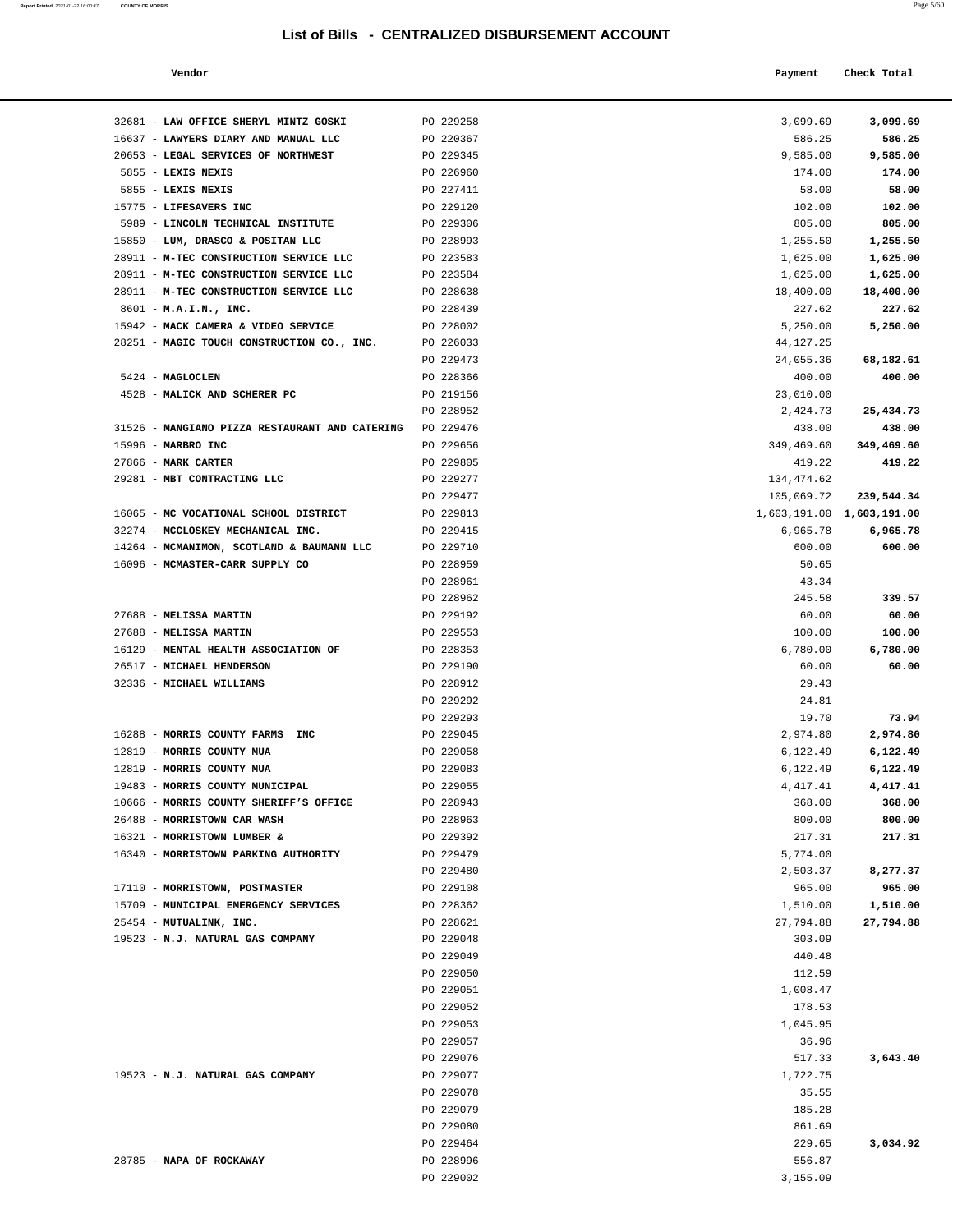**Report Printed** 2021-01-22 16:00:47 **COUNTY OF MORRIS** Page 6/60

| Vendor |  | Payment Check Total |
|--------|--|---------------------|
|--------|--|---------------------|

|                                                                 | PO 229008              | 635.73             |                    |
|-----------------------------------------------------------------|------------------------|--------------------|--------------------|
|                                                                 | PO 229012              | 4.68               |                    |
|                                                                 | PO 229016              | 784.39             | 5,136.76           |
| 28785 - NAPA OF ROCKAWAY                                        | PO 229017              | 628.26             |                    |
|                                                                 | PO 229018              | 741.78             | 1,370.04           |
| 21122 - NATIONAL FUEL OIL INC.                                  | PO 229718              | 38,560.17          |                    |
|                                                                 | PO 229718              | 4,573.10           | 43,133.27          |
| 32393 - NDP CONSTRUCTION LLC                                    | PO 229478              | 42,538.86          | 42,538.86          |
| 28330 - NESTLE WATERS NORTH AMERICA INC.                        | PO 218628              | 139.95             |                    |
|                                                                 | PO 223759              | 139.95             | 279.90             |
| 14560 - NEW JERSEY AIDS SERVICES                                | PO 229378              | 2,688.00           | 2,688.00           |
| 32620 - NEW JERSEY FOOT & ANKLE SPECIALIST LLC                  | PO 227403              | 1,007.50           | 1,007.50           |
| 28348 - NEW JERSEY OVERHEAD DOOR LLC                            | PO 229467              | 1,157.20           | 1,157.20           |
| 23981 - NIELSEN DODGE - C-J-R                                   | PO 228965<br>PO 228968 | 525.23             | 525.23             |
| 23981 - NIELSEN DODGE - C-J-R<br>$20279$ - NJACTB               | PO 228624              | 1,491.45<br>129.99 | 1,491.45<br>129.99 |
| $8349$ - NMS LABS                                               | PO 228977              | 10,306.00          | 10,306.00          |
| 32677 - NOEL MCCABE                                             | PO 229067              | 347.82             | 347.82             |
| 32529 - NORTH CREEK LLC                                         | PO 229654              | 24,985.67          | 24,985.67          |
| 26296 - NORTHEASTERN INTERIOR SERVICES LLC                      | PO 229159              | 43,415.00          | 43,415.00          |
| 30167 - NOTO-WYNKOOP FUNERAL HOME                               | PO 228979              | 1,666.00           | 1,666.00           |
| 16764 - NU-WAY CONCESSIONAIRES INC                              | PO 229284              | 99.00              |                    |
|                                                                 | PO 229285              | 164,976.94         |                    |
|                                                                 | PO 229286              | 7,035.00           | 172,110.94         |
| 26726 - OFFICE CONCEPTS GROUP, INC.                             | PO 227559              | 498.00             | 498.00             |
| 26726 - OFFICE CONCEPTS GROUP, INC.                             | PO 227560              | 119.99             | 119.99             |
| 26726 - OFFICE CONCEPTS GROUP, INC.                             | PO 228349              | 3,549.41           | 3,549.41           |
| 26726 - OFFICE CONCEPTS GROUP, INC.                             | PO 228355              | 252.72             | 252.72             |
| 26726 - OFFICE CONCEPTS GROUP, INC.                             | PO 228662              | 994.16             | 994.16             |
| 26726 - OFFICE CONCEPTS GROUP, INC.                             | PO 228669              | 2,821.75           | 2,821.75           |
| 26726 - OFFICE CONCEPTS GROUP, INC.                             | PO 229103              | 282.84             | 282.84             |
| $21567 - OFS$                                                   | PO 226472              | 39,680.63          | 39,680.63          |
| 31831 - OMSUM ENGINEERING, LLC                                  | PO 229000              | 14,720.00          | 14,720.00          |
| 13856 - OPTIMUM                                                 | PO 226424<br>PO 228656 | 500.00             | 500.00<br>24.74    |
| $20526$ - OPTIMUM<br>30058 - OXFORD ELECTRICAL CONTRACTORS INC. | PO 225614              | 24.74<br>3,707.48  |                    |
|                                                                 | PO 226406              | 2,760.24           | 6,467.72           |
| 10287 - PANCIELLO CONSTRUCTION LLC                              | PO 229665              | 8,909.99           |                    |
|                                                                 | PO 229666              | 13,490.01          | 22,400.00          |
| 16887 - PAPER MART INC                                          | PO 228758              | 219.00             | 219.00             |
| 32643 - PAR CORPORATION, INC                                    | PO 228722              | 4,550.00           | 4,550.00           |
| 31766 - PATRICIA FITZPATRICK                                    | PO 229256              | 116.31             | 116.31             |
| 25411 - PATRICIA W. GIBBONS                                     | PO 229343              | 398.09             | 398.09             |
| 32104 - PAYFLEX SYSTEMS USA, INC.                               | PO 229101              | 501.55             |                    |
|                                                                 | PO 229130              | 2,391.37           | 2,892.92           |
| 24836 - PEIRCE EQUIPMENT CO.                                    | PO 228974              | 1,053.22           | 1,053.22           |
| 24836 - PEIRCE EQUIPMENT CO.                                    | PO 228976              | 2,808.21           | 2,808.21           |
| 24836 - PEIRCE EQUIPMENT CO.                                    | PO 228978              | 287.21             | 287.21             |
| 32243 - PERTH AMBOY SPRING WORKS, INC                           | PO 228980              | 501.32             | 501.32             |
| 32158 - PHILIP MASI<br>17019 - PHILLIPSBURG SCHOOL BASED        | PO 229531              | 1,650.64           | 1,650.64           |
|                                                                 | PO 229369<br>PO 229370 | 1,060.00           |                    |
|                                                                 | PO 229383              | 1,272.00<br>848.00 |                    |
|                                                                 | PO 229384              | 848.00             |                    |
|                                                                 | PO 229385              | 1,788.00           |                    |
|                                                                 | PO 229386              | 1,659.00           |                    |
|                                                                 | PO 229421              | 512.00             | 7,987.00           |
| 17019 - PHILLIPSBURG SCHOOL BASED                               | PO 229422              | 1,200.00           |                    |
|                                                                 | PO 229423              | 2,110.00           | 3,310.00           |
| 29258 - PLOSIA COHEN LLC                                        | PO 229252              | 31.00              | 31.00              |
| 17117 - POWER PLACE INC                                         | PO 229391              | 44.99              | 44.99              |
| 24970 - POWERDMS, INC.                                          | PO 227997              | 6,552.86           | 6,552.86           |
| 32338 - PRAVCO, INC.                                            | PO 229670              | 73,304.00          | 73,304.00          |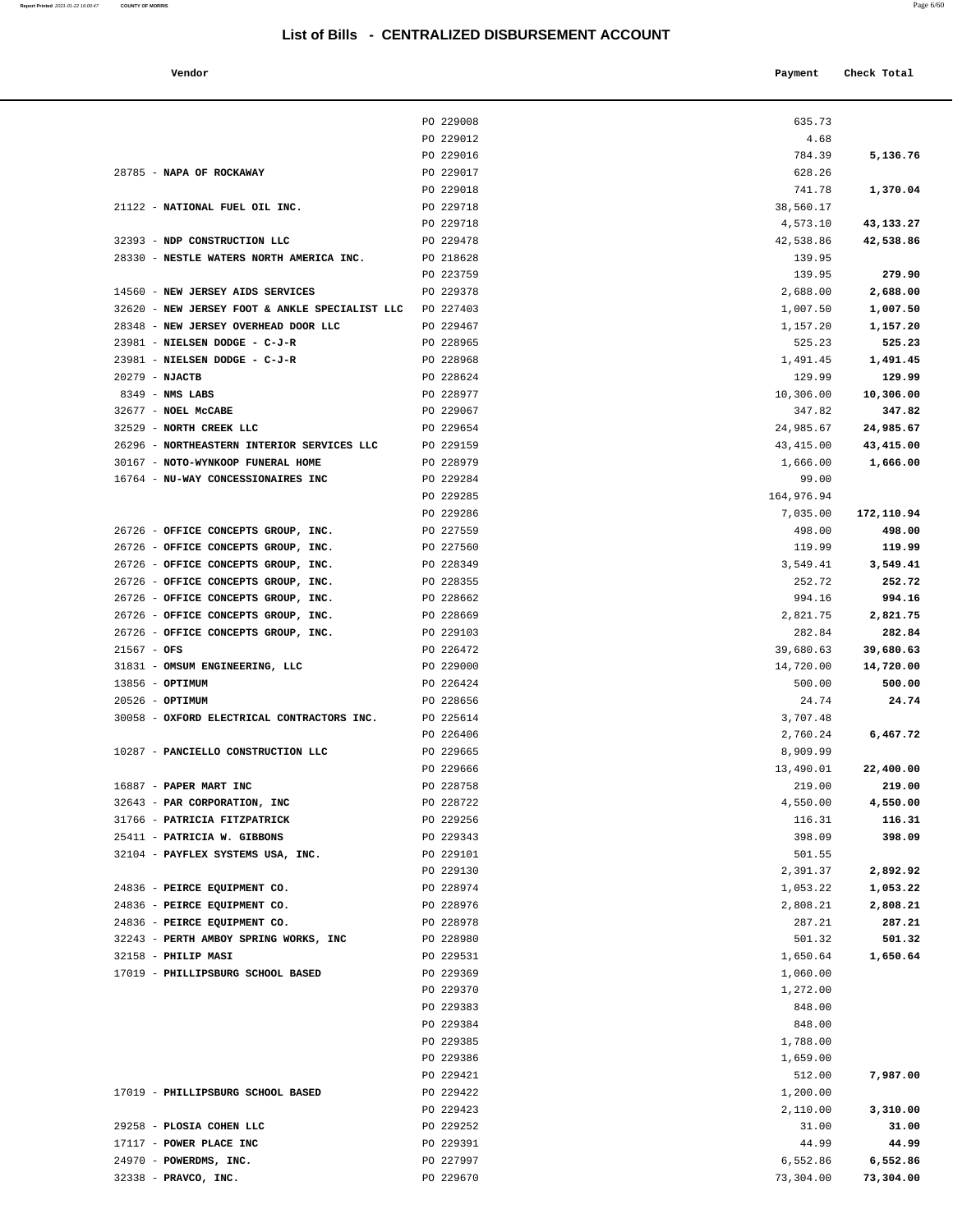**Report Printed** 2021-01-22 16:00:47 **COUNTY OF MORRIS** 

|--|--|

| Vendor<br>. | Payment Check Total |
|-------------|---------------------|
|             |                     |

| 27929 - PREMIER GLOBAL SERVICES                                 | PO 228997              | 828.89           | 828.89             |
|-----------------------------------------------------------------|------------------------|------------------|--------------------|
| 29929 - PRIME HEALTHCARE SERVICES -                             | PO 226678              | 78,774.81        | 78,774.81          |
| 24230 - PRIORITY DISPATCH CORP.                                 | PO 229122              | 1,925.00         | 1,925.00           |
| 17189 - PSE&G CO                                                | PO 229414              | 1,551.50         | 1,551.50           |
| 17189 - PSE&G CO                                                | PO 229416              | 35,094.81        | 35,094.81          |
| 17189 - PSE&G CO                                                | PO 229465              | 45,708.21        | 45,708.21          |
| 7872 - QUENCH USA, INC.                                         | PO 229123              | 85.00            | 85.00              |
| $264$ - R & J CONTROL, INC.                                     | PO 229395              | 3,250.00         |                    |
|                                                                 | PO 229474              | 930.00           | 4,180.00           |
| 12473 - R.D. SALES DOOR & HARDWARE LLC                          | PO 227444              | 340.00           |                    |
|                                                                 | PO 229468<br>PO 227517 | 4,817.90         | 5,157.90           |
| $17692$ - R.P. SMITH & SON, INC.<br>17215 - R.S. KNAPP CO. INC. | PO 227002              | 9.00<br>686.19   | 9.00               |
|                                                                 | PO 227567              | 75.00            | 761.19             |
| 20927 - RAILROAD CONSTRUCTION CO, INC.                          | PO 228354              | 9,500.00         | 9,500.00           |
| 24823 - RAMAPO COLLEGE OF NJ                                    | PO 229307              | 3,200.00         | 3,200.00           |
| 24823 - RAMAPO COLLEGE OF NJ                                    | PO 229357              | 4,000.00         | 4,000.00           |
| 17255 - RARITAN VALLEY COMMUNITY                                | PO 229714              | 330.36           | 330.36             |
| 26223 - RE-TRON TECHNOLOGIES INC.                               | PO 228984              | 2,458.20         | 2,458.20           |
| 29982 - REDICARE LLC                                            | PO 228983              | 170.72           | 170.72             |
| 30034 - REINA FRANCESCHI                                        | PO 229115              | 96.00            | 96.00              |
| 26445 - RENEE M. BISSON                                         | PO 229128              | 101.60           | 101.60             |
| 29925 - RHEA YOUNG                                              | PO 229347              | 12.00            |                    |
|                                                                 | PO 229348              | 12.00            | 24.00              |
| 29466 - RICCIARDI BROTHERS, INC                                 | PO 226471              | 573.83           |                    |
|                                                                 | PO 227521              | 607.52           |                    |
|                                                                 | PO 229390              | 185.82           | 1,367.17           |
| 10730 - RICHARD GRUBB & ASSOC., INC.                            | PO 224885              | 9,987.00         |                    |
|                                                                 | PO 224885              | 3,927.00         | 13,914.00          |
| 28336 - RICHARD JOHNSON                                         | PO 228753              | 73.15            | 73.15              |
| 32676 - RICHARD MCGOWAN                                         | PO 228913              | 44.99            | 44.99              |
| 19765 - RICOH AMERICAS CORPORATION                              | PO 228673              | 897.53           |                    |
|                                                                 | PO 229294              | 970.21           |                    |
| 28741 - RICOH USA, INC.                                         | PO 229295<br>PO 228653 | 221.66<br>512.43 | 2,089.40<br>512.43 |
| 28741 - RICOH USA, INC.                                         | PO 228660              | 949.08           | 949.08             |
| 28741 - RICOH USA, INC.                                         | PO 228700              | 336.13           | 336.13             |
| 28741 - RICOH USA, INC.                                         | PO 228741              | 1,275.00         | 1,275.00           |
| 28741 - RICOH USA, INC.                                         | PO 228760              | 835.26           | 835.26             |
| 28741 - RICOH USA, INC.                                         | PO 228776              | 281.78           | 281.78             |
| 28741 - RICOH USA, INC.                                         | PO 228851              | 281.78           | 281.78             |
| 28741 - RICOH USA, INC.                                         | PO 229155              | 684.40           | 684.40             |
| 28455 - ROBERT & SON, INC.                                      | PO 228988              | 150.00           | 150.00             |
| 28455 - ROBERT & SON, INC.                                      | PO 228989              | 455.00           | 455.00             |
| 28455 - ROBERT & SON, INC.                                      | PO 228992              | 466.00           | 466.00             |
| 20142 - ROBOTECH CAD SOLUTIONS                                  | PO 229310              | 1,600.00         | 1,600.00           |
| 17417 - ROXBURY TWP POLICE DEPT                                 | PO 228946              | 1,710.00         | 1,710.00           |
| 26510 - RUSSELL BERGER                                          | PO 229186              | 60.00            | 60.00              |
| 9938 - RUTGERS CENTER FOR CONTINUING                            | PO 229424              | 2,796.00         |                    |
|                                                                 | PO 229425              | 2,796.00         |                    |
|                                                                 | PO 229427              | 2,985.00         |                    |
|                                                                 | PO 229429              | 800.00           |                    |
|                                                                 | PO 229471              | 2,525.00         | 11,902.00          |
| 19806 - RUTGERS-THE STATE UNIVERSITY<br>16869 - RUTH PACE       | PO 228914<br>PO 228196 | 883.00<br>538.06 | 883.00<br>538.06   |
| 26535 - SEAN DEL BENE                                           | PO 229189              | 60.00            | 60.00              |
| 17621 - SHEAFFER SUPPLY, INC.                                   | PO 227591              | 373.39           | 373.39             |
| 17726 - SHI INTERNATIONAL CORP                                  | PO 228771              | 30,570.40        | 30,570.40          |
| 17726 - SHI INTERNATIONAL CORP                                  | PO 228772              | 21,015.40        | 21,015.40          |
| $32651 - SNS$ LLC                                               | PO 228313              | 1,584.00         | 1,584.00           |
| 6981 - SODEXO INC & AFFILIATES                                  | PO 229072              | 53,134.00        | 53,134.00          |
| 6981 - SODEXO INC & AFFILIATES                                  | PO 229170              | 53,134.00        | 53,134.00          |
| 17755 - SOUTHEAST MORRIS COUNTY                                 | PO 229417              | 2,041.81         | 2,041.81           |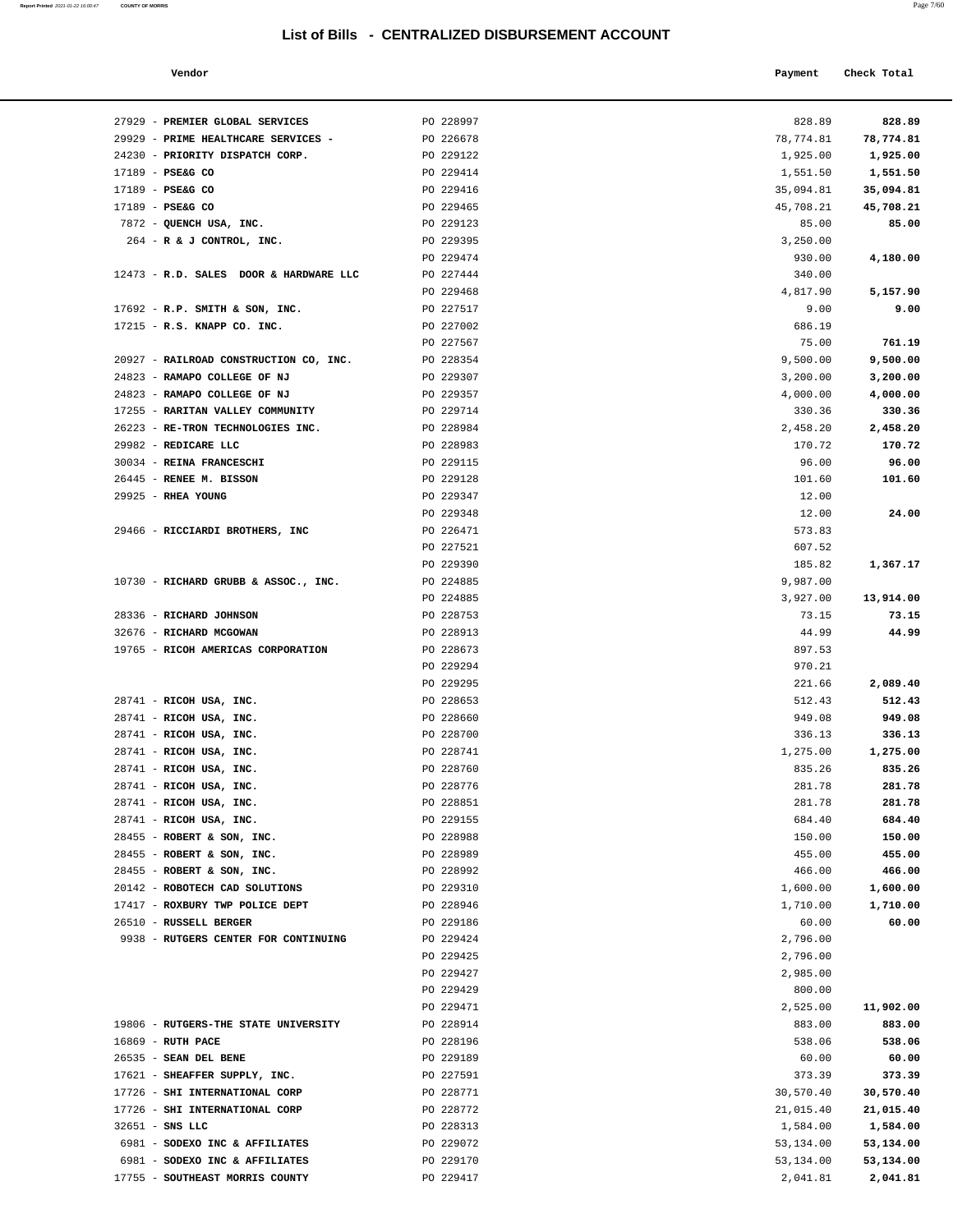| Report Printed 2021-01-22 16:00:47 | <b>COUNTY OF MORRIS</b> |  |  | Page 8/60 |
|------------------------------------|-------------------------|--|--|-----------|
|                                    |                         |  |  |           |

| Payment Check Total<br>Vendor |  |
|-------------------------------|--|
|-------------------------------|--|

| 17755 - SOUTHEAST MORRIS COUNTY                                  | PO 229437              | 6,326.92               | 6,326.92                |
|------------------------------------------------------------------|------------------------|------------------------|-------------------------|
| 17755 - SOUTHEAST MORRIS COUNTY                                  | PO 229439              | 4,111.01               | 4,111.01                |
| 17755 - SOUTHEAST MORRIS COUNTY                                  | PO 229440              | 4,453.49               | 4,453.49                |
| 17755 - SOUTHEAST MORRIS COUNTY                                  | PO 229445              | 7,618.73               | 7,618.73                |
| 17755 - SOUTHEAST MORRIS COUNTY                                  | PO 229447              | 6,319.70               | 6,319.70                |
| 17755 - SOUTHEAST MORRIS COUNTY                                  | PO 229449              | 657.13                 | 657.13                  |
| 17755 - SOUTHEAST MORRIS COUNTY                                  | PO 229450              | 2,696.24               | 2,696.24                |
| 17755 - SOUTHEAST MORRIS COUNTY                                  | PO 229453              | 2,997.19               | 2,997.19                |
| 17755 - SOUTHEAST MORRIS COUNTY                                  | PO 229454              | 2,456.42               | 2,456.42                |
| 17762 - SPARWICK CONTRACTING, INC.                               | PO 229660              | 106,853.57             |                         |
|                                                                  | PO 229673              | 18,596.48              | 125,450.05              |
| 29547 - SPECIALTY GRAPHICS LLC                                   | PO 224742              | 207.00                 | 207.00                  |
| 27924 - SPECTRUM COMMUNICATIONS                                  | PO 226400              | 1,909.60               | 1,909.60                |
| 17804 - STANDARD & POOR'S FINANCIAL                              | PO 226990              | 10,295.00              | 10,295.00               |
| 4298 - STERICYCLE INC                                            | PO 227406              | 337.90                 |                         |
| 31554 - STERTIL-KONI USA, INC                                    | PO 227808<br>PO 227075 | 216.00                 | 553.90                  |
| 21084 - STOLTZFUS STRUCTURES LLC                                 | PO 225824              | 62,693.12<br>15,630.00 | 62,693.12<br>15,630.00  |
| 26016 - STONEFIELD ENGINEERING AND DESIGN, LLC                   | PO 219133              | 2,000.00               | 2,000.00                |
| 28940 - STRYKER SALES CORPORATION                                | PO 228258              | 14,337.00              | 14,337.00               |
| 28733 - SULLIVAN AND GRABER                                      | PO 229225              | 1,162.50               |                         |
|                                                                  | PO 229244              | 2,452.50               | 3,615.00                |
| 17937 - SUSSEX COUNTY COMMUNITY COLLEGE                          | PO 229309              | 3,200.00               |                         |
|                                                                  | PO 229426              | 4,000.00               |                         |
|                                                                  | PO 229713              | 1,277.90               | 8,477.90                |
| 21364 - SYSTEM ONE ALARM                                         | PO 228774              | 6,738.00               | 6,738.00                |
| 5611 - TBS CONTROLS LLC                                          | PO 229066              | 5,448.45               | 5,448.45                |
| 17990 - TELESEARCH INC                                           | PO 228705              | 2,824.10               | 2,824.10                |
| 27366 - THE GODFATHER OF MORRISTOWN                              | PO 228647              | 158.30                 | 158.30                  |
| 27366 - THE GODFATHER OF MORRISTOWN                              | PO 229387              | 155.50                 | 155.50                  |
| 12497 - THE RONED GROUP                                          | PO 228956              | 159.40                 | 159.40                  |
| 10812 - THOMSON REUTER-WEST                                      | PO 228218              | 434.56                 | 434.56                  |
| 18437 - THOMSON REUTERS-WEST                                     | PO 225312              | 3,860.96               | 3,860.96                |
| 21479 - TIOGA SOLAR MORRIS COUNTY 1 LLC<br>$32003$ - TITLE LINES | PO 229044<br>PO 229245 | 1,448.48<br>2,128.00   | 1,448.48                |
| 20788 - TOP LINE CONSTRUCTION CORP                               | PO 229657              | 316,349.11             | 2,128.00<br>316, 349.11 |
| 28466 - TOWNSHIP OF MOUNT OLIVE                                  | PO 228949              | 1,931.60               | 1,931.60                |
| 16913 - TOWNSHIP OF PARSIPPANY -                                 | PO 228699              | 9,104.48               | 9,104.48                |
| 19995 - TREASURER-STATE OF NEW JERSEY                            | PO 227804              | 1,032.00               | 1,032.00                |
| 12333 - TRIMBOLI & PRUSINOWSKI, LLC                              | PO 229224              | 697.50                 |                         |
|                                                                  | PO 229230              | 5,983.00               |                         |
|                                                                  | PO 229233              | 1,147.00               |                         |
|                                                                  | PO 229234              | 1,844.50               | 9,672.00                |
| 25209 - TURN OUT UNIFORMS, INC.                                  | PO 226646              | 213.74                 | 213.74                  |
| 25209 - TURN OUT UNIFORMS, INC.                                  | PO 228986              | 42.99                  | 42.99                   |
| 4144 - U-LINE SHIPPING SUPPLY                                    | PO 227965              | 198.79                 | 198.79                  |
| 29540 - U.S. BANK OPERATIONS CENTER                              | PO 228775              | 12,410.08              | 12,410.08               |
| 18219 - UNIQUE PHOTO INC                                         | PO 227254              | 1,163.50               | 1,163.50                |
| 32436 - UNITEMP INC.<br>446 - UNITRONIX DATA SYSTEMS INC         | PO 229069<br>PO 228346 | 6,814.10<br>8,514.90   | 6,814.10<br>8,514.90    |
| $20042$ - V.E. RALPH & SON INC.                                  | PO 222936              | 290.80                 |                         |
|                                                                  | PO 228344              | 801.00                 |                         |
|                                                                  | PO 228428              | 209.28                 | 1,301.08                |
| 18285 - VAN CLEEF ENGINEERING ASSOC                              | PO 180281              | 1,605.50               |                         |
|                                                                  | PO 209298              | 1,915.38               |                         |
|                                                                  | PO 219218              | 312.56                 |                         |
|                                                                  | PO 220119              | 1,394.62               |                         |
|                                                                  | PO 225407              | 3,568.42               |                         |
|                                                                  | PO 225407              | 4,463.68               |                         |
|                                                                  | PO 229073              | 1,599.30               | 14,859.46               |
| $1286$ - VERIZON                                                 | PO 228998              | 772.90                 | 772.90                  |
| $1286$ - VERIZON                                                 | PO 229125              | 10,776.70              | 10,776.70               |
| 10668 - VERIZON CABS                                             | PO 229124              | 3,331.76               | 3,331.76                |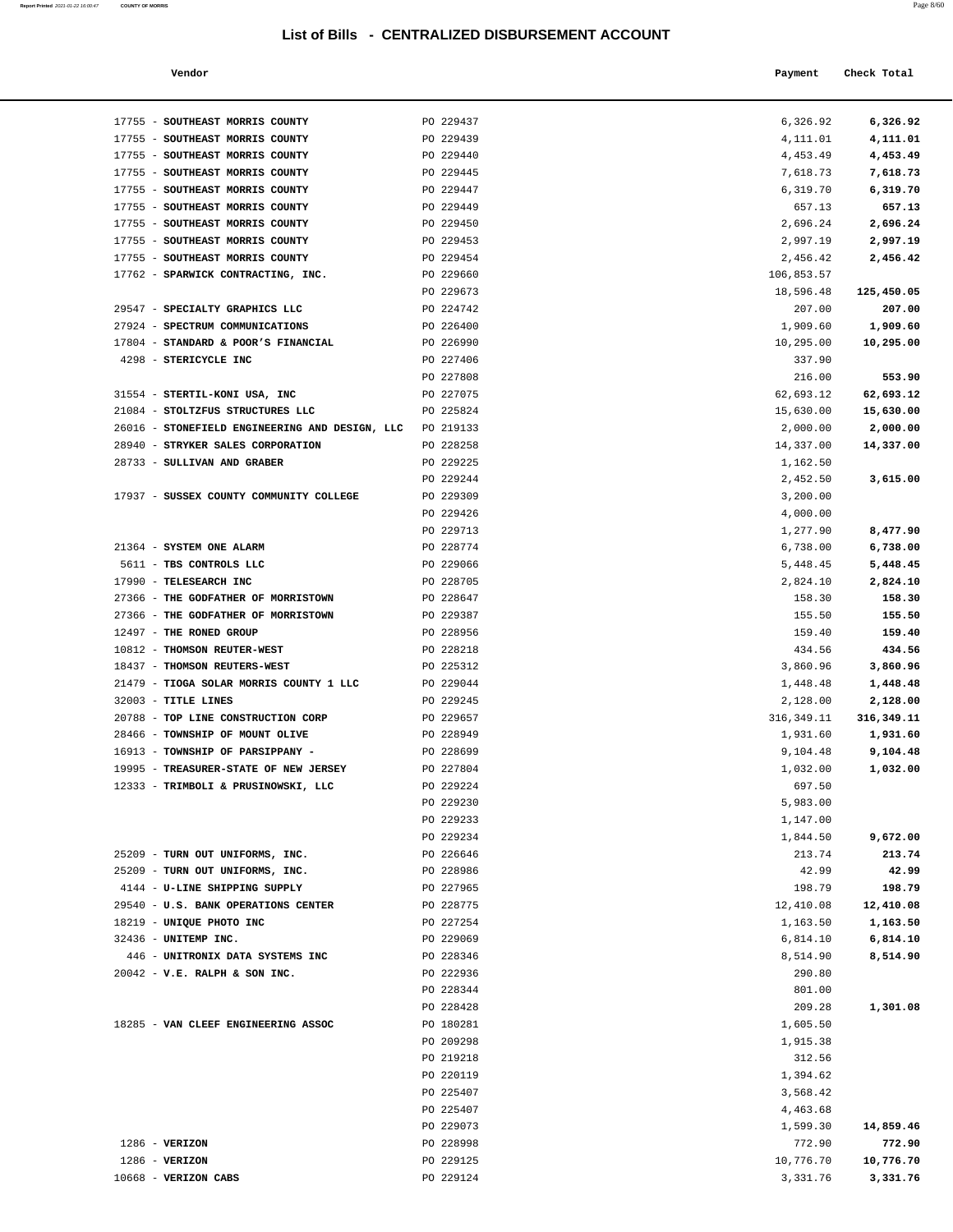**Vendor Payment** Check Total **Payment** Check Total **Payment** 1348 - **VERIZON WIRELESS** PO 228999 80.04 PO 229035 441.35 PO 229036 136.13 PO 229671 187.57 PO 229671 33,596.31 **34,441.40** 7037 - **VILLAGE SUPER MARKET, INC.** PO 229127 1,359.79 **1,359.79** 25832 - **VOIANCE LANGUAGE SERVICES, LLC** PO 229004 25.00 **25.00** 25832 - **VOIANCE LANGUAGE SERVICES, LLC** PO 229126 1,682.03 **1,682.03** 6146 - **W.B. MASON COMPANY INC** PO 226845 718.56 PO 228043 169.99 PO 228187 250.46 PO 228225 3,360.71 PO 228285 40.78 PO 228347 229.90 PO 228636 32.24 PO 228651 67.05 **4,869.69**  6146 - **W.B. MASON COMPANY INC** PO 228652 1.90 PO 228654 134.10 PO 228659 440.60 PO 228661 71.99 PO 228672 0.95 PO 228683 **713.07 713.07**  6146 - **W.B. MASON COMPANY INC** PO 228686 9.89 PO 228690 1.90 PO 228691 353.85 PO 228692 1.90 PO 228736 111.75 PO 228757 669.74 PO 228981 36.36 PO 228985 29.67 **1,215.06** 6146 - **W.B. MASON COMPANY INC** PO 228987 52.20 PO 229006 79.70 PO 229040 924.24 PO 229041 705.54 **1,761.68** 6146 - **W.B. MASON COMPANY INC** PO 229059 98.40 PO 229061 9.26 PO 229062 11.95 PO 229089 11.99 PO 229093 165.92 PO 229100 35.76 PO 229109 130.82 PO 229110 611.61 6146 - **W.B. MASON COMPANY INC** PO 229113 604.08 PO 229131 156.38 PO 229144 282.12 PO 229200 90.73 PO 229263 11.99 PO 229271 440.20 PO 229273 148.22 **1,733.72** 6146 - **W.B. MASON COMPANY INC** PO 229368 10.45 PO 229394 9.89 **20.34** 6146 - **W.B. MASON COMPANY INC** PO 229451 625.80 **625.80** 6146 - **W.B. MASON COMPANY INC** PO 229712 37.66 **37.66** 26518 - **WALTER JONES** PO 229199 60.00 **60.00** 20080 - **WASHINGTON TOWNSHIP M.U.A.** PO 229412 421.23 **421.23** 24231 - **WATERS, MCPHERSON, MCNEILL, P.C.** PO 229253 1,767.00 **1,767.00** 24231 - **WATERS, MCPHERSON, MCNEILL, P.C.** PO 229254 2,015.60 **2,015.60** 24231 - **WATERS, MCPHERSON, MCNEILL, P.C.** PO 229255 7,946.50 **7,946.50** 8150 - **WATSON FURNITURE GROUP, INC.** PO 227837 688.95 **688.95** 29644 - **WAYNE MAKIN** PO 229554 60.00 **60.00** 13246 - **WILLIAM F. BARNISH** PO 229217 2,895.48 **2,895.48** 13246 - **WILLIAM F. BARNISH** PO 229218 9,290.85 **9,290.85** 26523 - **WILLIAM MOTT** PO 229195 60.00 **60.00**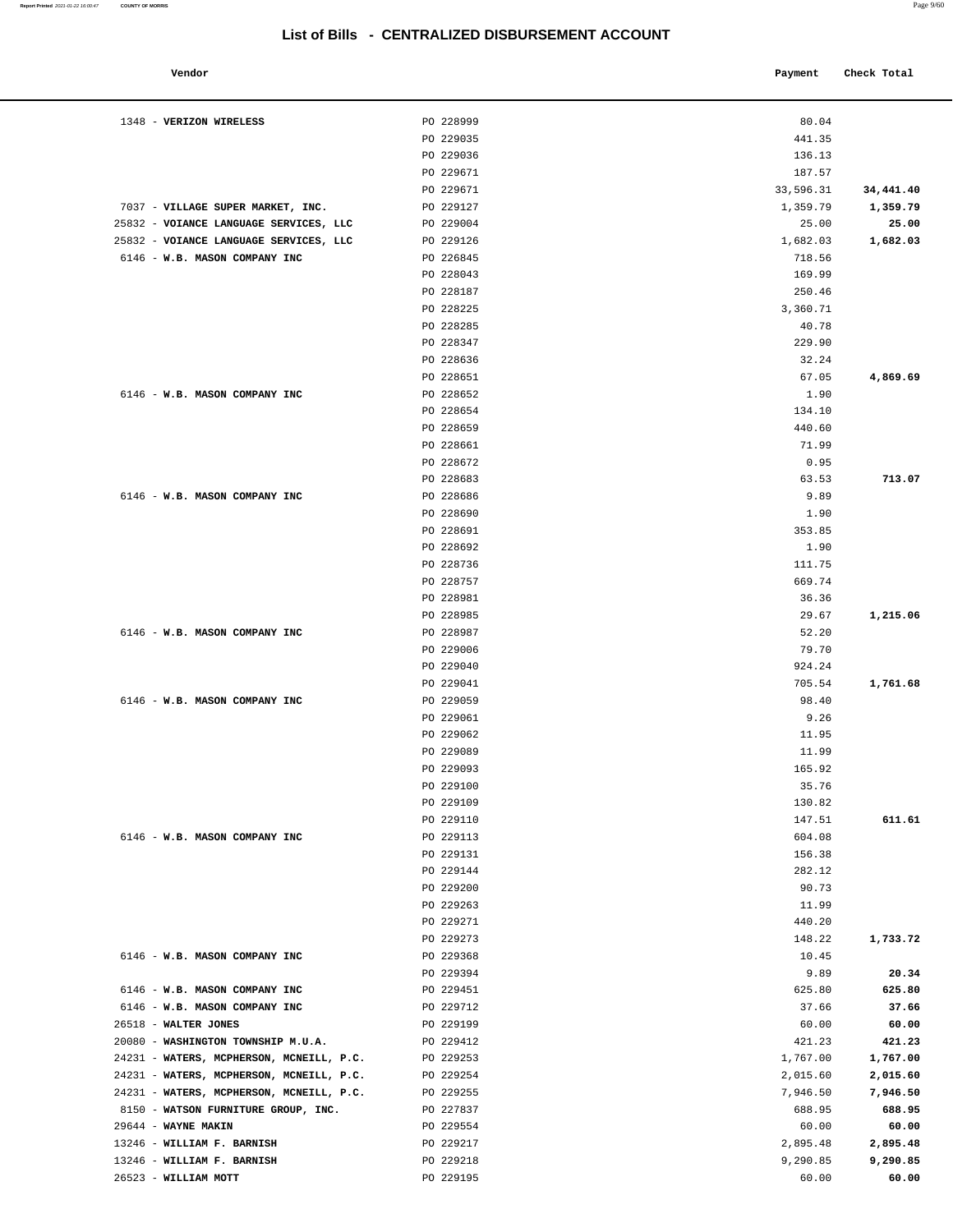| Vendor                                        |               | Payment    | Check Total  |
|-----------------------------------------------|---------------|------------|--------------|
| 8335 - WILLIAM PATERSON UNIVERSITY            | PO 229305     | 800.00     | 800.00       |
| 29324 - WILLIAM WALMSLEY                      | PO 229635     | 895.71     | 895.71       |
| 3793 - WOODRUFF ENERGY                        | PO 228698     | 19,887.61  |              |
|                                               | PO 229462     | 25, 312.67 | 45,200.28    |
| 29685 - WURTH USA INC.                        | PO 225952     | 213.00     |              |
|                                               | PO 226551     | 334.79     |              |
|                                               | PO 226552     | 53.90      |              |
|                                               | PO 226756     | 217.94     |              |
|                                               | PO 227241     | 725.00     |              |
|                                               | PO 227244     | 209.67     |              |
|                                               | PO 227246     | 353.78     |              |
|                                               | PO 227248     | 395.00     | 2,503.08     |
| 29685 - WURTH USA INC.                        | PO 227249     | 49.90      |              |
|                                               | PO 227303     | 253.25     | 303.15       |
| TOTAL                                         |               |            | 6,797,069.50 |
| Total to be paid from Fund 01 Current Fund    | 4,120,966.33  |            |              |
| Total to be paid from Fund 02 Grant Fund      | 688,573.91    |            |              |
| Total to be paid from Fund 04 County Capital  | 1,843,281.33  |            |              |
| Total to be paid from Fund 13 Dedicated Trust | 144,247.93    |            |              |
|                                               | ------------- |            |              |

**6,797,069.50** 

**Report Printed** 2021-01-22 16:00:47 **COUNTY OF MORRIS** Page 10/60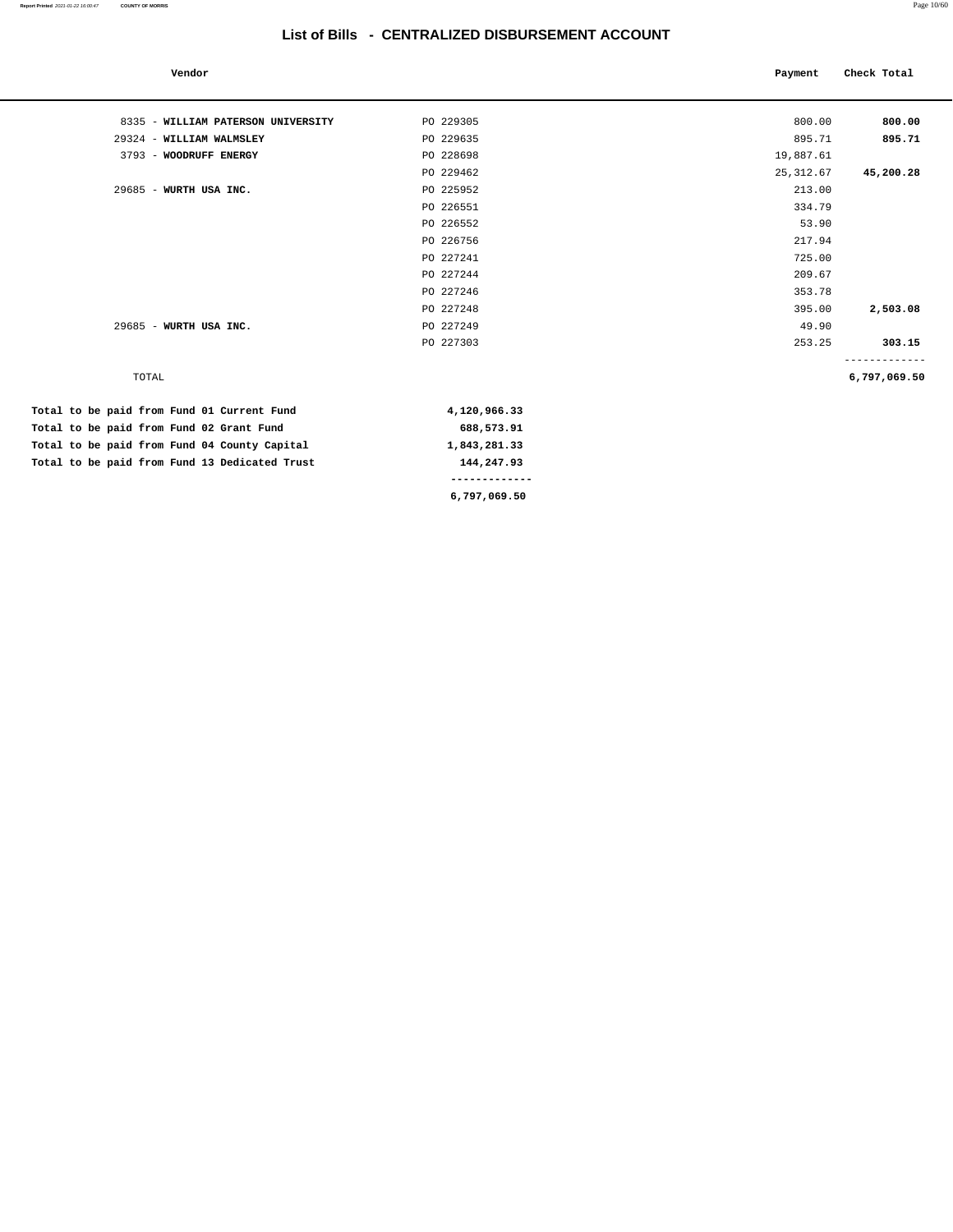**Report Printed** 2021-01-22 16:00:54 **COUNTY OF MORRIS** Page 11/60

## **List of Bills (Department/Account Detail) - CENTRALIZED DISBURSEMENT ACCOUNT**

| Account | <b>PO #</b> | Vendor | Description | Payment | Account Total |
|---------|-------------|--------|-------------|---------|---------------|
|         |             |        |             |         |               |

## **Current Fund**

#### **County Administrator**

|                                | 229256 PATRICIA FITZPATRICK         |                   | 77.54     |              |
|--------------------------------|-------------------------------------|-------------------|-----------|--------------|
| $01 - 201 - 20 - 100100 - 039$ | Education Schools & Training        | TOTAL FOR ACCOUNT |           | 77.54        |
|                                |                                     |                   |           |              |
|                                | 229732 COUNTY OF MORRIS             |                   | 0.50      |              |
| $01 - 201 - 20 - 100100 - 068$ | Postage & Metered Mail              | TOTAL FOR ACCOUNT |           | 0.50         |
|                                | 228770 DELL MARKETING L.P.          |                   | 19,267.75 |              |
|                                | 228771 SHI INTERNATIONAL CORP       |                   | 30,570.40 |              |
|                                | 228772 SHI INTERNATIONAL CORP       |                   | 21,015.40 |              |
| 01-201-20-100100-070           | Publication & Subscriptions         | TOTAL FOR ACCOUNT |           | 70,853.55    |
|                                | 228355 OFFICE CONCEPTS GROUP, INC.  |                   | 44.64     |              |
|                                | 228355 OFFICE CONCEPTS GROUP, INC.  |                   | 208.08    |              |
| 01-203-20-100100-058           | (2020) Office Supplies & Stationery | TOTAL FOR ACCOUNT |           | 252.72       |
|                                | 228470 B & H PHOTO-VIDEO INC.       |                   | 82.56     |              |
| $01 - 203 - 20 - 100100 - 059$ | (2020) Other General Expenses       | TOTAL FOR ACCOUNT |           | 82.56        |
|                                | 226970 KRONICK RESOLUTIONS          |                   | 750.00    |              |
| 01-203-20-100100-084           | (2020) Other Outside Services       | TOTAL FOR ACCOUNT |           | 750.00       |
|                                |                                     |                   |           | ============ |
|                                | TOTAL for County Administrator      |                   |           | 72,016.87    |

#### **Personnel**

| 229732 COUNTY OF MORRIS<br>Postage & Metered Mail<br>01-201-20-105100-068                     | TOTAL FOR ACCOUNT | 58.60<br>58.60 |
|-----------------------------------------------------------------------------------------------|-------------------|----------------|
| 229100 W.B. MASON COMPANY INC<br>(2020) Other Administrative Supplies<br>01-203-20-105100-095 | TOTAL FOR ACCOUNT | 35.76<br>35.76 |
| TOTAL for Personnel                                                                           |                   | 94.36          |

#### **DEPARTMENT 105115**

| 226678 PRIME HEALTHCARE SERVICES -                    |                   | 25,627.49 |
|-------------------------------------------------------|-------------------|-----------|
| 226678 PRIME HEALTHCARE SERVICES -                    |                   | 27,346.49 |
| 226678 PRIME HEALTHCARE SERVICES -                    |                   | 25,800.83 |
| (2020) Other Outside Services<br>01-203-20-105115-084 | TOTAL FOR ACCOUNT | 78,774.81 |
|                                                       |                   |           |
|                                                       |                   |           |
| TOTAL for DEPARTMENT 105115                           |                   | 78,774.81 |
|                                                       |                   |           |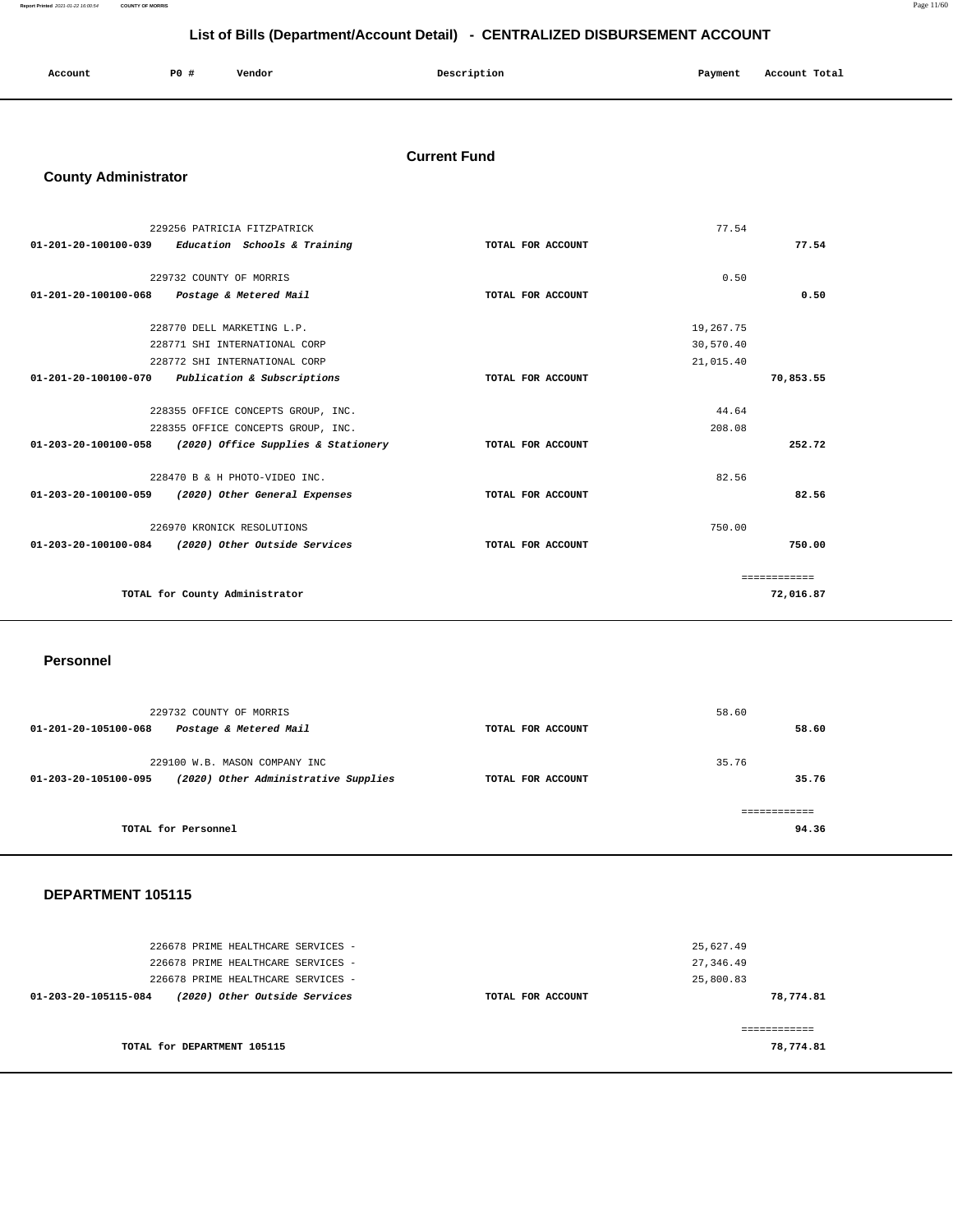| List of Bills (Department/Account Detail) - CENTRALIZED DISBURSEMENT ACCOUNT |                         |                                    |                   |         |               |  |
|------------------------------------------------------------------------------|-------------------------|------------------------------------|-------------------|---------|---------------|--|
| Account                                                                      | PO#                     | Vendor                             | Description       | Payment | Account Total |  |
| <b>Board of Chosen Freeholders</b>                                           |                         |                                    |                   |         |               |  |
|                                                                              | 229732 COUNTY OF MORRIS |                                    |                   | 73.55   |               |  |
| 01-201-20-110100-068                                                         | 229732 COUNTY OF MORRIS | Postage & Metered Mail             | TOTAL FOR ACCOUNT | 16.70   | 90.25         |  |
|                                                                              |                         | 229387 THE GODFATHER OF MORRISTOWN |                   | 155.50  |               |  |
|                                                                              |                         | 229256 PATRICIA FITZPATRICK        |                   | 38.77   |               |  |
| 01-201-20-110100-079                                                         |                         | 228647 THE GODFATHER OF MORRISTOWN | TOTAL FOR ACCOUNT | 70.11   | 264.38        |  |
|                                                                              |                         | Special Projects                   |                   |         |               |  |
|                                                                              | 228648 DEENA LEARY      |                                    |                   | 143.78  |               |  |

| 231.97 |
|--------|
|        |
|        |
| 586.60 |
|        |

#### **Clerk of the Board**

228647 THE GODFATHER OF MORRISTOWN

| 228911 GANNETT NJ NEWSPAPERS<br>229104 GANNETT NJ NEWSPAPERS<br>229250 GANNETT NJ NEWSPAPERS | 106.38<br>118.42<br>60.80 |        |
|----------------------------------------------------------------------------------------------|---------------------------|--------|
| 228910 GANNETT NJ NEWSPAPERS                                                                 | 107.24                    |        |
| (2020) Advertising<br>01-203-20-110105-022                                                   | TOTAL FOR ACCOUNT         | 392.84 |
| TOTAL for Clerk of the Board                                                                 |                           | 392.84 |

## **County Clerk**

|                                             | 228705 TELESEARCH INC                                |                   | 446.39   |              |
|---------------------------------------------|------------------------------------------------------|-------------------|----------|--------------|
|                                             | 01-201-20-120100-016 Outside Salaries & Wages        | TOTAL FOR ACCOUNT |          | 446.39       |
|                                             |                                                      |                   |          |              |
|                                             | 229732 COUNTY OF MORRIS                              |                   | 1,732.60 |              |
| 01-201-20-120100-068 Postage & Metered Mail |                                                      | TOTAL FOR ACCOUNT |          | 1,732.60     |
|                                             | 228705 TELESEARCH INC                                |                   | 665.03   |              |
|                                             |                                                      |                   |          |              |
|                                             | 228705 TELESEARCH INC                                |                   | 674.14   |              |
|                                             | 228705 TELESEARCH INC                                |                   | 491.94   |              |
|                                             | 228705 TELESEARCH INC                                |                   | 546.60   |              |
|                                             | 01-203-20-120100-016 (2020) Outside Salaries & Wages | TOTAL FOR ACCOUNT |          | 2,377.71     |
|                                             |                                                      |                   |          |              |
|                                             | 229671 VERIZON WIRELESS                              |                   | 539.57   |              |
|                                             | 01-203-20-120100-031 (2020) Cellular Phones/Pagers   | TOTAL FOR ACCOUNT |          | 539.57       |
|                                             | 228736 W.B. MASON COMPANY INC                        |                   | 111.75   |              |
| 01-203-20-120100-095                        | (2020) Other Administrative Supplies                 | TOTAL FOR ACCOUNT |          | 111.75       |
|                                             |                                                      |                   |          |              |
|                                             | 228741 RICOH USA, INC.                               |                   | 637.50   |              |
|                                             | 228741 RICOH USA, INC.                               |                   | 637.50   |              |
|                                             | 01-203-20-120100-164 (2020) Office Machines - Rental | TOTAL FOR ACCOUNT |          | 1,275.00     |
|                                             |                                                      |                   |          | ============ |
|                                             | TOTAL for County Clerk                               |                   |          | 6,483.02     |

88.19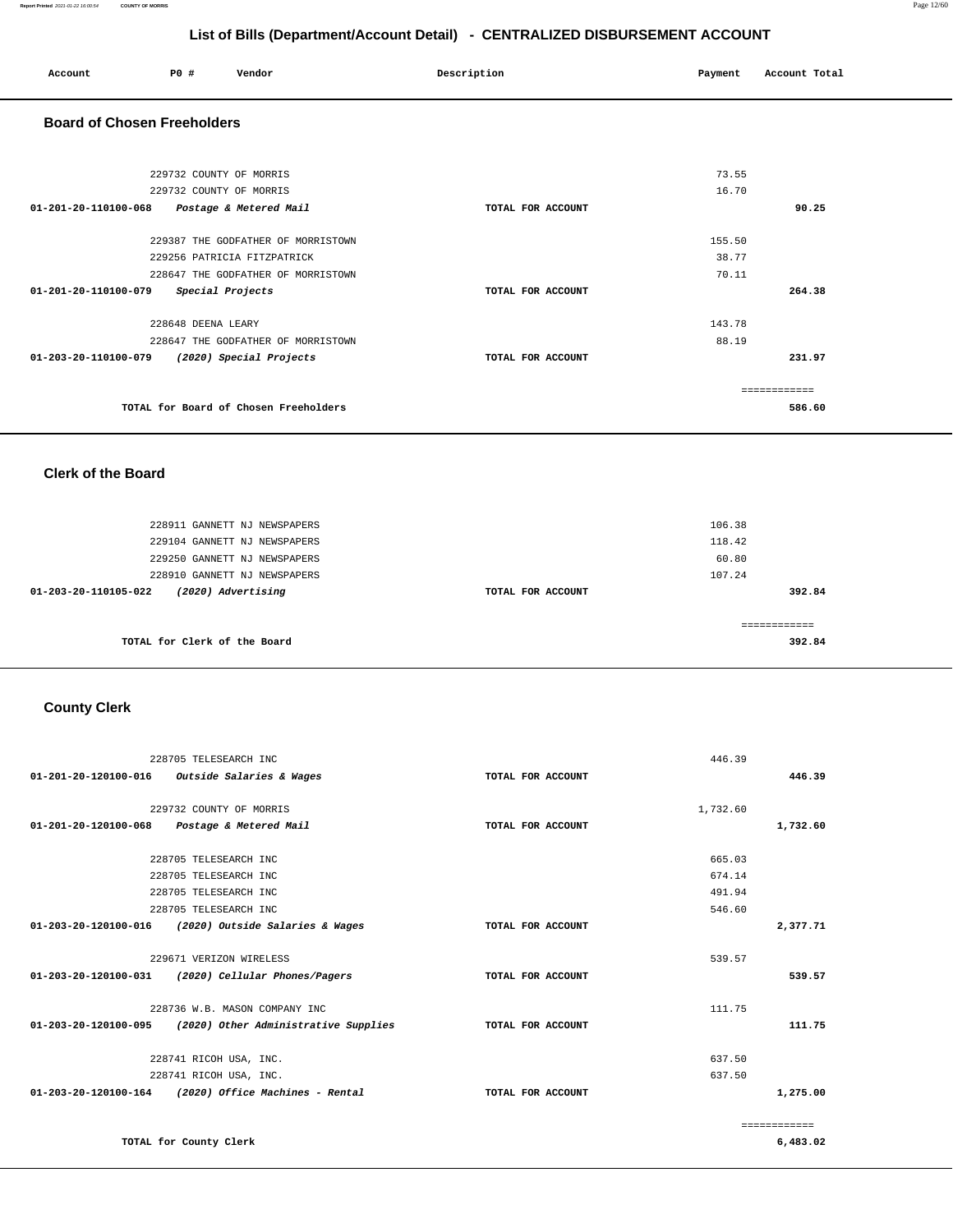#### **Report Printed** 2021-01-22 16:00:54 **COUNTY OF MORRIS** Page 13/60

## **List of Bills (Department/Account Detail) - CENTRALIZED DISBURSEMENT ACCOUNT**

| Account<br>. | PO# | Vendor | Description | Payment | Account Total<br>. |
|--------------|-----|--------|-------------|---------|--------------------|
|              |     |        |             |         |                    |

## **County Board of Elections**

|                      | 229732 COUNTY OF MORRIS             |                   | 16.50        |        |
|----------------------|-------------------------------------|-------------------|--------------|--------|
| 01-201-20-121100-068 | Postage & Metered Mail              | TOTAL FOR ACCOUNT |              | 16.50  |
|                      | 229155 RICOH USA, INC.              |                   | 684.40       |        |
| 01-201-20-121100-164 | Office Machines - Rental            | TOTAL FOR ACCOUNT |              | 684.40 |
|                      | 228661 W.B. MASON COMPANY INC       |                   | 71.99        |        |
| 01-203-20-121100-058 | (2020) Office Supplies & Stationery | TOTAL FOR ACCOUNT |              | 71.99  |
|                      |                                     |                   |              |        |
|                      | 228656 OPTIMUM                      |                   | 24.74        |        |
| 01-203-20-121100-067 | (2020) Polling Place Rental         | TOTAL FOR ACCOUNT |              | 24.74  |
|                      |                                     |                   |              |        |
|                      | TOTAL for County Board of Elections |                   | ------------ | 797.63 |
|                      |                                     |                   |              |        |

#### **Superintendent of Elections**

| 228653 RICOH USA, INC.                                    |                   | 512.43 |               |
|-----------------------------------------------------------|-------------------|--------|---------------|
| 01-201-20-121105-057 National Voter Registration          | TOTAL FOR ACCOUNT |        | 512.43        |
|                                                           |                   |        |               |
| 229732 COUNTY OF MORRIS                                   |                   | 300.40 |               |
| 01-201-20-121105-068 Postage & Metered Mail               | TOTAL FOR ACCOUNT |        | 300.40        |
|                                                           |                   |        |               |
| 228683 W.B. MASON COMPANY INC                             |                   | 31.29  |               |
| 228683 W.B. MASON COMPANY INC                             |                   | 31.29  |               |
| 228683 W.B. MASON COMPANY INC                             |                   | 0.95   |               |
| 228686 W.B. MASON COMPANY INC                             |                   | 4.47   |               |
| 228686 W.B. MASON COMPANY INC                             |                   | 4.47   |               |
| 228686 W.B. MASON COMPANY INC                             |                   | 0.95   |               |
| 228690 W.B. MASON COMPANY INC                             |                   | 0.95   |               |
| 228690 W.B. MASON COMPANY INC                             |                   | 0.95   |               |
| 228672 W.B. MASON COMPANY INC                             |                   | 0.95   |               |
| 01-203-20-121105-095 (2020) Other Administrative Supplies | TOTAL FOR ACCOUNT |        | 76.27         |
|                                                           |                   |        |               |
|                                                           |                   |        | ------------- |
| TOTAL for Superintendent of Elections                     |                   |        | 889.10        |
|                                                           |                   |        |               |

## **County Elections (Cty Clerk)**

| 229108 MORRISTOWN, POSTMASTER                  |                   | 240.00 |
|------------------------------------------------|-------------------|--------|
| 229108 MORRISTOWN, POSTMASTER                  |                   | 725.00 |
| 229732 COUNTY OF MORRIS                        |                   | 1.00   |
| Postage & Metered Mail<br>01-201-20-121110-068 | TOTAL FOR ACCOUNT | 966.00 |
|                                                |                   |        |
| TOTAL for County Elections (Cty Clerk)         |                   | 966.00 |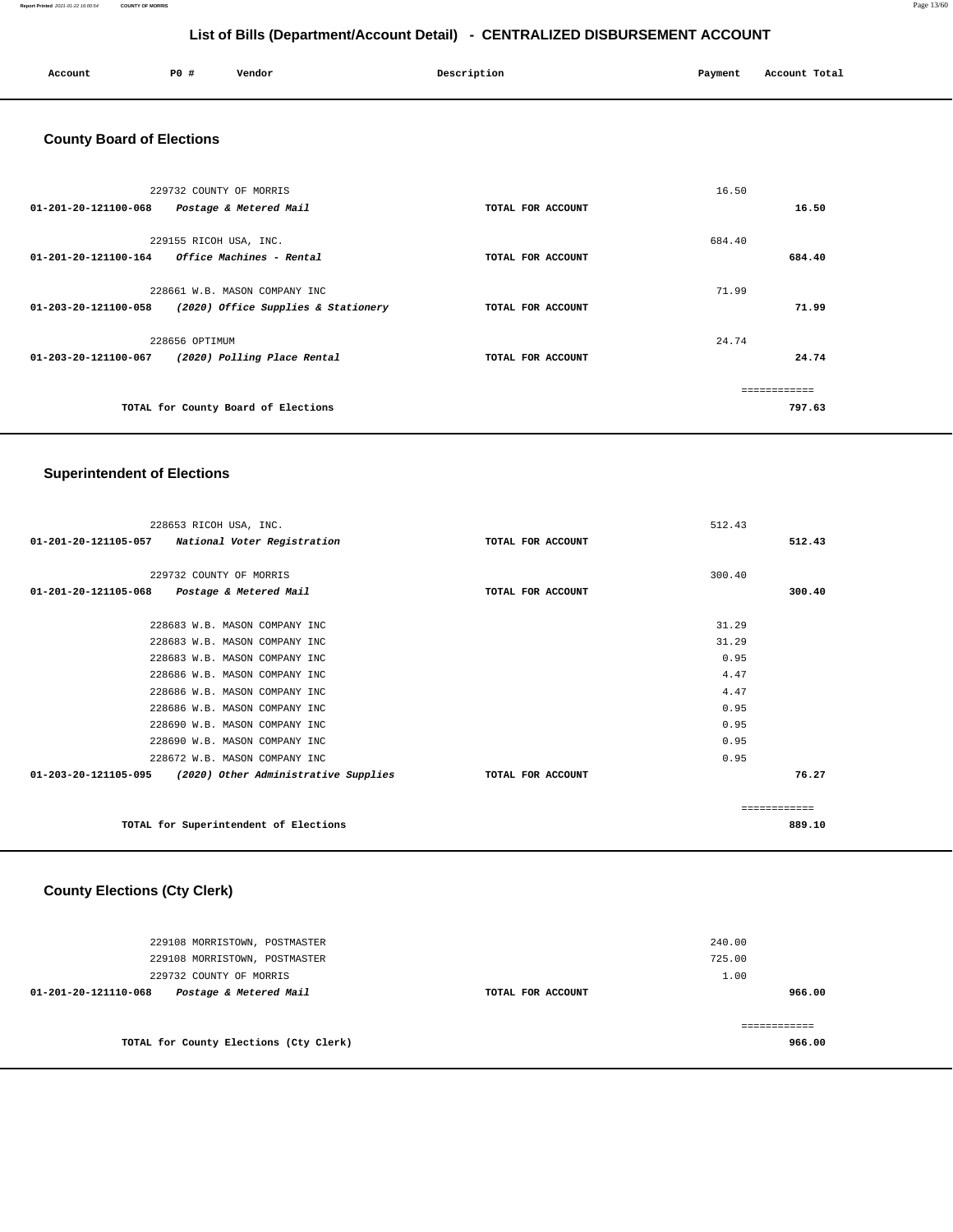| Account<br>. | P <sub>0</sub> | Vendor | Description | Payment<br>$\sim$ $\sim$ | Account Total |
|--------------|----------------|--------|-------------|--------------------------|---------------|
|              |                |        |             |                          |               |

#### **County Treasurer**

|                                             | 228758 PAPER MART INC                                    |                   | 219.00 |              |
|---------------------------------------------|----------------------------------------------------------|-------------------|--------|--------------|
|                                             | 228757 W.B. MASON COMPANY INC                            |                   | 430.76 |              |
| 01-201-20-130100-058                        | Office Supplies & Stationery                             | TOTAL FOR ACCOUNT |        | 649.76       |
|                                             |                                                          |                   |        |              |
|                                             | 229732 COUNTY OF MORRIS                                  |                   | 132.75 |              |
| 01-201-20-130100-068 Postage & Metered Mail |                                                          | TOTAL FOR ACCOUNT |        | 132.75       |
|                                             | 229712 W.B. MASON COMPANY INC                            |                   | 0.95   |              |
| 01-201-20-130100-084 Other Outside Services |                                                          | TOTAL FOR ACCOUNT |        | 0.95         |
|                                             | 228760 RICOH USA, INC.                                   |                   | 556.84 |              |
|                                             | $01 - 201 - 20 - 130100 - 164$ Office Machines - Rental  | TOTAL FOR ACCOUNT |        | 556.84       |
|                                             |                                                          |                   |        |              |
|                                             | 228757 W.B. MASON COMPANY INC                            |                   | 66.36  |              |
|                                             | 228757 W.B. MASON COMPANY INC                            |                   | 172.62 |              |
|                                             | 01-203-20-130100-058 (2020) Office Supplies & Stationery | TOTAL FOR ACCOUNT |        | 238.98       |
|                                             | 229712 W.B. MASON COMPANY INC                            |                   | 35.76  |              |
|                                             | 229712 W.B. MASON COMPANY INC                            |                   | 0.95   |              |
|                                             | 01-203-20-130100-084 (2020) Other Outside Services       | TOTAL FOR ACCOUNT |        | 36.71        |
|                                             | 228760 RICOH USA, INC.                                   |                   | 278.42 |              |
|                                             | 01-203-20-130100-164 (2020) Office Machines - Rental     | TOTAL FOR ACCOUNT |        | 278.42       |
|                                             |                                                          |                   |        | ============ |
|                                             | TOTAL for County Treasurer                               |                   |        | 1,894.41     |

## **Purchasing Division**

| 229732 COUNTY OF MORRIS                                      |                   | 126.60 |
|--------------------------------------------------------------|-------------------|--------|
| 01-201-20-130105-068<br>Postage & Metered Mail               | TOTAL FOR ACCOUNT | 126.60 |
| 228985 W.B. MASON COMPANY INC                                |                   | 29.67  |
| 01-203-20-130105-058<br>(2020) Office Supplies & Stationery  | TOTAL FOR ACCOUNT | 29.67  |
| 228987 W.B. MASON COMPANY INC                                |                   | 0.95   |
| 228987 W.B. MASON COMPANY INC                                |                   | 31.29  |
| 228987 W.B. MASON COMPANY INC                                |                   | 19.96  |
| 01-203-20-130105-095<br>(2020) Other Administrative Supplies | TOTAL FOR ACCOUNT | 52.20  |
|                                                              |                   |        |
|                                                              |                   |        |
| TOTAL for Purchasing Division                                |                   | 208.47 |

## **County Board of Taxation**

| 229732 COUNTY OF MORRIS |                                    |                   | 65.10 |       |
|-------------------------|------------------------------------|-------------------|-------|-------|
| 01-201-20-150100-068    | Postage & Metered Mail             | TOTAL FOR ACCOUNT |       | 65.10 |
|                         |                                    |                   |       |       |
|                         |                                    |                   |       |       |
|                         | TOTAL for County Board of Taxation |                   |       | 65.10 |
|                         |                                    |                   |       |       |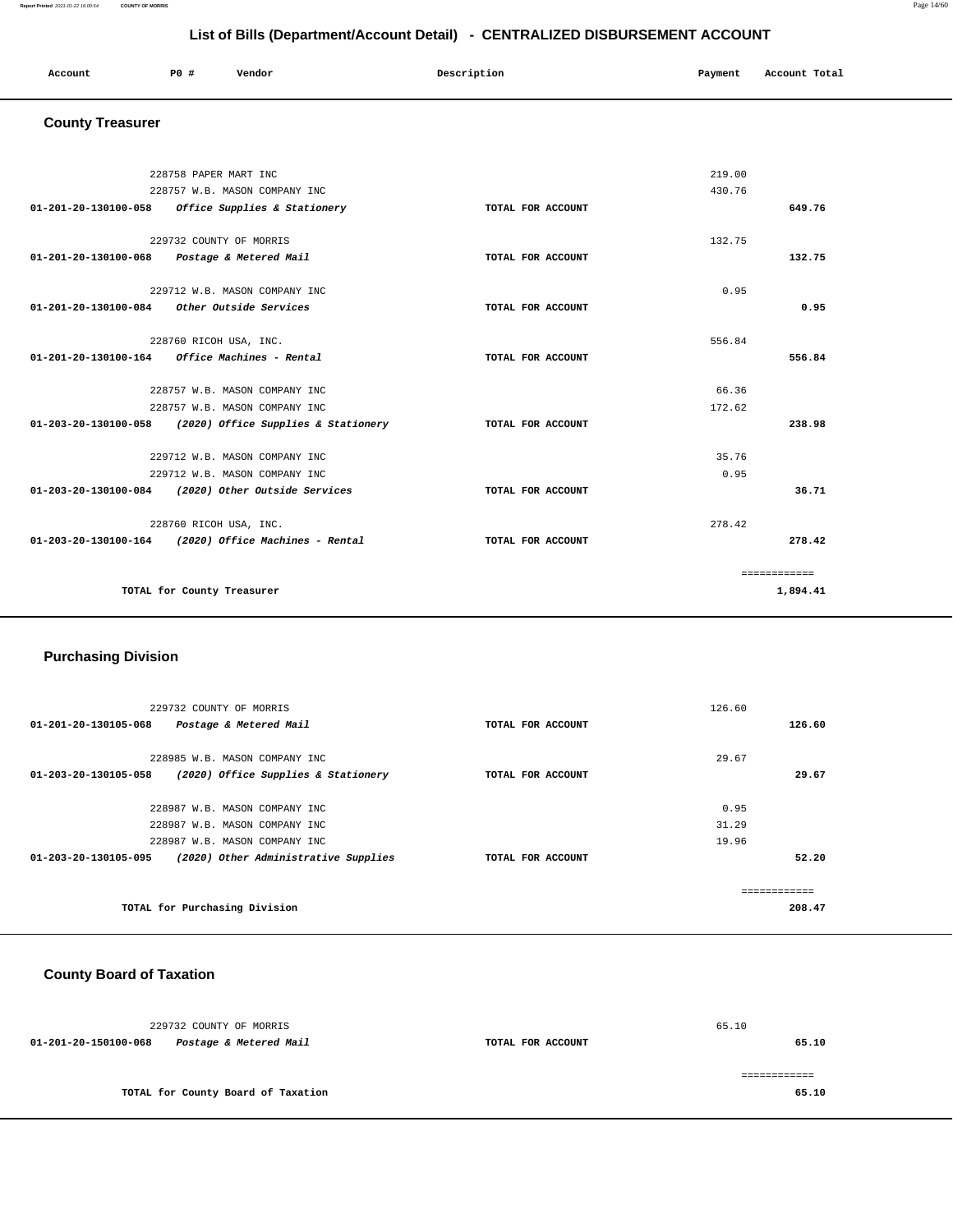| Account<br>. | <b>PO #</b> | Vendor | Description | Payment | Account Total |
|--------------|-------------|--------|-------------|---------|---------------|
|              |             |        |             |         |               |

## **County Counsel**

| 229233 TRIMBOLI & PRUSINOWSKI, LLC             | 1,147.00          |              |
|------------------------------------------------|-------------------|--------------|
| 01-201-20-155100-051<br>Legal                  | TOTAL FOR ACCOUNT | 1,147.00     |
|                                                |                   |              |
| 229732 COUNTY OF MORRIS                        | 41.80             |              |
| 01-201-20-155100-068<br>Postage & Metered Mail | TOTAL FOR ACCOUNT | 41.80        |
| 229251 FERNANDEZ GARCIA, LLC                   | 3,472.00          |              |
| 229252 PLOSIA COHEN LLC                        | 31.00             |              |
| 229258 LAW OFFICE SHERYL MINTZ GOSKI           | 3,099.69          |              |
| 229222 CHASAN, LAMPARELLO, MALLON              | 573.50            |              |
| 229225 SULLIVAN AND GRABER                     | 387.50            |              |
| 229225 SULLIVAN AND GRABER                     | 775.00            |              |
| 229230 TRIMBOLI & PRUSINOWSKI, LLC             | 635.50            |              |
| 229230 TRIMBOLI & PRUSINOWSKI, LLC             | 1,906.50          |              |
| 229230 TRIMBOLI & PRUSINOWSKI, LLC             | 620.00            |              |
| 229230 TRIMBOLI & PRUSINOWSKI, LLC             | 217.00            |              |
| 229230 TRIMBOLI & PRUSINOWSKI, LLC             | 2,604.00          |              |
| 229232 JOHNSON & JOHNSON, ESQS                 | 1,162.50          |              |
| 229232 JOHNSON & JOHNSON, ESQS                 | 4,233.35          |              |
| 229231 BARBARULA LAW OFFICE                    | 155.00            |              |
| 229244 SULLIVAN AND GRABER                     | 232.50            |              |
| 229244 SULLIVAN AND GRABER                     | 1,147.00          |              |
| 229244 SULLIVAN AND GRABER                     | 1,073.00          |              |
| 229234 TRIMBOLI & PRUSINOWSKI, LLC             | 62.00             |              |
| 229234 TRIMBOLI & PRUSINOWSKI, LLC             | 806.00            |              |
| 229234 TRIMBOLI & PRUSINOWSKI, LLC             | 976.50            |              |
| 229221 CLEARY GIACOBBE ALFIERI &               | 5,721.60          |              |
| 229221 CLEARY GIACOBBE ALFIERI &               | 19,294.80         |              |
| 229219 LAW OFFICE OF ROBERT J. GREENBAUM       | 1,302.00          |              |
| 229220 LAW OFFICE OF ROBERT J. GREENBAUM       | 1,953.00          |              |
| 229224 TRIMBOLI & PRUSINOWSKI, LLC             | 108.50            |              |
| 229224 TRIMBOLI & PRUSINOWSKI, LLC             | 589.00            |              |
| 01-203-20-155100-051 (2020) Legal              | TOTAL FOR ACCOUNT | 53,138.44    |
|                                                |                   | ============ |
| TOTAL for County Counsel                       |                   | 54,327.24    |

#### **County Surrogate**

| 229732 COUNTY OF MORRIS                                     |                   | 350.35   |
|-------------------------------------------------------------|-------------------|----------|
| $01 - 201 - 20 - 160100 - 068$<br>Postage & Metered Mail    | TOTAL FOR ACCOUNT | 350.35   |
|                                                             |                   |          |
| 228637 GANN LAW BOOKS                                       |                   | 170.00   |
| 01-203-20-160100-050<br>(2020) Law Books                    | TOTAL FOR ACCOUNT | 170.00   |
|                                                             |                   |          |
| 229113 W.B. MASON COMPANY INC                               |                   | 604.08   |
| 228636 W.B. MASON COMPANY INC                               |                   | 31.29    |
| 228636 W.B. MASON COMPANY INC                               |                   | 0.95     |
| (2020) Office Supplies & Stationery<br>01-203-20-160100-058 | TOTAL FOR ACCOUNT | 636.32   |
|                                                             |                   |          |
|                                                             |                   |          |
| TOTAL for County Surrogate                                  |                   | 1,156.67 |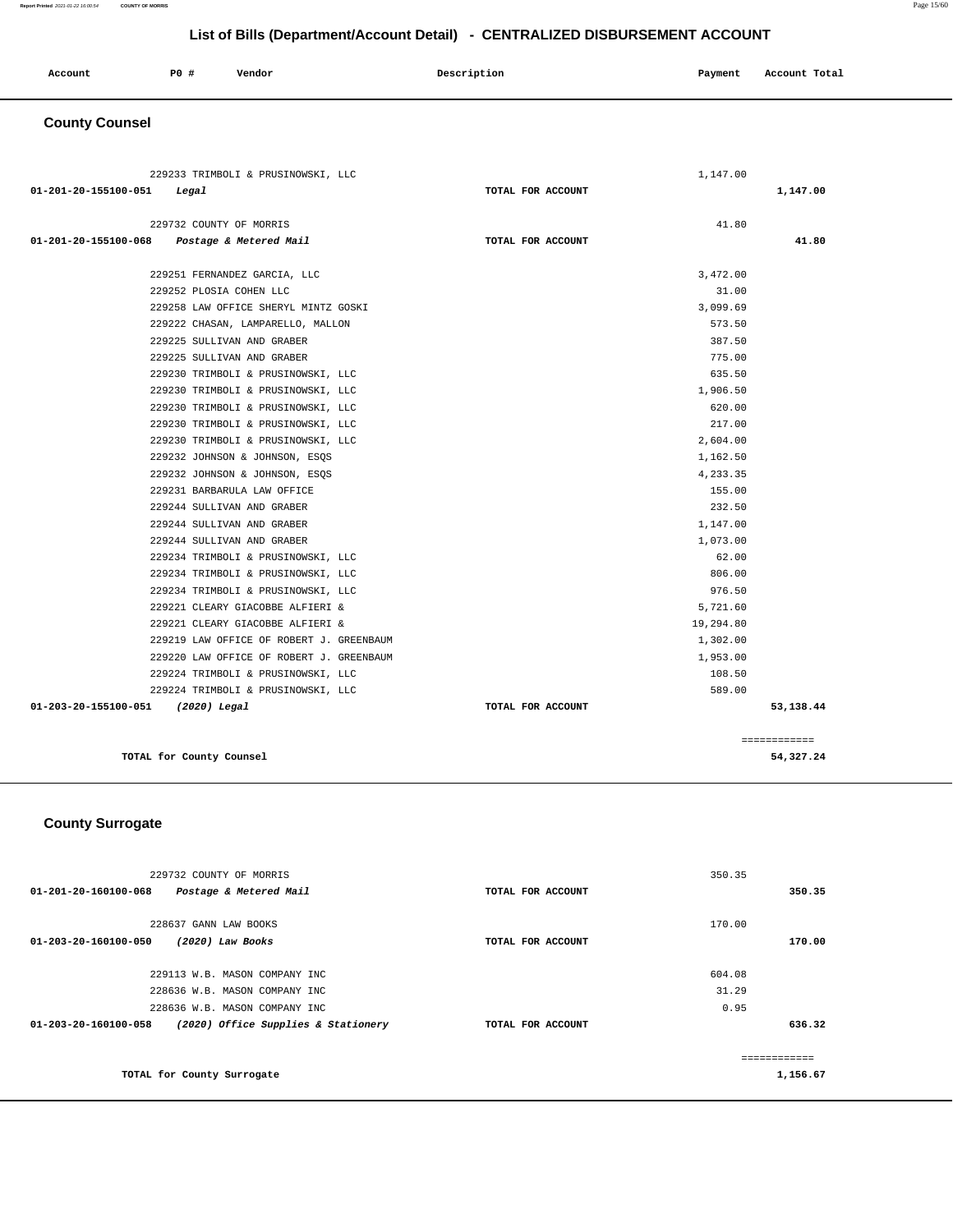#### **Report Printed** 2021-01-22 16:00:54 **COUNTY OF MORRIS** Page 16/60

## **List of Bills (Department/Account Detail) - CENTRALIZED DISBURSEMENT ACCOUNT**

| Account<br>. | <b>PO #</b> | Vendor | Description | Payment<br>. | Account Total |
|--------------|-------------|--------|-------------|--------------|---------------|
|              |             |        |             |              |               |

## **Engineering**

|                                                          | 229732 COUNTY OF MORRIS                                   |                   | 0.65   |              |
|----------------------------------------------------------|-----------------------------------------------------------|-------------------|--------|--------------|
|                                                          | 229732 COUNTY OF MORRIS                                   |                   | 5.80   |              |
|                                                          | 229732 COUNTY OF MORRIS                                   |                   | 0.65   |              |
| 01-201-20-165100-068 Postage & Metered Mail              |                                                           | TOTAL FOR ACCOUNT |        | 7.10         |
|                                                          |                                                           |                   |        |              |
|                                                          | 229635 WILLIAM WALMSLEY                                   |                   | 382.90 |              |
|                                                          | 229635 WILLIAM WALMSLEY                                   |                   | 512.81 |              |
| 01-201-20-165100-082                                     | Travel Expense                                            | TOTAL FOR ACCOUNT |        | 895.71       |
|                                                          |                                                           |                   |        |              |
|                                                          | 229110 W.B. MASON COMPANY INC                             |                   | 49.17  |              |
|                                                          | 229110 W.B. MASON COMPANY INC                             |                   | 49.17  |              |
|                                                          | 229110 W.B. MASON COMPANY INC                             |                   | 49.17  |              |
|                                                          | 229109 W.B. MASON COMPANY INC                             |                   | 130.82 |              |
| 01-203-20-165100-058                                     | (2020) Office Supplies & Stationery                       | TOTAL FOR ACCOUNT |        | 278.33       |
|                                                          |                                                           |                   |        |              |
|                                                          | 228956 THE RONED GROUP                                    |                   | 79.70  |              |
|                                                          | 228956 THE RONED GROUP                                    |                   | 79.70  |              |
| 01-203-20-165100-059 (2020) Other General Expenses       |                                                           | TOTAL FOR ACCOUNT |        | 159.40       |
|                                                          |                                                           |                   |        |              |
|                                                          | 228753 RICHARD JOHNSON                                    |                   | 73.15  |              |
| 01-203-20-165100-082 (2020) Travel Expense               |                                                           | TOTAL FOR ACCOUNT |        | 73.15        |
|                                                          | 227002 R.S. KNAPP CO. INC.                                |                   | 645.20 |              |
|                                                          | 227002 R.S. KNAPP CO. INC.                                |                   | 40.99  |              |
|                                                          | 01-203-20-165100-095 (2020) Other Administrative Supplies | TOTAL FOR ACCOUNT |        | 686.19       |
|                                                          |                                                           |                   |        |              |
|                                                          | 227567 R.S. KNAPP CO. INC.                                |                   | 75.00  |              |
| 01-203-20-165100-164 (2020) Office Machines - Rental     |                                                           | TOTAL FOR ACCOUNT |        | 75.00        |
|                                                          | 224742 SPECIALTY GRAPHICS LLC                             |                   | 192.00 |              |
|                                                          | 224742 SPECIALTY GRAPHICS LLC                             |                   | 15.00  |              |
| 01-203-20-165100-207 (2020) Uniform & Clothing Allowance |                                                           | TOTAL FOR ACCOUNT |        | 207.00       |
|                                                          |                                                           |                   |        |              |
|                                                          |                                                           |                   |        | ============ |
| TOTAL for Engineering                                    |                                                           |                   |        | 2,381.88     |

## **Heritage Commission**

| 229732 COUNTY OF MORRIS<br>01-201-20-175100-068<br>Postage & Metered Mail                                                                | TOTAL FOR ACCOUNT | 9.35<br>9.35                                                 |
|------------------------------------------------------------------------------------------------------------------------------------------|-------------------|--------------------------------------------------------------|
| 228195 GREEN POND HISTORICAL<br>01-203-20-175100-028<br>(2020) Books & Periodicals                                                       | TOTAL FOR ACCOUNT | 35.00<br>35.00                                               |
| 228196 RUTH PACE<br>228196 RUTH PACE<br>228196 RUTH PACE<br>228196 RUTH PACE<br>228196 RUTH PACE<br>228196 RUTH PACE<br>228196 RUTH PACE |                   | 75.00<br>75.00<br>75.00<br>75.00<br>75.00<br>100.00<br>63.06 |
| 01-203-20-175100-079<br>(2020) Special Projects                                                                                          | TOTAL FOR ACCOUNT | 538.06                                                       |
| TOTAL for Heritage Commission                                                                                                            |                   | 582.41                                                       |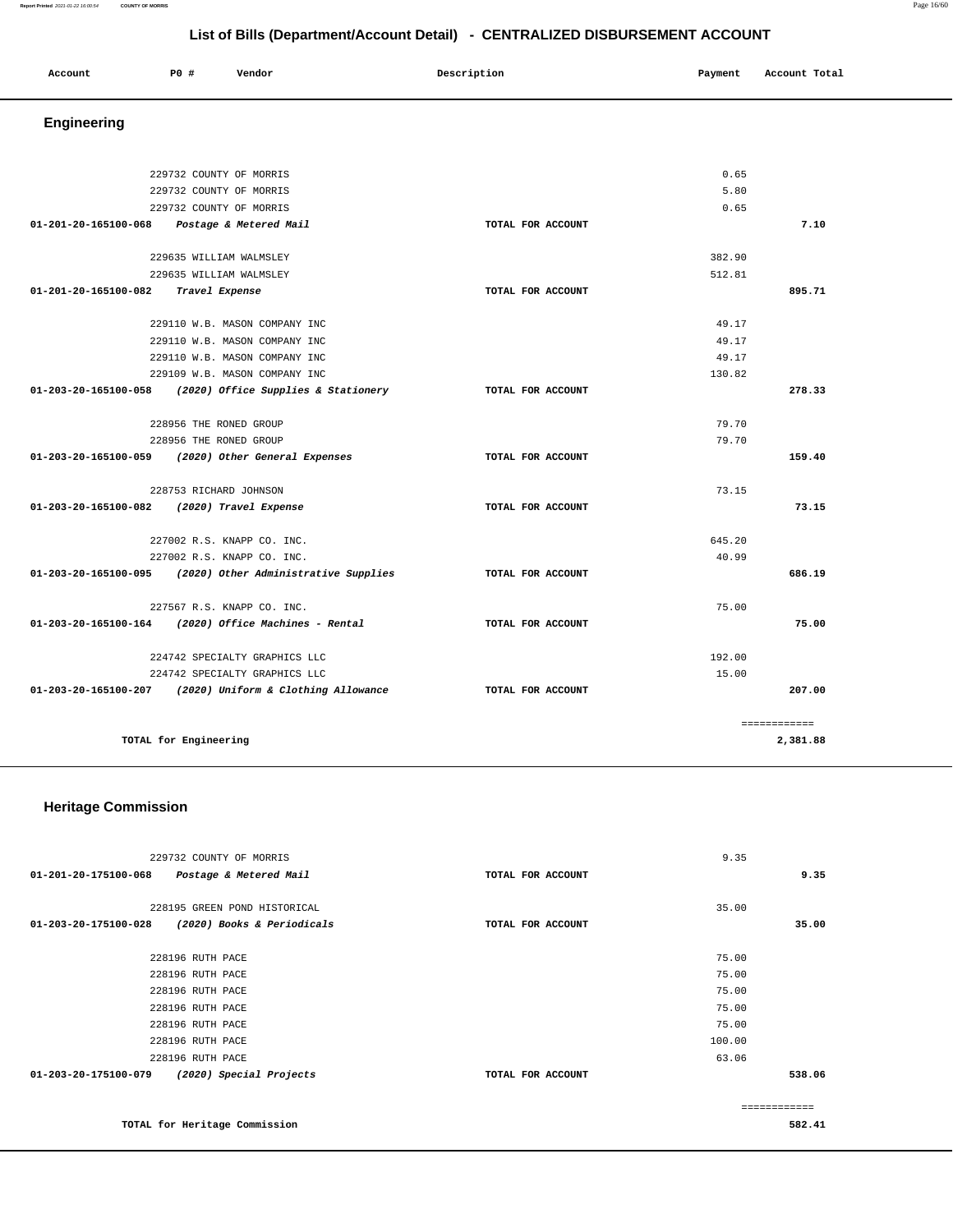**Report Printed** 2021-01-22 16:00:54 **COUNTY OF MORRIS** Page 17/60

## **List of Bills (Department/Account Detail) - CENTRALIZED DISBURSEMENT ACCOUNT**

| Account               | P0 #                     | Vendor                 | Description       | Payment      | Account Total |
|-----------------------|--------------------------|------------------------|-------------------|--------------|---------------|
| <b>Planning Board</b> |                          |                        |                   |              |               |
| 01-201-20-180100-068  | 229732 COUNTY OF MORRIS  | Postage & Metered Mail | TOTAL FOR ACCOUNT | 143.75       | 143.75        |
|                       | TOTAL for Planning Board |                        |                   | ============ | 143.75        |

## **County Weights & Measures**

|                                         | 229732 COUNTY OF MORRIS                            |                   | 53.00    |              |
|-----------------------------------------|----------------------------------------------------|-------------------|----------|--------------|
|                                         | 01-201-22-201100-068 Postage & Metered Mail        | TOTAL FOR ACCOUNT |          | 53.00        |
|                                         |                                                    |                   |          |              |
|                                         | 229671 VERIZON WIRELESS                            |                   | 489.91   |              |
|                                         | 01-203-22-201100-031 (2020) Cellular Phones/Pagers | TOTAL FOR ACCOUNT |          | 489.91       |
|                                         | 227444 R.D. SALES DOOR & HARDWARE LLC              |                   | 340.00   |              |
|                                         | 01-203-22-201100-059 (2020) Other General Expenses | TOTAL FOR ACCOUNT |          | 340.00       |
|                                         | 227827 C M F BUSINESS SUPPLIES, INC.               |                   | 1,870.00 |              |
|                                         | 227827 C M F BUSINESS SUPPLIES, INC.               |                   | 85.00    |              |
|                                         | 01-203-22-201100-084 (2020) Other Outside Services | TOTAL FOR ACCOUNT |          | 1,955.00     |
|                                         |                                                    |                   |          |              |
|                                         | 228684 JERSEY CENTRAL POWER & LIGHT                |                   | 812.32   |              |
| 01-203-22-201100-137 (2020) Electricity |                                                    | TOTAL FOR ACCOUNT |          | 812.32       |
|                                         | 229406 DIRECT ENERGY BUSINESS MARKETING            |                   | 334.27   |              |
|                                         | 229409 DIRECT ENERGY BUSINESS MARKETING            |                   | 760.60   |              |
|                                         | 229465 PSE&G CO                                    |                   | 599.22   |              |
|                                         | 229416 PSE&G CO                                    |                   | 478.39   |              |
| 01-203-22-201100-141 (2020) Natural Gas |                                                    | TOTAL FOR ACCOUNT |          | 2,172.48     |
|                                         | 227441 GRAINGER                                    |                   | 323.62   |              |
|                                         | 227461 GRAINGER                                    |                   | 202.00   |              |
| 01-203-22-201100-258 (2020) Equipment   |                                                    | TOTAL FOR ACCOUNT |          | 525.62       |
|                                         |                                                    |                   |          | ============ |
|                                         | TOTAL for County Weights & Measures                |                   |          | 6,348.33     |
|                                         |                                                    |                   |          |              |

#### **Employee Group Insurance**

| 229101 PAYFLEX SYSTEMS USA, INC.                                                          | 501.55   |
|-------------------------------------------------------------------------------------------|----------|
| 229130 PAYFLEX SYSTEMS USA, INC.                                                          | 1,739.82 |
| 229130 PAYFLEX SYSTEMS USA, INC.                                                          | 150.00   |
| 229130 PAYFLEX SYSTEMS USA, INC.                                                          | 501.55   |
| (2020) Employee Group Insurance Expenditures<br>01-203-23-220100-090<br>TOTAL FOR ACCOUNT | 2,892.92 |
|                                                                                           |          |
|                                                                                           |          |
| TOTAL for Employee Group Insurance                                                        | 2,892.92 |
|                                                                                           |          |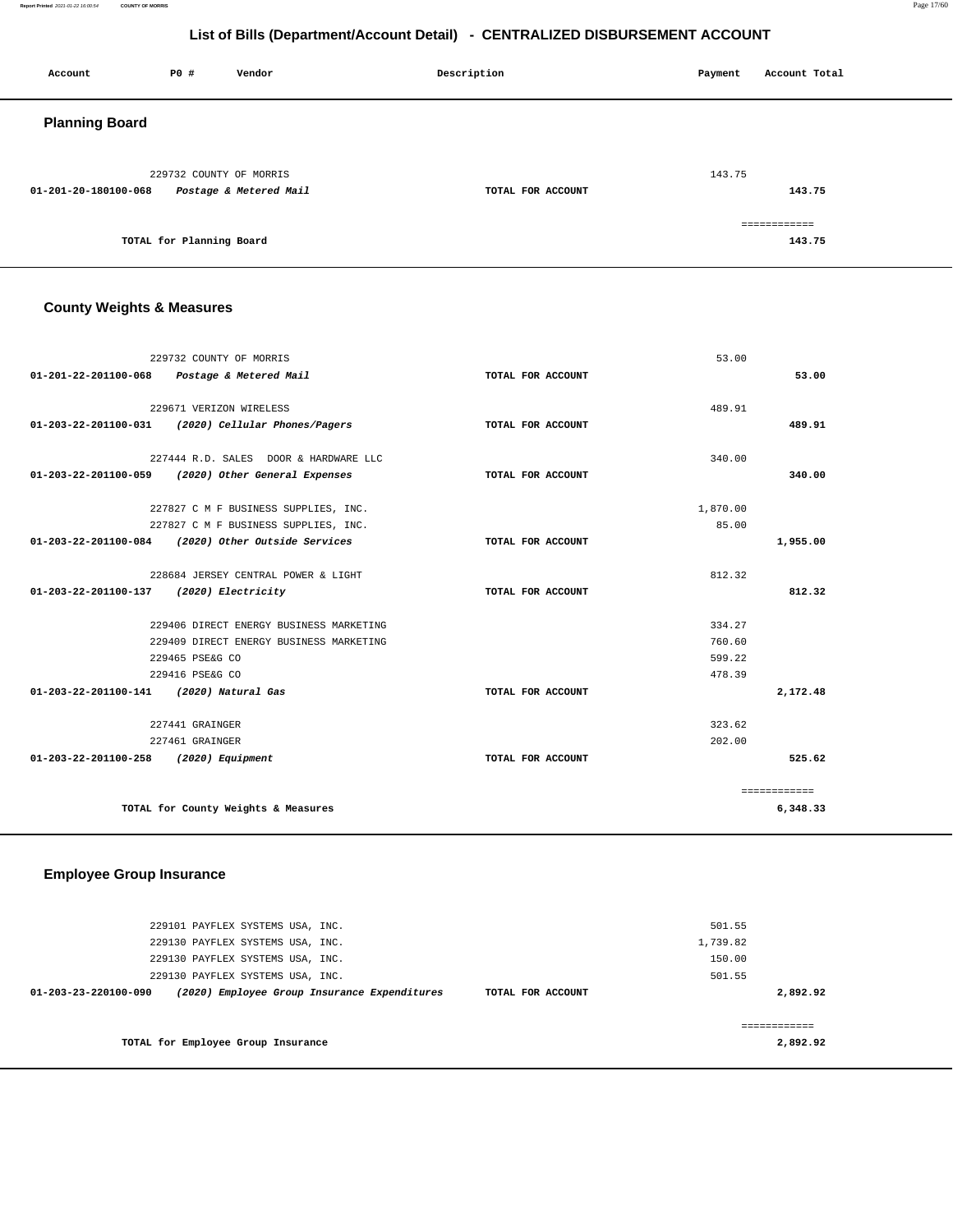| Account | P0# | Vendor | Description | Payment | Account Total |
|---------|-----|--------|-------------|---------|---------------|
|         |     |        |             |         |               |
|         |     |        |             |         |               |

## **Office of Emergency Management**

|                                       | 228778 ALL MOBILE VIDEO INC.             |                   | 1,440.00  |              |
|---------------------------------------|------------------------------------------|-------------------|-----------|--------------|
|                                       | 229033 ENVIRONMENTAL SYSTEMS             |                   | 400.00    |              |
| 01-201-25-252100-059                  | Other General Expenses                   | TOTAL FOR ACCOUNT |           | 1,840.00     |
|                                       |                                          |                   |           |              |
|                                       | 229732 COUNTY OF MORRIS                  |                   | 2.00      |              |
| 01-201-25-252100-068                  | Postage & Metered Mail                   | TOTAL FOR ACCOUNT |           | 2.00         |
|                                       |                                          |                   |           |              |
|                                       | 228999 VERIZON WIRELESS                  |                   | 80.04     |              |
|                                       | 229671 VERIZON WIRELESS                  |                   | 236.38    |              |
| 01-203-25-252100-031                  | (2020) Cellular Phones/Pagers            | TOTAL FOR ACCOUNT |           | 316.42       |
|                                       | 228991 COFFEE LOVERS COFFEE SERVICE      |                   | 105.43    |              |
|                                       | 228991 COFFEE LOVERS COFFEE SERVICE      |                   | 49.65     |              |
|                                       | 229006 W.B. MASON COMPANY INC            |                   | 46.70     |              |
|                                       | 229006 W.B. MASON COMPANY INC            |                   | 23.68     |              |
|                                       | 229006 W.B. MASON COMPANY INC            |                   | 9.32      |              |
| $01 - 203 - 25 - 252100 - 058$        | (2020) Office Supplies & Stationery      | TOTAL FOR ACCOUNT |           | 234.78       |
|                                       | 228081 GRAINGER                          |                   | 508.50    |              |
|                                       | 228855 JEFFREY PAUL                      |                   | 68.99     |              |
|                                       | 228622 ALL COUNTY RENTAL CENTER          |                   | 72.00     |              |
|                                       | 228428 V.E. RALPH & SON INC.             |                   | 209.28    |              |
|                                       | 228994 DIRECT TV INC                     |                   | 164.48    |              |
| 01-203-25-252100-059                  | (2020) Other General Expenses            | TOTAL FOR ACCOUNT |           | 1,023.25     |
|                                       | 228258 STRYKER SALES CORPORATION         |                   | 14,337.00 |              |
|                                       | 222936 V.E. RALPH & SON INC.             |                   | 28.20     |              |
|                                       | 222936 V.E. RALPH & SON INC.             |                   | 262.60    |              |
| 01-203-25-252100-090                  | (2020) Program Expenditures              | TOTAL FOR ACCOUNT |           | 14,627.80    |
|                                       | 228997 PREMIER GLOBAL SERVICES           |                   | 828.89    |              |
|                                       | 229004 VOIANCE LANGUAGE SERVICES, LLC    |                   | 25.00     |              |
| 01-203-25-252100-146 (2020) Telephone |                                          | TOTAL FOR ACCOUNT |           | 853.89       |
|                                       |                                          |                   |           |              |
|                                       |                                          |                   |           | ============ |
|                                       | TOTAL for Office of Emergency Management |                   |           | 18,898.14    |

#### **Communications Center**

| 229129 APCO INTERNATIONAL, INC.                                    |                   | 96.00    |          |
|--------------------------------------------------------------------|-------------------|----------|----------|
| 01-201-25-252105-023<br>Associations and Memberships               | TOTAL FOR ACCOUNT |          | 96.00    |
|                                                                    |                   |          |          |
| 229120 LIFESAVERS INC                                              |                   | 42.00    |          |
| 229120 LIFESAVERS INC                                              |                   | 18.00    |          |
| 229120 LIFESAVERS INC                                              |                   | 24.00    |          |
| 229120 LIFESAVERS INC                                              |                   | 6.00     |          |
| 229120 LIFESAVERS INC                                              |                   | 12.00    |          |
| 229122 PRIORITY DISPATCH CORP.                                     |                   | 1,925.00 |          |
| 229115 REINA FRANCESCHI                                            |                   | 96.00    |          |
| 229118 INTERNATIONAL ACADEMIES OF                                  |                   | 85.00    |          |
| $01 - 203 - 25 - 252105 - 039$ (2020) Education Schools & Training | TOTAL FOR ACCOUNT |          | 2,208.00 |
|                                                                    |                   |          |          |
| 229123 QUENCH USA, INC.                                            |                   | 85.00    |          |
| 229127 VILLAGE SUPER MARKET, INC.                                  |                   | 488.43   |          |
| 229127 VILLAGE SUPER MARKET, INC.                                  |                   | 289.50   |          |
| 229127 VILLAGE SUPER MARKET, INC.                                  |                   | 290.93   |          |
| 229127 VILLAGE SUPER MARKET, INC.                                  |                   | 290.93   |          |
| 229131 W.B. MASON COMPANY INC                                      |                   | 156.38   |          |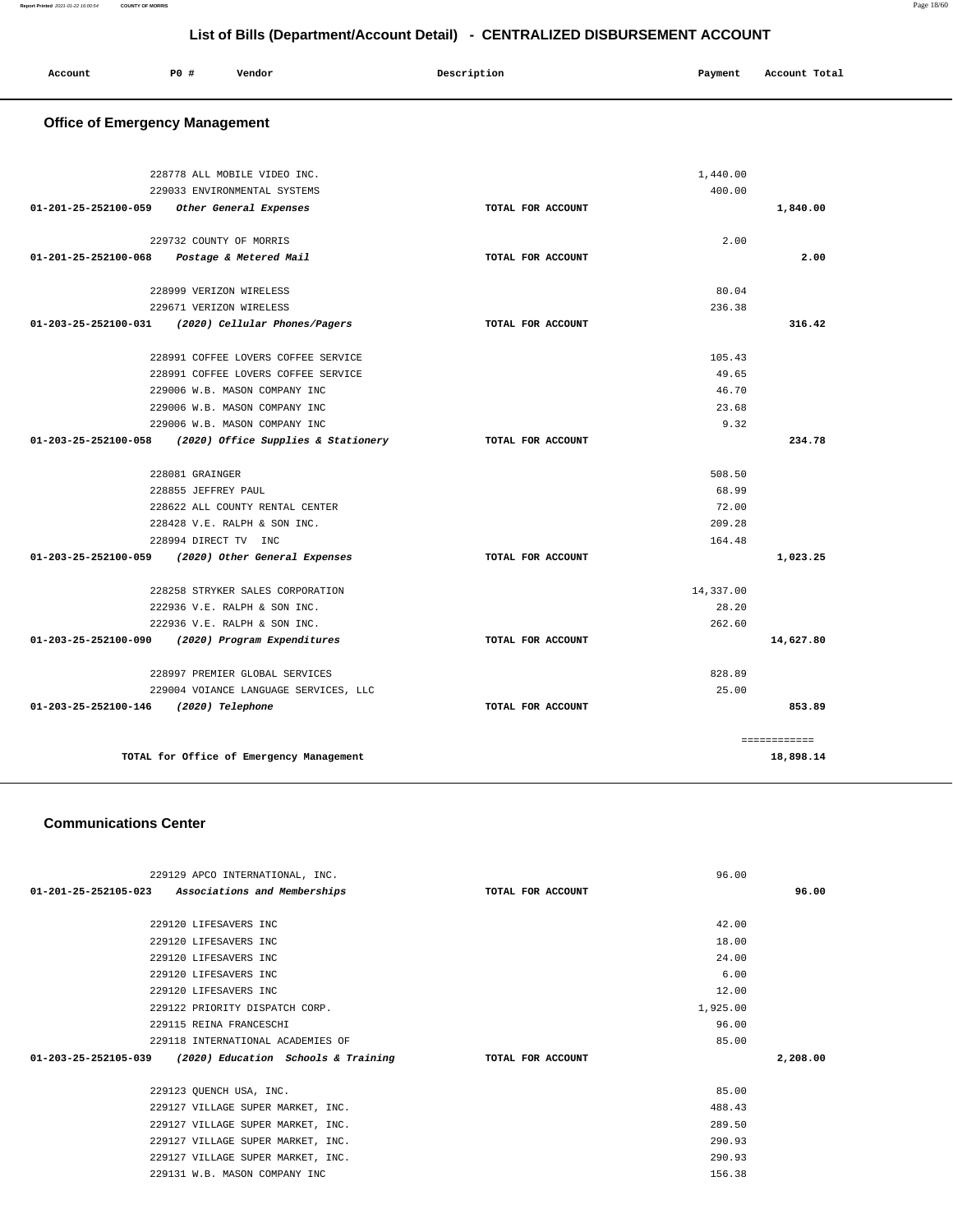| Account<br>. | <b>PO #</b> | Vendor | Description | Payment | Account Total<br>.<br>. |
|--------------|-------------|--------|-------------|---------|-------------------------|
|              |             |        |             |         |                         |

#### **Communications Center**

| 229128 RENEE M. BISSON                                   |                   | 101.60     |              |
|----------------------------------------------------------|-------------------|------------|--------------|
| 01-203-25-252105-058 (2020) Office Supplies & Stationery | TOTAL FOR ACCOUNT |            | 1,702.77     |
| 228304 CAROUSEL INDUSTRIES                               |                   | 41,047.67  |              |
| 228305 CAROUSEL INDUSTRIES                               |                   | 87, 369.22 |              |
| 224501 KEYSTONE PUBLIC SAFETY INC.                       |                   | 450.00     |              |
| 01-203-25-252105-078<br>(2020) Software Maintenance      | TOTAL FOR ACCOUNT |            | 128,866.89   |
| 229126 VOIANCE LANGUAGE SERVICES, LLC                    |                   | 820.79     |              |
| 229126 VOIANCE LANGUAGE SERVICES, LLC                    |                   | 861.24     |              |
| 01-203-25-252105-117<br>(2020) Interpretor Fees          | TOTAL FOR ACCOUNT |            | 1,682.03     |
| 229116 BOROUGH OF BUTLER                                 |                   | 544.18     |              |
| 229116 BOROUGH OF BUTLER                                 |                   | 510.62     |              |
| 01-203-25-252105-137 (2020) Electricity                  | TOTAL FOR ACCOUNT |            | 1,054.80     |
| 227837 WATSON FURNITURE GROUP, INC.                      |                   | 178.45     |              |
| 227837 WATSON FURNITURE GROUP, INC.                      |                   | 256.50     |              |
| 227837 WATSON FURNITURE GROUP, INC.                      |                   | 188.00     |              |
| 227837 WATSON FURNITURE GROUP, INC.                      |                   | 66.00      |              |
| 01-203-25-252105-162 (2020) Furniture & Fixtures         | TOTAL FOR ACCOUNT |            | 688.95       |
|                                                          |                   |            | ============ |
| TOTAL for Communications Center                          |                   |            | 136,299.44   |

## **County Medical Examiner Office**

|                      | 229732 COUNTY OF MORRIS                            |                   | 13.10    |              |
|----------------------|----------------------------------------------------|-------------------|----------|--------------|
|                      | 01-201-25-254100-068 Postage & Metered Mail        | TOTAL FOR ACCOUNT |          | 13.10        |
|                      |                                                    |                   |          |              |
|                      | 228973 ALLINA HEALTH                               |                   | 400.00   |              |
| 01-203-25-254100-035 | (2020) Consultation Fee                            | TOTAL FOR ACCOUNT |          | 400.00       |
|                      | 228981 W.B. MASON COMPANY INC                      |                   | 36.36    |              |
|                      | 226646 TURN OUT UNIFORMS, INC.                     |                   | 213.74   |              |
|                      |                                                    |                   |          |              |
| 01-203-25-254100-058 | (2020) Office Supplies & Stationery                | TOTAL FOR ACCOUNT |          | 250.10       |
|                      | 228979 NOTO-WYNKOOP FUNERAL HOME                   |                   | 1,666.00 |              |
| 01-203-25-254100-059 | (2020) Other General Expenses                      | TOTAL FOR ACCOUNT |          | 1,666.00     |
|                      |                                                    |                   |          |              |
|                      | 228975 FEDEX                                       |                   | 96.42    |              |
|                      | 01-203-25-254100-068 (2020) Postage & Metered Mail | TOTAL FOR ACCOUNT |          | 96.42        |
|                      | 228612 B & H PHOTO-VIDEO INC.                      |                   | 89.99    |              |
|                      | 228977 NMS LABS                                    |                   | 5,529.00 |              |
|                      | 228977 NMS LABS                                    |                   | 3,071.00 |              |
|                      | 228977 NMS LABS                                    |                   | 1,706.00 |              |
|                      | 01-203-25-254100-084 (2020) Other Outside Services | TOTAL FOR ACCOUNT |          | 10,395.99    |
|                      |                                                    |                   |          |              |
|                      |                                                    |                   |          | ============ |
|                      | TOTAL for County Medical Examiner Office           |                   |          | 12,821.61    |

#### **County Sheriff's Department**

| 228631 GLOCK PROFESSIONAL INC | 250.00 |
|-------------------------------|--------|
| 228632 GLOCK PROFESSIONAL INC | 250.00 |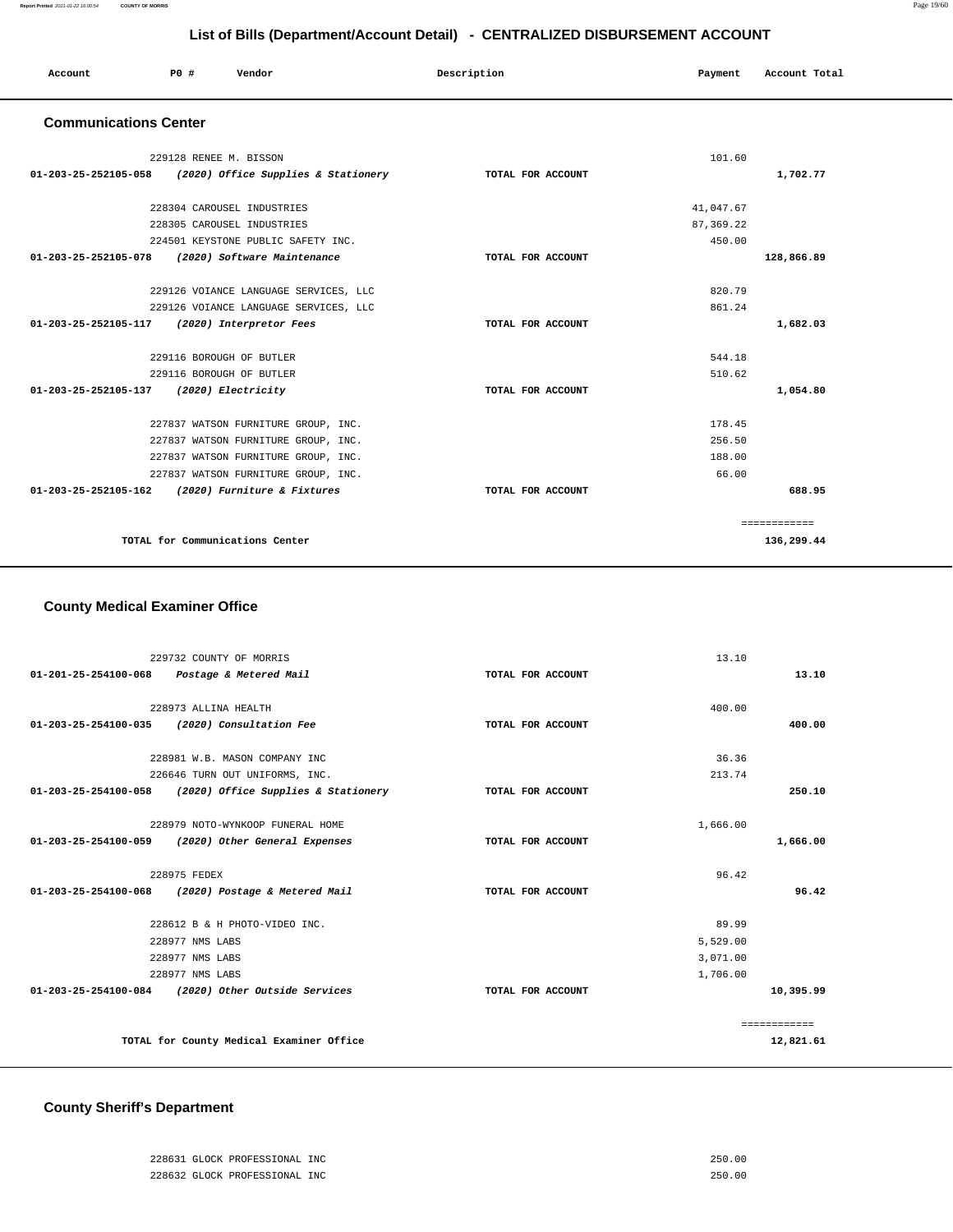| Account                            | <b>PO #</b>             | Vendor                                                             |  | Description       |  | Payment        | Account Total |
|------------------------------------|-------------------------|--------------------------------------------------------------------|--|-------------------|--|----------------|---------------|
| <b>County Sheriff's Department</b> |                         |                                                                    |  |                   |  |                |               |
| 01-201-25-270100-039               |                         | Education Schools & Training                                       |  | TOTAL FOR ACCOUNT |  |                | 500.00        |
|                                    | 229732 COUNTY OF MORRIS |                                                                    |  |                   |  | 292.55         |               |
| 01-201-25-270100-068               |                         | Postage & Metered Mail                                             |  | TOTAL FOR ACCOUNT |  |                | 292.55        |
|                                    |                         | 229174 INVESTIGATIVE FORENSICS CONSULTING                          |  |                   |  | 1,197.00       |               |
| 01-201-25-270100-084               |                         | Other Outside Services                                             |  | TOTAL FOR ACCOUNT |  |                | 1,197.00      |
|                                    |                         |                                                                    |  |                   |  |                |               |
|                                    | 228913 RICHARD MCGOWAN  |                                                                    |  |                   |  | 44.99          |               |
|                                    |                         | 228986 TURN OUT UNIFORMS, INC.<br>228986 TURN OUT UNIFORMS, INC.   |  |                   |  | 6.00<br>13.00  |               |
|                                    |                         | 228986 TURN OUT UNIFORMS, INC.                                     |  |                   |  | 12.99          |               |
|                                    |                         | 228986 TURN OUT UNIFORMS, INC.                                     |  |                   |  | 11.00          |               |
| 01-201-25-270100-202               |                         | Uniform And Accessories                                            |  | TOTAL FOR ACCOUNT |  |                | 87.98         |
|                                    | 229531 PHILIP MASI      |                                                                    |  |                   |  | 1,576.00       |               |
|                                    | 229531 PHILIP MASI      |                                                                    |  |                   |  | 74.64          |               |
|                                    |                         | 228990 ATLANTIC TRAINING CENTER                                    |  |                   |  | 160.00         |               |
|                                    |                         | 228990 ATLANTIC TRAINING CENTER                                    |  |                   |  | 90.00          |               |
|                                    |                         | 228990 ATLANTIC TRAINING CENTER<br>228990 ATLANTIC TRAINING CENTER |  |                   |  | 90.00<br>30.00 |               |
| 01-203-25-270100-039               |                         | (2020) Education Schools & Training                                |  | TOTAL FOR ACCOUNT |  |                | 2,020.64      |
|                                    |                         |                                                                    |  |                   |  |                |               |
|                                    | 227254 UNIQUE PHOTO INC |                                                                    |  |                   |  | 1,163.50       |               |
| 01-203-25-270100-047               |                         | (2020) Identification Equip&Supplies                               |  | TOTAL FOR ACCOUNT |  |                | 1,163.50      |
|                                    |                         | 229451 W.B. MASON COMPANY INC                                      |  |                   |  | 53.64          |               |
|                                    |                         | 229451 W.B. MASON COMPANY INC                                      |  |                   |  | 53.64          |               |
|                                    |                         | 229451 W.B. MASON COMPANY INC                                      |  |                   |  | 44.70          |               |
|                                    |                         | 229451 W.B. MASON COMPANY INC                                      |  |                   |  | 26.82          |               |
|                                    |                         | 229451 W.B. MASON COMPANY INC                                      |  |                   |  | 53.64          |               |
|                                    |                         | 229451 W.B. MASON COMPANY INC<br>229451 W.B. MASON COMPANY INC     |  |                   |  | 44.70<br>44.70 |               |
|                                    |                         | 229451 W.B. MASON COMPANY INC                                      |  |                   |  | 22.35          |               |
|                                    |                         | 229451 W.B. MASON COMPANY INC                                      |  |                   |  | 22.35          |               |
|                                    |                         | 229451 W.B. MASON COMPANY INC                                      |  |                   |  | 116.22         |               |
|                                    |                         | 229451 W.B. MASON COMPANY INC                                      |  |                   |  | 44.70          |               |
|                                    |                         | 229451 W.B. MASON COMPANY INC<br>229451 W.B. MASON COMPANY INC     |  |                   |  | 17.88<br>13.41 |               |
|                                    |                         | 229451 W.B. MASON COMPANY INC                                      |  |                   |  | 44.70          |               |
|                                    |                         | 229451 W.B. MASON COMPANY INC                                      |  |                   |  | 22.35          |               |
|                                    |                         | 229451 W.B. MASON COMPANY INC                                      |  |                   |  | 44.70          |               |
|                                    |                         | 229451 W.B. MASON COMPANY INC                                      |  |                   |  | 44.70          |               |
|                                    |                         | 229451 W.B. MASON COMPANY INC<br>229451 W.B. MASON COMPANY INC     |  |                   |  | 22.35<br>53.64 |               |
|                                    |                         | 229451 W.B. MASON COMPANY INC                                      |  |                   |  | $-67.05$       |               |
|                                    |                         | 229451 W.B. MASON COMPANY INC                                      |  |                   |  | $-98.34$       |               |
|                                    |                         | 229368 W.B. MASON COMPANY INC                                      |  |                   |  | 0.95           |               |
|                                    |                         | 229368 W.B. MASON COMPANY INC                                      |  |                   |  | 0.95           |               |
|                                    |                         | 229368 W.B. MASON COMPANY INC                                      |  |                   |  | 0.95           |               |
|                                    |                         | 229368 W.B. MASON COMPANY INC<br>229368 W.B. MASON COMPANY INC     |  |                   |  | 0.95<br>0.95   |               |
|                                    |                         | 229368 W.B. MASON COMPANY INC                                      |  |                   |  | 0.95           |               |
|                                    |                         | 229368 W.B. MASON COMPANY INC                                      |  |                   |  | 0.95           |               |
|                                    |                         | 229368 W.B. MASON COMPANY INC                                      |  |                   |  | 0.95           |               |
|                                    |                         | 229368 W.B. MASON COMPANY INC                                      |  |                   |  | 0.95           |               |
|                                    |                         | 229368 W.B. MASON COMPANY INC<br>229368 W.B. MASON COMPANY INC     |  |                   |  | 0.95<br>0.95   |               |
| 01-203-25-270100-059               |                         | (2020) Other General Expenses                                      |  | TOTAL FOR ACCOUNT |  |                | 636.25        |
|                                    |                         |                                                                    |  |                   |  |                |               |
|                                    |                         | 228633 INVESTIGATIVE FORENSICS CONSULTING                          |  |                   |  | 1,064.00       |               |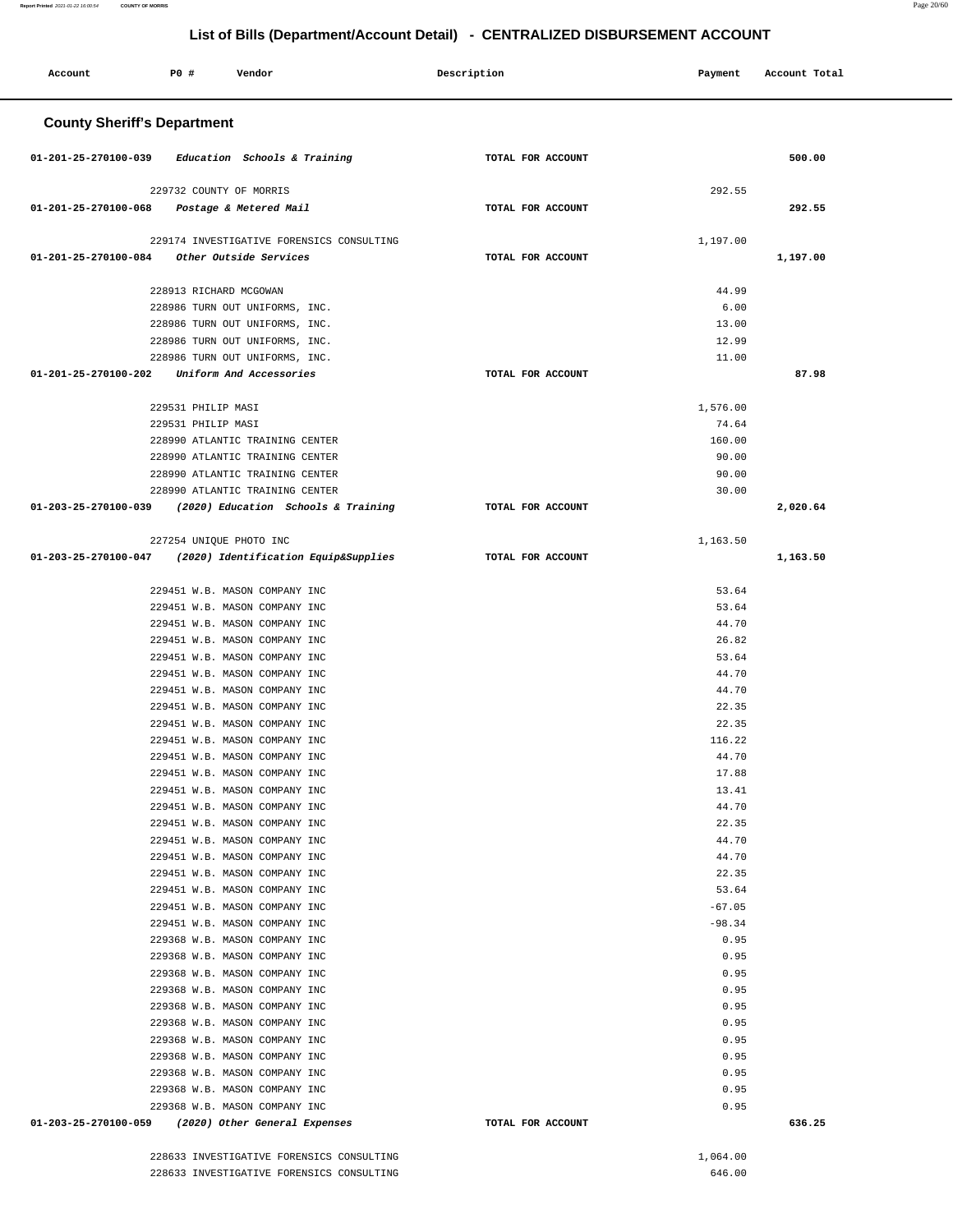| Report Printed 2021-01-22 16:00:54 | <b>COUNTY OF MORRIS</b>            |                                           |                                                                              |           |               | Page 21/60 |
|------------------------------------|------------------------------------|-------------------------------------------|------------------------------------------------------------------------------|-----------|---------------|------------|
|                                    |                                    |                                           | List of Bills (Department/Account Detail) - CENTRALIZED DISBURSEMENT ACCOUNT |           |               |            |
| Account                            | <b>PO #</b>                        | Vendor                                    | Description                                                                  | Payment   | Account Total |            |
|                                    | <b>County Sheriff's Department</b> |                                           |                                                                              |           |               |            |
|                                    |                                    | 228633 INVESTIGATIVE FORENSICS CONSULTING |                                                                              | 589.00    |               |            |
|                                    |                                    | 228633 INVESTIGATIVE FORENSICS CONSULTING |                                                                              | 836.00    |               |            |
| 01-203-25-270100-084               |                                    | (2020) Other Outside Services             | TOTAL FOR ACCOUNT                                                            |           | 3,135.00      |            |
|                                    |                                    | 228776 RICOH USA, INC.                    |                                                                              | 281.78    |               |            |
|                                    |                                    | 228851 RICOH USA, INC.                    |                                                                              | 281.78    |               |            |
| 01-203-25-270100-164               |                                    | (2020) Office Machines - Rental           | TOTAL FOR ACCOUNT                                                            |           | 563.56        |            |
|                                    | 228282 GALLS, LLC                  |                                           |                                                                              | 159.50    |               |            |
|                                    | 228282 GALLS, LLC                  |                                           |                                                                              | 124.95    |               |            |
|                                    | 228282 GALLS, LLC                  |                                           |                                                                              | 124.95    |               |            |
|                                    | 229182 GALLS, LLC                  |                                           |                                                                              | 144.10    |               |            |
|                                    | 229173 GALLS, LLC                  |                                           |                                                                              | 189.00    |               |            |
|                                    | 229173 GALLS, LLC                  |                                           |                                                                              | 1.69      |               |            |
|                                    | 229173 GALLS, LLC                  |                                           |                                                                              | 1.50      |               |            |
|                                    | 229173 GALLS, LLC                  |                                           |                                                                              | 3.99      |               |            |
|                                    | 229175 GALLS, LLC                  |                                           |                                                                              | 99.00     |               |            |
|                                    | 229175 GALLS, LLC                  |                                           |                                                                              | 4.00      |               |            |
|                                    | 229180 GALLS, LLC                  |                                           |                                                                              | 588.54    |               |            |
|                                    | 218897 GALLS, LLC                  |                                           |                                                                              | 554.37    |               |            |
|                                    | 218897 GALLS, LLC                  |                                           |                                                                              | 2,073.00  |               |            |
|                                    | 218897 GALLS, LLC                  |                                           |                                                                              | 533.97    |               |            |
|                                    | 218897 GALLS, LLC                  |                                           |                                                                              | 208.53    |               |            |
|                                    | 218897 GALLS, LLC                  |                                           |                                                                              | 15.81     |               |            |
|                                    | 218897 GALLS, LLC                  |                                           |                                                                              | 409.00    |               |            |
|                                    | 218897 GALLS, LLC                  |                                           |                                                                              | $-208.53$ |               |            |
| 01-203-25-270100-202               |                                    | (2020) Uniform And Accessories            | TOTAL FOR ACCOUNT                                                            |           | 5,027.37      |            |
|                                    |                                    | 228344 V.E. RALPH & SON INC.              |                                                                              | 77.52     |               |            |
|                                    |                                    | 228344 V.E. RALPH & SON INC.              |                                                                              | 273.12    |               |            |

182.28 191.52 76.56

1,500.00 10.00 1,416.10 **801.00**

**2,926.10**

============

# **TOTAL for County Sheriff's Department 18,350.95**

228342 GALLS, LLC

228344 V.E. RALPH & SON INC. 228344 V.E. RALPH & SON INC. 228344 V.E. RALPH & SON INC. 228344 V.E. RALPH & SON INC.

 228362 MUNICIPAL EMERGENCY SERVICES 228362 MUNICIPAL EMERGENCY SERVICES

**01-203-25-270100-203 (2020) X-Ray & Medical Supplies TOTAL FOR ACCOUNT** 

**01-203-25-270100-258 (2020) Equipment TOTAL FOR ACCOUNT** 

## **County Prosecutor's Office**

| 229732 COUNTY OF MORRIS                                     |                   | 584.80    |           |
|-------------------------------------------------------------|-------------------|-----------|-----------|
| 01-201-25-275100-068<br>Postage & Metered Mail              | TOTAL FOR ACCOUNT |           | 584.80    |
|                                                             |                   |           |           |
| 228366 MAGLOCLEN                                            |                   | 400.00    |           |
| (2020) Associations and Memberships<br>01-203-25-275100-023 | TOTAL FOR ACCOUNT |           | 400.00    |
|                                                             |                   |           |           |
| 226883 CDW GOVERNMENT LLC                                   |                   | 2,119.80  |           |
| 227513 CDW GOVERNMENT                                       |                   | 1,769.85  |           |
| 228012 CDW GOVERNMENT                                       |                   | 13,676.50 |           |
| (2020) Data Processing Supplies<br>01-203-25-275100-037     | TOTAL FOR ACCOUNT |           | 17,566.15 |
|                                                             |                   |           |           |
| 220367 LAWYERS DIARY AND MANUAL LLC                         |                   | 586.25    |           |
| 01-203-25-275100-050<br>$(2020)$ Law Books                  | TOTAL FOR ACCOUNT |           | 586.25    |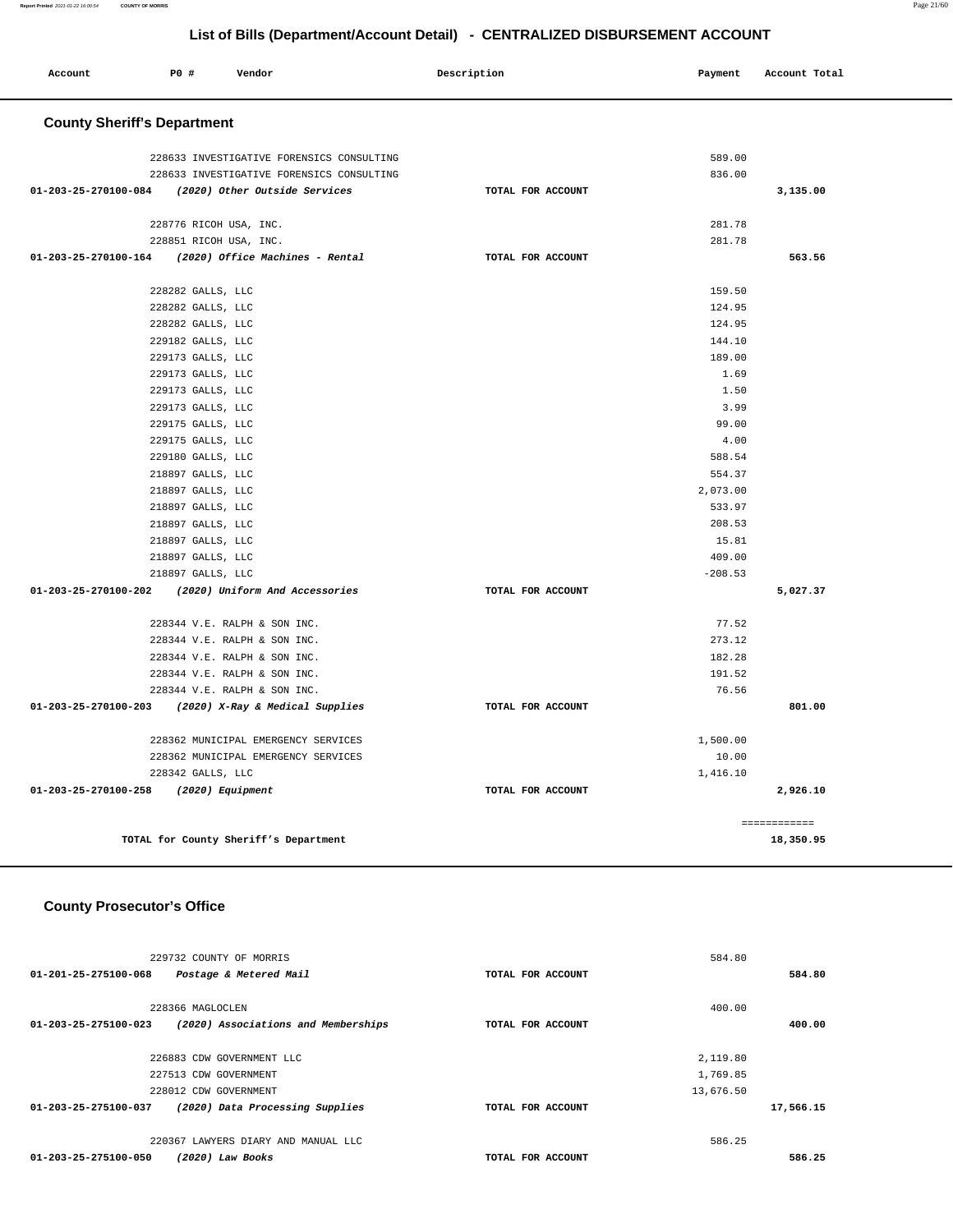**Report Printed** 2021-01-22 16:00:54 **COUNTY OF MORRIS** Page 22/60

## **List of Bills (Department/Account Detail) - CENTRALIZED DISBURSEMENT ACCOUNT**

| Account                           | PO# | Vendor                               | Description       | Payment  | Account Total |
|-----------------------------------|-----|--------------------------------------|-------------------|----------|---------------|
| <b>County Prosecutor's Office</b> |     |                                      |                   |          |               |
|                                   |     | 228002 MACK CAMERA & VIDEO SERVICE   |                   | 5,250.00 |               |
| 01-203-25-275100-118              |     | (2020) Investigation Expense         | TOTAL FOR ACCOUNT |          | 5,250.00      |
|                                   |     |                                      |                   |          | ============  |
|                                   |     | TOTAL for County Prosecutor's Office |                   |          | 24,387.20     |

## **County Jail**

|                                        | 229732 COUNTY OF MORRIS                            |                   | 78.30       |           |
|----------------------------------------|----------------------------------------------------|-------------------|-------------|-----------|
|                                        | 01-201-25-280100-068 Postage & Metered Mail        | TOTAL FOR ACCOUNT |             | 78.30     |
|                                        | 227816 CIVIC RESEARCH INSTITUTE INC                |                   | 179.95      |           |
|                                        |                                                    |                   |             |           |
|                                        | 227816 CIVIC RESEARCH INSTITUTE INC                |                   | 179.95      |           |
|                                        | 01-203-25-280100-028 (2020) Books & Periodicals    | TOTAL FOR ACCOUNT |             | 359.90    |
|                                        | 229035 VERIZON WIRELESS                            |                   | 441.35      |           |
|                                        | 01-203-25-280100-031 (2020) Cellular Phones/Pagers | TOTAL FOR ACCOUNT |             | 441.35    |
|                                        | 227411 LEXIS NEXIS                                 |                   | 58.00       |           |
|                                        | 227997 POWERDMS, INC.                              |                   | 6,552.86    |           |
|                                        | 229036 VERIZON WIRELESS                            |                   | 136.13      |           |
|                                        | 01-203-25-280100-059 (2020) Other General Expenses | TOTAL FOR ACCOUNT |             | 6,746.99  |
|                                        |                                                    |                   |             |           |
|                                        | 227806 EQUIPMENT REPAIR CENTER CORP                |                   | 232.00      |           |
|                                        | 227806 EQUIPMENT REPAIR CENTER CORP                |                   | 945.80      |           |
|                                        | 225614 OXFORD ELECTRICAL CONTRACTORS INC.          |                   | 3,707.48    |           |
|                                        | 226406 OXFORD ELECTRICAL CONTRACTORS INC.          |                   | 2,760.24    |           |
|                                        | 225933 BINSKY SERVICE LLC                          |                   | 5,990.00    |           |
|                                        | 227804 TREASURER-STATE OF NEW JERSEY               |                   | 1,032.00    |           |
|                                        | 01-203-25-280100-084 (2020) Other Outside Services | TOTAL FOR ACCOUNT |             | 14,667.52 |
|                                        | 227810 ATLANTIC TACTICAL OF NJ, INC.               |                   | 4,004.10    |           |
|                                        | 227810 ATLANTIC TACTICAL OF NJ, INC.               |                   | $-2,990.00$ |           |
| 01-203-25-280100-115 (2020) Ammunition |                                                    | TOTAL FOR ACCOUNT |             | 1,014.10  |
|                                        |                                                    |                   |             |           |
|                                        | 227797 CY DRAKE LOCKSMITHS, INC.                   |                   | 80.00       |           |
|                                        | 01-203-25-280100-128 (2020) Security Equipment     | TOTAL FOR ACCOUNT |             | 80.00     |
|                                        | 225785 IDEMIA IDENTITY & SECURITY USA LLC          |                   | 29,258.00   |           |
|                                        | 01-203-25-280100-163 (2020) Office Machines        | TOTAL FOR ACCOUNT |             | 29,258.00 |
|                                        |                                                    |                   |             |           |
|                                        | 229034 ARAMARK DALLAS LOCKBOX                      |                   | 11,056.08   |           |
|                                        | 229034 ARAMARK DALLAS LOCKBOX                      |                   | 10,932.24   |           |
|                                        | 229034 ARAMARK DALLAS LOCKBOX                      |                   | 11,018.24   |           |
|                                        | 229034 ARAMARK DALLAS LOCKBOX                      |                   | 10,999.32   |           |
|                                        | 229034 ARAMARK DALLAS LOCKBOX                      |                   | 46.00       |           |
|                                        | 229034 ARAMARK DALLAS LOCKBOX                      |                   | 10,677.68   |           |
|                                        | 229034 ARAMARK DALLAS LOCKBOX                      |                   | 46.00       |           |
|                                        | 229034 ARAMARK DALLAS LOCKBOX                      |                   | 10,481.60   |           |
| 01-203-25-280100-185 (2020) Food       |                                                    | TOTAL FOR ACCOUNT |             | 65,257.16 |
|                                        | 227403 NEW JERSEY FOOT & ANKLE SPECIALIST LLC      |                   | 438.75      |           |
|                                        | 227403 NEW JERSEY FOOT & ANKLE SPECIALIST LLC      |                   | 240.50      |           |
|                                        | 227403 NEW JERSEY FOOT & ANKLE SPECIALIST LLC      |                   | 328.25      |           |
|                                        | 227822 BOUND TREE MEDICAL LLC                      |                   | 44.64       |           |
|                                        | 227822 BOUND TREE MEDICAL LLC                      |                   | 54.16       |           |
|                                        | 227822 BOUND TREE MEDICAL LLC                      |                   | 13.12       |           |
|                                        | 227822 BOUND TREE MEDICAL LLC                      |                   | 238.96      |           |
|                                        | 227408 DIVERSIFIED STORAGE                         |                   | 3,200.00    |           |
|                                        |                                                    |                   |             |           |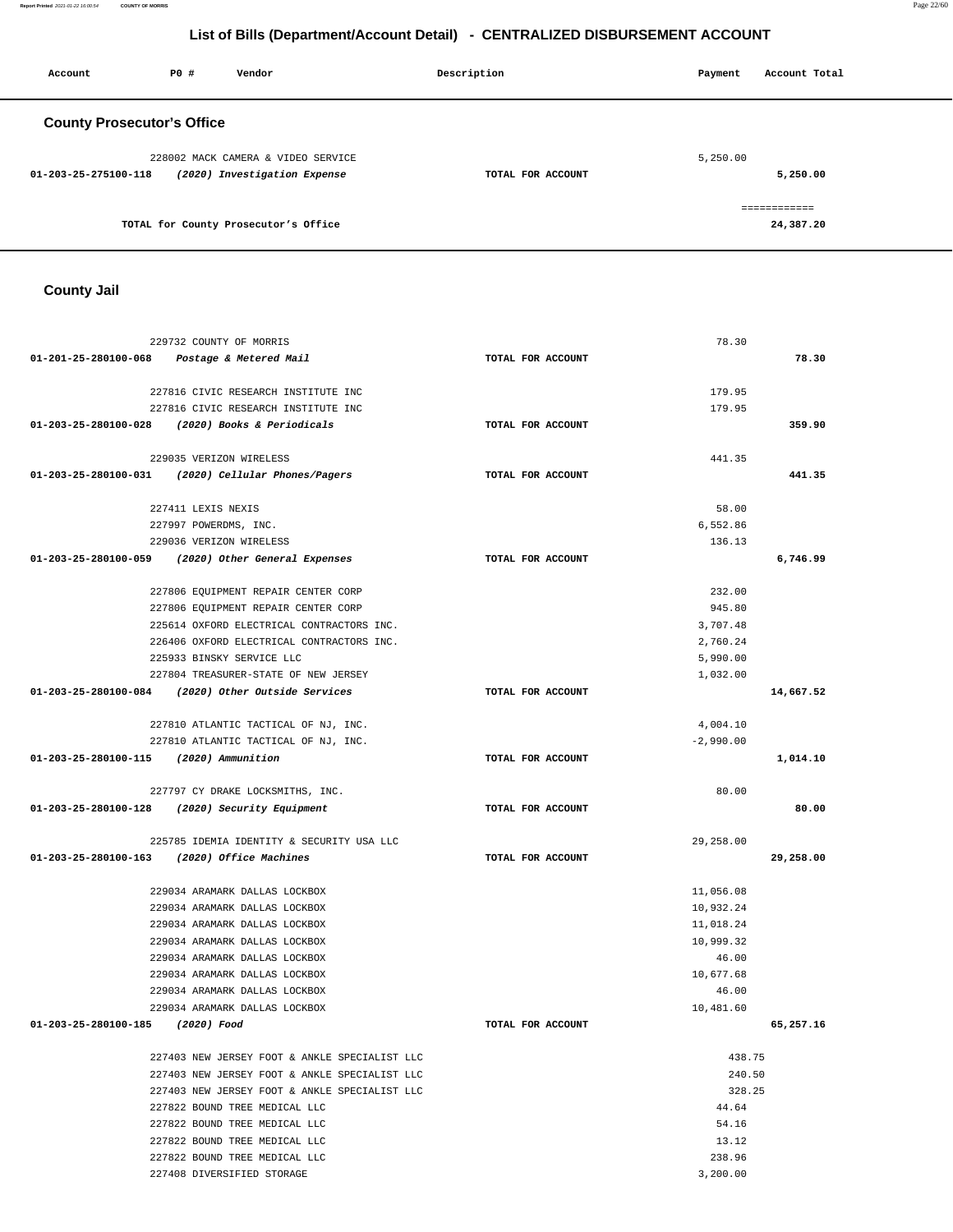**1,629.78**

| List of Bills (Department/Account Detail) - CENTRALIZED DISBURSEMENT ACCOUNT |                       |                                   |                   |           |               |
|------------------------------------------------------------------------------|-----------------------|-----------------------------------|-------------------|-----------|---------------|
| Account                                                                      | P0 #                  | Vendor                            | Description       | Payment   | Account Total |
| <b>County Jail</b>                                                           |                       |                                   |                   |           |               |
|                                                                              |                       | 227859 BOUND TREE MEDICAL LLC     |                   | 930.45    |               |
|                                                                              | 227808 STERICYCLE INC |                                   |                   | 216.00    |               |
|                                                                              | 227406 STERICYCLE INC |                                   |                   | 337.90    |               |
| 01-203-25-280100-189                                                         | (2020) Medical        |                                   | TOTAL FOR ACCOUNT |           | 6,042.73      |
|                                                                              |                       | 224644 FIT-RITE UNIFORM CO., INC. |                   | 1,000.00  |               |
|                                                                              | 225937 GALLS, LLC     |                                   |                   | 63.19     |               |
|                                                                              | 225937 GALLS, LLC     |                                   |                   | 126.38    |               |
|                                                                              | 225937 GALLS, LLC     |                                   |                   | 336.36    |               |
|                                                                              | 225937 GALLS, LLC     |                                   |                   | 133.19    |               |
|                                                                              | 225937 GALLS, LLC     |                                   |                   | 12.00     |               |
|                                                                              | 225937 GALLS, LLC     |                                   |                   | 222.32    |               |
|                                                                              | 225937 GALLS, LLC     |                                   |                   | 339.95    |               |
|                                                                              | 225937 GALLS, LLC     |                                   |                   | 31.99     |               |
|                                                                              | 225937 GALLS, LLC     |                                   |                   | 949.51    |               |
|                                                                              | 225937 GALLS, LLC     |                                   |                   | 1,056.48  |               |
|                                                                              | 225937 GALLS, LLC     |                                   |                   | $-92.00$  |               |
|                                                                              | 225937 GALLS, LLC     |                                   |                   | 64.69     |               |
| 01-203-25-280100-202                                                         |                       | (2020) Uniform And Accessories    | TOTAL FOR ACCOUNT |           | 4,244.06      |
|                                                                              |                       | 225824 STOLTZFUS STRUCTURES LLC   |                   | 15,630.00 |               |
| 01-203-25-280100-223                                                         |                       | (2020) Building Repairs           | TOTAL FOR ACCOUNT |           | 15,630.00     |
|                                                                              | 227482 GRAINGER       |                                   |                   | 430.05    |               |
|                                                                              |                       | 227861 COOPER ELECTRIC SUPPLY CO. |                   | 5.19      |               |
|                                                                              |                       | 227861 COOPER ELECTRIC SUPPLY CO. |                   | 75.69     |               |
|                                                                              |                       | 227814 COOPER ELECTRIC SUPPLY CO. |                   | 553.00    |               |
| 01-203-25-280100-249                                                         |                       | (2020) Bldg Maintenance Supplies  | TOTAL FOR ACCOUNT |           | 1,063.93      |

| 01-203-25-280100-249 | (2020) Bldg Maintenance Supplies | TOTAL FOR ACCOUNT | 1,063.93    |
|----------------------|----------------------------------|-------------------|-------------|
|                      | 229041 W.B. MASON COMPANY INC    |                   | 705.54      |
|                      | 229040 W.B. MASON COMPANY INC    |                   | 924.24      |
| 01-203-25-280100-252 | (2020) Janitorial Supplies       | TOTAL FOR ACCOUNT | 1,629.78    |
|                      |                                  |                   | =========== |
|                      | TOTAL for County Jail            |                   | 146,513.82  |

## **County Youth Detention Facilit**

| 229732 COUNTY OF MORRIS                                                    |                   | 18.65    |          |
|----------------------------------------------------------------------------|-------------------|----------|----------|
| 01-201-25-281100-068 Postage & Metered Mail                                | TOTAL FOR ACCOUNT |          | 18.65    |
|                                                                            |                   |          |          |
| 227539 BSN SPORTS INC.                                                     |                   | 1,180.59 |          |
| 227539 BSN SPORTS INC.                                                     |                   | 177.11   |          |
| 01-203-25-281100-039 (2020) Education Schools & Training TOTAL FOR ACCOUNT |                   |          | 1,357.70 |
|                                                                            |                   |          |          |
| 228691 W.B. MASON COMPANY INC                                              |                   | 19.30    |          |
| 228691 W.B. MASON COMPANY INC                                              |                   | 65.96    |          |
| 228691 W.B. MASON COMPANY INC                                              |                   | 28.60    |          |
| $01-203-25-281100-058$ (2020) Office Supplies & Stationery                 | TOTAL FOR ACCOUNT |          | 113.86   |
|                                                                            |                   |          |          |
| 228691 W.B. MASON COMPANY INC                                              |                   | 239.99   |          |
| 01-203-25-281100-162 (2020) Furniture & Fixtures                           | TOTAL FOR ACCOUNT |          | 239.99   |
|                                                                            |                   |          |          |
| 226251 BOUND TREE MEDICAL LLC                                              |                   | 1.12     |          |
| 226251 BOUND TREE MEDICAL LLC                                              |                   | 12.59    |          |
| 226251 BOUND TREE MEDICAL LLC                                              |                   | 62.99    |          |
| 226251 BOUND TREE MEDICAL LLC                                              |                   | 66.99    |          |
| 226251 BOUND TREE MEDICAL LLC                                              |                   | 46.79    |          |
| 226251 BOUND TREE MEDICAL LLC                                              |                   | 12.00    |          |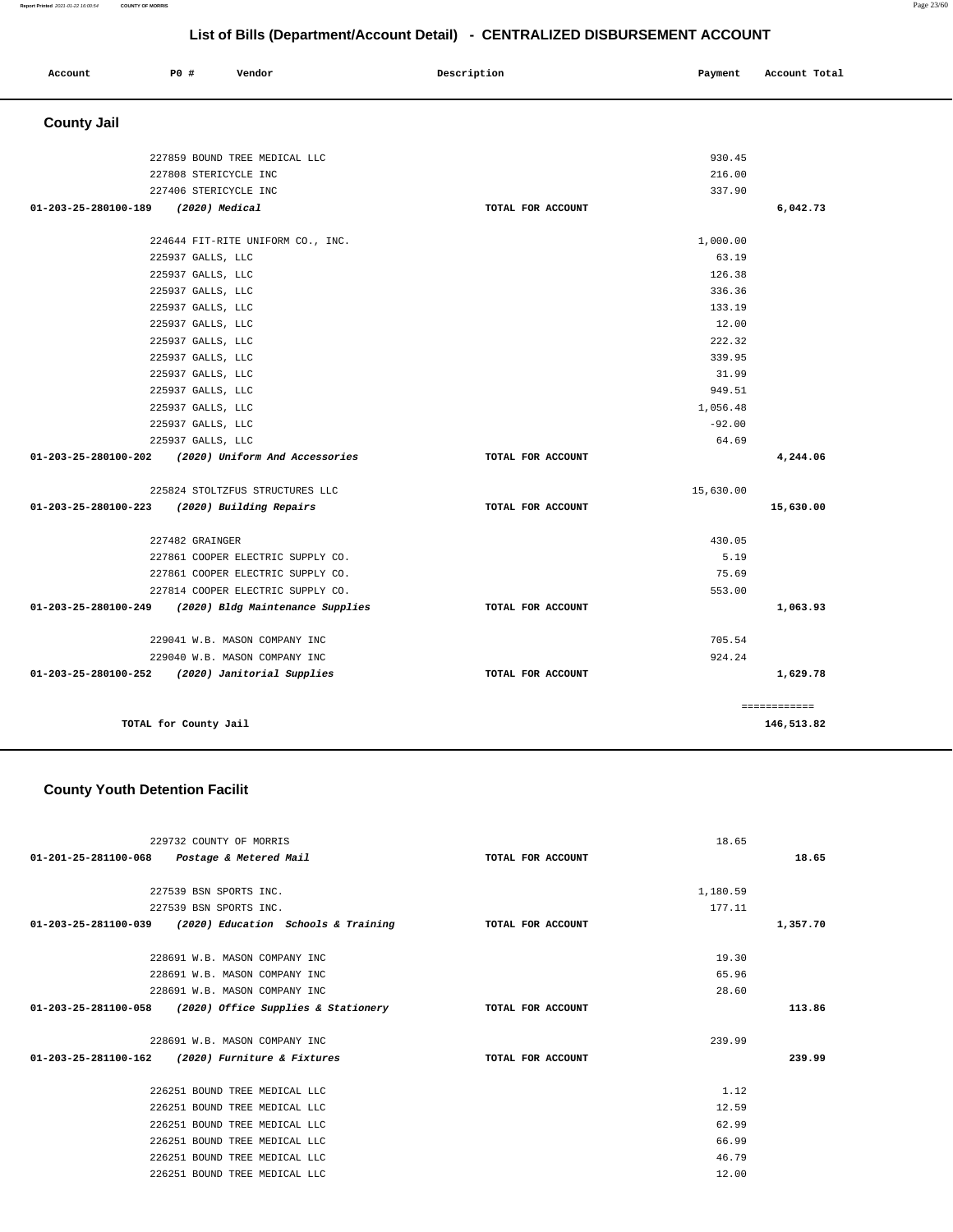============

| List of Bills (Department/Account Detail) - CENTRALIZED DISBURSEMENT ACCOUNT |                      |                                  |             |                   |  |           |               |  |
|------------------------------------------------------------------------------|----------------------|----------------------------------|-------------|-------------------|--|-----------|---------------|--|
| Account                                                                      | <b>PO #</b>          | Vendor                           | Description |                   |  | Payment   | Account Total |  |
| <b>County Youth Detention Facilit</b>                                        |                      |                                  |             |                   |  |           |               |  |
|                                                                              |                      | 227298 BOUND TREE MEDICAL LLC    |             |                   |  | 142.67    |               |  |
|                                                                              |                      | 227298 BOUND TREE MEDICAL LLC    |             |                   |  | 9.00      |               |  |
|                                                                              |                      | 228727 BOUND TREE MEDICAL LLC    |             |                   |  | 159.36    |               |  |
|                                                                              |                      | 228727 BOUND TREE MEDICAL LLC    |             |                   |  | 12.00     |               |  |
|                                                                              |                      | 228323 HENRY SCHEIN INC          |             |                   |  | 178.18    |               |  |
|                                                                              |                      | 228687 HENRY SCHEIN INC          |             |                   |  | 119.99    |               |  |
|                                                                              |                      | 228687 HENRY SCHEIN INC          |             |                   |  | 1,072.49  |               |  |
|                                                                              |                      | 228687 HENRY SCHEIN INC          |             |                   |  | 1,078.36  |               |  |
|                                                                              |                      | 228687 HENRY SCHEIN INC          |             |                   |  | 178.79    |               |  |
|                                                                              |                      | 228687 HENRY SCHEIN INC          |             |                   |  | 153.29    |               |  |
|                                                                              |                      | 228687 HENRY SCHEIN INC          |             |                   |  | $-153.29$ |               |  |
|                                                                              |                      | 229638 HENRY SCHEIN INC          |             |                   |  | 31.74     |               |  |
|                                                                              |                      | 229638 HENRY SCHEIN INC          |             |                   |  | 6.71      |               |  |
| 01-203-25-281100-189                                                         | (2020) Medical       |                                  |             | TOTAL FOR ACCOUNT |  |           | 3,191.77      |  |
|                                                                              | 229067 NOEL MCCABE   |                                  |             |                   |  | 56.00     |               |  |
|                                                                              | 229067 NOEL MCCABE   |                                  |             |                   |  | 186.18    |               |  |
|                                                                              | 229067 NOEL McCABE   |                                  |             |                   |  | 43.94     |               |  |
|                                                                              | 229067 NOEL McCABE   |                                  |             |                   |  | 37.80     |               |  |
|                                                                              | 229067 NOEL MCCABE   |                                  |             |                   |  | 23.90     |               |  |
|                                                                              | 229106 CHERON GAMBLE |                                  |             |                   |  | 29.77     |               |  |
|                                                                              | 229106 CHERON GAMBLE |                                  |             |                   |  | 36.00     |               |  |
| 01-203-25-281100-202                                                         |                      | (2020) Uniform And Accessories   |             | TOTAL FOR ACCOUNT |  |           | 413.59        |  |
|                                                                              |                      | 228774 SYSTEM ONE ALARM          |             |                   |  | 4,288.00  |               |  |
|                                                                              |                      | 228774 SYSTEM ONE ALARM          |             |                   |  | 2,450.00  |               |  |
| 01-203-25-281100-262                                                         |                      | (2020) Machinery Repairs & Parts |             | TOTAL FOR ACCOUNT |  |           | 6,738.00      |  |

**TOTAL for County Youth Detention Facilit 12,073.56**

## **Road Repairs**

|                                             | 229732 COUNTY OF MORRIS                                  |                   | 11.20    |          |
|---------------------------------------------|----------------------------------------------------------|-------------------|----------|----------|
| 01-201-26-290100-068 Postage & Metered Mail |                                                          | TOTAL FOR ACCOUNT |          | 11.20    |
|                                             |                                                          |                   |          |          |
|                                             | 228043 W.B. MASON COMPANY INC                            |                   | 169.99   |          |
|                                             | 01-203-26-290100-058 (2020) Office Supplies & Stationery | TOTAL FOR ACCOUNT |          | 169.99   |
|                                             |                                                          |                   |          |          |
|                                             | 229718 NATIONAL FUEL OIL INC.                            |                   | 3,055.27 |          |
| 01-203-26-290100-140 (2020) Gas Purchases   |                                                          | TOTAL FOR ACCOUNT |          | 3,055.27 |
|                                             | 228035 GARDEN STATE HIGHWAY                              |                   | 50.00    |          |
|                                             |                                                          |                   |          |          |
|                                             | 01-203-26-290100-228 (2020) Contracted Snow/Ice Removal  | TOTAL FOR ACCOUNT |          | 50.00    |
|                                             | 228035 GARDEN STATE HIGHWAY                              |                   | 1,369.00 |          |
|                                             | 228035 GARDEN STATE HIGHWAY                              |                   | 1,628.00 |          |
|                                             | 228035 GARDEN STATE HIGHWAY                              |                   | 205.50   |          |
|                                             | 228035 GARDEN STATE HIGHWAY                              |                   | 856.00   |          |
|                                             | 228035 GARDEN STATE HIGHWAY                              |                   | 428.00   |          |
|                                             | 228035 GARDEN STATE HIGHWAY                              |                   | 751.00   |          |
|                                             | 228035 GARDEN STATE HIGHWAY                              |                   | 154.00   |          |
|                                             | 228035 GARDEN STATE HIGHWAY                              |                   | 246.40   |          |
|                                             | 228035 GARDEN STATE HIGHWAY                              |                   | 273.75   |          |
|                                             | 228035 GARDEN STATE HIGHWAY                              |                   | 521.00   |          |
|                                             | 228035 GARDEN STATE HIGHWAY                              |                   | 347.50   |          |
|                                             | 228035 GARDEN STATE HIGHWAY                              |                   | 468.90   |          |
|                                             | 228035 GARDEN STATE HIGHWAY                              |                   | 107.16   |          |
|                                             | 228035 GARDEN STATE HIGHWAY                              |                   | 1,107.00 |          |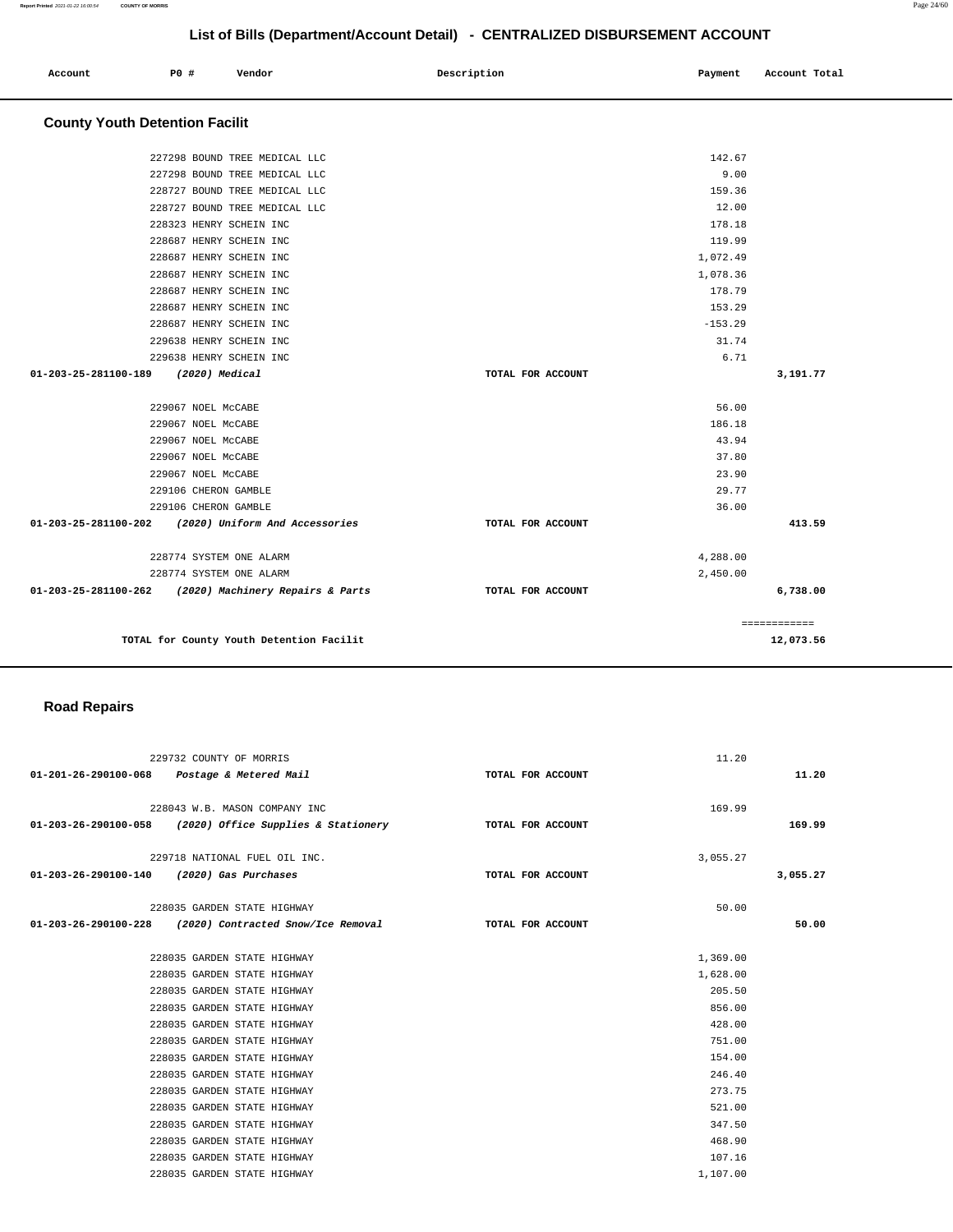| Account<br>. | <b>PO #</b> | Vendor | Description | Payment | Account Total<br>.<br>. |
|--------------|-------------|--------|-------------|---------|-------------------------|
|              |             |        |             |         |                         |

## **Road Repairs**

|                                   |                                                                                                                                                                                                                                                                                                                                                                                                                                                                                                                                                                                                                                                  | ============                                                                                                                                                                                                                                 |
|-----------------------------------|--------------------------------------------------------------------------------------------------------------------------------------------------------------------------------------------------------------------------------------------------------------------------------------------------------------------------------------------------------------------------------------------------------------------------------------------------------------------------------------------------------------------------------------------------------------------------------------------------------------------------------------------------|----------------------------------------------------------------------------------------------------------------------------------------------------------------------------------------------------------------------------------------------|
|                                   |                                                                                                                                                                                                                                                                                                                                                                                                                                                                                                                                                                                                                                                  |                                                                                                                                                                                                                                              |
| 01-203-26-290100-244 (2020) Stone | TOTAL FOR ACCOUNT                                                                                                                                                                                                                                                                                                                                                                                                                                                                                                                                                                                                                                | 589.68                                                                                                                                                                                                                                       |
|                                   |                                                                                                                                                                                                                                                                                                                                                                                                                                                                                                                                                                                                                                                  |                                                                                                                                                                                                                                              |
|                                   |                                                                                                                                                                                                                                                                                                                                                                                                                                                                                                                                                                                                                                                  |                                                                                                                                                                                                                                              |
|                                   |                                                                                                                                                                                                                                                                                                                                                                                                                                                                                                                                                                                                                                                  |                                                                                                                                                                                                                                              |
|                                   | TOTAL FOR ACCOUNT                                                                                                                                                                                                                                                                                                                                                                                                                                                                                                                                                                                                                                | 19,120.89                                                                                                                                                                                                                                    |
|                                   | 77.50                                                                                                                                                                                                                                                                                                                                                                                                                                                                                                                                                                                                                                            |                                                                                                                                                                                                                                              |
|                                   | 2,100.00                                                                                                                                                                                                                                                                                                                                                                                                                                                                                                                                                                                                                                         |                                                                                                                                                                                                                                              |
|                                   | 139.70                                                                                                                                                                                                                                                                                                                                                                                                                                                                                                                                                                                                                                           |                                                                                                                                                                                                                                              |
|                                   | 139.70                                                                                                                                                                                                                                                                                                                                                                                                                                                                                                                                                                                                                                           |                                                                                                                                                                                                                                              |
|                                   | 553.50                                                                                                                                                                                                                                                                                                                                                                                                                                                                                                                                                                                                                                           |                                                                                                                                                                                                                                              |
|                                   | 553.50                                                                                                                                                                                                                                                                                                                                                                                                                                                                                                                                                                                                                                           |                                                                                                                                                                                                                                              |
|                                   |                                                                                                                                                                                                                                                                                                                                                                                                                                                                                                                                                                                                                                                  |                                                                                                                                                                                                                                              |
|                                   |                                                                                                                                                                                                                                                                                                                                                                                                                                                                                                                                                                                                                                                  |                                                                                                                                                                                                                                              |
|                                   |                                                                                                                                                                                                                                                                                                                                                                                                                                                                                                                                                                                                                                                  |                                                                                                                                                                                                                                              |
|                                   |                                                                                                                                                                                                                                                                                                                                                                                                                                                                                                                                                                                                                                                  |                                                                                                                                                                                                                                              |
|                                   |                                                                                                                                                                                                                                                                                                                                                                                                                                                                                                                                                                                                                                                  |                                                                                                                                                                                                                                              |
|                                   |                                                                                                                                                                                                                                                                                                                                                                                                                                                                                                                                                                                                                                                  |                                                                                                                                                                                                                                              |
|                                   |                                                                                                                                                                                                                                                                                                                                                                                                                                                                                                                                                                                                                                                  |                                                                                                                                                                                                                                              |
|                                   |                                                                                                                                                                                                                                                                                                                                                                                                                                                                                                                                                                                                                                                  |                                                                                                                                                                                                                                              |
|                                   |                                                                                                                                                                                                                                                                                                                                                                                                                                                                                                                                                                                                                                                  |                                                                                                                                                                                                                                              |
|                                   |                                                                                                                                                                                                                                                                                                                                                                                                                                                                                                                                                                                                                                                  |                                                                                                                                                                                                                                              |
|                                   |                                                                                                                                                                                                                                                                                                                                                                                                                                                                                                                                                                                                                                                  |                                                                                                                                                                                                                                              |
|                                   |                                                                                                                                                                                                                                                                                                                                                                                                                                                                                                                                                                                                                                                  |                                                                                                                                                                                                                                              |
|                                   | 228035 GARDEN STATE HIGHWAY<br>228035 GARDEN STATE HIGHWAY<br>228035 GARDEN STATE HIGHWAY<br>228035 GARDEN STATE HIGHWAY<br>228035 GARDEN STATE HIGHWAY<br>228035 GARDEN STATE HIGHWAY<br>228035 GARDEN STATE HIGHWAY<br>228035 GARDEN STATE HIGHWAY<br>228035 GARDEN STATE HIGHWAY<br>228035 GARDEN STATE HIGHWAY<br>228035 GARDEN STATE HIGHWAY<br>228035 GARDEN STATE HIGHWAY<br>228035 GARDEN STATE HIGHWAY<br>228035 GARDEN STATE HIGHWAY<br>228035 GARDEN STATE HIGHWAY<br>228035 GARDEN STATE HIGHWAY<br>228035 GARDEN STATE HIGHWAY<br>228035 GARDEN STATE HIGHWAY<br>228035 GARDEN STATE HIGHWAY<br>01-203-26-290100-238 (2020) Signage | 1,153.25<br>348.50<br>246.00<br>249.15<br>249.15<br>249.15<br>249.15<br>276.78<br>249.15<br>871.50<br>1,845.00<br>553.50<br>553.50<br>336.86<br>228042 EASTERN CONCRETE MATERIALS, INC.<br>252.82<br>228046 EASTERN CONCRETE MATERIALS, INC. |

| TOTAL for Road Repairs                  |                   |          | 22,997.03 |
|-----------------------------------------|-------------------|----------|-----------|
| 1-203-26-290100-244<br>(2020) Stone     | TOTAL FOR ACCOUNT |          | 589.68    |
| 228046 EASTERN CONCRETE MATERIALS, INC. |                   | 252.82   |           |
| 228042 EASTERN CONCRETE MATERIALS, INC. |                   | 336.86   |           |
| 1-203-26-290100-238<br>$(2020)$ Signage | TOTAL FOR ACCOUNT |          | 19,120.89 |
| 228035 GARDEN STATE HIGHWAY             |                   | 77.50    |           |
| 228035 GARDEN STATE HIGHWAY             |                   | 2,100.00 |           |
| 228035 GARDEN STATE HIGHWAY             |                   | 139.70   |           |
| 228035 GARDEN STATE HIGHWAY             |                   | 139.70   |           |
| 228035 GARDEN STATE HIGHWAY             |                   | 553.50   |           |
|                                         |                   |          |           |

## **Bridges and Culverts**

| 227560 OFFICE CONCEPTS GROUP, INC.                                         | 119.99            |          |
|----------------------------------------------------------------------------|-------------------|----------|
| 227559 OFFICE CONCEPTS GROUP, INC.                                         | 498.00            |          |
| 01-203-26-292100-058 (2020) Office Supplies & Stationery TOTAL FOR ACCOUNT |                   | 617.99   |
|                                                                            |                   |          |
| 227521 RICCIARDI BROTHERS, INC                                             | 607.52            |          |
| 226471 RICCIARDI BROTHERS, INC                                             | 455.64            |          |
| 226471 RICCIARDI BROTHERS, INC                                             | 59.95             |          |
| 226471 RICCIARDI BROTHERS, INC                                             | 26.28             |          |
| 226471 RICCIARDI BROTHERS, INC                                             | 31.96             |          |
| 01-203-26-292100-234 (2020) Paint                                          | TOTAL FOR ACCOUNT | 1,181.35 |
|                                                                            |                   |          |
| 227362 HD SUPPLY CONSTRUCTION &                                            | 1,732.18          |          |
| 227362 HD SUPPLY CONSTRUCTION &                                            | 517.32            |          |
| 01-203-26-292100-237 (2020) Sand/Cement Mix                                | TOTAL FOR ACCOUNT | 2,249.50 |
|                                                                            |                   |          |
| 227591 SHEAFFER SUPPLY, INC.                                               | 66.40             |          |
| 227591 SHEAFFER SUPPLY, INC.                                               | 0.50              |          |
| 227591 SHEAFFER SUPPLY, INC.                                               | 24.99             |          |
| 227591 SHEAFFER SUPPLY, INC.                                               | 8.95              |          |
| 227591 SHEAFFER SUPPLY, INC.                                               | 14.61             |          |
| 227591 SHEAFFER SUPPLY, INC.                                               | 149.85            |          |
| 227591 SHEAFFER SUPPLY, INC.                                               | 22.99             |          |
| 227591 SHEAFFER SUPPLY, INC.                                               | 17.95             |          |
| 227591 SHEAFFER SUPPLY, INC.                                               | 18.08             |          |
| 227591 SHEAFFER SUPPLY, INC.                                               | 21.95             |          |
| 227591 SHEAFFER SUPPLY, INC.                                               | 15.53             |          |
| 227591 SHEAFFER SUPPLY, INC.                                               | 11.59             |          |
| 227517 R.P. SMITH & SON, INC.                                              | 9.00              |          |
| 01-203-26-292100-239<br>$(2020)$ Small Tools                               | TOTAL FOR ACCOUNT | 382.39   |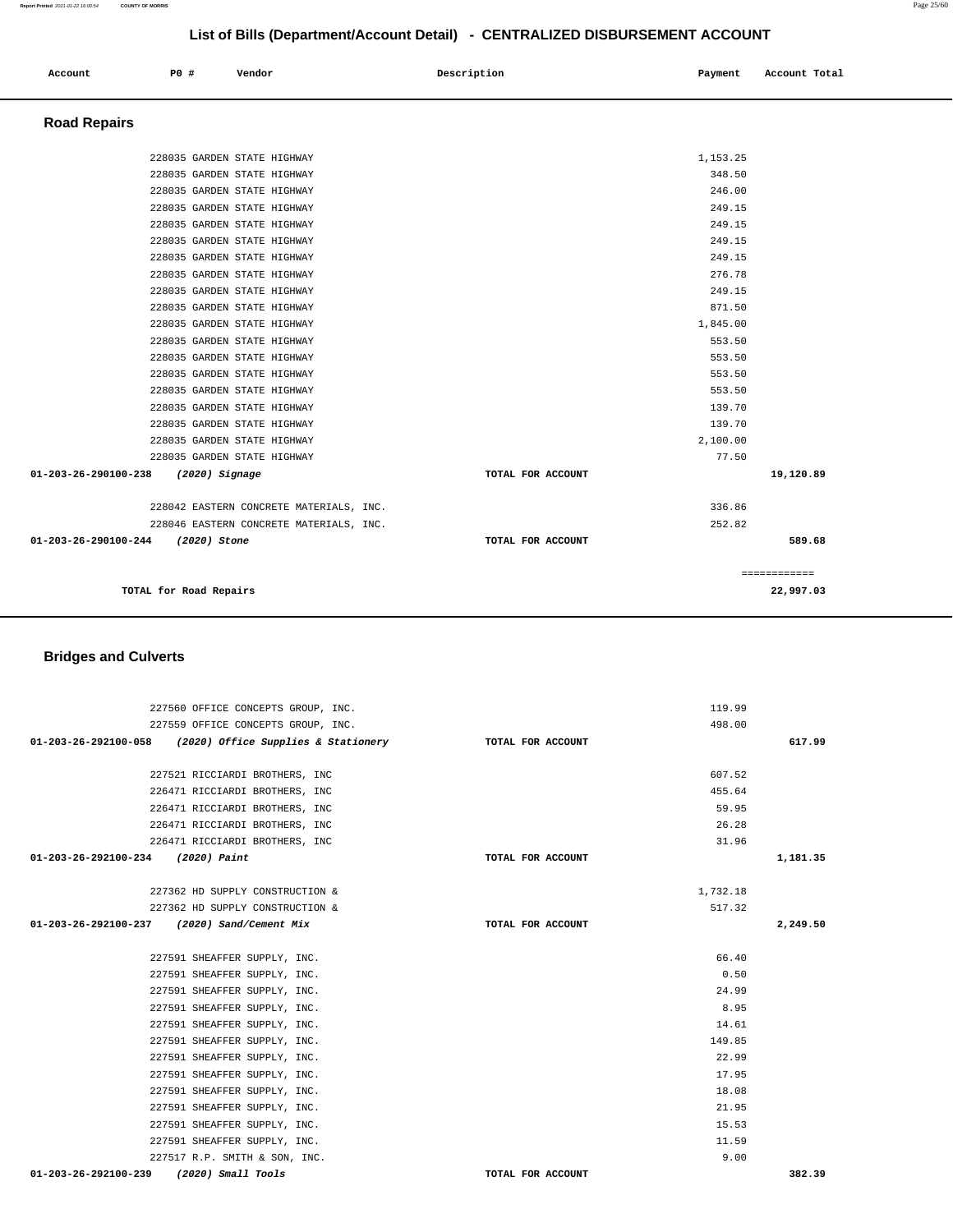| Account | P0 # | Vendor | Description<br>. | Payment | Account Total |
|---------|------|--------|------------------|---------|---------------|
|         |      |        |                  |         |               |

## **Bridges and Culverts**

| 227520 COUNTY WELDING SUPPLY CO                             |                   | 15.40  |          |
|-------------------------------------------------------------|-------------------|--------|----------|
| 227520 COUNTY WELDING SUPPLY CO                             |                   | 4.55   |          |
| 227520 COUNTY WELDING SUPPLY CO                             |                   | 2.95   |          |
| 227520 COUNTY WELDING SUPPLY CO                             |                   | 2.95   |          |
| 227520 COUNTY WELDING SUPPLY CO                             |                   | 11.80  |          |
| 227520 COUNTY WELDING SUPPLY CO                             |                   | 2.95   |          |
| 227520 COUNTY WELDING SUPPLY CO                             |                   | 2.95   |          |
| 227520 COUNTY WELDING SUPPLY CO                             |                   | 14.75  |          |
| 01-203-26-292100-248<br>(2020) Welding-Oxygen-Acetylene Etc | TOTAL FOR ACCOUNT |        | 58.30    |
| 228700 RICOH USA, INC.                                      |                   | 336.13 |          |
| 226424 OPTIMUM                                              |                   | 500.00 |          |
| 01-203-26-292100-259 (2020) Equipment Rental                | TOTAL FOR ACCOUNT |        | 836.13   |
| 227557 HD SUPPLY CONSTRUCTION &                             |                   | 50.00  |          |
| 227557 HD SUPPLY CONSTRUCTION &                             |                   | 363.48 |          |
| 226786 HD SUPPLY CONSTRUCTION &                             |                   | 252.00 |          |
| 01-203-26-292100-260 (2020) Construction Materials          | TOTAL FOR ACCOUNT |        | 665.48   |
|                                                             |                   |        |          |
| TOTAL for Bridges and Culverts                              |                   |        | 5,991.14 |

## **Buildings & Grounds**

|                                         | 229217 WILLIAM F. BARNISH                                |                   | 2,895.48 |           |
|-----------------------------------------|----------------------------------------------------------|-------------------|----------|-----------|
|                                         | 229218 WILLIAM F. BARNISH                                |                   | 9,290.85 |           |
| 01-201-26-310100-029                    | Building Rental                                          | TOTAL FOR ACCOUNT |          | 12,186.33 |
|                                         |                                                          |                   |          |           |
|                                         | 229455 GRAINGER                                          |                   | 38.60    |           |
| 01-201-26-310100-058                    | Office Supplies & Stationery                             | TOTAL FOR ACCOUNT |          | 38.60     |
|                                         | 229479 MORRISTOWN PARKING AUTHORITY                      |                   | 5,774.00 |           |
| 01-201-26-310100-062 Parking Lot Rental |                                                          | TOTAL FOR ACCOUNT |          | 5,774.00  |
|                                         |                                                          |                   |          |           |
|                                         | 229474 R & J CONTROL, INC.                               |                   | 155.00   |           |
| 01-201-26-310100-204                    | Plant Operations                                         | TOTAL FOR ACCOUNT |          | 155.00    |
|                                         | 229472 GENERAL PLUMBING SUPPLY INC.                      |                   | 28.09    |           |
| $01-201-26-310100-235$ Pipes - Others   |                                                          | TOTAL FOR ACCOUNT |          | 28.09     |
|                                         |                                                          |                   |          |           |
|                                         | 229466 CONTINENTAL TRADING &                             |                   | 2,307.73 |           |
| $01 - 201 - 26 - 310100 - 249$          | Bldg Maintenance Supplies                                | TOTAL FOR ACCOUNT |          | 2,307.73  |
|                                         | 229474 R & J CONTROL, INC.                               |                   | 155.00   |           |
|                                         | 229474 R & J CONTROL, INC.                               |                   | 155.00   |           |
|                                         | 229474 R & J CONTROL, INC.                               |                   | 155.00   |           |
|                                         | 229474 R & J CONTROL, INC.                               |                   | 310.00   |           |
|                                         | 01-201-26-310100-262 Machinery Repairs & Parts           | TOTAL FOR ACCOUNT |          | 775.00    |
|                                         |                                                          |                   |          |           |
|                                         | 229060 CLIFTON ELEVATOR SERVICE CO INC                   |                   | 2,703.00 |           |
|                                         | 01-203-26-310100-036 (2020) Contracted Services          | TOTAL FOR ACCOUNT |          | 2,703.00  |
|                                         | 229066 TBS CONTROLS LLC                                  |                   | 2.944.37 |           |
|                                         | 229066 TBS CONTROLS LLC                                  |                   | 2,504.08 |           |
|                                         | 229069 UNITEMP INC.                                      |                   | 6,814.10 |           |
|                                         | 01-203-26-310100-044 (2020) Equipment Service Agreements | TOTAL FOR ACCOUNT |          | 12,262.55 |
|                                         | 229168 GRAINGER                                          |                   | 35.50    |           |
|                                         |                                                          |                   |          |           |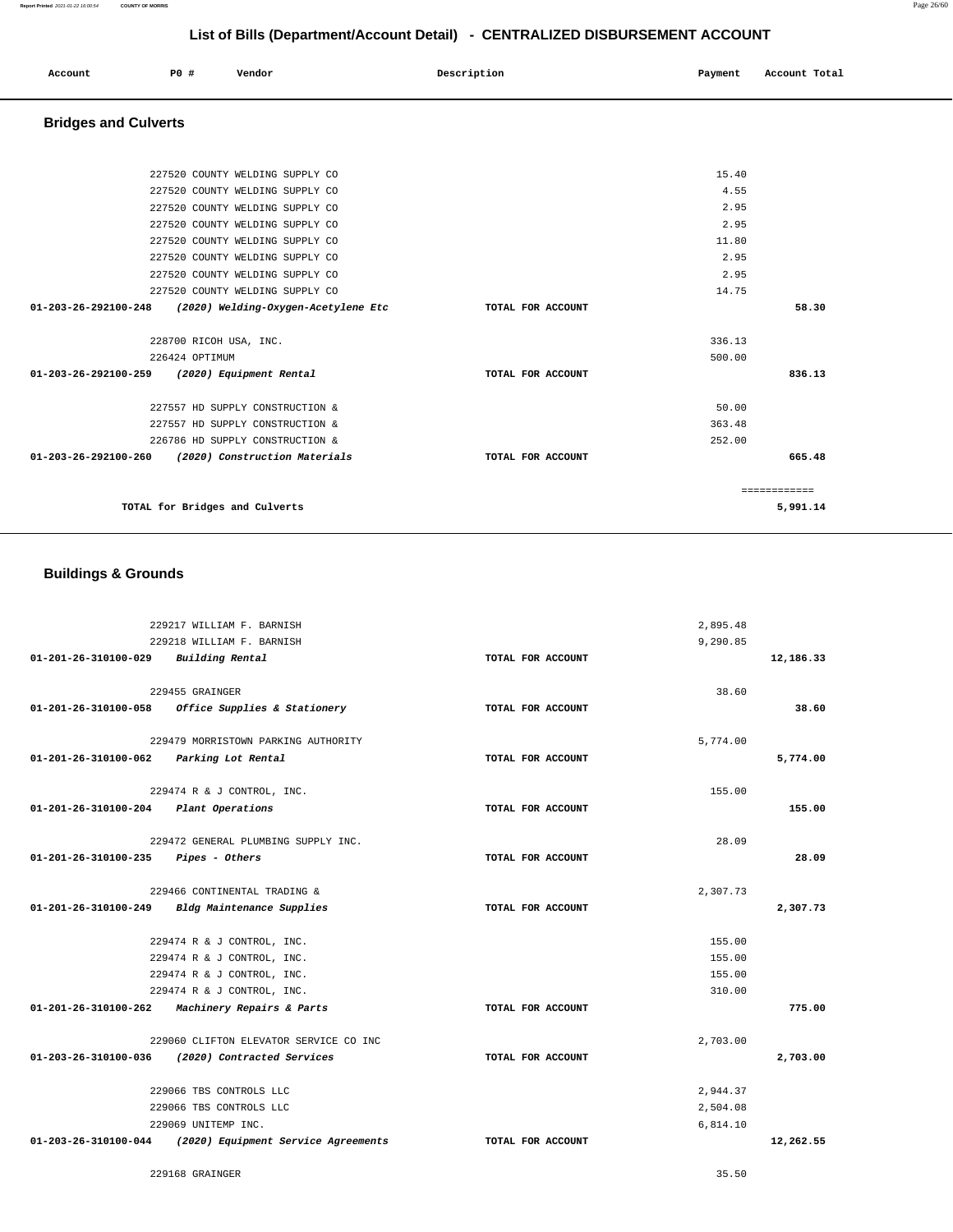| <b>Buildings &amp; Grounds</b>               |                                                             |                   |           |            |
|----------------------------------------------|-------------------------------------------------------------|-------------------|-----------|------------|
|                                              | 229168 GRAINGER                                             |                   | 23.00     |            |
|                                              | 229171 GRAINGER                                             |                   | 10.05     |            |
|                                              | 01-203-26-310100-058 (2020) Office Supplies & Stationery    | TOTAL FOR ACCOUNT |           | 68.55      |
|                                              | 229060 CLIFTON ELEVATOR SERVICE CO INC                      |                   | 318.00    |            |
|                                              | 229060 CLIFTON ELEVATOR SERVICE CO INC                      |                   | 1,908.00  |            |
|                                              | 229060 CLIFTON ELEVATOR SERVICE CO INC                      |                   | 1,266.00  |            |
|                                              | 229060 CLIFTON ELEVATOR SERVICE CO INC                      |                   | 318.00    |            |
|                                              | 229060 CLIFTON ELEVATOR SERVICE CO INC                      |                   | 318.00    |            |
|                                              | 229060 CLIFTON ELEVATOR SERVICE CO INC                      |                   | 778.00    |            |
|                                              | 229060 CLIFTON ELEVATOR SERVICE CO INC                      |                   | 752.00    |            |
|                                              | 229060 CLIFTON ELEVATOR SERVICE CO INC                      |                   | 636.00    |            |
|                                              | 229060 CLIFTON ELEVATOR SERVICE CO INC                      |                   | 318.00    |            |
|                                              | 229060 CLIFTON ELEVATOR SERVICE CO INC                      |                   | 408.00    |            |
|                                              | 229046 INFRARED SERVICES INC                                |                   | 750.00    |            |
|                                              | 229167 KORNER STORE INC                                     |                   | 500.00    |            |
|                                              | 229476 MANGIANO PIZZA RESTAURANT AND CATERING               |                   | 438.00    |            |
|                                              | 229056 EMPLOYMENT HORIZONS ENTERPRISES INC                  |                   | 68,210.00 |            |
|                                              | 229405 EMPLOYMENT HORIZONS ENTERPRISES INC                  |                   | 68,210.00 |            |
|                                              | 01-203-26-310100-084 (2020) Other Outside Services          | TOTAL FOR ACCOUNT |           | 145,128.00 |
|                                              | 229394 W.B. MASON COMPANY INC                               |                   | 0.95      |            |
|                                              | 229394 W.B. MASON COMPANY INC                               |                   | 8.94      |            |
|                                              | $01-203-26-310100-095$ (2020) Other Administrative Supplies | TOTAL FOR ACCOUNT |           | 9.89       |
|                                              | 229083 MORRIS COUNTY MUA                                    |                   | 6,122.49  |            |
|                                              | 229058 MORRIS COUNTY MUA                                    |                   | 6,122.49  |            |
|                                              | 01-203-26-310100-143 (2020) Rubbish & Trash Removal         | TOTAL FOR ACCOUNT |           | 12,244.98  |
|                                              | 229216 CSL WATER QUALITY INC                                |                   | 2,430.60  |            |
| 01-203-26-310100-204 (2020) Plant Operations |                                                             | TOTAL FOR ACCOUNT |           | 2,430.60   |
|                                              |                                                             |                   |           |            |
|                                              | 229045 MORRIS COUNTY FARMS INC                              |                   | 2,974.80  |            |
|                                              | 229156 CAMPBELL FOUNDRY COMPANY                             |                   | 250.00    |            |
|                                              | 229156 CAMPBELL FOUNDRY COMPANY                             |                   | 120.00    |            |
| 01-203-26-310100-223                         | (2020) Building Repairs                                     | TOTAL FOR ACCOUNT |           | 3,344.80   |
|                                              | 229390 RICCIARDI BROTHERS, INC                              |                   | 185.82    |            |
| 01-203-26-310100-234                         | (2020) Paint                                                | TOTAL FOR ACCOUNT |           | 185.82     |
|                                              | 229165 FASTENAL COMPANY                                     |                   | 173.28    |            |
|                                              | 229165 FASTENAL COMPANY                                     |                   | 2,286.78  |            |
|                                              | 229168 GRAINGER                                             |                   | 312.77    |            |
|                                              | 229168 GRAINGER                                             |                   | 37.72     |            |
|                                              | 229168 GRAINGER                                             |                   | 56.68     |            |
|                                              | 229168 GRAINGER                                             |                   | 432.72    |            |
|                                              | 229171 GRAINGER                                             |                   | 247.34    |            |
|                                              | 229171 GRAINGER                                             |                   | 431.57    |            |
|                                              | 229410 HOME DEPOT CREDIT SERVICES                           |                   | 753.13    |            |
|                                              | 229410 HOME DEPOT CREDIT SERVICES                           |                   | 249.47    |            |
|                                              | 229392 MORRISTOWN LUMBER &                                  |                   | 73.96     |            |
|                                              | 229392 MORRISTOWN LUMBER &                                  |                   | 99.90     |            |
|                                              | 229392 MORRISTOWN LUMBER &                                  |                   | 43.45     |            |
|                                              | 01-203-26-310100-249 (2020) Bldg Maintenance Supplies       | TOTAL FOR ACCOUNT |           | 5,198.77   |
|                                              | 229391 POWER PLACE INC                                      |                   | 44.99     |            |
| 01-203-26-310100-251                         | (2020) Ground Maintenance Supplies                          | TOTAL FOR ACCOUNT |           | 44.99      |
|                                              |                                                             |                   |           |            |
|                                              | 229164 DUBLIN JANITORIAL SUPPLY                             |                   | 1,971.00  |            |
| 01-203-26-310100-252                         | (2020) Janitorial Supplies                                  | TOTAL FOR ACCOUNT |           | 1,971.00   |
|                                              | 229395 R & J CONTROL, INC.                                  |                   | 3,250.00  |            |

**Account** P0 # Vendor Payment Account Total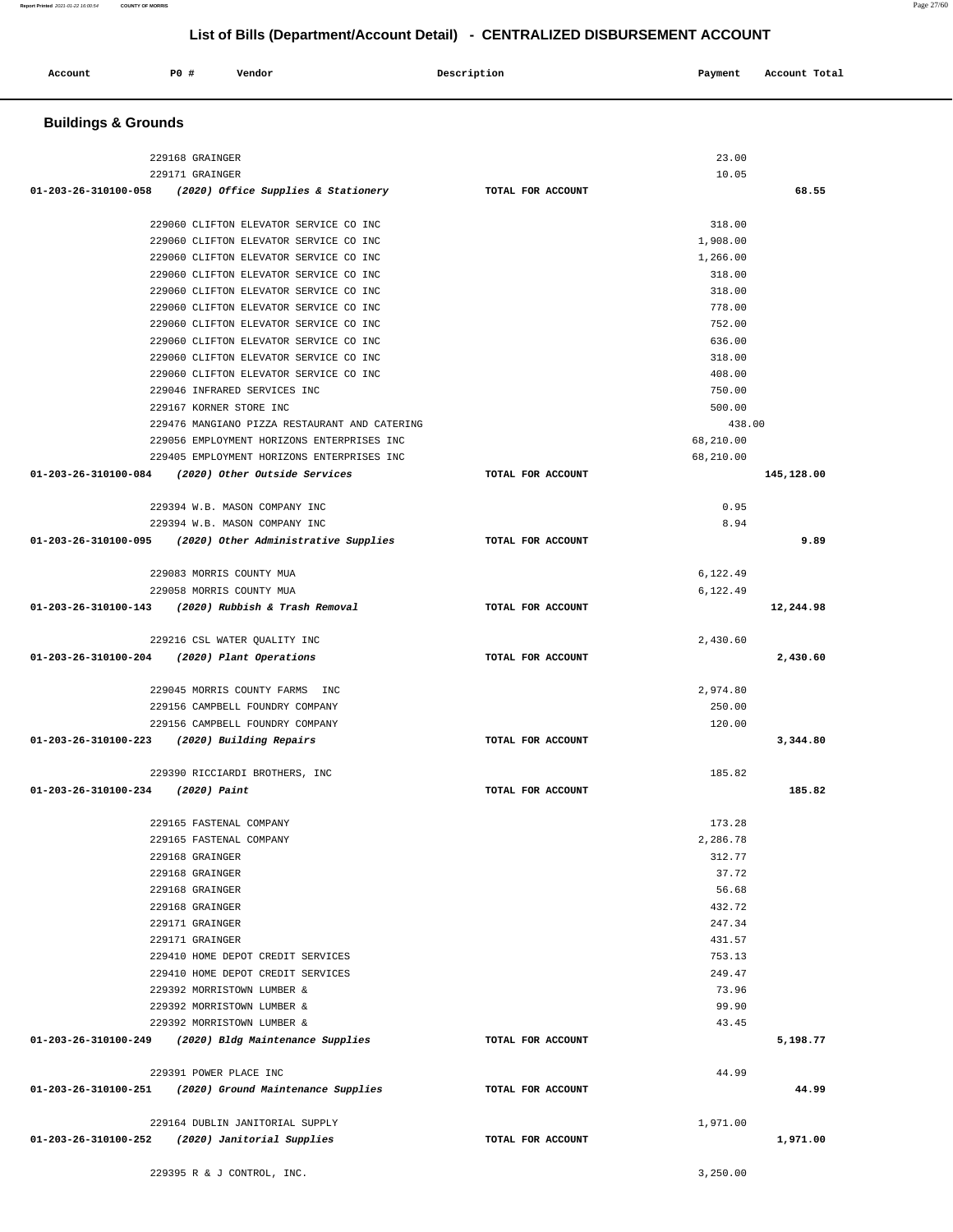| Account | PO# | Vendor | Description | Payment | Account Total |
|---------|-----|--------|-------------|---------|---------------|
|         |     |        |             |         |               |

## **Buildings & Grounds**

| 01-203-26-310100-262 (2020) Machinery Repairs & Parts | TOTAL FOR ACCOUNT |          | 3,250.00     |
|-------------------------------------------------------|-------------------|----------|--------------|
| 229071 BINSKY SERVICE LLC                             |                   | 207.00   |              |
| 229171 GRAINGER                                       |                   | 730.20   |              |
| 229534 JOHNSTONE SUPPLY                               |                   | 55.59    |              |
| 229534 JOHNSTONE SUPPLY                               |                   | 84.35    |              |
| 229534 JOHNSTONE SUPPLY                               |                   | 307.05   |              |
| 229415 MCCLOSKEY MECHANICAL INC.                      |                   | 1,769.70 |              |
| 229415 MCCLOSKEY MECHANICAL INC.                      |                   | 2,216.30 |              |
| 229415 MCCLOSKEY MECHANICAL INC.                      |                   | 562.03   |              |
| 229415 MCCLOSKEY MECHANICAL INC.                      |                   | 532.80   |              |
| 229415 MCCLOSKEY MECHANICAL INC.                      |                   | 811.64   |              |
| 229415 MCCLOSKEY MECHANICAL INC.                      |                   | 177.60   |              |
| 229415 MCCLOSKEY MECHANICAL INC.                      |                   | 895.71   |              |
| 01-203-26-310100-264<br>(2020) Heat & A/C             | TOTAL FOR ACCOUNT |          | 8,349.97     |
| 229163 COOPER ELECTRIC SUPPLY CO.                     |                   | 123.00   |              |
| 229163 COOPER ELECTRIC SUPPLY CO.                     |                   | 226.86   |              |
| 229163 COOPER ELECTRIC SUPPLY CO.                     |                   | 1,236.14 |              |
| 229163 COOPER ELECTRIC SUPPLY CO.                     |                   | 405.90   |              |
| 229163 COOPER ELECTRIC SUPPLY CO.                     |                   | 656.46   |              |
| 229163 COOPER ELECTRIC SUPPLY CO.                     |                   | 930.00   |              |
| 229163 COOPER ELECTRIC SUPPLY CO.                     |                   | 781.45   |              |
| 229163 COOPER ELECTRIC SUPPLY CO.                     |                   | 473.88   |              |
| 229163 COOPER ELECTRIC SUPPLY CO.                     |                   | 521.40   |              |
| 229171 GRAINGER                                       |                   | 1,533.89 |              |
| 01-203-26-310100-265 (2020) Electrical                | TOTAL FOR ACCOUNT |          | 6,888.98     |
|                                                       |                   |          | ============ |
| TOTAL for Buildings & Grounds                         |                   |          | 225, 346, 65 |

#### **Motor Services Center**

| 228915 JAMES LASPINA                               |                                     |                   | 50.00  |
|----------------------------------------------------|-------------------------------------|-------------------|--------|
|                                                    |                                     |                   |        |
| 229805 MARK CARTER                                 |                                     |                   | 240.00 |
| 229805 MARK CARTER                                 |                                     |                   | 179.22 |
| 01-201-26-315100-098 Other Operating&Repair Supply |                                     | TOTAL FOR ACCOUNT | 469.22 |
|                                                    |                                     |                   |        |
| 228916 JAMES LASPINA                               |                                     |                   | 90.00  |
| 01-201-26-315100-207 Uniform & Clothing Allowance  |                                     | TOTAL FOR ACCOUNT | 90.00  |
|                                                    |                                     |                   |        |
| 229062 W.B. MASON COMPANY INC                      |                                     |                   | 9.58   |
| 229062 W.B. MASON COMPANY INC                      |                                     |                   | 2.37   |
| 229059 W.B. MASON COMPANY INC                      |                                     |                   | 24.60  |
| 229059 W.B. MASON COMPANY INC                      |                                     |                   | 73.80  |
| 229200 W.B. MASON COMPANY INC                      |                                     |                   | 9.73   |
| 229200 W.B. MASON COMPANY INC                      |                                     |                   | 13.98  |
| 229200 W.B. MASON COMPANY INC                      |                                     |                   | 2.76   |
| 229200 W.B. MASON COMPANY INC                      |                                     |                   | 64.26  |
| 229271 W.B. MASON COMPANY INC                      |                                     |                   | 17.09  |
| 229271 W.B. MASON COMPANY INC                      |                                     |                   | 2.50   |
| 229271 W.B. MASON COMPANY INC                      |                                     |                   | 14.92  |
| 229271 W.B. MASON COMPANY INC                      |                                     |                   | 14.92  |
| 229271 W.B. MASON COMPANY INC                      |                                     |                   | 105.56 |
| 229271 W.B. MASON COMPANY INC                      |                                     |                   | 105.56 |
| 229271 W.B. MASON COMPANY INC                      |                                     |                   | 105.56 |
| 229271 W.B. MASON COMPANY INC                      |                                     |                   | 74.09  |
| 01-203-26-315100-058                               | (2020) Office Supplies & Stationery | TOTAL FOR ACCOUNT | 641.28 |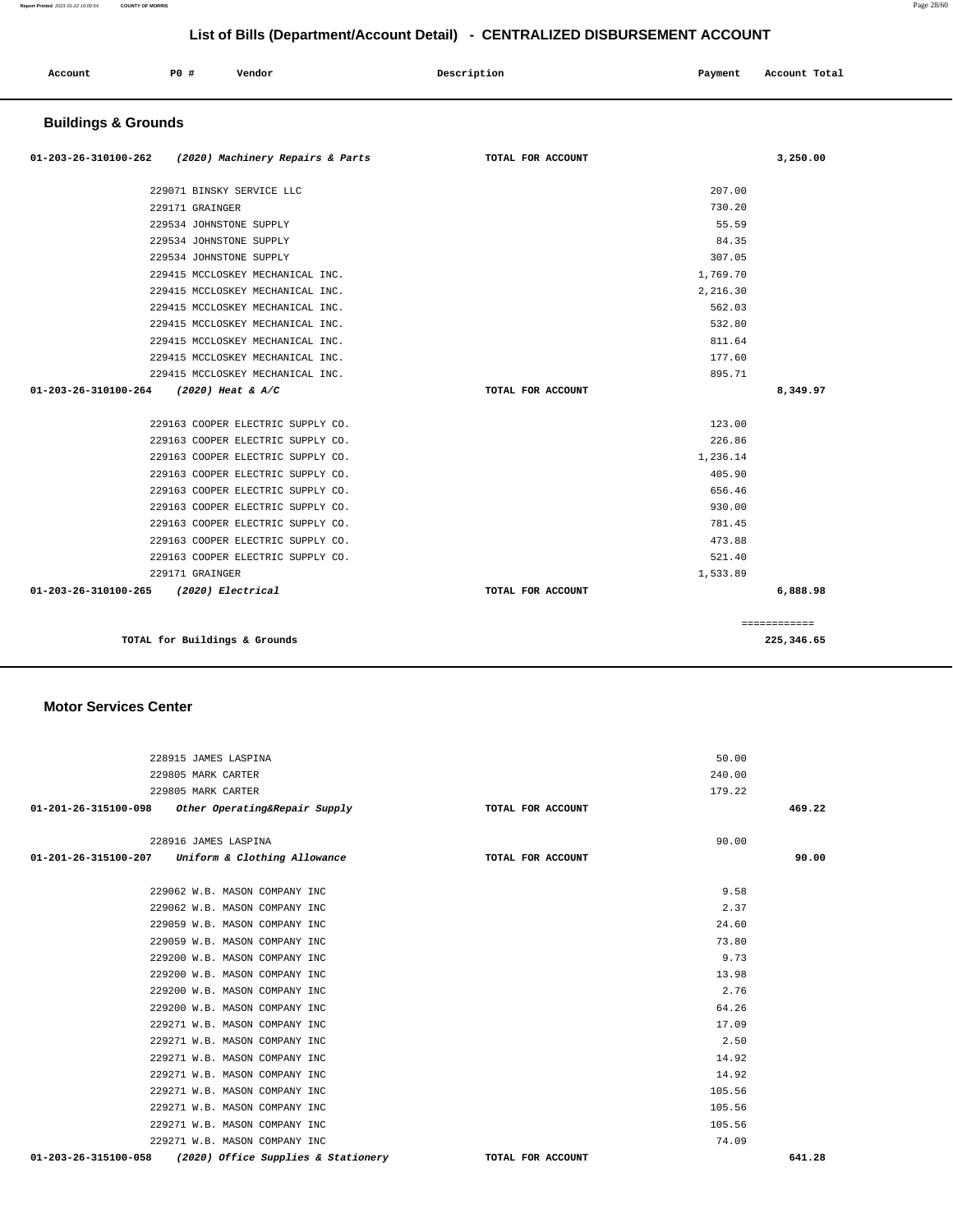| Account<br>. | PO# | Vendor | Description | Payment Account Total |
|--------------|-----|--------|-------------|-----------------------|
|              |     |        |             |                       |
|              |     |        |             |                       |

#### **Motor Services Center**

| 223759 NESTLE WATERS NORTH AMERICA INC.                      |                   |                   |          |
|--------------------------------------------------------------|-------------------|-------------------|----------|
|                                                              |                   | 139.95            |          |
| 218628 NESTLE WATERS NORTH AMERICA INC.                      |                   | 83.97             |          |
| 218628 NESTLE WATERS NORTH AMERICA INC.                      |                   | 55.98             |          |
| 229089 W.B. MASON COMPANY INC                                |                   | 11.99             |          |
| 229093 W.B. MASON COMPANY INC                                |                   | 165.92            |          |
| 229061 W.B. MASON COMPANY INC                                |                   | 9.26              |          |
|                                                              |                   | 253.25            |          |
| 227303 WURTH USA INC.                                        |                   |                   |          |
| 227244 WURTH USA INC.                                        |                   | 18.44             |          |
| 227244 WURTH USA INC.                                        |                   | 29.20             |          |
| 227244 WURTH USA INC.                                        |                   | 56.18             |          |
| 227244 WURTH USA INC.                                        |                   | 31.60             |          |
| 227244 WURTH USA INC.                                        |                   | 34.75             |          |
| 227244 WURTH USA INC.                                        |                   | 39.50             |          |
| 226756 WURTH USA INC.                                        |                   | 59.94             |          |
| 226756 WURTH USA INC.                                        |                   | 158.00            |          |
| 226551 WURTH USA INC.                                        |                   | 40.94             |          |
| 226551 WURTH USA INC.                                        |                   | 167.88            |          |
| 226551 WURTH USA INC.                                        |                   | 20.67             |          |
|                                                              |                   |                   |          |
| 226551 WURTH USA INC.                                        |                   | 85.70             |          |
| 226551 WURTH USA INC.                                        |                   | 19.60             |          |
| 225952 WURTH USA INC.                                        |                   | 32.54             |          |
| 225952 WURTH USA INC.                                        |                   | 23.76             |          |
| 225952 WURTH USA INC.                                        |                   | 47.50             |          |
| 225952 WURTH USA INC.                                        |                   | 40.20             |          |
| 225952 WURTH USA INC.                                        |                   | 36.50             |          |
| 225952 WURTH USA INC.                                        |                   | 32.50             |          |
| 228717 BUY WISE AUTO PARTS                                   |                   | 124.95            |          |
| 228963 MORRISTOWN CAR WASH                                   |                   | 800.00            |          |
| 228942 HOFFMAN SERVICES INC.                                 |                   | 800.00            |          |
| 228942 HOFFMAN SERVICES INC.                                 |                   | 700.00            |          |
|                                                              |                   |                   |          |
| 229001 HOFFMAN SERVICES INC.                                 |                   | 4,000.00          |          |
| 229263 W.B. MASON COMPANY INC                                |                   | 11.99             |          |
| $01-203-26-315100-098$ (2020) Other Operating& Repair Supply | TOTAL FOR ACCOUNT |                   | 8,132.66 |
|                                                              |                   |                   |          |
|                                                              |                   |                   |          |
| 229273 W.B. MASON COMPANY INC                                |                   | 148.22            |          |
| 01-203-26-315100-162 (2020) Furniture & Fixtures             | TOTAL FOR ACCOUNT |                   | 148.22   |
|                                                              |                   |                   |          |
| 227241 WURTH USA INC.                                        |                   | 725.00            |          |
| 01-203-26-315100-225 (2020) Chemicals & Sprays               | TOTAL FOR ACCOUNT |                   | 725.00   |
|                                                              |                   |                   |          |
| 228734 DAVID WEBER OIL COMPANY                               |                   |                   |          |
|                                                              |                   | $-1,390.05$       |          |
| 228734 DAVID WEBER OIL COMPANY                               |                   | 2,222.50          |          |
| 228734 DAVID WEBER OIL COMPANY                               |                   | 1,107.95          |          |
| 01-203-26-315100-232 (2020) Lubricants & Anti Freeze         | TOTAL FOR ACCOUNT |                   | 1,940.40 |
|                                                              |                   |                   |          |
| 228732 CREVELINGS SAWMILL                                    |                   | 848.00            |          |
| 01-203-26-315100-233 (2020) Lumber                           | TOTAL FOR ACCOUNT |                   | 848.00   |
|                                                              |                   |                   |          |
| 228711 BOONTON AUTO PARTS                                    |                   | 52.96             |          |
| 01-203-26-315100-234 (2020) Paint                            | TOTAL FOR ACCOUNT |                   | 52.96    |
|                                                              |                   |                   |          |
| 228747 D&B AUTO SUPPLY                                       |                   | 42.40             |          |
| 228747 D&B AUTO SUPPLY                                       |                   | 16.10             |          |
| 228747 D&B AUTO SUPPLY                                       |                   | 168.00            |          |
| 228747 D&B AUTO SUPPLY                                       |                   | 477.90            |          |
| 228747 D&B AUTO SUPPLY                                       |                   | 233.97            |          |
|                                                              |                   |                   |          |
| 228747 D&B AUTO SUPPLY                                       |                   | 15.05             |          |
| 228746 D&B AUTO SUPPLY                                       |                   | 175.75            |          |
| 228746 D&B AUTO SUPPLY                                       |                   | 9.88              |          |
| 228746 D&B AUTO SUPPLY                                       |                   | 77.99             |          |
| 228746 D&B AUTO SUPPLY<br>228746 D&B AUTO SUPPLY             |                   | 8,163.94<br>32.33 |          |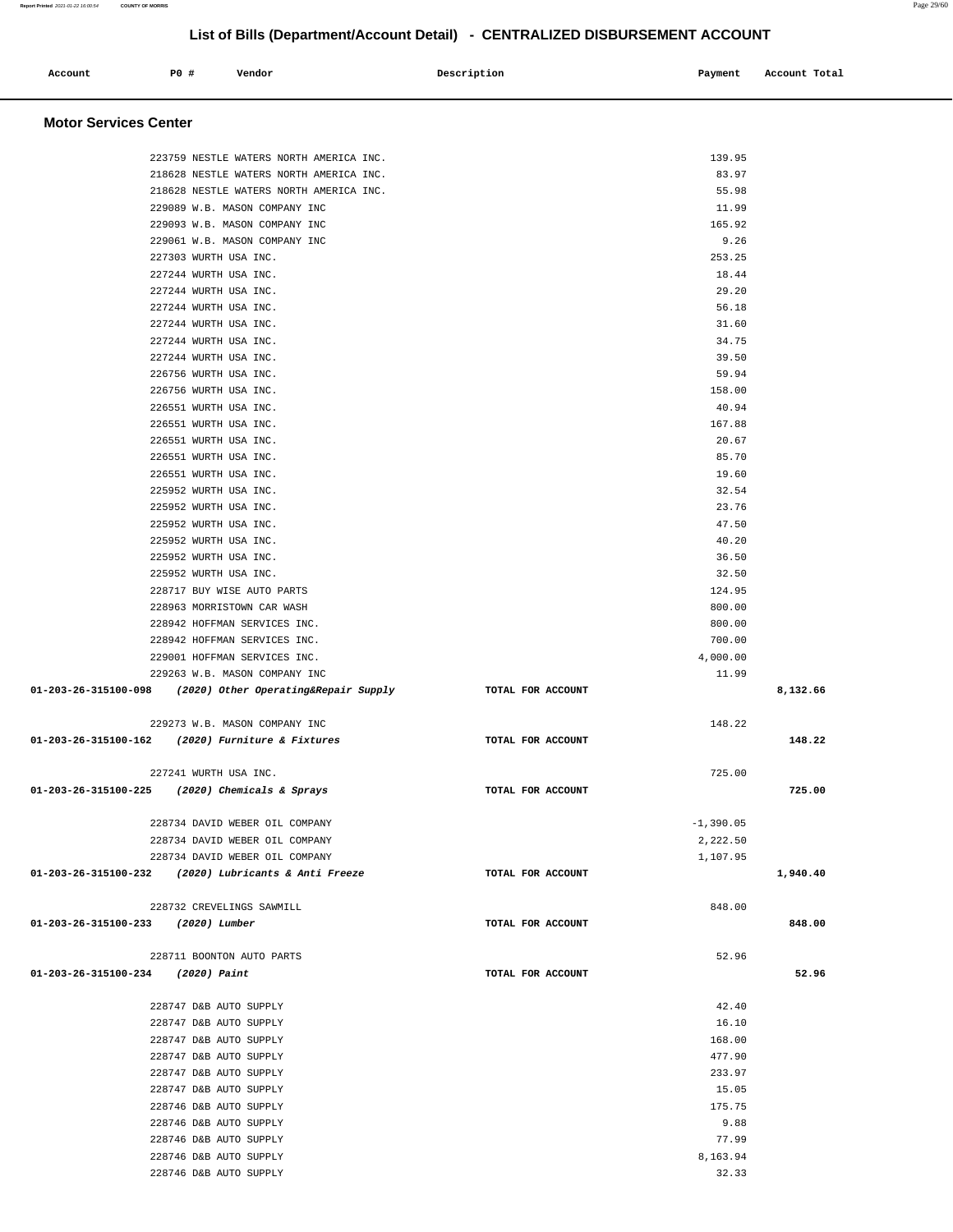227249 WURTH USA INC. 49.90 226552 WURTH USA INC. 53.90

| 228962 MCMASTER-CARR SUPPLY CO                                                                                                                                                                                                                                                                                                                                                                                                                                                                                                                                                                                                                                                                                                                                                                                                                                                                                                                                                                                                                                                                                                                                                                                                                                                                      |                   | 87.11     |           |
|-----------------------------------------------------------------------------------------------------------------------------------------------------------------------------------------------------------------------------------------------------------------------------------------------------------------------------------------------------------------------------------------------------------------------------------------------------------------------------------------------------------------------------------------------------------------------------------------------------------------------------------------------------------------------------------------------------------------------------------------------------------------------------------------------------------------------------------------------------------------------------------------------------------------------------------------------------------------------------------------------------------------------------------------------------------------------------------------------------------------------------------------------------------------------------------------------------------------------------------------------------------------------------------------------------|-------------------|-----------|-----------|
| 228962 MCMASTER-CARR SUPPLY CO                                                                                                                                                                                                                                                                                                                                                                                                                                                                                                                                                                                                                                                                                                                                                                                                                                                                                                                                                                                                                                                                                                                                                                                                                                                                      |                   | 136.10    |           |
| 228962 MCMASTER-CARR SUPPLY CO                                                                                                                                                                                                                                                                                                                                                                                                                                                                                                                                                                                                                                                                                                                                                                                                                                                                                                                                                                                                                                                                                                                                                                                                                                                                      |                   | 22.37     |           |
| 228996 NAPA OF ROCKAWAY                                                                                                                                                                                                                                                                                                                                                                                                                                                                                                                                                                                                                                                                                                                                                                                                                                                                                                                                                                                                                                                                                                                                                                                                                                                                             |                   | 556.87    |           |
| 229017 NAPA OF ROCKAWAY                                                                                                                                                                                                                                                                                                                                                                                                                                                                                                                                                                                                                                                                                                                                                                                                                                                                                                                                                                                                                                                                                                                                                                                                                                                                             |                   | 291.63    |           |
| 229017 NAPA OF ROCKAWAY                                                                                                                                                                                                                                                                                                                                                                                                                                                                                                                                                                                                                                                                                                                                                                                                                                                                                                                                                                                                                                                                                                                                                                                                                                                                             |                   | 109.60    |           |
| 229017 NAPA OF ROCKAWAY                                                                                                                                                                                                                                                                                                                                                                                                                                                                                                                                                                                                                                                                                                                                                                                                                                                                                                                                                                                                                                                                                                                                                                                                                                                                             |                   | 134.78    |           |
| 229017 NAPA OF ROCKAWAY                                                                                                                                                                                                                                                                                                                                                                                                                                                                                                                                                                                                                                                                                                                                                                                                                                                                                                                                                                                                                                                                                                                                                                                                                                                                             |                   | 92.25     |           |
| 229018 NAPA OF ROCKAWAY                                                                                                                                                                                                                                                                                                                                                                                                                                                                                                                                                                                                                                                                                                                                                                                                                                                                                                                                                                                                                                                                                                                                                                                                                                                                             |                   | 741.78    |           |
| 229016 NAPA OF ROCKAWAY                                                                                                                                                                                                                                                                                                                                                                                                                                                                                                                                                                                                                                                                                                                                                                                                                                                                                                                                                                                                                                                                                                                                                                                                                                                                             |                   | 36.04     |           |
| 229016 NAPA OF ROCKAWAY                                                                                                                                                                                                                                                                                                                                                                                                                                                                                                                                                                                                                                                                                                                                                                                                                                                                                                                                                                                                                                                                                                                                                                                                                                                                             |                   | 557.10    |           |
| 229016 NAPA OF ROCKAWAY                                                                                                                                                                                                                                                                                                                                                                                                                                                                                                                                                                                                                                                                                                                                                                                                                                                                                                                                                                                                                                                                                                                                                                                                                                                                             |                   | 191.25    |           |
| 228992 ROBERT & SON, INC.                                                                                                                                                                                                                                                                                                                                                                                                                                                                                                                                                                                                                                                                                                                                                                                                                                                                                                                                                                                                                                                                                                                                                                                                                                                                           |                   | 466.00    |           |
| 01-203-26-315100-239 (2020) Small Tools                                                                                                                                                                                                                                                                                                                                                                                                                                                                                                                                                                                                                                                                                                                                                                                                                                                                                                                                                                                                                                                                                                                                                                                                                                                             | TOTAL FOR ACCOUNT |           | 12,939.99 |
|                                                                                                                                                                                                                                                                                                                                                                                                                                                                                                                                                                                                                                                                                                                                                                                                                                                                                                                                                                                                                                                                                                                                                                                                                                                                                                     |                   |           |           |
|                                                                                                                                                                                                                                                                                                                                                                                                                                                                                                                                                                                                                                                                                                                                                                                                                                                                                                                                                                                                                                                                                                                                                                                                                                                                                                     |                   | 82.20     |           |
|                                                                                                                                                                                                                                                                                                                                                                                                                                                                                                                                                                                                                                                                                                                                                                                                                                                                                                                                                                                                                                                                                                                                                                                                                                                                                                     |                   | 297.68    |           |
|                                                                                                                                                                                                                                                                                                                                                                                                                                                                                                                                                                                                                                                                                                                                                                                                                                                                                                                                                                                                                                                                                                                                                                                                                                                                                                     |                   | 84.78     |           |
|                                                                                                                                                                                                                                                                                                                                                                                                                                                                                                                                                                                                                                                                                                                                                                                                                                                                                                                                                                                                                                                                                                                                                                                                                                                                                                     |                   | 16,014.15 |           |
|                                                                                                                                                                                                                                                                                                                                                                                                                                                                                                                                                                                                                                                                                                                                                                                                                                                                                                                                                                                                                                                                                                                                                                                                                                                                                                     |                   | 4,950.00  |           |
|                                                                                                                                                                                                                                                                                                                                                                                                                                                                                                                                                                                                                                                                                                                                                                                                                                                                                                                                                                                                                                                                                                                                                                                                                                                                                                     |                   | 2,970.00  |           |
|                                                                                                                                                                                                                                                                                                                                                                                                                                                                                                                                                                                                                                                                                                                                                                                                                                                                                                                                                                                                                                                                                                                                                                                                                                                                                                     | TOTAL FOR ACCOUNT |           | 24,398.81 |
|                                                                                                                                                                                                                                                                                                                                                                                                                                                                                                                                                                                                                                                                                                                                                                                                                                                                                                                                                                                                                                                                                                                                                                                                                                                                                                     |                   |           |           |
|                                                                                                                                                                                                                                                                                                                                                                                                                                                                                                                                                                                                                                                                                                                                                                                                                                                                                                                                                                                                                                                                                                                                                                                                                                                                                                     |                   | 185.72    |           |
| 228675 A & K EQUIPMENT CO INC<br>228675 A & K EQUIPMENT CO INC<br>228675 A & K EQUIPMENT CO INC<br>228773 GREELCO INC<br>229265 A & K EQUIPMENT CO INC<br>229265 A & K EQUIPMENT CO INC<br>01-203-26-315100-241 (2020) Snow Plowing Parts<br>228945 INTER CITY TIRE<br>$01-203-26-315100-245$ (2020) Tires<br>TOTAL FOR ACCOUNT<br>228749 EMERGENCY EQUIPMENT LLC<br>228749 EMERGENCY EQUIPMENT LLC<br>228749 EMERGENCY EQUIPMENT LLC<br>228950 KENVIL POWER EQUIPMENT, INC.<br>228950 KENVIL POWER EQUIPMENT, INC.<br>228950 KENVIL POWER EQUIPMENT, INC.<br>228950 KENVIL POWER EQUIPMENT, INC.<br>228950 KENVIL POWER EQUIPMENT, INC.<br>228950 KENVIL POWER EQUIPMENT, INC.<br>228959 MCMASTER-CARR SUPPLY CO<br>228959 MCMASTER-CARR SUPPLY CO<br>228959 MCMASTER-CARR SUPPLY CO<br>228959 MCMASTER-CARR SUPPLY CO<br>228959 MCMASTER-CARR SUPPLY CO<br>228961 MCMASTER-CARR SUPPLY CO<br>228961 MCMASTER-CARR SUPPLY CO<br>228961 MCMASTER-CARR SUPPLY CO<br>229008 NAPA OF ROCKAWAY<br>229008 NAPA OF ROCKAWAY<br>229008 NAPA OF ROCKAWAY<br>229008 NAPA OF ROCKAWAY<br>229008 NAPA OF ROCKAWAY<br>229008 NAPA OF ROCKAWAY<br>229008 NAPA OF ROCKAWAY<br>229002 NAPA OF ROCKAWAY<br>229002 NAPA OF ROCKAWAY<br>229002 NAPA OF ROCKAWAY<br>229002 NAPA OF ROCKAWAY<br>229002 NAPA OF ROCKAWAY |                   |           | 185.72    |
|                                                                                                                                                                                                                                                                                                                                                                                                                                                                                                                                                                                                                                                                                                                                                                                                                                                                                                                                                                                                                                                                                                                                                                                                                                                                                                     |                   |           |           |
|                                                                                                                                                                                                                                                                                                                                                                                                                                                                                                                                                                                                                                                                                                                                                                                                                                                                                                                                                                                                                                                                                                                                                                                                                                                                                                     |                   | 55.50     |           |
|                                                                                                                                                                                                                                                                                                                                                                                                                                                                                                                                                                                                                                                                                                                                                                                                                                                                                                                                                                                                                                                                                                                                                                                                                                                                                                     |                   | 162.00    |           |
|                                                                                                                                                                                                                                                                                                                                                                                                                                                                                                                                                                                                                                                                                                                                                                                                                                                                                                                                                                                                                                                                                                                                                                                                                                                                                                     |                   | 24.00     |           |
|                                                                                                                                                                                                                                                                                                                                                                                                                                                                                                                                                                                                                                                                                                                                                                                                                                                                                                                                                                                                                                                                                                                                                                                                                                                                                                     |                   | $-294.72$ |           |
|                                                                                                                                                                                                                                                                                                                                                                                                                                                                                                                                                                                                                                                                                                                                                                                                                                                                                                                                                                                                                                                                                                                                                                                                                                                                                                     |                   | 174.25    |           |
|                                                                                                                                                                                                                                                                                                                                                                                                                                                                                                                                                                                                                                                                                                                                                                                                                                                                                                                                                                                                                                                                                                                                                                                                                                                                                                     |                   | 87.53     |           |
|                                                                                                                                                                                                                                                                                                                                                                                                                                                                                                                                                                                                                                                                                                                                                                                                                                                                                                                                                                                                                                                                                                                                                                                                                                                                                                     |                   | 35.98     |           |
|                                                                                                                                                                                                                                                                                                                                                                                                                                                                                                                                                                                                                                                                                                                                                                                                                                                                                                                                                                                                                                                                                                                                                                                                                                                                                                     |                   | 70.67     |           |
|                                                                                                                                                                                                                                                                                                                                                                                                                                                                                                                                                                                                                                                                                                                                                                                                                                                                                                                                                                                                                                                                                                                                                                                                                                                                                                     |                   | 61.94     |           |
|                                                                                                                                                                                                                                                                                                                                                                                                                                                                                                                                                                                                                                                                                                                                                                                                                                                                                                                                                                                                                                                                                                                                                                                                                                                                                                     |                   | 2.88      |           |
|                                                                                                                                                                                                                                                                                                                                                                                                                                                                                                                                                                                                                                                                                                                                                                                                                                                                                                                                                                                                                                                                                                                                                                                                                                                                                                     |                   | 4.57      |           |
|                                                                                                                                                                                                                                                                                                                                                                                                                                                                                                                                                                                                                                                                                                                                                                                                                                                                                                                                                                                                                                                                                                                                                                                                                                                                                                     |                   | 17.14     |           |
|                                                                                                                                                                                                                                                                                                                                                                                                                                                                                                                                                                                                                                                                                                                                                                                                                                                                                                                                                                                                                                                                                                                                                                                                                                                                                                     |                   | 19.04     |           |
|                                                                                                                                                                                                                                                                                                                                                                                                                                                                                                                                                                                                                                                                                                                                                                                                                                                                                                                                                                                                                                                                                                                                                                                                                                                                                                     |                   | 7.02      |           |
|                                                                                                                                                                                                                                                                                                                                                                                                                                                                                                                                                                                                                                                                                                                                                                                                                                                                                                                                                                                                                                                                                                                                                                                                                                                                                                     |                   | 30.12     |           |
|                                                                                                                                                                                                                                                                                                                                                                                                                                                                                                                                                                                                                                                                                                                                                                                                                                                                                                                                                                                                                                                                                                                                                                                                                                                                                                     |                   | 5.28      |           |
|                                                                                                                                                                                                                                                                                                                                                                                                                                                                                                                                                                                                                                                                                                                                                                                                                                                                                                                                                                                                                                                                                                                                                                                                                                                                                                     |                   | 7.94      |           |
|                                                                                                                                                                                                                                                                                                                                                                                                                                                                                                                                                                                                                                                                                                                                                                                                                                                                                                                                                                                                                                                                                                                                                                                                                                                                                                     |                   | 123.48    |           |
|                                                                                                                                                                                                                                                                                                                                                                                                                                                                                                                                                                                                                                                                                                                                                                                                                                                                                                                                                                                                                                                                                                                                                                                                                                                                                                     |                   | 300.45    |           |
|                                                                                                                                                                                                                                                                                                                                                                                                                                                                                                                                                                                                                                                                                                                                                                                                                                                                                                                                                                                                                                                                                                                                                                                                                                                                                                     |                   | 13.30     |           |
|                                                                                                                                                                                                                                                                                                                                                                                                                                                                                                                                                                                                                                                                                                                                                                                                                                                                                                                                                                                                                                                                                                                                                                                                                                                                                                     |                   | 15.90     |           |
|                                                                                                                                                                                                                                                                                                                                                                                                                                                                                                                                                                                                                                                                                                                                                                                                                                                                                                                                                                                                                                                                                                                                                                                                                                                                                                     |                   | 146.70    |           |
|                                                                                                                                                                                                                                                                                                                                                                                                                                                                                                                                                                                                                                                                                                                                                                                                                                                                                                                                                                                                                                                                                                                                                                                                                                                                                                     |                   | 33.16     |           |
|                                                                                                                                                                                                                                                                                                                                                                                                                                                                                                                                                                                                                                                                                                                                                                                                                                                                                                                                                                                                                                                                                                                                                                                                                                                                                                     |                   | 2.74      |           |
|                                                                                                                                                                                                                                                                                                                                                                                                                                                                                                                                                                                                                                                                                                                                                                                                                                                                                                                                                                                                                                                                                                                                                                                                                                                                                                     |                   | 1,924.16  |           |
|                                                                                                                                                                                                                                                                                                                                                                                                                                                                                                                                                                                                                                                                                                                                                                                                                                                                                                                                                                                                                                                                                                                                                                                                                                                                                                     |                   | 253.44    |           |
|                                                                                                                                                                                                                                                                                                                                                                                                                                                                                                                                                                                                                                                                                                                                                                                                                                                                                                                                                                                                                                                                                                                                                                                                                                                                                                     |                   | 40.25     |           |
|                                                                                                                                                                                                                                                                                                                                                                                                                                                                                                                                                                                                                                                                                                                                                                                                                                                                                                                                                                                                                                                                                                                                                                                                                                                                                                     |                   | 385.98    |           |
|                                                                                                                                                                                                                                                                                                                                                                                                                                                                                                                                                                                                                                                                                                                                                                                                                                                                                                                                                                                                                                                                                                                                                                                                                                                                                                     |                   | 122.10    |           |
|                                                                                                                                                                                                                                                                                                                                                                                                                                                                                                                                                                                                                                                                                                                                                                                                                                                                                                                                                                                                                                                                                                                                                                                                                                                                                                     |                   |           |           |

 229002 NAPA OF ROCKAWAY 429.16 228978 PEIRCE EQUIPMENT CO. 219.21 228978 PEIRCE EQUIPMENT CO. 68.00 228974 PEIRCE EQUIPMENT CO. 32.57 228974 PEIRCE EQUIPMENT CO. 1,000.00

## **Account** 20 **P P**  $\uparrow$  **Payment** Payment Account Total

 **Motor Services Center**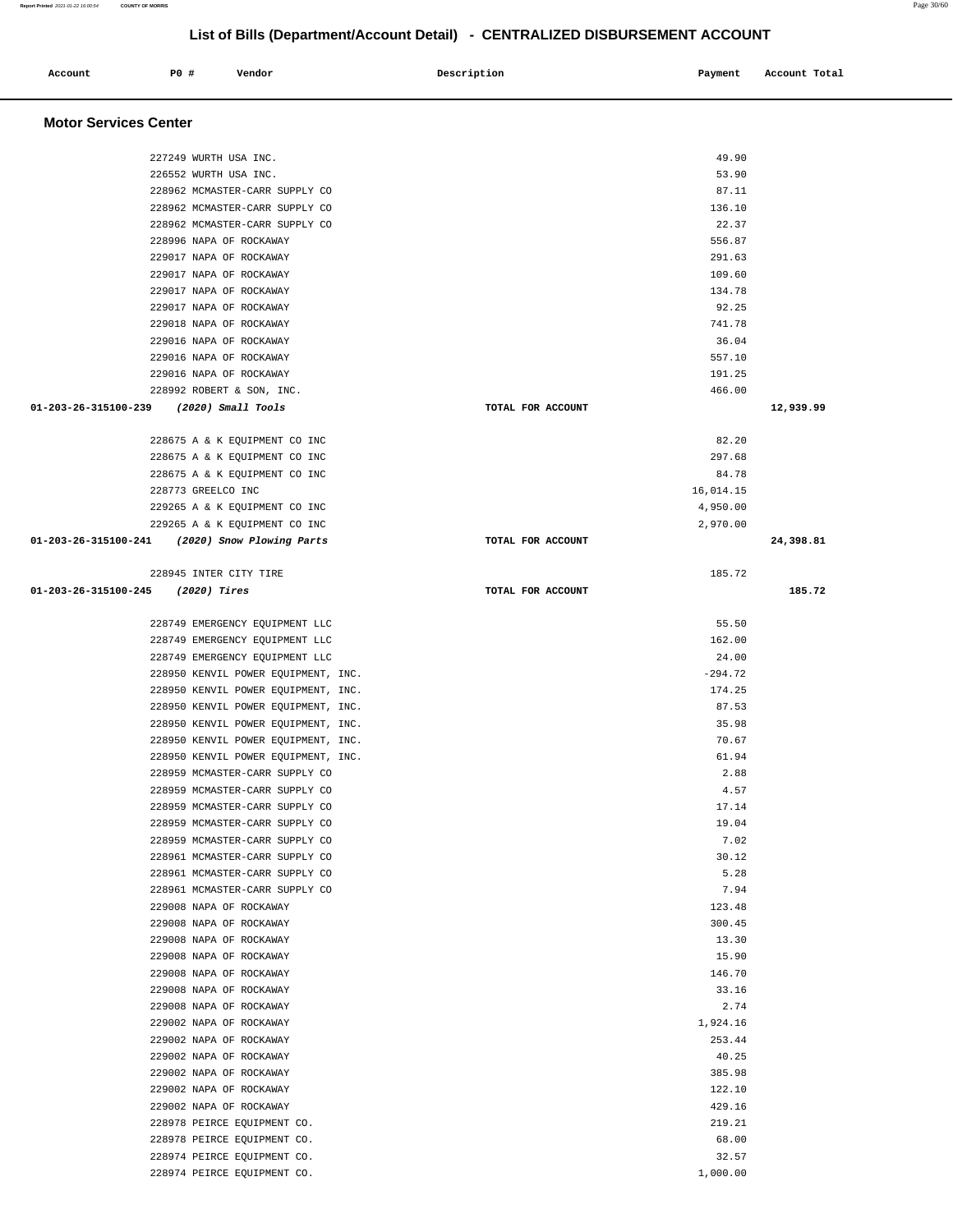| Account                                  | P0 #                  | Vendor                                                       | Description       | Payment              | Account Total |  |
|------------------------------------------|-----------------------|--------------------------------------------------------------|-------------------|----------------------|---------------|--|
|                                          |                       |                                                              |                   |                      |               |  |
|                                          |                       |                                                              |                   |                      |               |  |
| <b>Motor Services Center</b>             |                       |                                                              |                   |                      |               |  |
|                                          |                       |                                                              |                   |                      |               |  |
|                                          |                       | 228974 PEIRCE EQUIPMENT CO.                                  |                   | 20.65                |               |  |
|                                          |                       | 228976 PEIRCE EQUIPMENT CO.<br>228976 PEIRCE EQUIPMENT CO.   |                   | 1,710.76<br>1,062.50 |               |  |
|                                          |                       | 228976 PEIRCE EQUIPMENT CO.                                  |                   | 34.95                |               |  |
|                                          |                       | 228980 PERTH AMBOY SPRING WORKS, INC                         |                   | 386.00               |               |  |
|                                          |                       | 228980 PERTH AMBOY SPRING WORKS, INC                         |                   | 50.40                |               |  |
|                                          |                       | 228980 PERTH AMBOY SPRING WORKS, INC                         |                   | 64.92                |               |  |
|                                          |                       | 228984 RE-TRON TECHNOLOGIES INC.                             |                   | 1,229.10             |               |  |
|                                          |                       | 228984 RE-TRON TECHNOLOGIES INC.                             |                   | 368.73               |               |  |
|                                          |                       | 228984 RE-TRON TECHNOLOGIES INC.                             |                   | 860.37               |               |  |
|                                          |                       | 228702 AMERICAN HOSE & HYDRAULICS                            |                   | 9.30                 |               |  |
|                                          |                       | 228702 AMERICAN HOSE & HYDRAULICS                            |                   | 120.18               |               |  |
|                                          |                       | 228703 AMERICAN HOSE & HYDRAULICS                            |                   | 946.56               |               |  |
|                                          |                       | 228703 AMERICAN HOSE & HYDRAULICS                            |                   | 159.60               |               |  |
|                                          |                       | 228703 AMERICAN HOSE & HYDRAULICS                            |                   | 274.71               |               |  |
|                                          |                       | 228703 AMERICAN HOSE & HYDRAULICS                            |                   | 400.86               |               |  |
|                                          |                       | 228703 AMERICAN HOSE & HYDRAULICS                            |                   | 4.20                 |               |  |
|                                          |                       | 228703 AMERICAN HOSE & HYDRAULICS                            |                   | 6.01                 |               |  |
|                                          |                       | 228704 AMERICAN HOSE & HYDRAULICS                            |                   | 542.57               |               |  |
|                                          |                       | 228704 AMERICAN HOSE & HYDRAULICS                            |                   | 10.00                |               |  |
|                                          |                       | 228712 BROWN TRUCK GROUP                                     |                   | $-92.00$             |               |  |
|                                          |                       | 228712 BROWN TRUCK GROUP                                     |                   | $-287.58$            |               |  |
|                                          |                       | 228712 BROWN TRUCK GROUP                                     |                   | 268.12               |               |  |
|                                          |                       | 228712 BROWN TRUCK GROUP                                     |                   | 76.70                |               |  |
|                                          |                       | 228712 BROWN TRUCK GROUP                                     |                   | 655.96               |               |  |
|                                          |                       | 228712 BROWN TRUCK GROUP                                     |                   | 67.81                |               |  |
|                                          |                       | 228712 BROWN TRUCK GROUP                                     |                   | 23.60                |               |  |
|                                          |                       | 228712 BROWN TRUCK GROUP<br>228714 BUNKY'S HEAVY TOWING, LLC |                   | 21.83<br>600.00      |               |  |
|                                          |                       | 228715 BUNKY'S HEAVY TOWING, LLC                             |                   | 375.00               |               |  |
|                                          |                       | 228988 ROBERT & SON, INC.                                    |                   | $-100.00$            |               |  |
|                                          |                       | 228988 ROBERT & SON, INC.                                    |                   | 55.00                |               |  |
|                                          |                       | 228988 ROBERT & SON, INC.                                    |                   | 195.00               |               |  |
|                                          |                       | 228989 ROBERT & SON, INC.                                    |                   | $-325.00$            |               |  |
|                                          |                       | 228989 ROBERT & SON, INC.                                    |                   | 265.00               |               |  |
|                                          |                       | 228989 ROBERT & SON, INC.                                    |                   | 185.00               |               |  |
|                                          |                       | 228989 ROBERT & SON, INC.                                    |                   | 330.00               |               |  |
| 01-203-26-315100-261                     |                       | (2020) Spare Parts for Equipment                             | TOTAL FOR ACCOUNT |                      | 16,158.55     |  |
|                                          |                       |                                                              |                   |                      |               |  |
|                                          | 227248 WURTH USA INC. |                                                              |                   | 395.00               |               |  |
|                                          | 227246 WURTH USA INC. |                                                              |                   | 233.82               |               |  |
|                                          | 227246 WURTH USA INC. |                                                              |                   | 119.96               |               |  |
|                                          | 228983 REDICARE LLC   |                                                              |                   | 170.72               |               |  |
| 01-203-26-315100-266 (2020) Safety Items |                       |                                                              | TOTAL FOR ACCOUNT |                      | 919.50        |  |
|                                          |                       |                                                              |                   |                      |               |  |
|                                          |                       | 228745 D&B AUTO SUPPLY                                       |                   | 43.35                |               |  |
|                                          |                       | 228745 D&B AUTO SUPPLY                                       |                   | 403.94               |               |  |
|                                          |                       | 228745 D&B AUTO SUPPLY                                       |                   | 135.44               |               |  |
|                                          |                       | 228744 D&B AUTO SUPPLY                                       |                   | 153.33               |               |  |
|                                          |                       | 228744 D&B AUTO SUPPLY                                       |                   | 508.30               |               |  |
|                                          |                       | 228744 D&B AUTO SUPPLY                                       |                   | 506.12               |               |  |
|                                          |                       | 228744 D&B AUTO SUPPLY<br>228744 D&B AUTO SUPPLY             |                   | 281.67<br>466.77     |               |  |
|                                          |                       | 228740 D&B AUTO SUPPLY                                       |                   | 359.36               |               |  |
|                                          |                       | 228740 D&B AUTO SUPPLY                                       |                   | 295.44               |               |  |
|                                          |                       | 228740 D&B AUTO SUPPLY                                       |                   | 161.44               |               |  |
|                                          |                       | 228740 D&B AUTO SUPPLY                                       |                   | 103.09               |               |  |
|                                          |                       | 228740 D&B AUTO SUPPLY                                       |                   | 630.40               |               |  |
|                                          |                       | 228737 D&B AUTO SUPPLY                                       |                   | $-18.00$             |               |  |
|                                          |                       | 228737 D&B AUTO SUPPLY                                       |                   | $-69.46$             |               |  |
|                                          |                       | 228737 D&B AUTO SUPPLY                                       |                   | $-158.00$            |               |  |
|                                          |                       |                                                              |                   |                      |               |  |

228737 D&B AUTO SUPPLY 373.60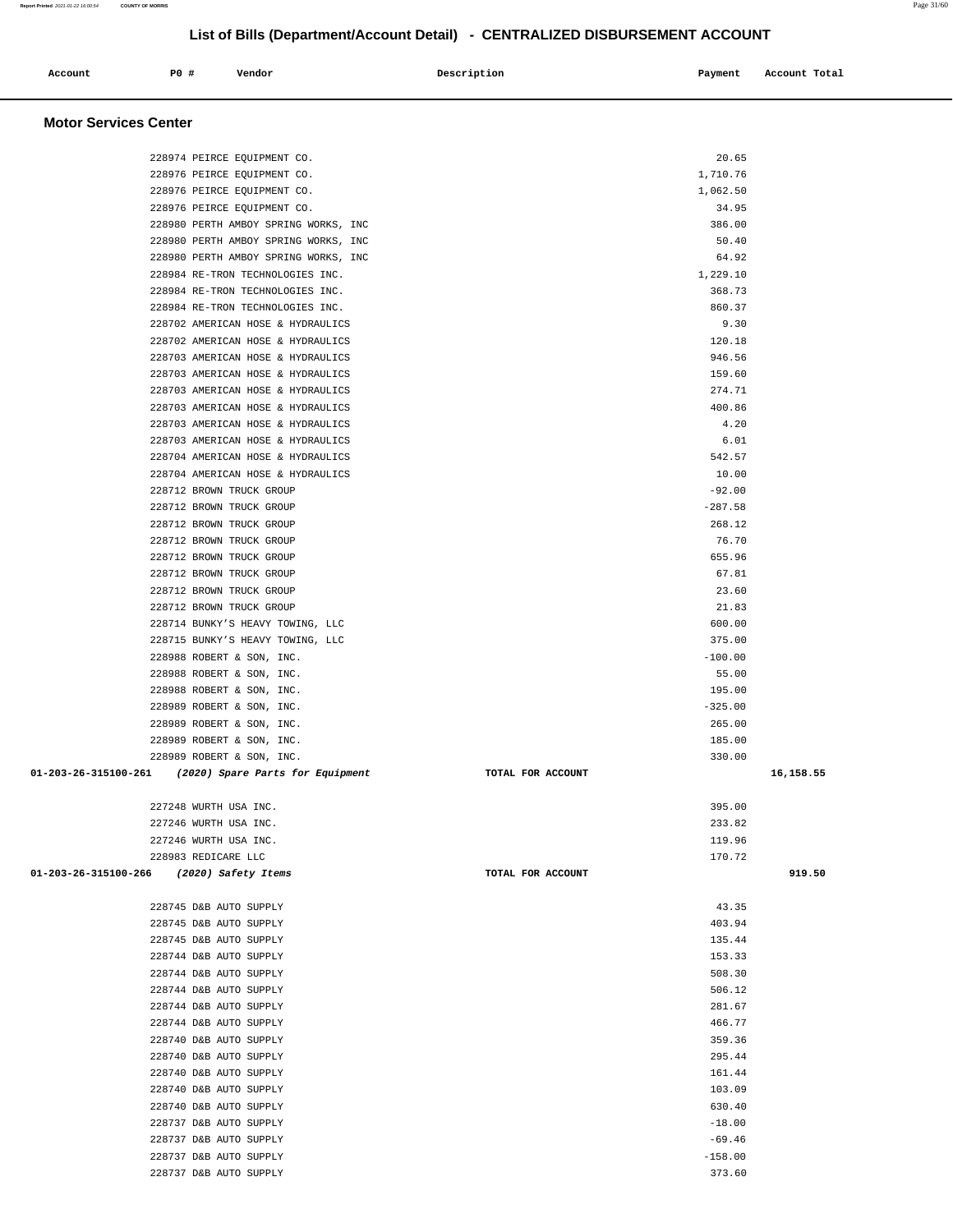| Account | P0 # | Vendor | Description | Payment Account Total |
|---------|------|--------|-------------|-----------------------|
|         |      |        |             |                       |

#### **Motor Services Center**

| TOTAL for Motor Services Center                | 140,851.46                     |
|------------------------------------------------|--------------------------------|
|                                                | ============                   |
| 01-203-26-315100-291<br>(2020) Vehicle Repairs | 73,201.15<br>TOTAL FOR ACCOUNT |
| 228694 ABSOLUTE AUTO AND FLAT GLASS            | 74.95                          |
| 228965 NIELSEN DODGE - C-J-R                   | 427.66                         |
| 228965 NIELSEN DODGE - C-J-R                   | 300.00                         |
| 228965 NIELSEN DODGE - C-J-R                   | 74.74                          |
| 228965 NIELSEN DODGE - C-J-R                   | 15.41                          |
| 228965 NIELSEN DODGE - C-J-R                   | 80.25                          |
| 228965 NIELSEN DODGE - C-J-R                   | $-40.00$                       |
| 228965 NIELSEN DODGE - C-J-R                   | $-332.83$                      |
| 228968 NIELSEN DODGE - C-J-R                   | 52.52                          |
| 228968 NIELSEN DODGE - C-J-R                   | 1,377.91                       |
| 228968 NIELSEN DODGE - C-J-R                   | 2.18                           |
| 228968 NIELSEN DODGE - C-J-R                   | 58.84                          |
| 229012 NAPA OF ROCKAWAY                        | 4.68                           |
| 228716 BUY WISE AUTO PARTS                     | 329.24                         |
| 228716 BUY WISE AUTO PARTS                     | 572.36                         |
| 228716 BUY WISE AUTO PARTS                     | 401.80                         |
| 228716 BUY WISE AUTO PARTS                     | 141.32                         |
| 228716 BUY WISE AUTO PARTS                     | 69.01                          |
| 228716 BUY WISE AUTO PARTS                     | $-32.00$                       |
| 228716 BUY WISE AUTO PARTS                     | $-16.00$                       |
| 227075 STERTIL-KONI USA, INC                   | 62,693.12                      |
| 228737 D&B AUTO SUPPLY                         | 629.32                         |
| 228737 D&B AUTO SUPPLY                         | 618.83                         |
| 228737 D&B AUTO SUPPLY                         | 1,225.50                       |
| 228737 D&B AUTO SUPPLY                         | 295.55                         |

## **Mosquito Extermination**

| 229553 MELISSA MARTIN                               | 100.00            |        |
|-----------------------------------------------------|-------------------|--------|
| 01-201-26-320100-251 Ground Maintenance Supplies    | TOTAL FOR ACCOUNT | 100.00 |
|                                                     |                   |        |
| 228658 KRISTIAN MCMORLAND                           |                   | 15.91  |
| 01-203-26-320100-021 (2020) Administrative Services | TOTAL FOR ACCOUNT | 15.91  |
| 229197 ALEX ZARUNSINSKI                             |                   | 60.00  |
|                                                     |                   | 60.00  |
| 229191 ASHLEY KEREKGYARTO                           |                   |        |
| 229194 CHARLES MOORE                                |                   | 60.00  |
| 229196 GERARD PORCELLA                              |                   | 40.00  |
| 229188 JUSTIN CHUPLIS                               |                   | 60.00  |
| 229198 JOHN ZEGERS                                  |                   | 60.00  |
| 229193 KRISTIAN MCMORLAND                           |                   | 60.00  |
| 229192 MELISSA MARTIN                               |                   | 60.00  |
| 229190 MICHAEL HENDERSON                            |                   | 60.00  |
| 229186 RUSSELL BERGER                               |                   | 60.00  |
| 229189 SEAN DEL BENE                                |                   | 60.00  |
| 229199 WALTER JONES                                 |                   | 60.00  |
| 229195 WILLIAM MOTT                                 |                   | 60.00  |
| 229365 ERROL WOLLARY                                |                   | 60.00  |
| 229554 WAYNE MAKIN                                  |                   | 60.00  |
| 01-203-26-320100-031 (2020) Cellular Phones/Pagers  | TOTAL FOR ACCOUNT | 880.00 |
|                                                     |                   |        |
| 228692 W.B. MASON COMPANY INC                       |                   | 1.90   |
| 228651 W.B. MASON COMPANY INC                       | 134.10            |        |
| 228651 W.B. MASON COMPANY INC                       | $-67.05$          |        |
| 228652 W.B. MASON COMPANY INC                       |                   | 1.90   |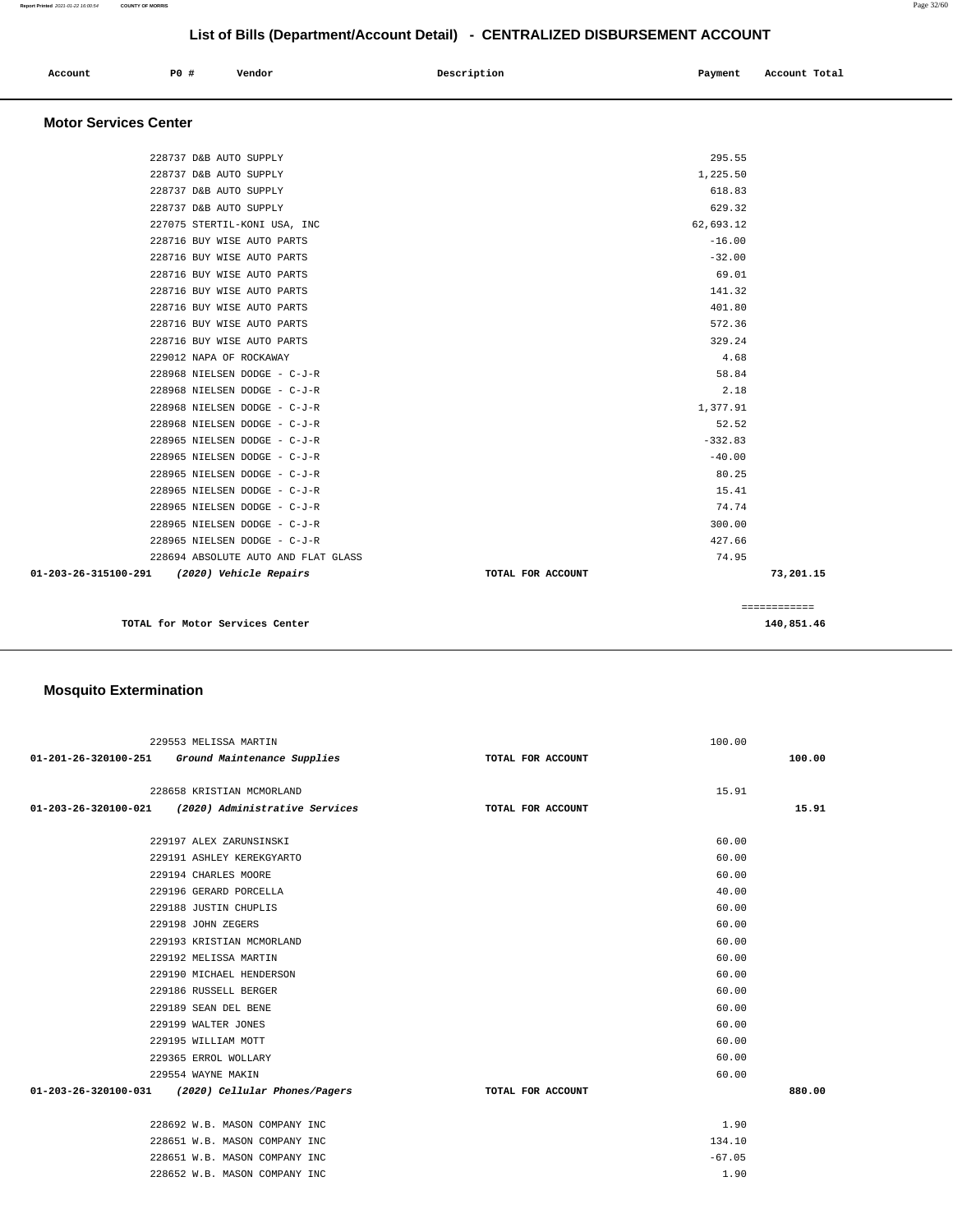#### **Report Printed** 2021-01-22 16:00:54 **COUNTY OF MORRIS** Page 33/60

## **List of Bills (Department/Account Detail) - CENTRALIZED DISBURSEMENT ACCOUNT**

| Account                       | P0 #                                               | Vendor                                 | Description       | Payment        | Account Total |  |
|-------------------------------|----------------------------------------------------|----------------------------------------|-------------------|----------------|---------------|--|
| <b>Mosquito Extermination</b> |                                                    |                                        |                   |                |               |  |
|                               |                                                    | 228654 W.B. MASON COMPANY INC          |                   | 134.10         |               |  |
| 01-203-26-320100-058          |                                                    | (2020) Office Supplies & Stationery    | TOTAL FOR ACCOUNT |                | 204.95        |  |
|                               |                                                    | 227265 FISHER SCIENTIFIC COMPANY, LLC  |                   | 1,111.70       |               |  |
| 01-203-26-320100-098          |                                                    | (2020) Other Operating & Repair Supply | TOTAL FOR ACCOUNT |                | 1,111.70      |  |
|                               |                                                    | 228673 RICOH AMERICAS CORPORATION      |                   | 897.53         |               |  |
| 01-203-26-320100-163          |                                                    | (2020) Office Machines                 | TOTAL FOR ACCOUNT |                | 897.53        |  |
|                               |                                                    | 227628 BIOQUIP PRODUCTS, INC.          |                   | 158.70         |               |  |
|                               |                                                    | 227628 BIOQUIP PRODUCTS, INC.          |                   | 77.19          |               |  |
|                               |                                                    | 227628 BIOQUIP PRODUCTS, INC.          |                   | 131.04         |               |  |
|                               |                                                    | 227628 BIOQUIP PRODUCTS, INC.          |                   | 44.24          |               |  |
|                               |                                                    | 227628 BIOQUIP PRODUCTS, INC.          |                   | 110.00         |               |  |
|                               |                                                    | 227628 BIOQUIP PRODUCTS, INC.          |                   | 115.12         |               |  |
|                               |                                                    | 227628 BIOQUIP PRODUCTS, INC.          |                   | 852.58         |               |  |
|                               |                                                    | 227628 BIOQUIP PRODUCTS, INC.          |                   | 168.00         |               |  |
| 01-203-26-320100-225          |                                                    | (2020) Chemicals & Sprays              | TOTAL FOR ACCOUNT |                | 1,656.87      |  |
|                               |                                                    | 228725 ESPOSITO'S ICE SERVICE          |                   | 48.00          |               |  |
|                               |                                                    | 228725 ESPOSITO'S ICE SERVICE          |                   | 12.00          |               |  |
|                               |                                                    | 228725 ESPOSITO'S ICE SERVICE          |                   | 48.00          |               |  |
| 01-203-26-320100-251          |                                                    | (2020) Ground Maintenance Supplies     | TOTAL FOR ACCOUNT |                | 108.00        |  |
|                               |                                                    | 227468 ACUITY SPECIALTY PRODUCTS, INC  |                   | 248.94         |               |  |
|                               |                                                    | 227468 ACUITY SPECIALTY PRODUCTS, INC  |                   | 49.98          |               |  |
|                               |                                                    | 227468 ACUITY SPECIALTY PRODUCTS, INC  |                   | 37.99          |               |  |
|                               | 226087 GRAINGER                                    |                                        |                   | 173.76         |               |  |
|                               | 226087 GRAINGER                                    |                                        |                   | 173.76         |               |  |
|                               | 226087 GRAINGER                                    |                                        |                   | 40.92          |               |  |
|                               | 226087 GRAINGER                                    |                                        |                   | 40.92          |               |  |
|                               | 226087 GRAINGER                                    |                                        |                   | 41.78          |               |  |
|                               | 226087 GRAINGER                                    |                                        |                   | 27.76          |               |  |
|                               | 226087 GRAINGER                                    |                                        |                   | 38.04          |               |  |
|                               | 226087 GRAINGER                                    |                                        |                   | 52.20          |               |  |
| 01-203-26-320100-258          | (2020) Equipment                                   |                                        | TOTAL FOR ACCOUNT |                | 926.05        |  |
|                               | 227292 FASTENAL COMPANY                            |                                        |                   | 45.22          |               |  |
|                               | 226183 FASTENAL COMPANY                            |                                        |                   | 180.91         |               |  |
|                               | 226183 FASTENAL COMPANY                            |                                        |                   | 407.04         |               |  |
|                               | 226183 FASTENAL COMPANY                            |                                        |                   | 180.91         |               |  |
|                               | 226183 FASTENAL COMPANY                            |                                        |                   | 90.44          |               |  |
|                               | 226183 FASTENAL COMPANY                            |                                        |                   | 45.23          |               |  |
|                               | 226183 FASTENAL COMPANY                            |                                        |                   | 87.50<br>87.50 |               |  |
|                               | 226183 FASTENAL COMPANY<br>226183 FASTENAL COMPANY |                                        |                   | 87.50          |               |  |
|                               | 227276 GRAINGER                                    |                                        |                   | 41.78          |               |  |
|                               | 227276 GRAINGER                                    |                                        |                   | 40.92          |               |  |
|                               | 227276 GRAINGER                                    |                                        |                   | 45.76          |               |  |
|                               | 227276 GRAINGER                                    |                                        |                   | 16.60          |               |  |
|                               | 227276 GRAINGER                                    |                                        |                   | 22.78          |               |  |
|                               | 227276 GRAINGER                                    |                                        |                   | 22.54          |               |  |
|                               | 227276 GRAINGER                                    |                                        |                   | 10.84          |               |  |
|                               | 227276 GRAINGER                                    |                                        |                   | 80.00          |               |  |
|                               | 227276 GRAINGER                                    |                                        |                   | 1.52           |               |  |
|                               | 227276 GRAINGER                                    |                                        |                   | 1.31           |               |  |
|                               | 227276 GRAINGER                                    |                                        |                   | 38.04          |               |  |
|                               | 227276 GRAINGER                                    |                                        |                   | 19.65          |               |  |
| 01-203-26-320100-291          |                                                    | (2020) Vehicle Repairs                 | TOTAL FOR ACCOUNT |                | 1,553.99      |  |
|                               |                                                    |                                        |                   |                | ============  |  |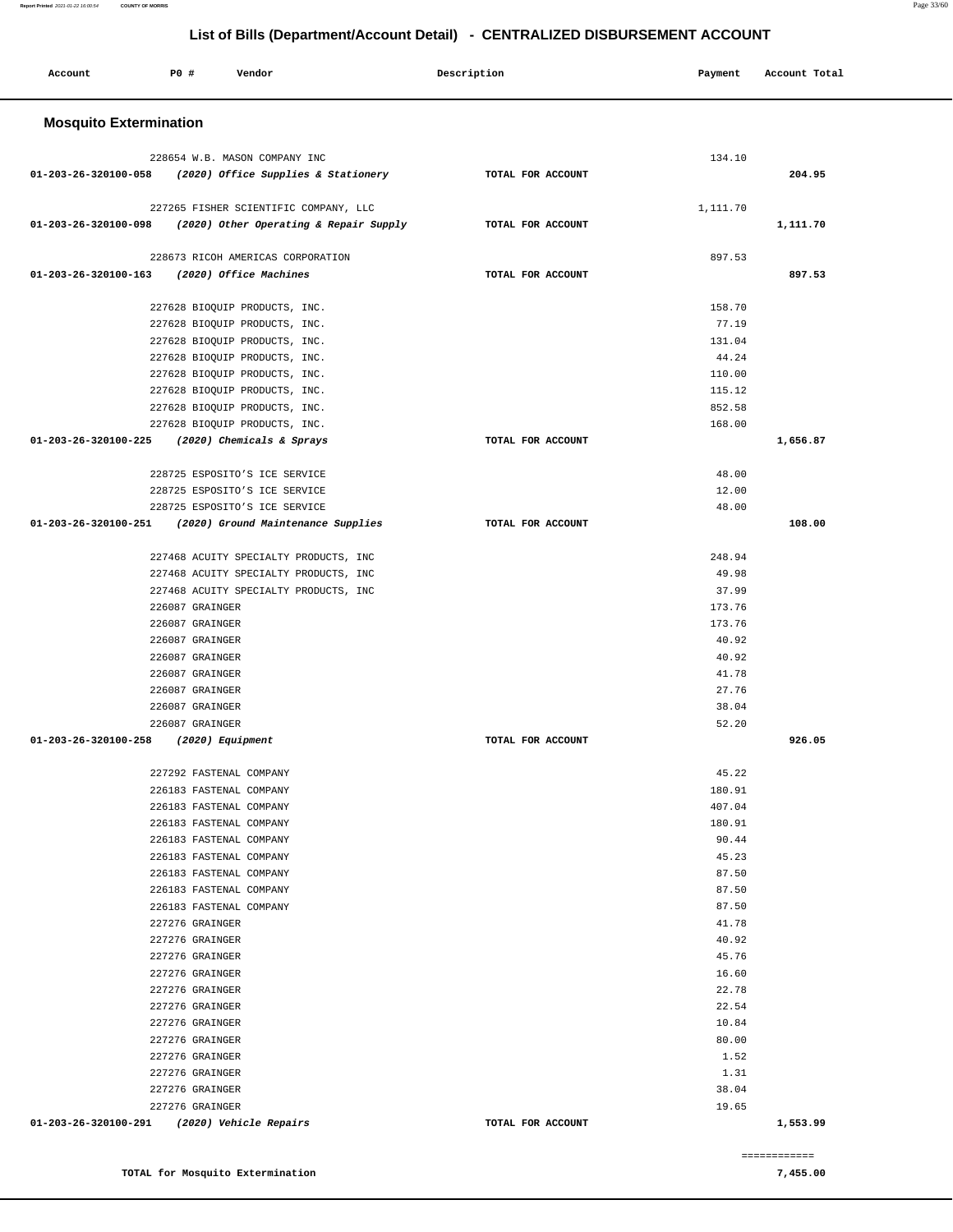#### **Report Printed** 2021-01-22 16:00:54 **COUNTY OF MORRIS** Page 34/60

## **List of Bills (Department/Account Detail) - CENTRALIZED DISBURSEMENT ACCOUNT**

| Account | P <sub>0</sub> | Vendor | Description | Payment | Account Total |
|---------|----------------|--------|-------------|---------|---------------|
|         |                |        |             |         |               |

## **Health Management**

| 229732 COUNTY OF MORRIS                                           |                   | 17.35    |        |
|-------------------------------------------------------------------|-------------------|----------|--------|
| $01 - 201 - 27 - 330100 - 210$<br>Environmental Compliance        | TOTAL FOR ACCOUNT |          | 17.35  |
| 229671 VERIZON WIRELESS                                           |                   | 1,046.42 |        |
| $01 - 203 - 27 - 330100 - 031$<br>(2020) Cellular Phone/Pagers    | TOTAL FOR ACCOUNT | 1,046.42 |        |
| 226845 W.B. MASON COMPANY INC                                     |                   | 718.56   |        |
| 01-203-27-330100-084<br>(2020) Other Outside Services             | TOTAL FOR ACCOUNT |          | 718.56 |
| 226334 GEN-EL SAFETY & INDUSTRIAL                                 |                   | 456.25   |        |
| 226400 SPECTRUM COMMUNICATIONS                                    |                   | 1,000.00 |        |
| 226400 SPECTRUM COMMUNICATIONS                                    |                   | 120.00   |        |
| 226400 SPECTRUM COMMUNICATIONS                                    |                   | 789.60   |        |
| $01 - 203 - 27 - 330100 - 210$<br>(2020) Environmental Compliance | TOTAL FOR ACCOUNT | 2,365.85 |        |
|                                                                   |                   |          |        |
| TOTAL for Health Management                                       |                   | 4,148.18 |        |

#### **Human Services**

|                          | 229732 COUNTY OF MORRIS |                   | 52.35 |
|--------------------------|-------------------------|-------------------|-------|
| 01-201-27-331100-068     | Postage & Metered Mail  | TOTAL FOR ACCOUNT | 52.35 |
|                          |                         |                   |       |
|                          |                         |                   |       |
| TOTAL for Human Services |                         |                   | 52.35 |

#### **Youth Shelter**

|                                            | 229103 OFFICE CONCEPTS GROUP, INC.                                         |                   | 220.84   |        |
|--------------------------------------------|----------------------------------------------------------------------------|-------------------|----------|--------|
| 01-201-27-331110-189                       | Medical                                                                    | TOTAL FOR ACCOUNT |          | 220.84 |
|                                            |                                                                            |                   |          |        |
|                                            | 229103 OFFICE CONCEPTS GROUP, INC.                                         |                   | 62.00    |        |
| $01-201-27-331110-252$ Janitorial Supplies |                                                                            | TOTAL FOR ACCOUNT |          | 62.00  |
|                                            | 228662 OFFICE CONCEPTS GROUP, INC.                                         |                   | 114.58   |        |
|                                            | 228659 W.B. MASON COMPANY INC                                              |                   | 32.68    |        |
|                                            |                                                                            |                   |          |        |
|                                            | 01-203-27-331110-058 (2020) Office Supplies & Stationery TOTAL FOR ACCOUNT |                   |          | 147.26 |
|                                            | 228662 OFFICE CONCEPTS GROUP, INC.                                         |                   | 96.56    |        |
|                                            | 01-203-27-331110-059 (2020) Other General Expenses                         | TOTAL FOR ACCOUNT |          | 96.56  |
|                                            |                                                                            |                   |          |        |
|                                            | 228662 OFFICE CONCEPTS GROUP, INC.                                         |                   | 399.75   |        |
|                                            | 228662 OFFICE CONCEPTS GROUP, INC.                                         |                   | 262.65   |        |
|                                            | $01 - 203 - 27 - 331110 - 162$ (2020) Furniture & Fixtures                 | TOTAL FOR ACCOUNT |          | 662.40 |
|                                            | 228660 RICOH USA, INC.                                                     |                   | 949.08   |        |
|                                            | $01-203-27-331110-164$ (2020) Office Machines - Rental                     | TOTAL FOR ACCOUNT |          | 949.08 |
|                                            |                                                                            |                   |          |        |
|                                            | 228657 ATLANTIC CORPORATE HEALTH                                           |                   | 8,904.37 |        |
|                                            | 228669 OFFICE CONCEPTS GROUP, INC.                                         |                   | 584.40   |        |
|                                            | 228669 OFFICE CONCEPTS GROUP, INC.                                         |                   | 336.28   |        |
|                                            | 228669 OFFICE CONCEPTS GROUP, INC.                                         |                   | 259.98   |        |
|                                            | 228669 OFFICE CONCEPTS GROUP, INC.                                         |                   | 13.91    |        |
|                                            | 228669 OFFICE CONCEPTS GROUP, INC.                                         |                   | 259.98   |        |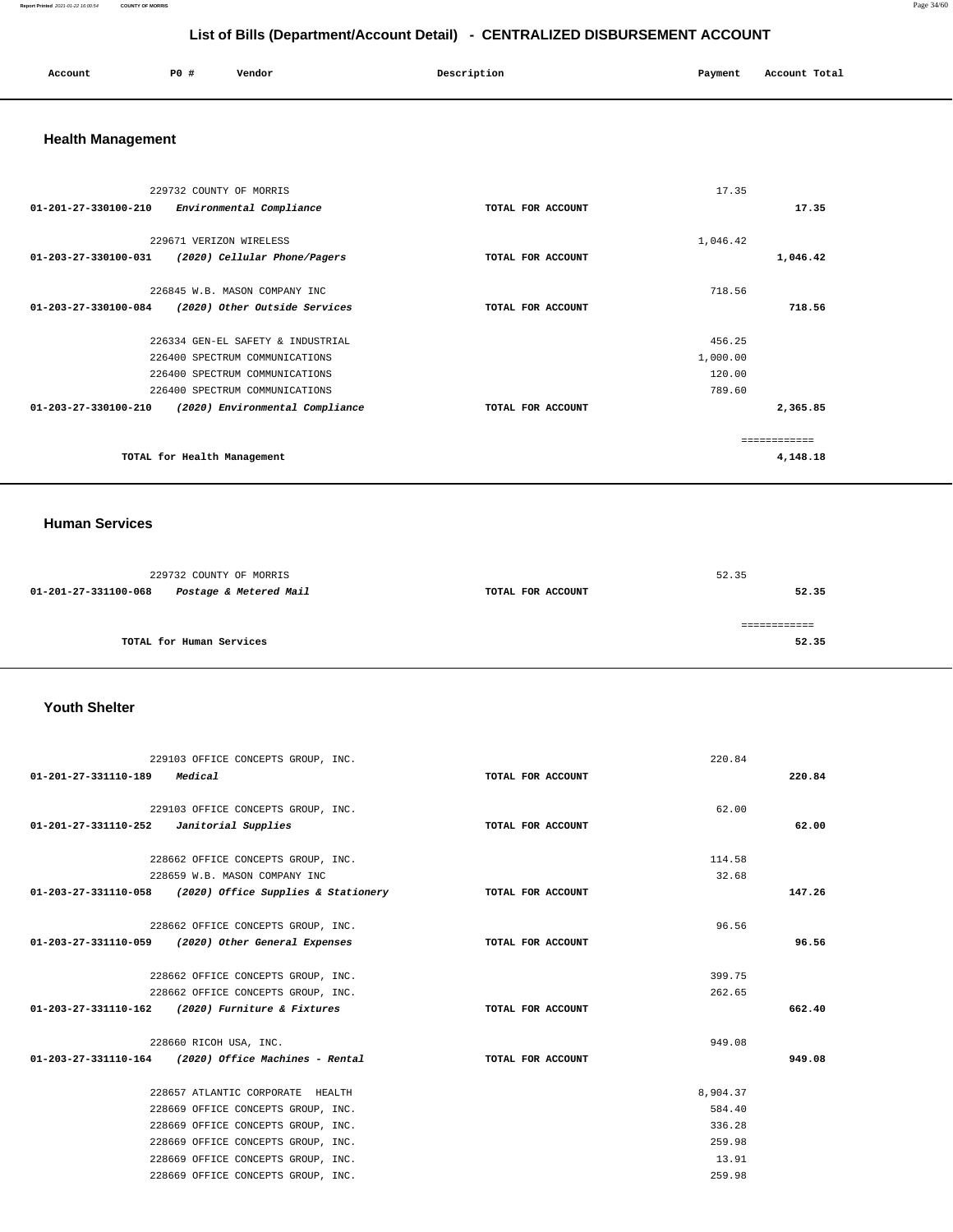| Account                               | P0 #                    | Vendor                             | Description       | Payment  | Account Total |  |
|---------------------------------------|-------------------------|------------------------------------|-------------------|----------|---------------|--|
| <b>Youth Shelter</b>                  |                         |                                    |                   |          |               |  |
|                                       |                         | 228669 OFFICE CONCEPTS GROUP, INC. |                   | 276.84   |               |  |
|                                       |                         | 228669 OFFICE CONCEPTS GROUP, INC. |                   | 140.80   |               |  |
|                                       |                         | 228669 OFFICE CONCEPTS GROUP, INC. |                   | 140.80   |               |  |
|                                       |                         | 228669 OFFICE CONCEPTS GROUP, INC. |                   | 193.80   |               |  |
|                                       |                         | 228669 OFFICE CONCEPTS GROUP, INC. |                   | 96.90    |               |  |
|                                       |                         | 228669 OFFICE CONCEPTS GROUP, INC. |                   | 518.06   |               |  |
|                                       |                         | 228659 W.B. MASON COMPANY INC      |                   | 3.60     |               |  |
|                                       | 228682 CHARM-TEX, INC.  |                                    |                   | 161.42   |               |  |
|                                       | 228682 CHARM-TEX, INC.  |                                    |                   | 32.00    |               |  |
| 01-203-27-331110-189 (2020) Medical   |                         |                                    | TOTAL FOR ACCOUNT |          | 11,923.14     |  |
|                                       |                         | 228667 CORE PROMOTIONS, LLC        |                   | 1,299.00 |               |  |
| 01-203-27-331110-202                  |                         | (2020) Uniform And Accessories     | TOTAL FOR ACCOUNT |          | 1,299.00      |  |
|                                       |                         | 228662 OFFICE CONCEPTS GROUP, INC. |                   | 91.80    |               |  |
|                                       |                         | 228662 OFFICE CONCEPTS GROUP, INC. |                   | 28.82    |               |  |
|                                       |                         | 228659 W.B. MASON COMPANY INC      |                   | 44.23    |               |  |
| 01-203-27-331110-252                  |                         | (2020) Janitorial Supplies         | TOTAL FOR ACCOUNT |          | 164.85        |  |
|                                       |                         | 228659 W.B. MASON COMPANY INC      |                   | 254.99   |               |  |
|                                       |                         | 228659 W.B. MASON COMPANY INC      |                   | 105.10   |               |  |
| 01-203-27-331110-258 (2020) Equipment |                         |                                    | TOTAL FOR ACCOUNT |          | 360.09        |  |
|                                       |                         |                                    |                   |          | ============  |  |
|                                       | TOTAL for Youth Shelter |                                    |                   |          | 15,885.22     |  |

## **Office on Aging**

**TOTAL for Office on Aging** 

|                                       | 229732 COUNTY OF MORRIS                                  |                   | 27.30        |
|---------------------------------------|----------------------------------------------------------|-------------------|--------------|
|                                       | 01-201-27-333100-068 Postage & Metered Mail              | TOTAL FOR ACCOUNT | 27.30        |
|                                       |                                                          |                   |              |
|                                       | 229294 RICOH AMERICAS CORPORATION                        |                   | 646.81       |
|                                       | $01-201-27-333100-164$ Office Machines - Rental          | TOTAL FOR ACCOUNT | 646.81       |
|                                       | 228914 RUTGERS-THE STATE UNIVERSITY                      |                   | 883.00       |
|                                       | 01-203-27-333100-039 (2020) Education Schools & Training | TOTAL FOR ACCOUNT | 883.00       |
|                                       | 229283 ANDREA BATISTONI                                  |                   | 12.00        |
|                                       | 229282 BETH DENMEAD                                      |                   | 12.00        |
| 01-203-27-333100-048 (2020) Insurance |                                                          | TOTAL FOR ACCOUNT | 24.00        |
|                                       |                                                          |                   |              |
|                                       | 229283 ANDREA BATISTONI                                  |                   | 40.49        |
|                                       | 01-203-27-333100-059 (2020) Other General Expenses       | TOTAL FOR ACCOUNT | 40.49        |
|                                       | 229283 ANDREA BATISTONI                                  |                   | 42.70        |
|                                       | 229282 BETH DENMEAD                                      |                   | 29.40        |
|                                       | 01-203-27-333100-082 (2020) Travel Expense               | TOTAL FOR ACCOUNT | 72.10        |
|                                       |                                                          |                   |              |
|                                       | 228313 SNS LLC                                           |                   | 990.00       |
|                                       | 228313 SNS LLC                                           |                   | 594.00       |
|                                       | 228926 JUST JIM CLEANING SERVICE                         |                   | 600.00       |
|                                       | 01-203-27-333100-084 (2020) Other Outside Services       | TOTAL FOR ACCOUNT | 2,184.00     |
|                                       | 229294 RICOH AMERICAS CORPORATION                        |                   | 323.40       |
|                                       | $01-203-27-333100-164$ (2020) Office Machines - Rental   | TOTAL FOR ACCOUNT | 323.40       |
|                                       |                                                          |                   | ============ |

**Report Printed** 2021-01-22 16:00:54 **COUNTY OF MORRIS** Page 35/60

**4,201.10**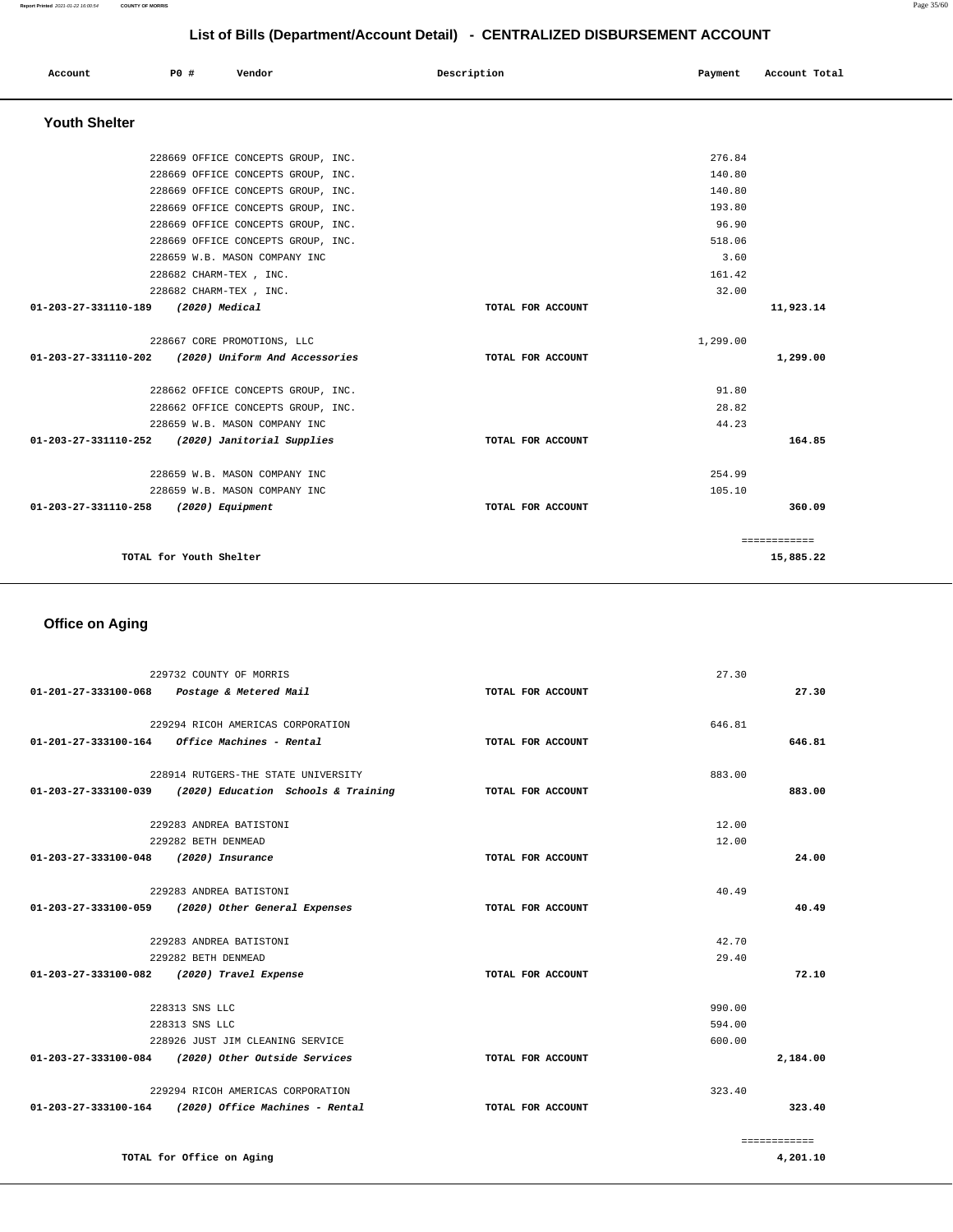**Report Printed** 2021-01-22 16:00:54 **COUNTY OF MORRIS** Page 36/60

## **List of Bills (Department/Account Detail) - CENTRALIZED DISBURSEMENT ACCOUNT**

| Account                      | P0 #                                               | Vendor                                                                                 | Description       | Payment        | Account Total |
|------------------------------|----------------------------------------------------|----------------------------------------------------------------------------------------|-------------------|----------------|---------------|
|                              |                                                    |                                                                                        |                   |                |               |
| <b>Hands Across Morris</b>   |                                                    |                                                                                        |                   |                |               |
|                              |                                                    |                                                                                        |                   |                |               |
| 01-203-27-342100-470         |                                                    | 228353 MENTAL HEALTH ASSOCIATION OF<br>(2020) GIA-HS-Mental Health Assc-Essex & Morris | TOTAL FOR ACCOUNT | 6,780.00       | 6,780.00      |
|                              |                                                    |                                                                                        |                   |                | ============  |
|                              | TOTAL for Hands Across Morris                      |                                                                                        |                   |                | 6,780.00      |
| DEPARTMENT 342400            |                                                    |                                                                                        |                   |                |               |
|                              |                                                    |                                                                                        |                   |                |               |
|                              |                                                    | 229378 NEW JERSEY AIDS SERVICES                                                        |                   | 800.00         |               |
|                              |                                                    | 229378 NEW JERSEY AIDS SERVICES                                                        |                   | 1,488.00       |               |
| 01-203-27-342400-454         |                                                    | 229378 NEW JERSEY AIDS SERVICES<br>(2020) GIA-Ch 51 Match-NJ AIDS Services             | TOTAL FOR ACCOUNT | 400.00         | 2,688.00      |
|                              |                                                    |                                                                                        |                   |                |               |
|                              |                                                    |                                                                                        |                   |                | ============  |
|                              | TOTAL for DEPARTMENT 342400                        |                                                                                        |                   |                | 2,688.00      |
|                              |                                                    |                                                                                        |                   |                |               |
| DEPARTMENT 342500            |                                                    |                                                                                        |                   |                |               |
|                              |                                                    | 228966 DAWN CENTER FOR INDEPENDENT                                                     |                   | 864.00         |               |
|                              |                                                    | 228967 DAWN CENTER FOR INDEPENDENT                                                     |                   | 7,123.00       |               |
| 01-203-27-342500-473         |                                                    | (2020) GIA-Agng&Dsbld-DAWN Center                                                      | TOTAL FOR ACCOUNT |                | 7,987.00      |
|                              |                                                    | 229345 LEGAL SERVICES OF NORTHWEST                                                     |                   | 9,585.00       |               |
| 01-203-27-342500-486         |                                                    | (2020) GIA-Agng&Dsbld-Lgl Srvcs of NW Jersey                                           | TOTAL FOR ACCOUNT |                | 9,585.00      |
|                              |                                                    |                                                                                        |                   |                | ============  |
|                              | TOTAL for DEPARTMENT 342500                        |                                                                                        |                   |                | 17,572.00     |
|                              |                                                    |                                                                                        |                   |                |               |
| Seniors, Disabled & Veterans |                                                    |                                                                                        |                   |                |               |
|                              | 229293 MICHAEL WILLIAMS                            |                                                                                        |                   | 12.00          |               |
|                              | 229292 MICHAEL WILLIAMS                            |                                                                                        |                   | 12.00          |               |
| 01-203-27-343100-048         | 228912 MICHAEL WILLIAMS<br>(2020) Insurance        |                                                                                        | TOTAL FOR ACCOUNT | 12.00          | 36.00         |
|                              |                                                    |                                                                                        |                   |                |               |
|                              | 229293 MICHAEL WILLIAMS                            |                                                                                        |                   | 7.70           |               |
|                              | 229292 MICHAEL WILLIAMS<br>228912 MICHAEL WILLIAMS |                                                                                        |                   | 12.81<br>17.43 |               |
| 01-203-27-343100-082         |                                                    | (2020) Travel Expense                                                                  | TOTAL FOR ACCOUNT |                | 37.94         |
|                              |                                                    |                                                                                        |                   |                | ============  |
|                              |                                                    | TOTAL for Seniors, Disabled & Veterans                                                 |                   |                | 73.94         |

## **County Board of Social Service**

| 228217 BEST OF BREED OFFICE SYSTEMS. LLC | 1,140.00 |
|------------------------------------------|----------|
| 228218 THOMSON REUTER-WEST               | 434.56   |
| 228347 W.B. MASON COMPANY INC            | 229 90   |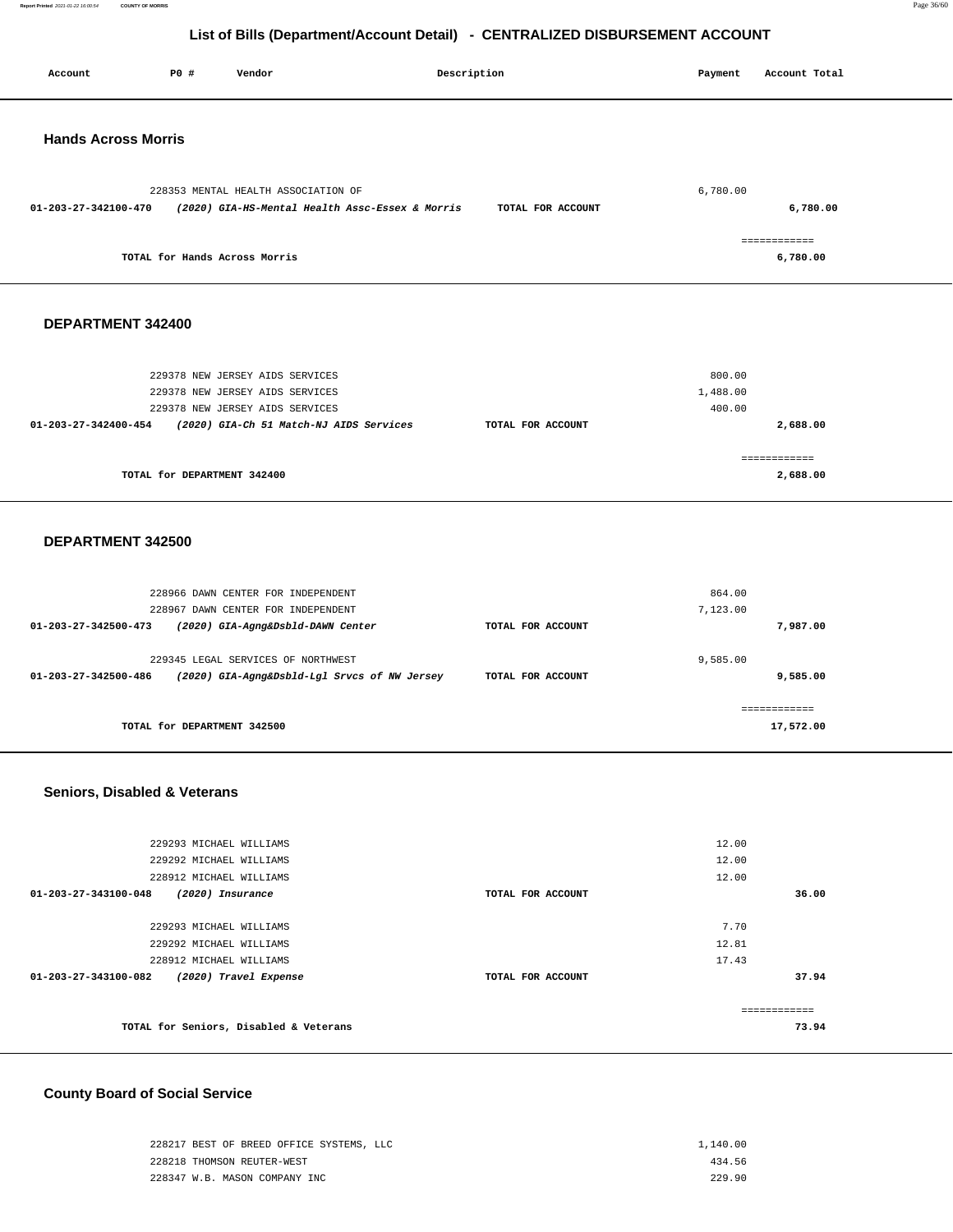| Account                                           | P0 #                    | Vendor                                                                                                                          | Description       | Payment              | Account Total             |
|---------------------------------------------------|-------------------------|---------------------------------------------------------------------------------------------------------------------------------|-------------------|----------------------|---------------------------|
| <b>County Board of Social Service</b>             |                         |                                                                                                                                 |                   |                      |                           |
|                                                   |                         | 228225 W.B. MASON COMPANY INC<br>228349 OFFICE CONCEPTS GROUP, INC.<br>01-203-27-345100-058 (2020) Office Supplies & Stationery | TOTAL FOR ACCOUNT | 3,360.71<br>3,549.41 | 8,714.58                  |
| 01-203-27-345100-140 (2020) Gas Purchases         |                         | 229718 NATIONAL FUEL OIL INC.                                                                                                   | TOTAL FOR ACCOUNT | 128.47               | 128.47                    |
| 01-203-27-345100-146 (2020) Telephone             | 229671 VERIZON WIRELESS |                                                                                                                                 | TOTAL FOR ACCOUNT | 706.41               | 706.41                    |
| 01-203-27-345100-325 (2020) Special Services      |                         | 228346 UNITRONIX DATA SYSTEMS INC                                                                                               | TOTAL FOR ACCOUNT | 8,514.90             | 8,514.90                  |
| 01-203-27-345100-336 (2020) Repairs & Alterations | 224472 GLAS-TINT, LLC   |                                                                                                                                 | TOTAL FOR ACCOUNT | 375.00               | 375.00                    |
|                                                   |                         | TOTAL for County Board of Social Service                                                                                        |                   |                      | ============<br>18,439.36 |

#### **MV:Administration**

|                   | 53,134.00<br>53,134.00 |
|-------------------|------------------------|
| TOTAL FOR ACCOUNT | 106,268.00             |
|                   | 106,268.00             |
|                   |                        |

## **County Adjuster**

| 229732 COUNTY OF MORRIS                                               |                   | 81.35       |
|-----------------------------------------------------------------------|-------------------|-------------|
| $01 - 201 - 27 - 357100 - 068$<br>Postage & Metered Mail              | TOTAL FOR ACCOUNT | 81.35       |
|                                                                       |                   |             |
| 229144 W.B. MASON COMPANY INC                                         |                   | 89.65       |
| 229144 W.B. MASON COMPANY INC                                         |                   | 192.47      |
| (2020) Office Supplies & Stationery<br>$01 - 203 - 27 - 357100 - 058$ | TOTAL FOR ACCOUNT | 282.12      |
|                                                                       |                   | =========== |
| TOTAL for County Adjuster                                             |                   | 363.47      |

## **County Library**

| 229732 COUNTY OF MORRIS                        |                   | 330.14    |        |
|------------------------------------------------|-------------------|-----------|--------|
| 01-201-29-390100-068<br>Postage & Metered Mail | TOTAL FOR ACCOUNT |           | 330.14 |
|                                                |                   |           |        |
| 227970 EBSCO INFORMATION SERVICES              |                   | 208.00    |        |
| 227970 EBSCO INFORMATION SERVICES              |                   | 75.00     |        |
| 227969 JSTOR                                   |                   | 800.00    |        |
| 227969 JSTOR                                   |                   | 510.00    |        |
| 226960 LEXIS NEXIS                             |                   | 174.00    |        |
| 226990 STANDARD & POOR'S FINANCIAL             |                   | 10,295.00 |        |
| 225312 THOMSON REUTERS-WEST                    |                   | 1,930.48  |        |
| 225312 THOMSON REUTERS-WEST                    |                   | 1,930.48  |        |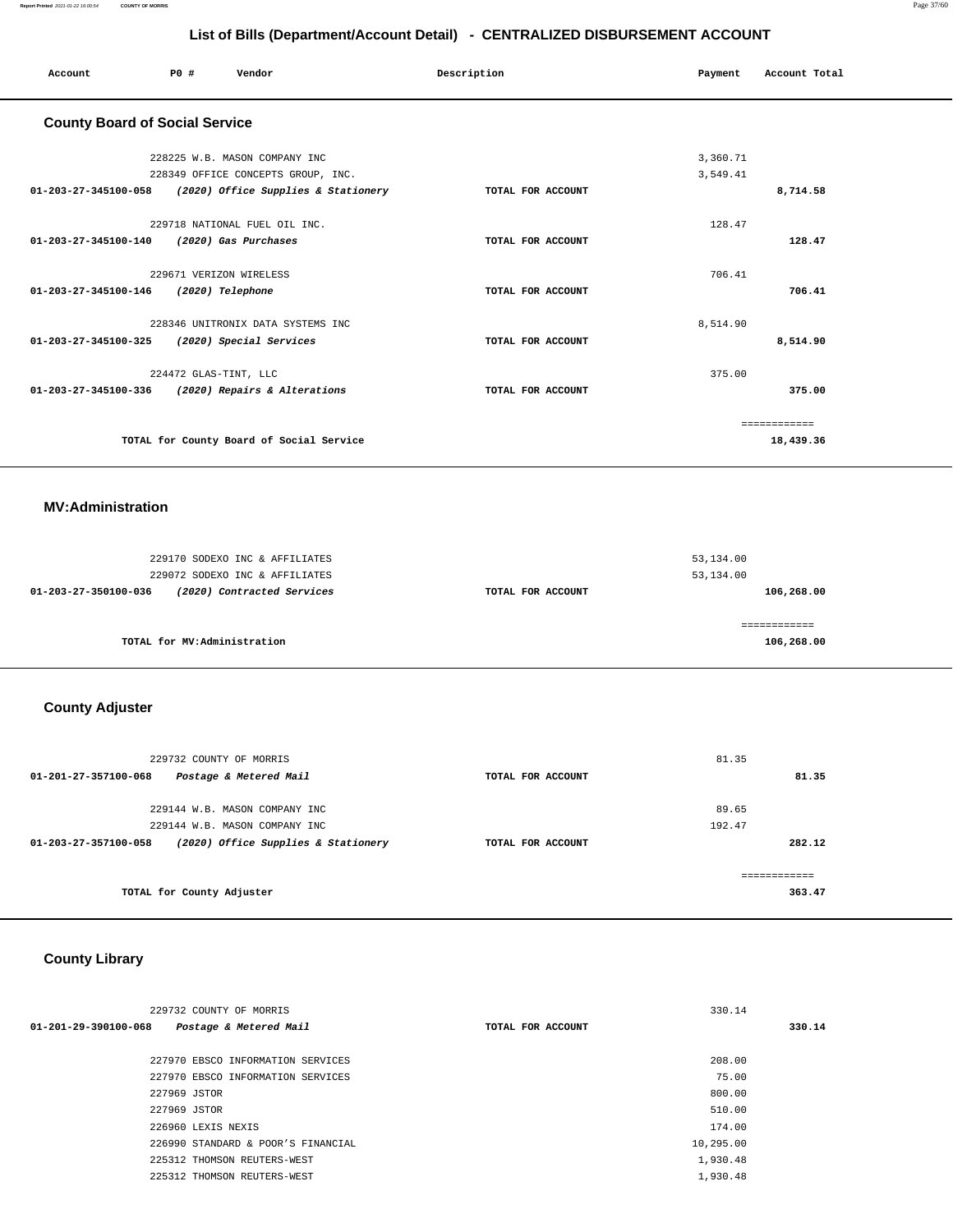| Account               | P0 #                     | Vendor                                                    | Description       | Payment  | Account Total |
|-----------------------|--------------------------|-----------------------------------------------------------|-------------------|----------|---------------|
| <b>County Library</b> |                          |                                                           |                   |          |               |
| 01-203-29-390100-028  |                          | (2020) Books & Periodicals                                | TOTAL FOR ACCOUNT |          | 15,922.96     |
|                       | 228439 M.A.I.N., INC.    |                                                           |                   | 227.62   |               |
| 01-203-29-390100-084  |                          | (2020) Other Outside Services                             | TOTAL FOR ACCOUNT |          | 227.62        |
|                       | 227968 JANWAY COMPANY    |                                                           |                   | 1,500.00 |               |
|                       | 227968 JANWAY COMPANY    |                                                           |                   | 110.95   |               |
|                       |                          | 227965 U-LINE SHIPPING SUPPLY                             |                   | 148.40   |               |
|                       |                          | 227965 U-LINE SHIPPING SUPPLY                             |                   | 50.39    |               |
|                       |                          | 01-203-29-390100-095 (2020) Other Administrative Supplies | TOTAL FOR ACCOUNT |          | 1,809.74      |
|                       |                          |                                                           |                   |          | ============  |
|                       | TOTAL for County Library |                                                           |                   |          | 18,290.46     |

#### **County Superintendent of Schoo**

|                      | 229732 COUNTY OF MORRIS                  |                   | 38.80        |
|----------------------|------------------------------------------|-------------------|--------------|
| 01-201-29-392100-068 | Postage & Metered Mail                   | TOTAL FOR ACCOUNT | 38.80        |
|                      |                                          |                   | ============ |
|                      | TOTAL for County Superintendent of Schoo |                   | 38.80        |
|                      |                                          |                   |              |

## **Contribution to County College**

| 229711 COUNTY COLLEGE OF MORRIS          |                   | 570,340.08   |
|------------------------------------------|-------------------|--------------|
| Expenditures<br>01-201-29-395100-090     | TOTAL FOR ACCOUNT | 570,340.08   |
|                                          |                   | ============ |
| TOTAL for Contribution to County College |                   | 570,340.08   |
|                                          |                   |              |

#### **Rutgers Extension Service**

| 229732 COUNTY OF MORRIS<br>Postage & Metered Mail<br>01-201-29-396100-068               | TOTAL FOR ACCOUNT | 169.60<br>169.60 |
|-----------------------------------------------------------------------------------------|-------------------|------------------|
| 229671 VERIZON WIRELESS<br>(2020) Other Administrative Supplies<br>01-203-29-396100-095 | TOTAL FOR ACCOUNT | 28.42<br>28.42   |
| TOTAL for Rutgers Extension Service                                                     |                   | 198.02           |

## **Rmb Out of Cty Two Yr Coll**

| 01-203-29-397100-090<br>(2020) Rmb Out of Cty Two Yr Coll Expenditures<br>TOTAL FOR ACCOUNT |          | 4,726.70 |
|---------------------------------------------------------------------------------------------|----------|----------|
| 229715 HUDSON COUNTY COMMUNITY COLLEGE                                                      | 1,279.36 |          |
| 229715 HUDSON COUNTY COMMUNITY COLLEGE                                                      | 1,039.48 |          |
| 229715 HUDSON COUNTY COMMUNITY COLLEGE                                                      | 799.60   |          |
| 229714 RARITAN VALLEY COMMUNITY                                                             | 330.36   |          |
| 229713 SUSSEX COUNTY COMMUNITY COLLEGE                                                      | 1,277.90 |          |
|                                                                                             |          |          |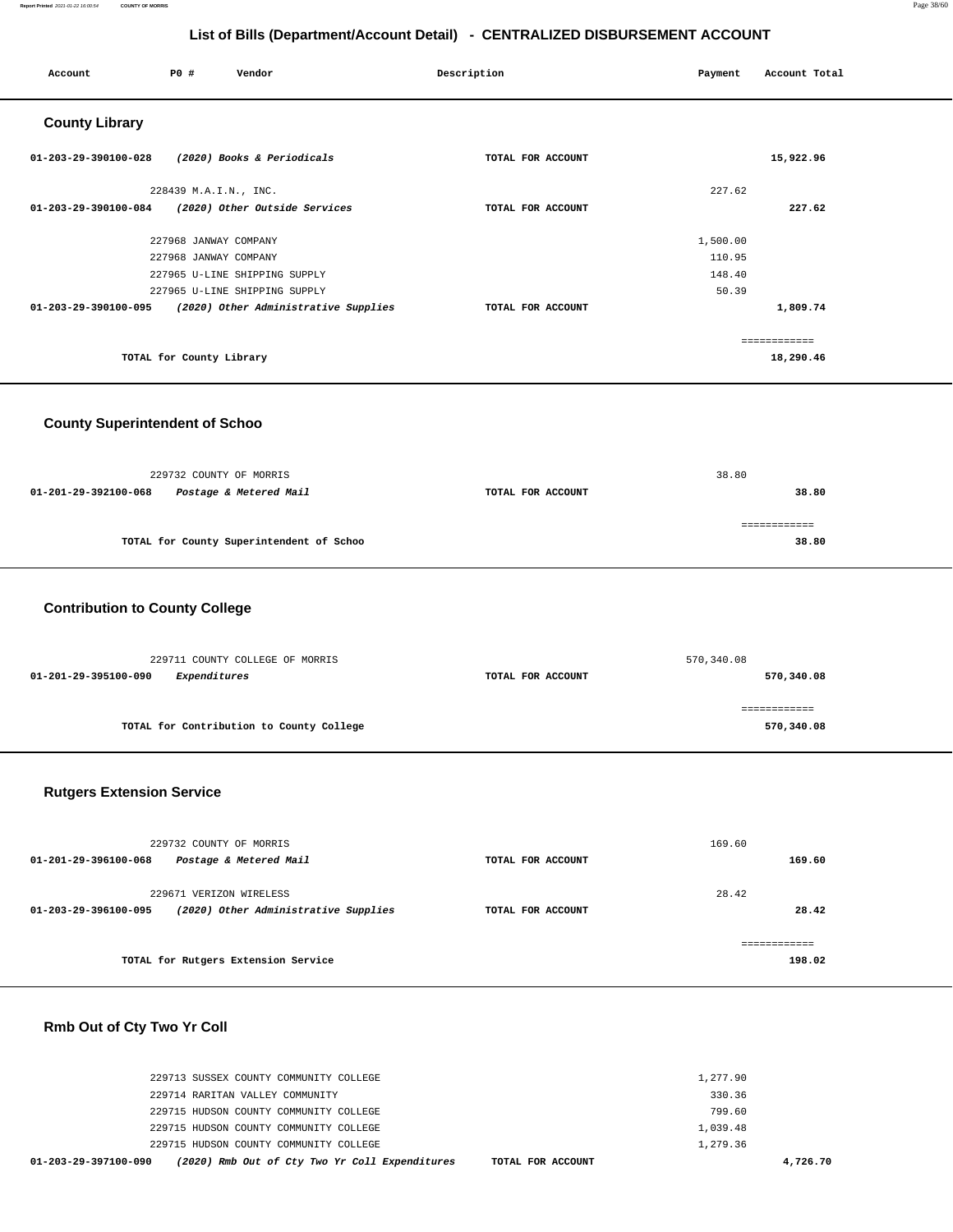| Account                           | P0 # | Vendor                               | Description | Payment | Account Total            |
|-----------------------------------|------|--------------------------------------|-------------|---------|--------------------------|
| <b>Rmb Out of Cty Two Yr Coll</b> |      |                                      |             |         |                          |
|                                   |      | TOTAL for Rmb Out of Cty Two Yr Coll |             |         | ============<br>4,726.70 |
|                                   |      |                                      |             |         |                          |

#### **Cont M.C. School of Tech**

| 229813 MC VOCATIONAL SCHOOL DISTRICT                          |                   | 1,603,191.00 |
|---------------------------------------------------------------|-------------------|--------------|
| Cont M.C. School of Tech Expenditures<br>01-201-29-400100-090 | TOTAL FOR ACCOUNT | 1,603,191.00 |
|                                                               |                   | ============ |
| TOTAL for Cont M.C. School of Tech                            |                   | 1,603,191.00 |
|                                                               |                   |              |

#### **Fire and Police Academy**

| 229732 COUNTY OF MORRIS |                                   |                   | 82.90 |  |
|-------------------------|-----------------------------------|-------------------|-------|--|
| 01-201-29-407100-068    | Postage & Metered Mail            | TOTAL FOR ACCOUNT | 82.90 |  |
|                         |                                   |                   |       |  |
|                         | TOTAL for Fire and Police Academy |                   | 82.90 |  |
|                         |                                   |                   |       |  |

#### **Utilities**

| 229085 JERSEY CENTRAL POWER & LIGHT          |                   | 3,210.82     |            |
|----------------------------------------------|-------------------|--------------|------------|
| 229084 JERSEY CENTRAL POWER & LIGHT          |                   | 47,845.30    |            |
| 229082 JERSEY CENTRAL POWER & LIGHT          |                   | 10,097.54    |            |
| 229480 MORRISTOWN PARKING AUTHORITY          |                   | 1,211.52     |            |
| 229480 MORRISTOWN PARKING AUTHORITY          |                   | 1,291.85     |            |
| 228755 JERSEY CENTRAL POWER & LIGHT          |                   | 3.84         |            |
| 229054 AES-NJ COGEN CO INC                   |                   | 3,334.17     |            |
| 228701 CHAMPION ENERGY                       |                   | 27,789.17    |            |
| 226934 JERSEY CENTRAL POWER & LIGHT          |                   | 3.80         |            |
| 228729 JERSEY CENTRAL POWER & LIGHT          |                   | 91,665.61    |            |
| 228729 JERSEY CENTRAL POWER & LIGHT          |                   | $-21,482.29$ |            |
| 228729 JERSEY CENTRAL POWER & LIGHT          |                   | $-7,875.22$  |            |
| 228688 JERSEY CENTRAL POWER & LIGHT          |                   | 234.50       |            |
| 228684 JERSEY CENTRAL POWER & LIGHT          |                   | 29,369.23    |            |
| 228644 JERSEY CENTRAL POWER & LIGHT          |                   | 15, 154. 14  |            |
| 228650 JERSEY CENTRAL POWER & LIGHT          |                   | 8,035.05     |            |
| 228643 JERSEY CENTRAL POWER & LIGHT          |                   | 9,535.62     |            |
| 228723 JERSEY CENTRAL POWER & LIGHT          |                   | 2,823.54     |            |
| 229044 TIOGA SOLAR MORRIS COUNTY 1 LLC       |                   | 882.74       |            |
| 229044 TIOGA SOLAR MORRIS COUNTY 1 LLC       |                   | 565.74       |            |
| 228775 U.S. BANK OPERATIONS CENTER           |                   | 7,378.08     |            |
| 228775 U.S. BANK OPERATIONS CENTER           |                   | 5,032.00     |            |
| 01-203-31-430100-137 (2020) Electricity      | TOTAL FOR ACCOUNT |              | 236,106.75 |
| 229718 NATIONAL FUEL OIL INC.                |                   | 32,621.33    |            |
| 01-203-31-430100-140<br>(2020) Gas Purchases | TOTAL FOR ACCOUNT |              | 32,621.33  |
| 229080 N.J. NATURAL GAS COMPANY              |                   | 861.69       |            |
| 229079 N.J. NATURAL GAS COMPANY              |                   | 185.28       |            |
| 229078 N.J. NATURAL GAS COMPANY              |                   | 35.55        |            |
| 229077 N.J. NATURAL GAS COMPANY              |                   | 1,722.75     |            |
| 229076 N.J. NATURAL GAS COMPANY              |                   | 517.33       |            |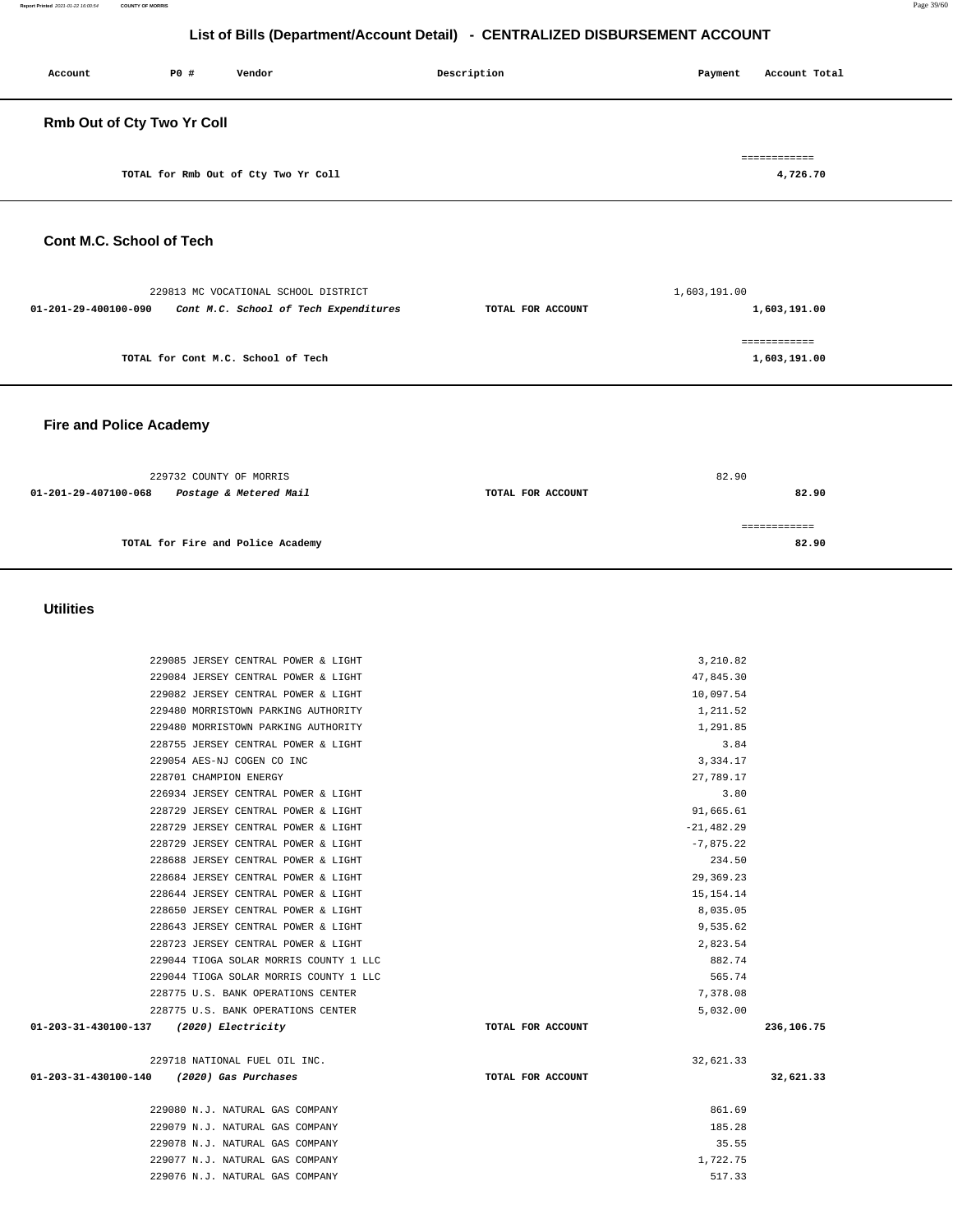Ī.

| Account                           | P0 #                | Vendor                                              | Description |                   | Payment    | Account Total |
|-----------------------------------|---------------------|-----------------------------------------------------|-------------|-------------------|------------|---------------|
|                                   |                     |                                                     |             |                   |            |               |
|                                   |                     |                                                     |             |                   |            |               |
| <b>Utilities</b>                  |                     |                                                     |             |                   |            |               |
|                                   |                     |                                                     |             |                   |            |               |
|                                   |                     | 229411 DIRECT ENERGY BUSINESS MARKETING             |             |                   | 138.24     |               |
|                                   |                     | 229411 DIRECT ENERGY BUSINESS MARKETING             |             |                   | 1,324.67   |               |
|                                   |                     | 229411 DIRECT ENERGY BUSINESS MARKETING             |             |                   | 602.69     |               |
|                                   |                     | 229411 DIRECT ENERGY BUSINESS MARKETING             |             |                   | 106.61     |               |
|                                   |                     | 229411 DIRECT ENERGY BUSINESS MARKETING             |             |                   | 0.49       |               |
|                                   |                     | 229406 DIRECT ENERGY BUSINESS MARKETING             |             |                   | 15,754.07  |               |
|                                   |                     | 229407 DIRECT ENERGY BUSINESS MARKETING             |             |                   | 432.70     |               |
|                                   |                     | 229407 DIRECT ENERGY BUSINESS MARKETING             |             |                   | 997.04     |               |
|                                   |                     | 229407 DIRECT ENERGY BUSINESS MARKETING             |             |                   | 125.43     |               |
|                                   |                     | 229407 DIRECT ENERGY BUSINESS MARKETING             |             |                   | 673.32     |               |
|                                   |                     | 229408 DIRECT ENERGY BUSINESS MARKETING             |             |                   | 1,262.83   |               |
|                                   |                     | 229408 DIRECT ENERGY BUSINESS MARKETING             |             |                   | 1,581.07   |               |
|                                   |                     | 229408 DIRECT ENERGY BUSINESS MARKETING             |             |                   | 141.16     |               |
|                                   |                     | 229409 DIRECT ENERGY BUSINESS MARKETING             |             |                   | 35,644.49  |               |
|                                   |                     | 229413 DIRECT ENERGY BUSINESS MARKETING             |             |                   | 101.13     |               |
|                                   |                     | 229413 DIRECT ENERGY BUSINESS MARKETING             |             |                   | 642.39     |               |
|                                   |                     | 229413 DIRECT ENERGY BUSINESS MARKETING             |             |                   | 201.76     |               |
|                                   |                     | 229413 DIRECT ENERGY BUSINESS MARKETING             |             |                   | 54.73      |               |
|                                   |                     | 229413 DIRECT ENERGY BUSINESS MARKETING             |             |                   | 1.48       |               |
|                                   |                     | 229464 N.J. NATURAL GAS COMPANY                     |             |                   | 229.65     |               |
|                                   | 229414 PSE&G CO     |                                                     |             |                   | 1,551.50   |               |
|                                   | 229465 PSE&G CO     |                                                     |             |                   | 45,108.99  |               |
|                                   | 229416 PSE&G CO     |                                                     |             |                   | 34,616.42  |               |
|                                   |                     | 229462 WOODRUFF ENERGY                              |             |                   | 25, 312.67 |               |
|                                   |                     | 229047 ELIZABETHTOWN GAS COMPANY                    |             |                   | 413.98     |               |
|                                   |                     | 229048 N.J. NATURAL GAS COMPANY                     |             |                   | 303.09     |               |
|                                   |                     | 229049 N.J. NATURAL GAS COMPANY                     |             |                   | 440.48     |               |
|                                   |                     | 229050 N.J. NATURAL GAS COMPANY                     |             |                   | 112.59     |               |
|                                   |                     | 229057 N.J. NATURAL GAS COMPANY                     |             |                   | 36.96      |               |
|                                   |                     | 229051 N.J. NATURAL GAS COMPANY                     |             |                   | 1,008.47   |               |
|                                   |                     | 229052 N.J. NATURAL GAS COMPANY                     |             |                   | 178.53     |               |
|                                   |                     | 229053 N.J. NATURAL GAS COMPANY                     |             |                   | 1,045.95   |               |
|                                   |                     | 228698 WOODRUFF ENERGY                              |             |                   | 18,192.39  |               |
|                                   |                     | 228698 WOODRUFF ENERGY                              |             |                   | 1,695.22   |               |
| 01-203-31-430100-141              |                     | (2020) Natural Gas                                  |             | TOTAL FOR ACCOUNT |            | 193,355.79    |
|                                   |                     |                                                     |             |                   |            |               |
|                                   |                     | 229055 MORRIS COUNTY MUNICIPAL                      |             |                   | 1,784.00   |               |
|                                   |                     | 229055 MORRIS COUNTY MUNICIPAL                      |             |                   | 2,633.41   |               |
|                                   |                     | 01-203-31-430100-143 (2020) Rubbish & Trash Removal |             | TOTAL FOR ACCOUNT |            | 4,417.41      |
|                                   |                     |                                                     |             |                   |            |               |
|                                   |                     | 229412 WASHINGTON TOWNSHIP M.U.A.                   |             |                   | 312.30     |               |
| 01-203-31-430100-144 (2020) Sewer |                     |                                                     |             | TOTAL FOR ACCOUNT |            | 312.30        |
|                                   |                     |                                                     |             |                   |            |               |
|                                   | 228998 VERIZON      |                                                     |             |                   | 386.45     |               |
|                                   |                     |                                                     |             |                   |            |               |
|                                   | 228998 VERIZON      |                                                     |             |                   | 386.45     |               |
|                                   |                     | 229671 VERIZON WIRELESS                             |             |                   | 30,549.20  |               |
|                                   |                     | 229121 CABLEVISION LIGHTPATH INC.                   |             |                   | 5,037.90   |               |
|                                   | 229124 VERIZON CABS |                                                     |             |                   | 1,623.54   |               |
|                                   | 229124 VERIZON CABS |                                                     |             |                   | 1,708.22   |               |
|                                   | 229125 VERIZON      |                                                     |             |                   | 10,776.70  |               |
| 01-203-31-430100-146              |                     | (2020) Telephone                                    |             | TOTAL FOR ACCOUNT |            | 50,468.46     |
|                                   |                     |                                                     |             |                   |            |               |
|                                   |                     | 229454 SOUTHEAST MORRIS COUNTY                      |             |                   | 2,456.42   |               |
|                                   |                     | 229447 SOUTHEAST MORRIS COUNTY                      |             |                   | 123.67     |               |
|                                   |                     | 229447 SOUTHEAST MORRIS COUNTY                      |             |                   | 2,639.66   |               |
|                                   |                     | 229447 SOUTHEAST MORRIS COUNTY                      |             |                   | 2,225.54   |               |
|                                   |                     | 229447 SOUTHEAST MORRIS COUNTY                      |             |                   | 377.02     |               |
|                                   |                     | 229447 SOUTHEAST MORRIS COUNTY                      |             |                   | 562.15     |               |
|                                   |                     | 229447 SOUTHEAST MORRIS COUNTY                      |             |                   | 391.66     |               |
|                                   |                     | 229445 SOUTHEAST MORRIS COUNTY                      |             |                   | 435.04     |               |
|                                   |                     | 229445 SOUTHEAST MORRIS COUNTY                      |             |                   | 108.76     |               |
|                                   |                     | 229445 SOUTHEAST MORRIS COUNTY                      |             |                   | 108.76     |               |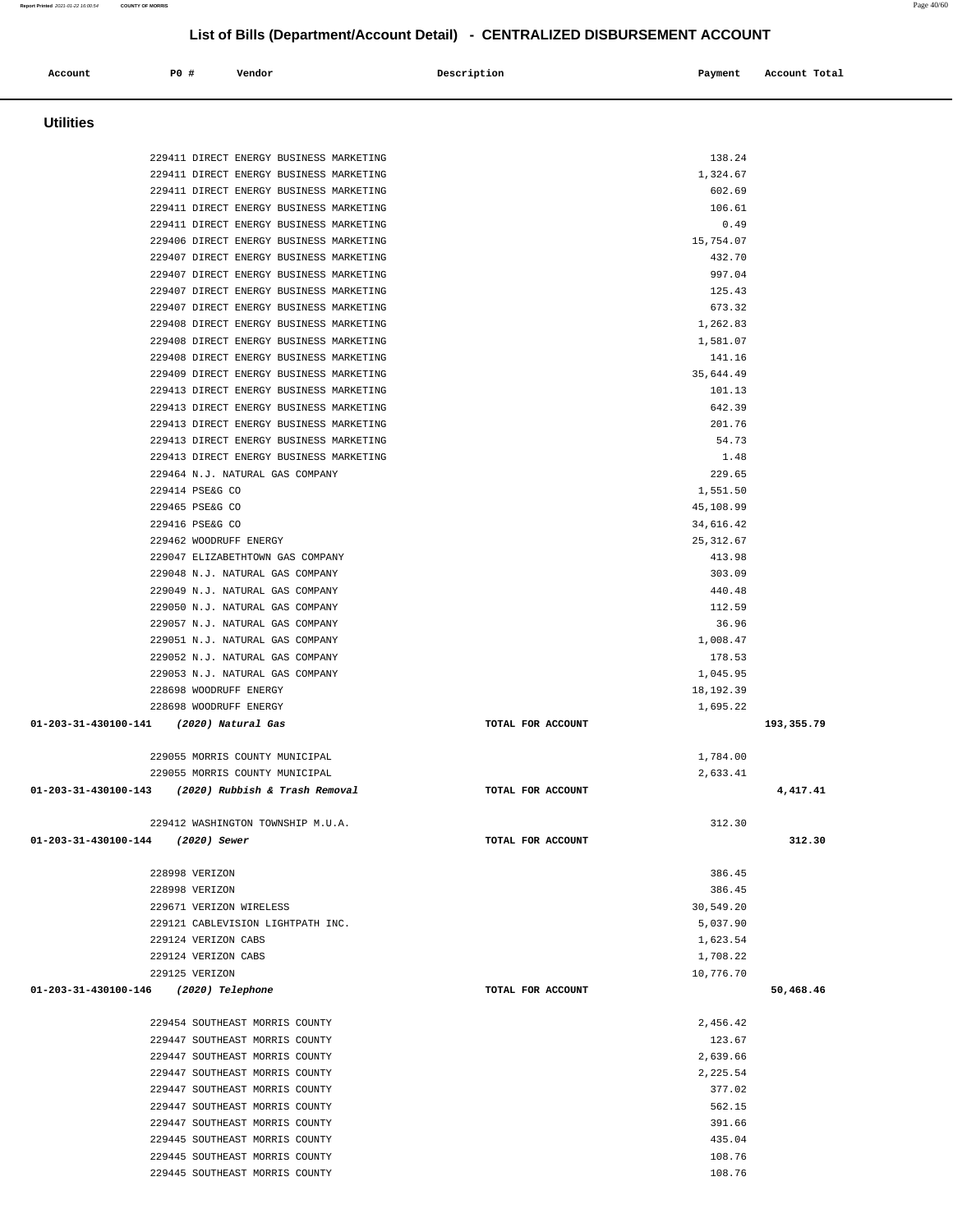| Account              | P0 #<br>Vendor                                                   | Description       | Payment<br>Account Total |  |
|----------------------|------------------------------------------------------------------|-------------------|--------------------------|--|
| <b>Utilities</b>     |                                                                  |                   |                          |  |
|                      |                                                                  |                   |                          |  |
|                      | 229445 SOUTHEAST MORRIS COUNTY                                   |                   | 108.76                   |  |
|                      | 229445 SOUTHEAST MORRIS COUNTY                                   |                   | 217.52                   |  |
|                      | 229445 SOUTHEAST MORRIS COUNTY<br>229445 SOUTHEAST MORRIS COUNTY |                   | 108.76<br>108.76         |  |
|                      | 229445 SOUTHEAST MORRIS COUNTY                                   |                   | 1,087.60                 |  |
|                      | 229445 SOUTHEAST MORRIS COUNTY                                   |                   | 278.54                   |  |
|                      | 229445 SOUTHEAST MORRIS COUNTY                                   |                   | 168.46                   |  |
|                      | 229445 SOUTHEAST MORRIS COUNTY                                   |                   | 168.46                   |  |
|                      | 229445 SOUTHEAST MORRIS COUNTY                                   |                   | 466.89                   |  |
|                      | 229445 SOUTHEAST MORRIS COUNTY                                   |                   | 168.46                   |  |
|                      | 229445 SOUTHEAST MORRIS COUNTY                                   |                   | 168.46                   |  |
|                      | 229445 SOUTHEAST MORRIS COUNTY                                   |                   | 466.89                   |  |
|                      | 229445 SOUTHEAST MORRIS COUNTY                                   |                   | 278.54                   |  |
|                      | 229445 SOUTHEAST MORRIS COUNTY                                   |                   | 466.89                   |  |
|                      | 229445 SOUTHEAST MORRIS COUNTY                                   |                   | 466.89                   |  |
|                      | 229445 SOUTHEAST MORRIS COUNTY                                   |                   | 466.89                   |  |
|                      | 229445 SOUTHEAST MORRIS COUNTY                                   |                   | 278.54                   |  |
|                      | 229445 SOUTHEAST MORRIS COUNTY                                   |                   | 466.89                   |  |
|                      | 229445 SOUTHEAST MORRIS COUNTY                                   |                   | 278.54                   |  |
|                      | 229445 SOUTHEAST MORRIS COUNTY                                   |                   | 278.54                   |  |
|                      | 229445 SOUTHEAST MORRIS COUNTY                                   |                   | 466.89                   |  |
|                      | 229449 SOUTHEAST MORRIS COUNTY                                   |                   | 202.91                   |  |
|                      | 229449 SOUTHEAST MORRIS COUNTY                                   |                   | 61.30                    |  |
|                      | 229449 SOUTHEAST MORRIS COUNTY                                   |                   | 392.92                   |  |
|                      | 229450 SOUTHEAST MORRIS COUNTY                                   |                   | 154.19                   |  |
|                      | 229450 SOUTHEAST MORRIS COUNTY                                   |                   | 232.14                   |  |
|                      | 229450 SOUTHEAST MORRIS COUNTY                                   |                   | 836.27                   |  |
|                      | 229450 SOUTHEAST MORRIS COUNTY                                   |                   | 241.89                   |  |
|                      | 229450 SOUTHEAST MORRIS COUNTY                                   |                   | 407.54                   |  |
|                      | 229450 SOUTHEAST MORRIS COUNTY                                   |                   | 824.21                   |  |
|                      | 229417 SOUTHEAST MORRIS COUNTY                                   |                   | 2,041.81                 |  |
|                      | 229440 SOUTHEAST MORRIS COUNTY                                   |                   | 3,273.02                 |  |
|                      | 229440 SOUTHEAST MORRIS COUNTY                                   |                   | 435.04                   |  |
|                      | 229440 SOUTHEAST MORRIS COUNTY<br>229440 SOUTHEAST MORRIS COUNTY |                   | 466.89<br>278.54         |  |
|                      | 229439 SOUTHEAST MORRIS COUNTY                                   |                   | 4,111.01                 |  |
|                      | 229437 SOUTHEAST MORRIS COUNTY                                   |                   | 6,326.92                 |  |
|                      | 229453 SOUTHEAST MORRIS COUNTY                                   |                   | 206.50                   |  |
|                      | 229453 SOUTHEAST MORRIS COUNTY                                   |                   | 2,790.69                 |  |
|                      | 229412 WASHINGTON TOWNSHIP M.U.A.                                |                   | 108.93                   |  |
|                      | 228720 DOVER WATER COMMISSIONERS                                 |                   | 21.23                    |  |
|                      | 228720 DOVER WATER COMMISSIONERS                                 |                   | 21.23                    |  |
|                      | 228699 TOWNSHIP OF PARSIPPANY -                                  |                   | 1,611.77                 |  |
|                      | 228699 TOWNSHIP OF PARSIPPANY -                                  |                   | 202.00                   |  |
|                      | 228699 TOWNSHIP OF PARSIPPANY -                                  |                   | 1,050.00                 |  |
|                      | 228699 TOWNSHIP OF PARSIPPANY -                                  |                   | 6,240.71                 |  |
| 01-203-31-430100-147 | (2020) Water                                                     | TOTAL FOR ACCOUNT | 48,934.51                |  |
|                      |                                                                  |                   | ============             |  |
|                      | TOTAL for Utilities                                              |                   | 566,216.55               |  |

 **Nutrition** 

| 229295 RICOH AMERICAS CORPORATION                              |                   | 147.77 |
|----------------------------------------------------------------|-------------------|--------|
| <i><b>Office Machines - Rental</b></i><br>01-201-41-716100-164 | TOTAL FOR ACCOUNT | 147.77 |
|                                                                |                   |        |
| 229348 RHEA YOUNG                                              |                   | 12.00  |
| 229347 RHEA YOUNG                                              |                   | 12.00  |
| 01-203-41-716100-048<br>(2020) Insurance                       | TOTAL FOR ACCOUNT | 24.00  |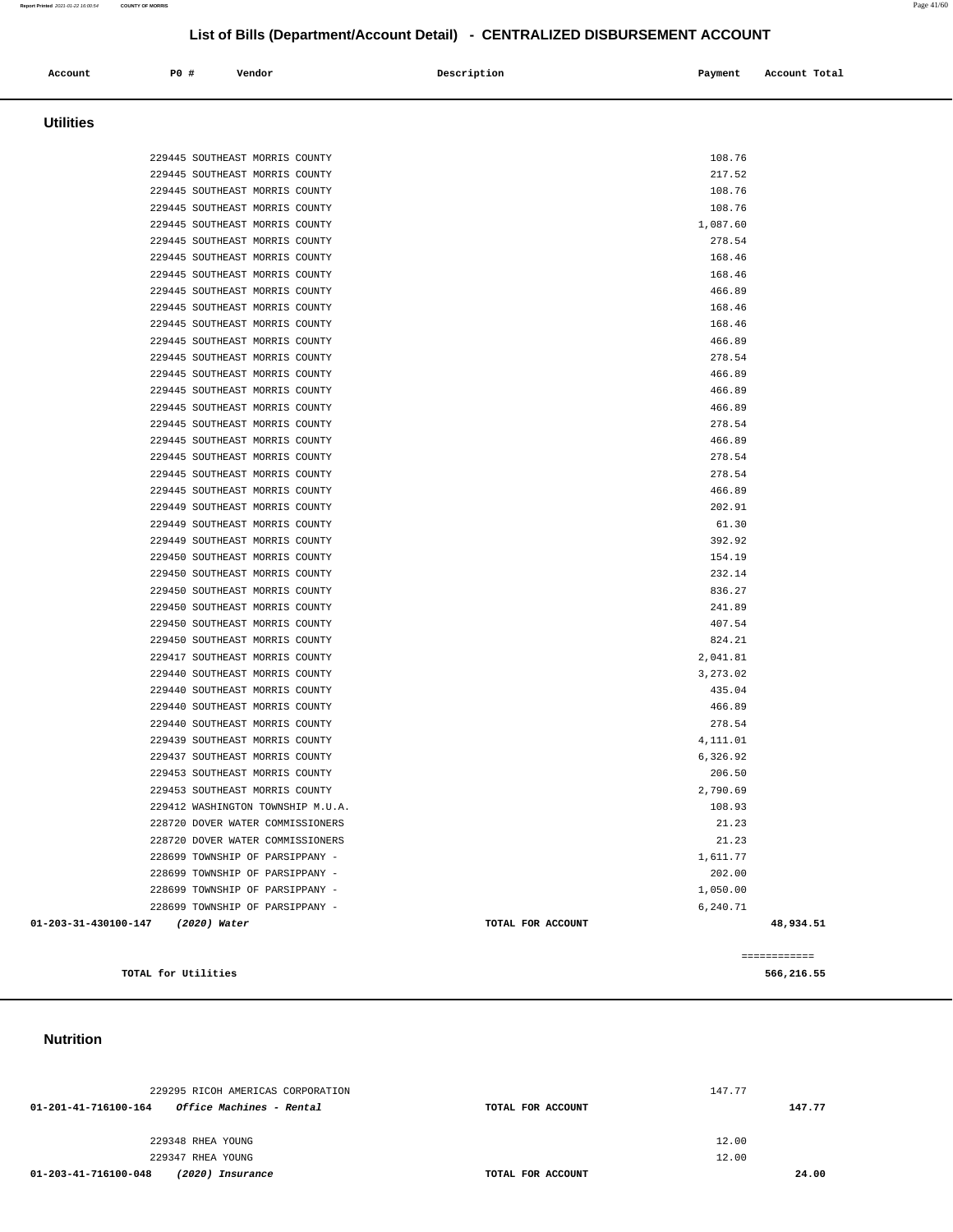| Account<br>. | P0 # | Vendor | Description | Payment | Account Total |
|--------------|------|--------|-------------|---------|---------------|
|              |      |        |             |         |               |

#### **Nutrition**

| 229343 PATRICIA W. GIBBONS                              |                   | 335.16     |              |
|---------------------------------------------------------|-------------------|------------|--------------|
| 229343 PATRICIA W. GIBBONS                              |                   | 62.93      |              |
| (2020) Other Outside Services<br>01-203-41-716100-084   | TOTAL FOR ACCOUNT |            | 398.09       |
|                                                         |                   |            |              |
| 229718 NATIONAL FUEL OIL INC.                           |                   | 2,755.10   |              |
| 01-203-41-716100-140<br>(2020) Gas Purchases            | TOTAL FOR ACCOUNT |            | 2,755.10     |
|                                                         |                   |            |              |
| 229295 RICOH AMERICAS CORPORATION                       |                   | 73.89      |              |
| 01-203-41-716100-164<br>(2020) Office Machines - Rental | TOTAL FOR ACCOUNT |            | 73.89        |
|                                                         |                   |            |              |
| 229286 NU-WAY CONCESSIONAIRES INC                       |                   | 7,035.00   |              |
| 229285 NU-WAY CONCESSIONAIRES INC                       |                   | 139,560.33 |              |
| 229285 NU-WAY CONCESSIONAIRES INC                       |                   | 25, 274.41 |              |
| 229285 NU-WAY CONCESSIONAIRES INC                       |                   | 142.20     |              |
| 229284 NU-WAY CONCESSIONAIRES INC                       |                   | 33.00      |              |
| 229284 NU-WAY CONCESSIONAIRES INC                       |                   | 33.00      |              |
| 229284 NU-WAY CONCESSIONAIRES INC                       |                   | 33.00      |              |
| $01 - 203 - 41 - 716100 - 185$<br>(2020) Food           | TOTAL FOR ACCOUNT |            | 172,110.94   |
|                                                         |                   |            |              |
|                                                         |                   |            | ============ |
| TOTAL for Nutrition                                     |                   |            | 175,509.79   |

#### **Area Plan Grant**

| 229346 CFCS - HOPE HOUSE                    |                   | 2,912.00 |
|---------------------------------------------|-------------------|----------|
| (2020) Expenditures<br>01-203-41-716110-090 | TOTAL FOR ACCOUNT | 2,912.00 |
|                                             |                   |          |
|                                             |                   |          |
|                                             |                   |          |
| TOTAL for Area Plan Grant                   |                   | 2,912.00 |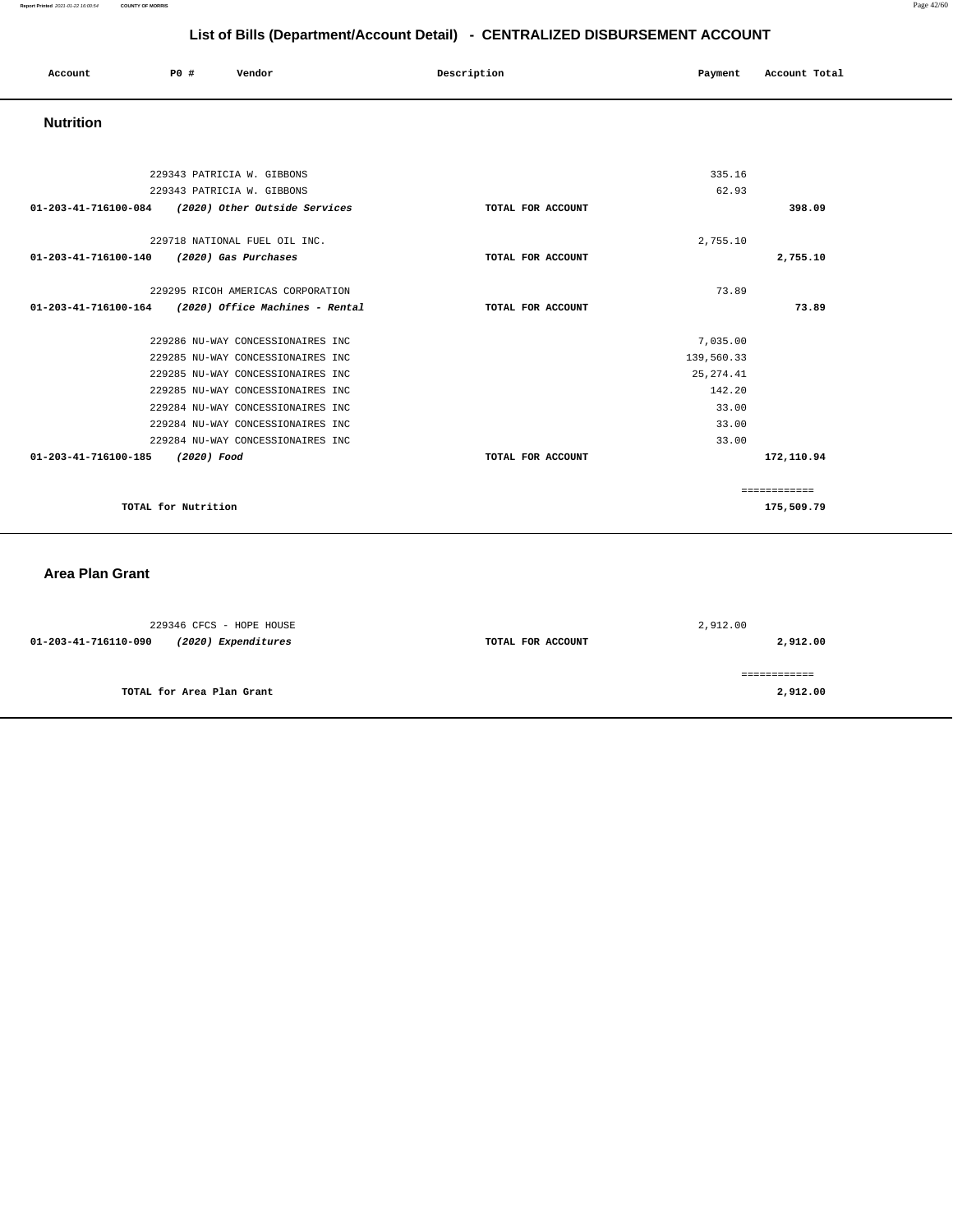**Report Printed** 2021-01-22 16:00:54 **COUNTY OF MORRIS** Page 43/60

## **List of Bills (Department/Account Detail) - CENTRALIZED DISBURSEMENT ACCOUNT**

| Account              | P0 #<br>Vendor                                                                                                                                      | Description       | Payment                               | Account Total |
|----------------------|-----------------------------------------------------------------------------------------------------------------------------------------------------|-------------------|---------------------------------------|---------------|
| DEPARTMENT 718025    |                                                                                                                                                     | <b>Grant Fund</b> |                                       |               |
| 02-213-41-718025-391 | 225401 4 IMPRINT INC.<br>225401 4 IMPRINT INC.<br>Helping Hand Grant 10-19(9/1/19-8/31/20)                                                          | TOTAL FOR ACCOUNT | 975.03<br>1,158.74                    | 2,133.77      |
|                      | TOTAL for DEPARTMENT 718025                                                                                                                         |                   | ============                          | 2,133.77      |
| DEPARTMENT 718105    |                                                                                                                                                     |                   |                                       |               |
| 02-213-41-718105-391 | 229717 COUNTY OF MORRIS<br>228565 KATHLEEN TAGGART &<br>229822 CAROLE A. HUDSON<br>229823 JOAN A. SEERY<br>Public Health Emer Grant(7/1/20-6/30/21) | TOTAL FOR ACCOUNT | 33.60<br>210.00<br>2,485.00<br>525.00 | 3,253.60      |

|                             | -------------<br>----------- |
|-----------------------------|------------------------------|
| TOTAL for DEPARTMENT 718105 | 3,253.60                     |

#### **DEPARTMENT 742105**

| 228187 W.B. MASON COMPANY INC                       |                   | 72.64  |
|-----------------------------------------------------|-------------------|--------|
| 229305 WILLIAM PATERSON UNIVERSITY                  |                   | 800.00 |
| 02-213-41-742105-391<br>WIOA Adult (7/1/19-6/30/21) | TOTAL FOR ACCOUNT | 872.64 |
|                                                     |                   |        |
|                                                     |                   |        |
| TOTAL for DEPARTMENT 742105                         |                   | 872.64 |
|                                                     |                   |        |

#### **DEPARTMENT 742110**

| 229306 LINCOLN TECHNICAL INSTITUTE<br>229429 RUTGERS CENTER FOR CONTINUING |                   | 805.00<br>800.00     |                           |
|----------------------------------------------------------------------------|-------------------|----------------------|---------------------------|
| 229425 RUTGERS CENTER FOR CONTINUING<br>229307 RAMAPO COLLEGE OF NJ        |                   | 2,796.00<br>3,200.00 |                           |
| 228187 W.B. MASON COMPANY INC                                              |                   | 165.30               |                           |
| $02 - 213 - 41 - 742110 - 391$ WIOA Dislocated Worker $(7/1/19 - 6/30/21)$ | TOTAL FOR ACCOUNT |                      | 14,138.50                 |
| TOTAL for DEPARTMENT 742110                                                |                   |                      | ============<br>14,138.50 |
|                                                                            |                   |                      |                           |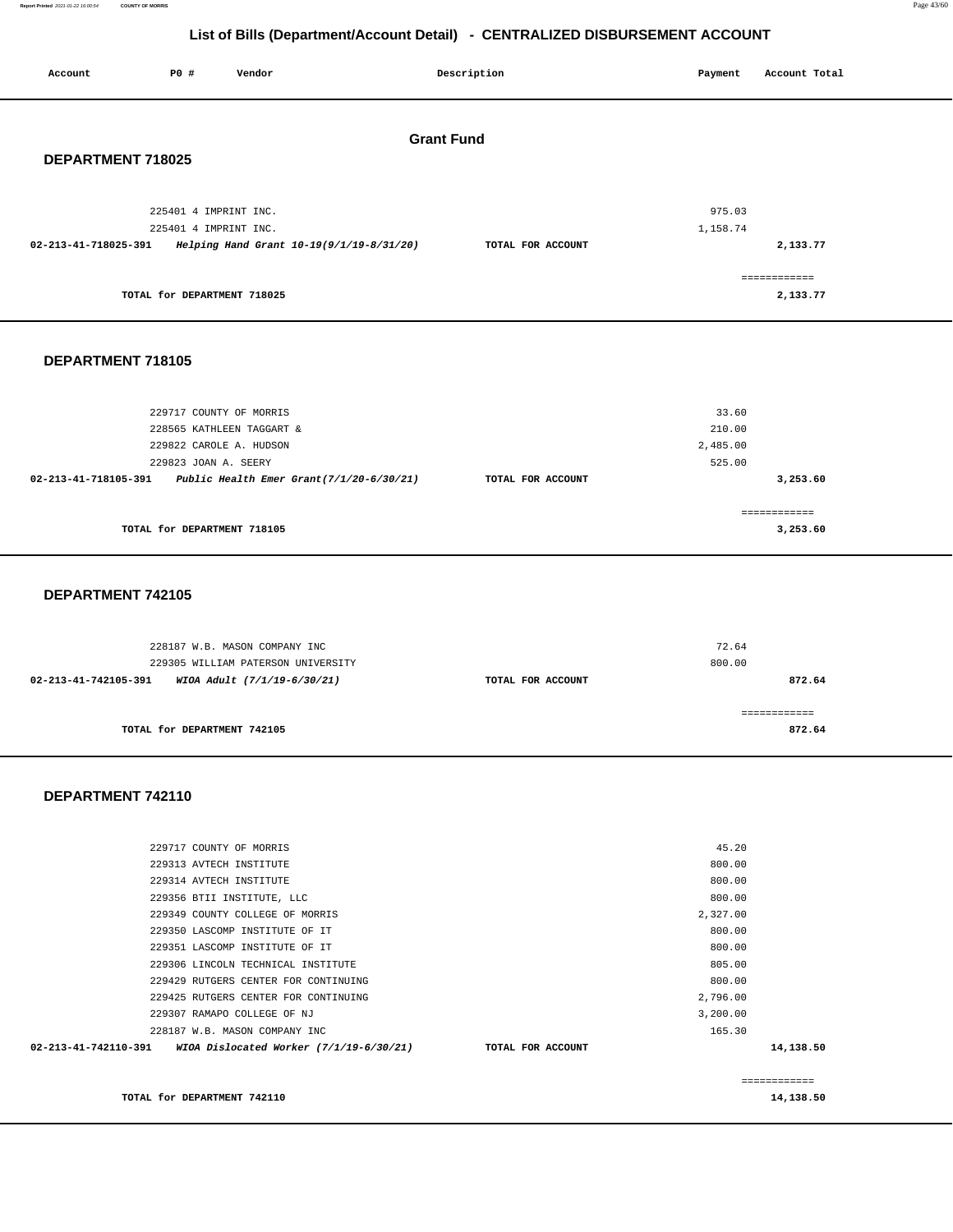| 229428 CUTTING EDGE ACADEMY     | 980.21   |
|---------------------------------|----------|
| 229352 EZ WHEELS DRIVING SCHOOL | 1,599.60 |
| 229353 EZ WHEELS DRIVING SCHOOL | 1,599.60 |

#### **WIA: Disclocated Worker**

| TOTAL for WIA: Adult                                |                   | 8,396.20 |
|-----------------------------------------------------|-------------------|----------|
|                                                     |                   |          |
| 02-213-41-742205-391<br>WIOA Adult (7/1/20-6/30/22) | TOTAL FOR ACCOUNT | 8,396.20 |
| 229426 SUSSEX COUNTY COMMUNITY COLLEGE              |                   | 4,000.00 |
| 229311 EZ WHEELS DRIVING SCHOOL                     |                   | 1,463.28 |
| 229316 EZ WHEELS DRIVING SCHOOL                     |                   | 1,652.92 |
| 229315 AVTECH INSTITUTE                             |                   | 1,280.00 |
|                                                     |                   |          |
| WA. AYYI                                            |                   |          |

#### **WIA: Adult**

| DEPARTMENT 742120                                |                   |                          |
|--------------------------------------------------|-------------------|--------------------------|
|                                                  |                   |                          |
|                                                  |                   |                          |
| 229422 PHILLIPSBURG SCHOOL BASED                 |                   | 400.00                   |
| 229422 PHILLIPSBURG SCHOOL BASED                 |                   | 400.00                   |
| 229422 PHILLIPSBURG SCHOOL BASED                 |                   | 400.00                   |
| 229421 PHILLIPSBURG SCHOOL BASED                 |                   | 256.00                   |
| 229421 PHILLIPSBURG SCHOOL BASED                 |                   | 256.00                   |
| 229386 PHILLIPSBURG SCHOOL BASED                 |                   | 256.00                   |
| 229386 PHILLIPSBURG SCHOOL BASED                 |                   | 256.00                   |
| 229386 PHILLIPSBURG SCHOOL BASED                 |                   | 256.00                   |
| 229386 PHILLIPSBURG SCHOOL BASED                 |                   | 256.00                   |
| 229386 PHILLIPSBURG SCHOOL BASED                 |                   | 635.00                   |
| 229369 PHILLIPSBURG SCHOOL BASED                 |                   | 212.00                   |
| 229369 PHILLIPSBURG SCHOOL BASED                 |                   | 212.00                   |
| 229369 PHILLIPSBURG SCHOOL BASED                 |                   | 212.00                   |
| 229369 PHILLIPSBURG SCHOOL BASED                 |                   | 212.00                   |
| 229369 PHILLIPSBURG SCHOOL BASED                 |                   | 212.00                   |
| 229384 PHILLIPSBURG SCHOOL BASED                 |                   | 212.00                   |
| 229384 PHILLIPSBURG SCHOOL BASED                 |                   | 212.00                   |
| 229384 PHILLIPSBURG SCHOOL BASED                 |                   | 212.00                   |
| 229384 PHILLIPSBURG SCHOOL BASED                 |                   | 212.00                   |
| 229370 PHILLIPSBURG SCHOOL BASED                 |                   | 212.00                   |
| 229370 PHILLIPSBURG SCHOOL BASED                 |                   | 212.00                   |
| 229370 PHILLIPSBURG SCHOOL BASED                 |                   | 212.00                   |
| 229370 PHILLIPSBURG SCHOOL BASED                 |                   | 212.00                   |
| 229370 PHILLIPSBURG SCHOOL BASED                 |                   | 212.00                   |
| 229370 PHILLIPSBURG SCHOOL BASED                 |                   | 212.00                   |
| 229383 PHILLIPSBURG SCHOOL BASED                 |                   | 212.00                   |
| 229383 PHILLIPSBURG SCHOOL BASED                 |                   | 212.00                   |
| 229383 PHILLIPSBURG SCHOOL BASED                 |                   | 212.00                   |
| 229383 PHILLIPSBURG SCHOOL BASED                 |                   | 212.00                   |
| 229385 PHILLIPSBURG SCHOOL BASED                 |                   | 256.00                   |
| 229385 PHILLIPSBURG SCHOOL BASED                 |                   | 1,020.00                 |
| 229385 PHILLIPSBURG SCHOOL BASED                 |                   | 256.00                   |
| 229385 PHILLIPSBURG SCHOOL BASED                 |                   | 256.00                   |
| 228187 W.B. MASON COMPANY INC                    |                   | 12.52                    |
| 02-213-41-742120-391 WIOA Youth (7/1/19-6/30/21) | TOTAL FOR ACCOUNT | 9,199.52                 |
|                                                  |                   |                          |
| TOTAL for DEPARTMENT 742120                      |                   | ------------<br>9,199.52 |
|                                                  |                   |                          |

**Account** P0 # Vendor Payment Account Total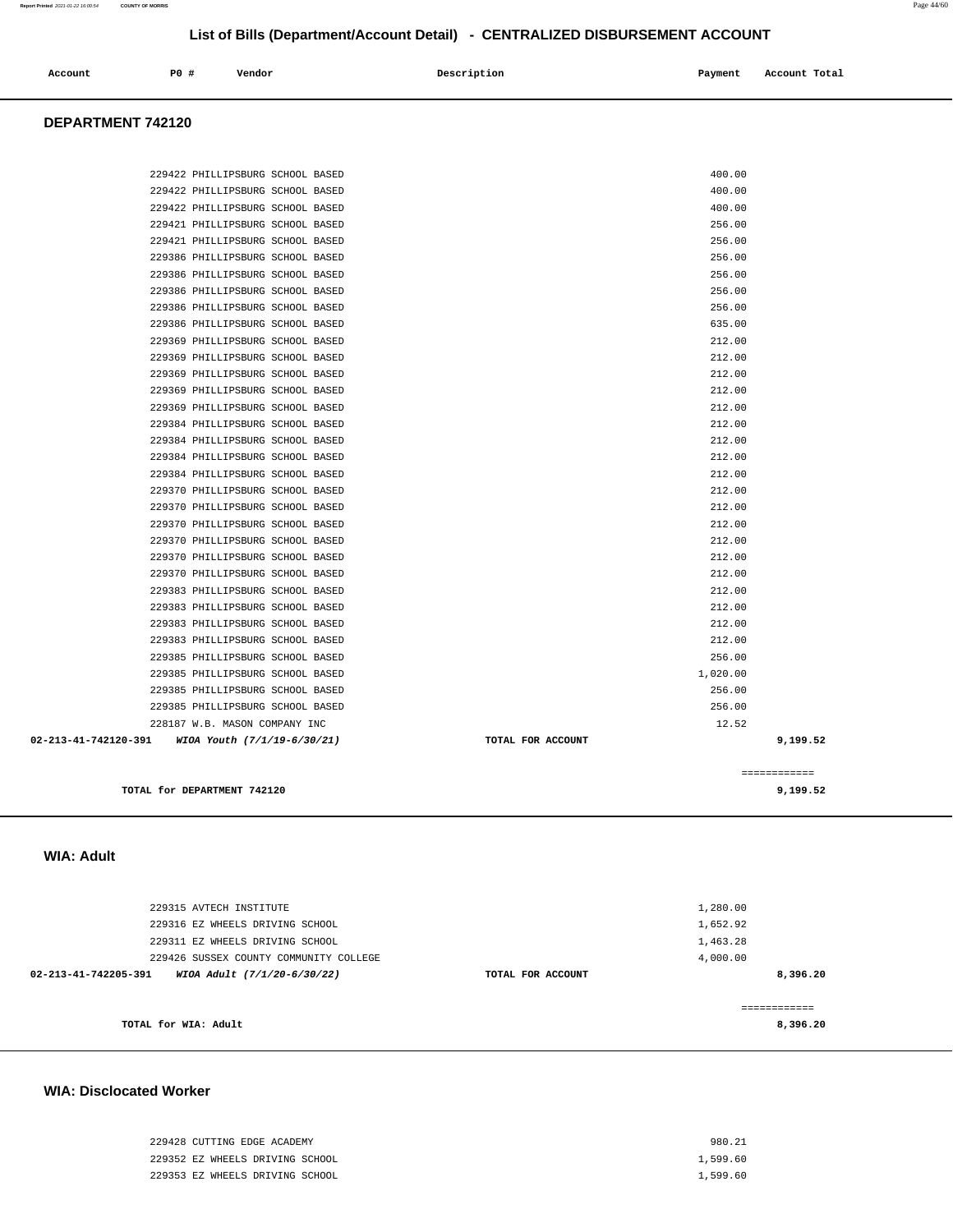| Account                        | PO# | Vendor                               |                                         | Description       | Payment  | Account Total |  |
|--------------------------------|-----|--------------------------------------|-----------------------------------------|-------------------|----------|---------------|--|
| <b>WIA: Disclocated Worker</b> |     |                                      |                                         |                   |          |               |  |
|                                |     | 229354 EZ WHEELS DRIVING SCHOOL      |                                         |                   | 1,173.04 |               |  |
|                                |     | 229355 EZ WHEELS DRIVING SCHOOL      |                                         |                   | 1,546.28 |               |  |
|                                |     | 229317 EZ WHEELS DRIVING SCHOOL      |                                         |                   | 1,652.92 |               |  |
|                                |     | 229312 EZ WHEELS DRIVING SCHOOL      |                                         |                   | 1,652.92 |               |  |
|                                |     | 229358 LASCOMP INSTITUTE OF IT       |                                         |                   | 3,200.00 |               |  |
|                                |     | 229471 RUTGERS CENTER FOR CONTINUING |                                         |                   | 2,525.00 |               |  |
|                                |     | 229427 RUTGERS CENTER FOR CONTINUING |                                         |                   | 2,985.00 |               |  |
|                                |     | 229424 RUTGERS CENTER FOR CONTINUING |                                         |                   | 2,796.00 |               |  |
|                                |     | 229357 RAMAPO COLLEGE OF NJ          |                                         |                   | 4,000.00 |               |  |
|                                |     | 229310 ROBOTECH CAD SOLUTIONS        |                                         |                   | 1,600.00 |               |  |
|                                |     |                                      | 229309 SUSSEX COUNTY COMMUNITY COLLEGE  |                   | 3,200.00 |               |  |
| 02-213-41-742210-391           |     |                                      | WIOA Dislocated Worker (7/1/20-6/30/22) | TOTAL FOR ACCOUNT |          | 30,510.57     |  |
|                                |     |                                      |                                         |                   |          | ============  |  |
|                                |     | TOTAL for WIA: Disclocated Worker    |                                         |                   |          | 30,510.57     |  |

 **WIA: Youth** 

| 2,110.00 |
|----------|
|          |
|          |
| 2,110.00 |
|          |

#### **DEPARTMENT 784080**

| TOTAL for DEPARTMENT 784080                                              |                   | 178,697.35 |  |
|--------------------------------------------------------------------------|-------------------|------------|--|
|                                                                          |                   |            |  |
| $02 - 213 - 41 - 784080 - 392$<br>LGEF CARES Act (CRF) (3/1/20-12/30/20) | TOTAL FOR ACCOUNT | 178,697.35 |  |
| 227371 DELL MARKETING L.P.                                               |                   | 2,999.80   |  |
| 227371 DELL MARKETING L.P.                                               |                   | 5,699.70   |  |
| 227371 DELL MARKETING L.P.                                               |                   | 13,358.95  |  |
| 227371 DELL MARKETING L.P.                                               |                   | 2,581.15   |  |
| 227371 DELL MARKETING L.P.                                               |                   | 1,994.90   |  |
| 227371 DELL MARKETING L.P.                                               |                   | 3,038.10   |  |
| 227371 DELL MARKETING L.P.                                               |                   | 2,592.85   |  |
| 227371 DELL MARKETING L.P.                                               |                   | 126,707.90 |  |
| 227371 DELL MARKETING L.P.                                               |                   | 19,724.00  |  |
|                                                                          |                   |            |  |

#### **DEPARTMENT 784330**

| 228621 MUTUALINK, INC.                             |                   | 27,794.88 |
|----------------------------------------------------|-------------------|-----------|
| 02-213-41-784330-391<br>FY20 UASI (9/1/20-8/31/23) | TOTAL FOR ACCOUNT | 27,794.88 |
|                                                    |                   |           |
| TOTAL for DEPARTMENT 784330                        |                   | 27,794.88 |

**Report Printed** 2021-01-22 16:00:54 **COUNTY OF MORRIS** Page 45/60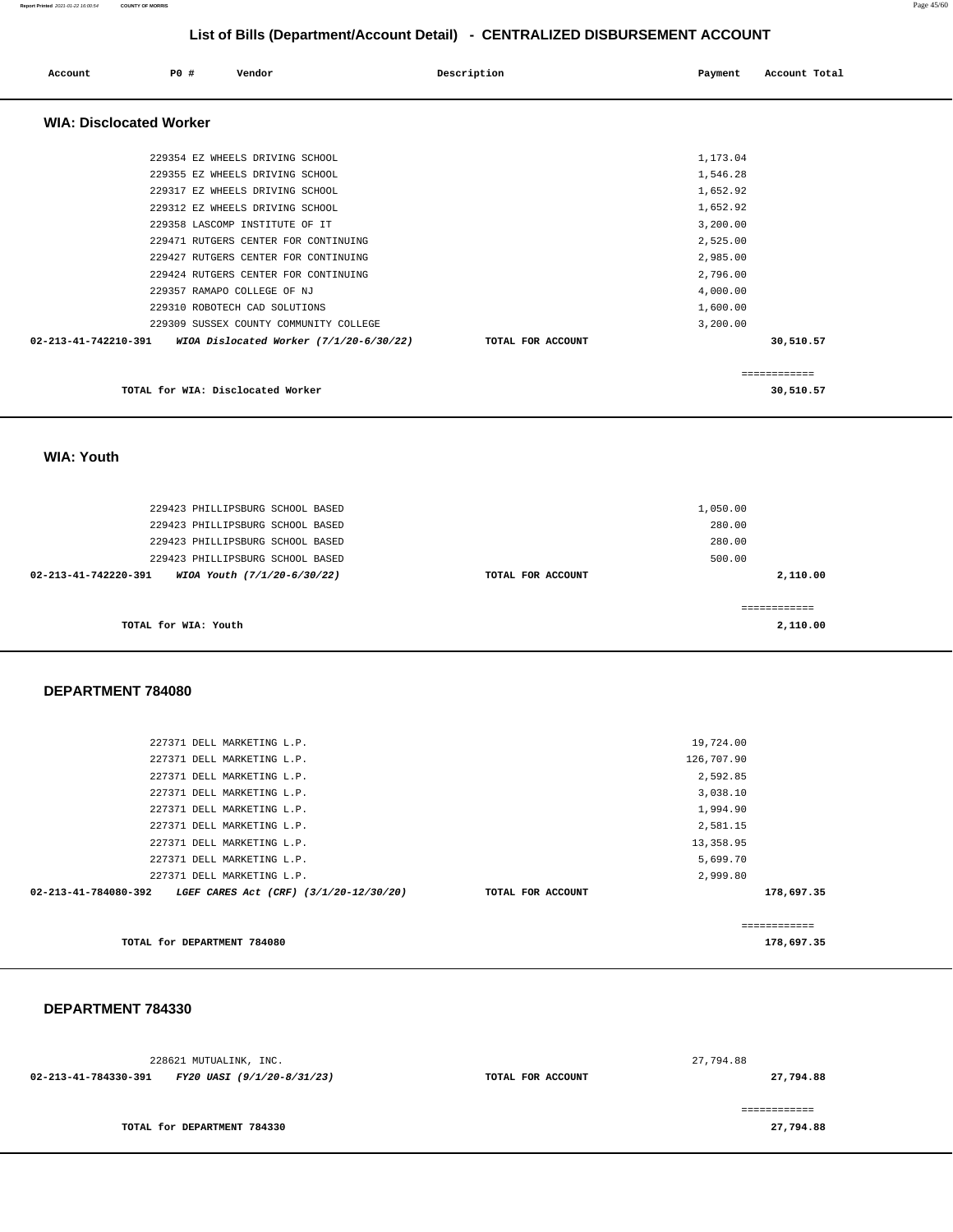**Report Printed** 2021-01-22 16:00:54 **COUNTY OF MORRIS** Page 46/60

## **List of Bills (Department/Account Detail) - CENTRALIZED DISBURSEMENT ACCOUNT**

| DEPARTMENT 786010<br>229718 NATIONAL FUEL OIL INC.<br>4,573.10<br>02-213-41-786010-394<br>MAPS (1/1/2020-12/31/2020)<br>TOTAL FOR ACCOUNT<br>4,573.10<br>============             |  |
|-----------------------------------------------------------------------------------------------------------------------------------------------------------------------------------|--|
|                                                                                                                                                                                   |  |
|                                                                                                                                                                                   |  |
| TOTAL for DEPARTMENT 786010<br>4,573.10                                                                                                                                           |  |
| DEPARTMENT 790215                                                                                                                                                                 |  |
| 229253 WATERS, MCPHERSON, MCNEILL, P.C.<br>1,767.00<br>NYS&W Bicycle/Ped Path (6/29/18-6/29/22)<br>02-213-41-790215-391<br>TOTAL FOR ACCOUNT<br>1,767.00                          |  |
| ============<br>TOTAL for DEPARTMENT 790215<br>1,767.00                                                                                                                           |  |
| DEPARTMENT 864025                                                                                                                                                                 |  |
| 229097 GREENMAN PEDERSEN INC<br>2,780.01<br>02-213-41-864025-391<br>Schooleys Mtn Rd Brdg (9/24/18-12/31/20)<br>TOTAL FOR ACCOUNT<br>2,780.01                                     |  |
| ============<br>TOTAL for DEPARTMENT 864025<br>2,780.01                                                                                                                           |  |
| DEPARTMENT 864202                                                                                                                                                                 |  |
| 18,596.48<br>229673 SPARWICK CONTRACTING, INC.<br>02-213-41-864202-392<br>LBFN1401-015 E Blackwell (4/6/20-4/6/22)<br>TOTAL FOR ACCOUNT<br>18,596.48                              |  |
| ============<br>TOTAL for DEPARTMENT 864202<br>18,596.48                                                                                                                          |  |
| DEPARTMENT 864203                                                                                                                                                                 |  |
| 228954 GREENMAN PEDERSEN INC<br>24,206.19<br>229656 MARBRO INC<br>349,469.60<br>02-213-41-864203-392<br>Waterloo Road Bridge (6/29/18-6/29/22)<br>TOTAL FOR ACCOUNT<br>373,675.79 |  |
| ============<br>TOTAL for DEPARTMENT 864203<br>373,675.79                                                                                                                         |  |

#### **DEPARTMENT 864250**

Report Printed 2021-01-22 16:00:54

| 229245 TITLE LINES | 428.00 |
|--------------------|--------|
| 229245 TITLE LINES | 392.00 |
| 229245 TITLE LINES | 464.00 |
| 229245 TITLE LINES | 428.00 |
| 229245 TITLE LINES | 416.00 |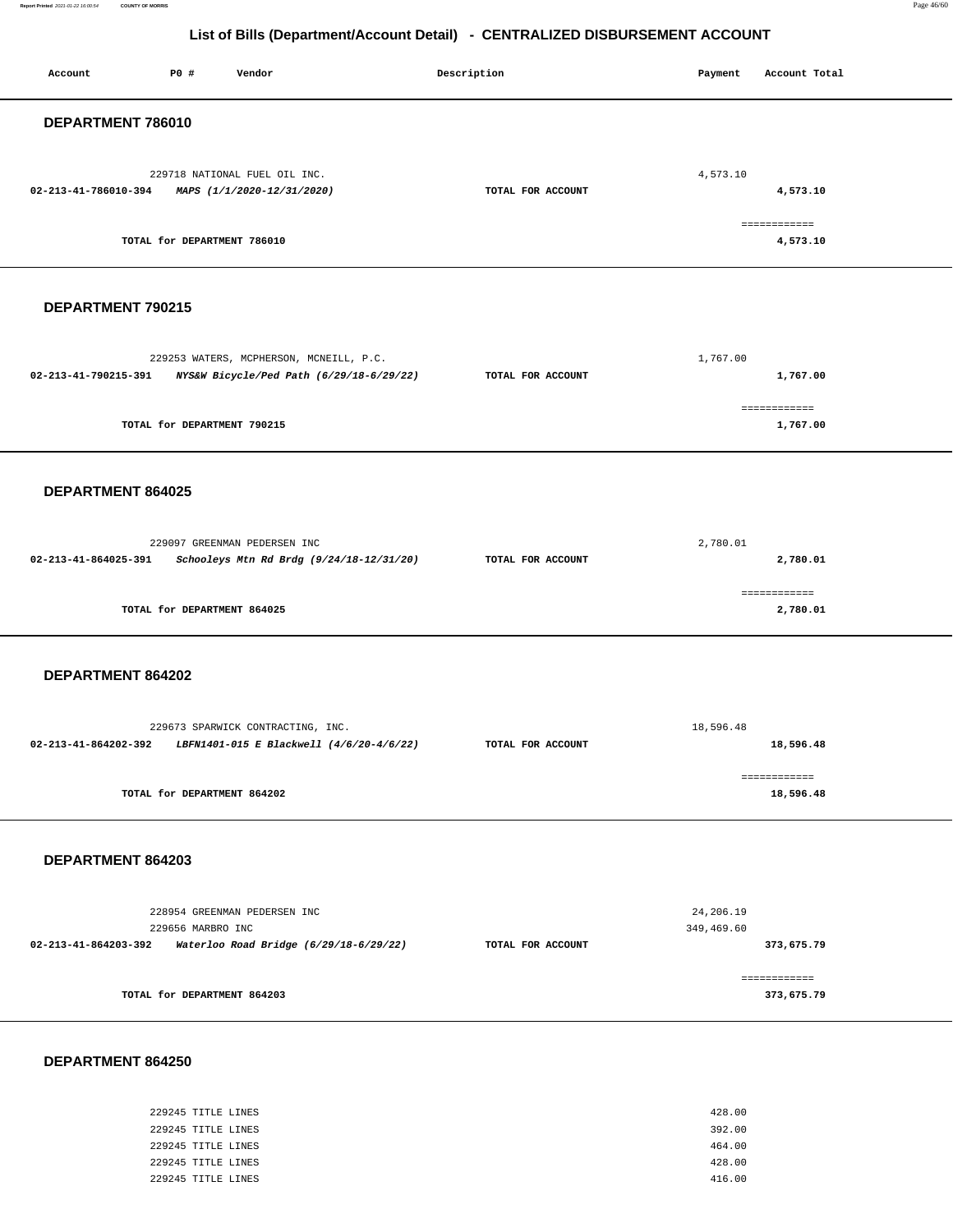| Account              | P0 #                        | Vendor                                   | Description       | Payment  | Account Total |
|----------------------|-----------------------------|------------------------------------------|-------------------|----------|---------------|
| DEPARTMENT 864250    |                             |                                          |                   |          |               |
|                      |                             | 229255 WATERS, MCPHERSON, MCNEILL, P.C.  |                   | 93.00    |               |
|                      |                             | 229255 WATERS, MCPHERSON, MCNEILL, P.C.  |                   | 2,232.00 |               |
|                      |                             | 229255 WATERS, MCPHERSON, MCNEILL, P.C.  |                   | 3,250.00 |               |
|                      |                             | 229255 WATERS, MCPHERSON, MCNEILL, P.C.  |                   | 232.50   |               |
|                      |                             | 229255 WATERS, MCPHERSON, MCNEILL, P.C.  |                   | 1,674.00 |               |
|                      |                             | 229255 WATERS, MCPHERSON, MCNEILL, P.C.  |                   | 217.00   |               |
|                      |                             | 229255 WATERS, MCPHERSON, MCNEILL, P.C.  |                   | 248.00   |               |
| 02-213-41-864250-392 |                             | Landing Rd Bridge Repl (12/5/19-12/5/22) | TOTAL FOR ACCOUNT |          | 10,074.50     |
|                      |                             |                                          |                   |          | ============  |
|                      | TOTAL for DEPARTMENT 864250 |                                          |                   |          | 10,074.50     |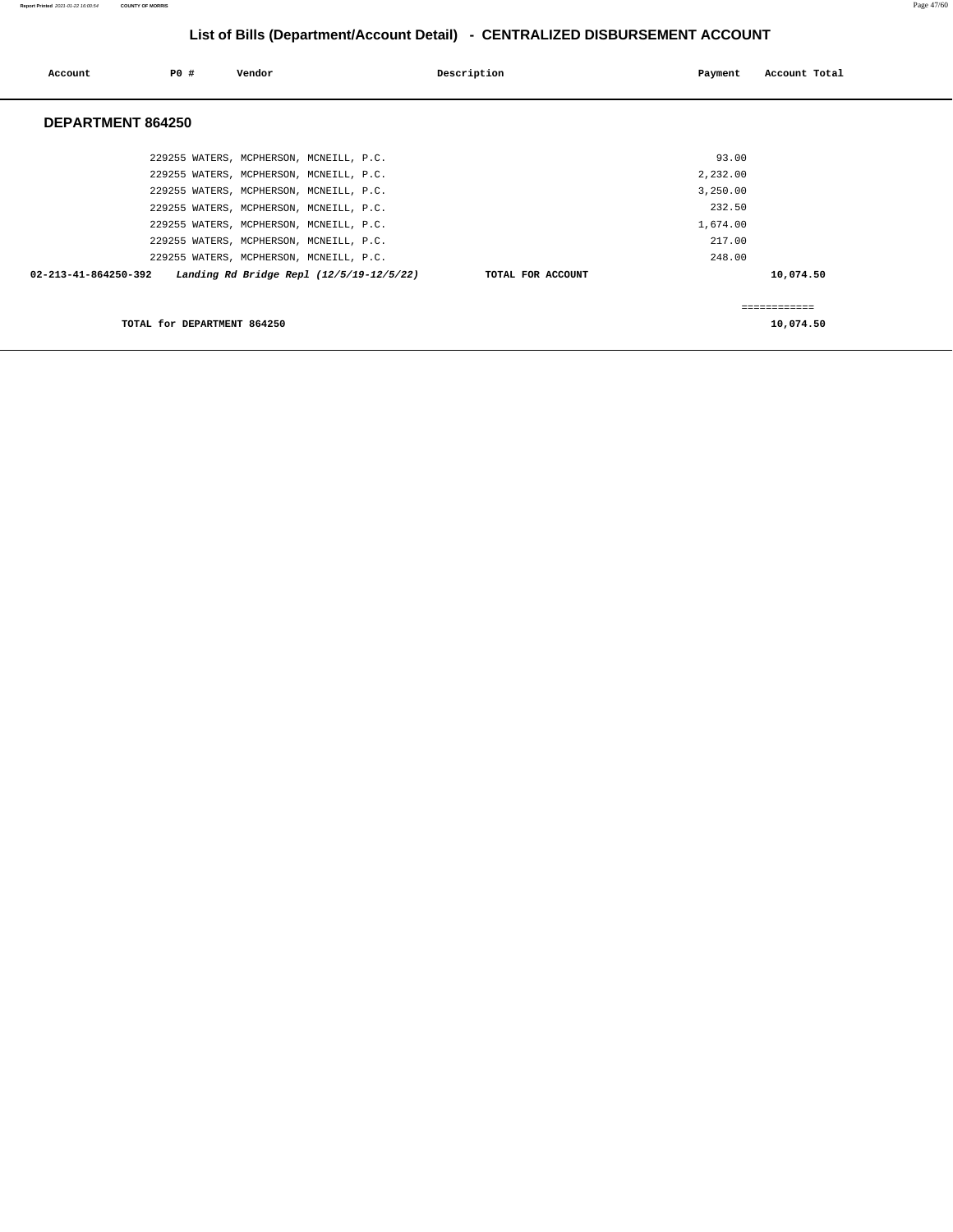**Report Printed** 2021-01-22 16:00:54 **COUNTY OF MORRIS** Page 48/60

## **List of Bills (Department/Account Detail) - CENTRALIZED DISBURSEMENT ACCOUNT**

| Account                              | P0 #                        | Vendor                                                                                                                 |  | Description           |  | Payment              | Account Total              |
|--------------------------------------|-----------------------------|------------------------------------------------------------------------------------------------------------------------|--|-----------------------|--|----------------------|----------------------------|
|                                      |                             |                                                                                                                        |  | <b>County Capital</b> |  |                      |                            |
| <b>Bridge DesignConst varCty Loc</b> |                             |                                                                                                                        |  |                       |  |                      |                            |
| 04-216-55-953184-909                 | 229709 IPREO LLC            | 228640 FRENCH & PARRELLO ASSOCIATES<br>Miscellaneous - Other                                                           |  | TOTAL FOR ACCOUNT     |  | 0.86<br>772.07       | 772.93                     |
|                                      |                             | TOTAL for Bridge DesignConst varCty Loc                                                                                |  |                       |  |                      | ============<br>772.93     |
|                                      |                             |                                                                                                                        |  |                       |  |                      |                            |
| DEPARTMENT 953270                    |                             |                                                                                                                        |  |                       |  |                      |                            |
| 04-216-55-953270-909                 |                             | 223584 M-TEC CONSTRUCTION SERVICE LLC<br>223583 M-TEC CONSTRUCTION SERVICE LLC<br>Road Design/Construc - var locations |  | TOTAL FOR ACCOUNT     |  | 1,625.00<br>1,625.00 | 3,250.00                   |
|                                      | TOTAL for DEPARTMENT 953270 |                                                                                                                        |  |                       |  |                      | ============<br>3,250.00   |
|                                      |                             |                                                                                                                        |  |                       |  |                      |                            |
| DEPARTMENT 953357                    |                             |                                                                                                                        |  |                       |  |                      |                            |
| 04-216-55-953357-909                 |                             | 228639 JOHNSON MIRMIRAN AND THOMPSON, INC.<br>Replace & Upgrade Various Bridges                                        |  | TOTAL FOR ACCOUNT     |  | 7,280.19             | 7,280.19                   |
|                                      | TOTAL for DEPARTMENT 953357 |                                                                                                                        |  |                       |  |                      | ============<br>7,280.19   |
| DEPARTMENT 953387                    |                             |                                                                                                                        |  |                       |  |                      |                            |
| 04-216-55-953387-909                 |                             | 180281 VAN CLEEF ENGINEERING ASSOC<br>Various Bridge Replacement                                                       |  | TOTAL FOR ACCOUNT     |  | 1,605.50             | 1,605.50                   |
|                                      | TOTAL for DEPARTMENT 953387 |                                                                                                                        |  |                       |  |                      | ------------<br>1,605.50   |
| DEPARTMENT 953416                    |                             |                                                                                                                        |  |                       |  |                      |                            |
|                                      |                             | 229159 NORTHEASTERN INTERIOR SERVICES LLC                                                                              |  |                       |  | 40,379.00            |                            |
|                                      |                             | 229478 NDP CONSTRUCTION LLC                                                                                            |  |                       |  | 42,538.86            |                            |
|                                      |                             | 229467 NEW JERSEY OVERHEAD DOOR LLC<br>229467 NEW JERSEY OVERHEAD DOOR LLC                                             |  |                       |  | 815.10<br>342.10     |                            |
|                                      | 229670 PRAVCO, INC.         |                                                                                                                        |  |                       |  | 73,304.00            |                            |
|                                      |                             | 229468 R.D. SALES DOOR & HARDWARE LLC<br>229468 R.D. SALES DOOR & HARDWARE LLC                                         |  |                       |  | 4,641.90<br>176.00   |                            |
| 04-216-55-953416-951                 |                             | B&G - Exterior Building Projects                                                                                       |  | TOTAL FOR ACCOUNT     |  |                      | 162,196.96                 |
|                                      | TOTAL for DEPARTMENT 953416 |                                                                                                                        |  |                       |  |                      | ============<br>162,196.96 |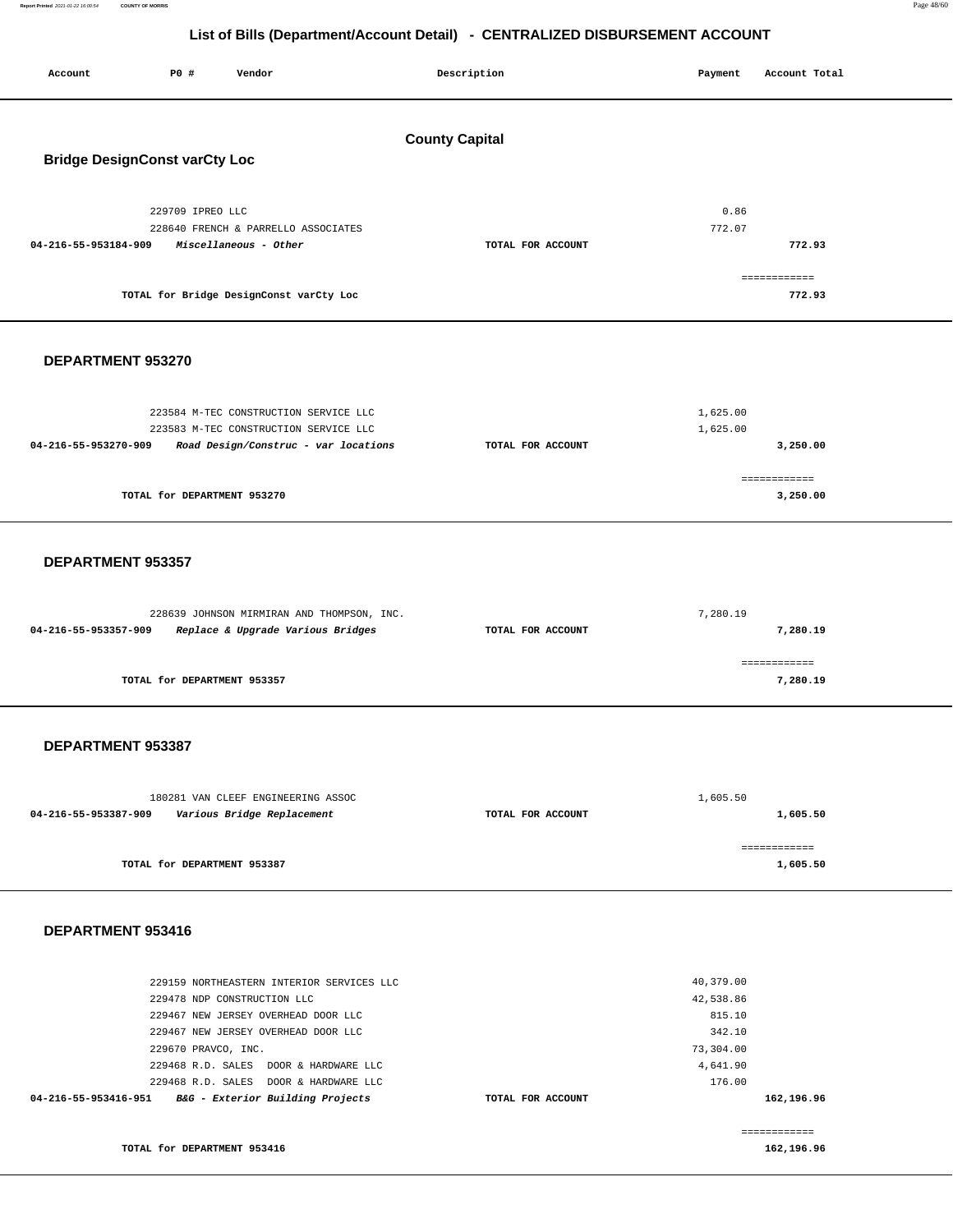**Report Printed** 2021-01-22 16:00:54 **COUNTY OF MORRIS** Page 49/60

# **List of Bills (Department/Account Detail) - CENTRALIZED DISBURSEMENT ACCOUNT**

| Account                  | P0 #<br>Vendor                                                                | Description       | Payment                | Account Total             |
|--------------------------|-------------------------------------------------------------------------------|-------------------|------------------------|---------------------------|
|                          |                                                                               |                   |                        |                           |
| DEPARTMENT 953418        |                                                                               |                   |                        |                           |
|                          |                                                                               |                   |                        |                           |
|                          | 229073 VAN CLEEF ENGINEERING ASSOC                                            |                   | 1,599.30               |                           |
|                          | 226795 KEY-TECH                                                               | TOTAL FOR ACCOUNT | 216.00                 |                           |
| 04-216-55-953418-909     | PublicWork-Bridge/DrainDesign&Recon/Repl                                      |                   |                        | 1,815.30                  |
|                          | TOTAL for DEPARTMENT 953418                                                   |                   |                        | ------------<br>1,815.30  |
|                          |                                                                               |                   |                        |                           |
|                          |                                                                               |                   |                        |                           |
| DEPARTMENT 953420        |                                                                               |                   |                        |                           |
|                          |                                                                               |                   |                        |                           |
|                          | 224365 BFI                                                                    |                   | 3,193.68               |                           |
|                          | 229159 NORTHEASTERN INTERIOR SERVICES LLC<br>226988 BINSKY SERVICE LLC        |                   | 3,036.00<br>25, 326.68 |                           |
| 04-216-55-953420-951     | B&G - Interior Building Improvements                                          | TOTAL FOR ACCOUNT |                        | 31,556.36                 |
|                          |                                                                               |                   |                        |                           |
|                          | TOTAL for DEPARTMENT 953420                                                   |                   |                        | ============<br>31,556.36 |
|                          |                                                                               |                   |                        |                           |
|                          |                                                                               |                   |                        |                           |
| DEPARTMENT 953431        |                                                                               |                   |                        |                           |
|                          |                                                                               |                   |                        |                           |
|                          | 229065 AUTOMATED BUILDING CONTROLS                                            |                   | 2,397.30               |                           |
|                          | 229063 AUTOMATED BUILDING CONTROLS                                            |                   | 3,424.31               |                           |
|                          | 229442 AUTOMATED BUILDING CONTROLS<br>B&G-Rplcmnt&Repair/UpgradeHVAC VarBldgs |                   | 500.00                 | 6,321.61                  |
| 04-216-55-953431-951     |                                                                               | TOTAL FOR ACCOUNT |                        |                           |
|                          | TOTAL for DEPARTMENT 953431                                                   |                   |                        | ============<br>6,321.61  |
|                          |                                                                               |                   |                        |                           |
|                          |                                                                               |                   |                        |                           |
| DEPARTMENT 953454        |                                                                               |                   |                        |                           |
|                          |                                                                               |                   |                        |                           |
|                          | 228640 FRENCH & PARRELLO ASSOCIATES                                           |                   | 629.22                 |                           |
|                          | 224362 KEY-TECH                                                               |                   | 3,975.75               |                           |
|                          | 04-216-55-953454-909 RoadResurf/IntersectConstr&RR-PublicWrks                 | TOTAL FOR ACCOUNT |                        | 4,604.97                  |
|                          |                                                                               |                   |                        | ============              |
|                          | TOTAL for DEPARTMENT 953454                                                   |                   |                        | 4,604.97                  |
|                          |                                                                               |                   |                        |                           |
| <b>DEPARTMENT 953455</b> |                                                                               |                   |                        |                           |
|                          |                                                                               |                   |                        |                           |
|                          | 229086 GREENMAN PEDERSEN INC                                                  |                   | 12,138.00              |                           |
|                          | 209298 VAN CLEEF ENGINEERING ASSOC                                            |                   | 1,915.38               |                           |

|                      | 209298 VAN CLEEF ENGINEERING ASSOC       |                   | 1,915.38   |            |
|----------------------|------------------------------------------|-------------------|------------|------------|
|                      | 215778 KEY-TECH                          |                   | 216.00     |            |
| 04-216-55-953455-909 | Bridge Design & Replacement-Public Works | TOTAL FOR ACCOUNT |            | 14,269.38  |
|                      | 229660 SPARWICK CONTRACTING, INC.        |                   | 106,853.57 |            |
| 04-216-55-953455-940 | Bridge Design & Replacement-Public Works | TOTAL FOR ACCOUNT |            | 106,853.57 |
|                      |                                          |                   |            |            |

**TOTAL for DEPARTMENT 953455** 

**121,122.95**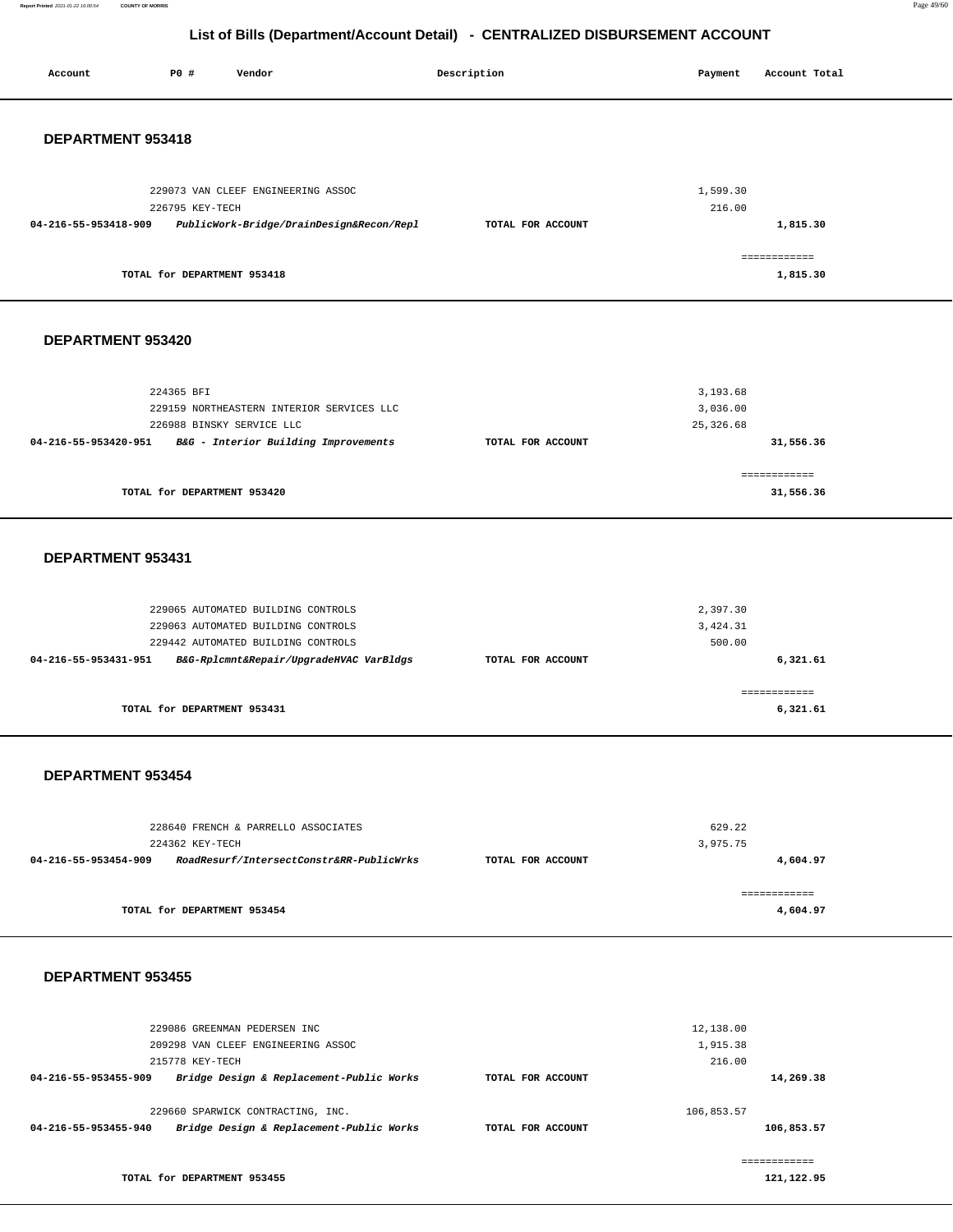**Report Printed** 2021-01-22 16:00:54 **COUNTY OF MORRIS** Page 50/60

## **List of Bills (Department/Account Detail) - CENTRALIZED DISBURSEMENT ACCOUNT**

| Account              | PO#                         | Vendor                                                                                                 | Description       | Payment            | Account Total             |
|----------------------|-----------------------------|--------------------------------------------------------------------------------------------------------|-------------------|--------------------|---------------------------|
| DEPARTMENT 953461    |                             |                                                                                                        |                   |                    |                           |
| 04-216-55-953461-951 |                             | 229183 BILLY CONTRACTING & RESTORATION INC<br>Renov/Upgrd-CriminalJustRefrm-BldgGrnd                   | TOTAL FOR ACCOUNT | 68,350.00          | 68,350.00                 |
|                      | TOTAL for DEPARTMENT 953461 |                                                                                                        |                   |                    | ============<br>68,350.00 |
| DEPARTMENT 953464    |                             |                                                                                                        |                   |                    |                           |
| 04-216-55-953464-909 |                             | 228722 PAR CORPORATION, INC<br>228722 PAR CORPORATION, INC<br>Interior Bldg Upgrades - Bldgs & Grounds | TOTAL FOR ACCOUNT | 750.00<br>3,800.00 | 4,550.00                  |

|                      | 226676 BFI                               |                   | 1,133.16 |
|----------------------|------------------------------------------|-------------------|----------|
| 04-216-55-953464-951 | Interior Bldg Upgrades - Bldgs & Grounds | TOTAL FOR ACCOUNT | 1,133.16 |
|                      |                                          |                   |          |
|                      | TOTAL for DEPARTMENT 953464              |                   | 5,683.16 |

#### **DEPARTMENT 953466**

| TOTAL for DEPARTMENT 953466                                    |                   | 22,400.00 |
|----------------------------------------------------------------|-------------------|-----------|
|                                                                |                   |           |
| ExterBldgUpgrVehcl/EquipRplcmnt-BldGrd<br>04-216-55-953466-940 | TOTAL FOR ACCOUNT | 22,400.00 |
| 229666 PANCIELLO CONSTRUCTION LLC                              |                   | 6,400.00  |
| 229666 PANCIELLO CONSTRUCTION LLC                              |                   | 7,090.01  |
| 229665 PANCIELLO CONSTRUCTION LLC                              |                   | 909.99    |
| 229665 PANCIELLO CONSTRUCTION LLC                              |                   | 8,000.00  |
|                                                                |                   |           |

#### **DEPARTMENT 953487**

| 229070 CHERRY WEBER & ASSOC. PC                                 |                   | 595.40   |
|-----------------------------------------------------------------|-------------------|----------|
| 228952 MALICK AND SCHERER PC                                    |                   | 2,424.73 |
| 229709 IPREO LLC                                                |                   | 193.10   |
| 229636 CHERRY WEBER & ASSOC. PC                                 |                   | 2,486.90 |
| RR, RoadConst/Resurf &Design-PublicWrks<br>04-216-55-953487-909 | TOTAL FOR ACCOUNT | 5,700.13 |
| TOTAL for DEPARTMENT 953487                                     |                   | 5,700.13 |

#### **DEPARTMENT 953490**

| Exterior Equip/Bldg Imrpvmnt-Bldgs&Grnds | TOTAL FOR ACCOUNT                                        | 180,336.56 |
|------------------------------------------|----------------------------------------------------------|------------|
|                                          |                                                          | 45,861.94  |
|                                          |                                                          | 134,474.62 |
|                                          |                                                          |            |
|                                          | 229277 MBT CONTRACTING LLC<br>229477 MBT CONTRACTING LLC |            |

**TOTAL for DEPARTMENT 953490** 

**180,336.56**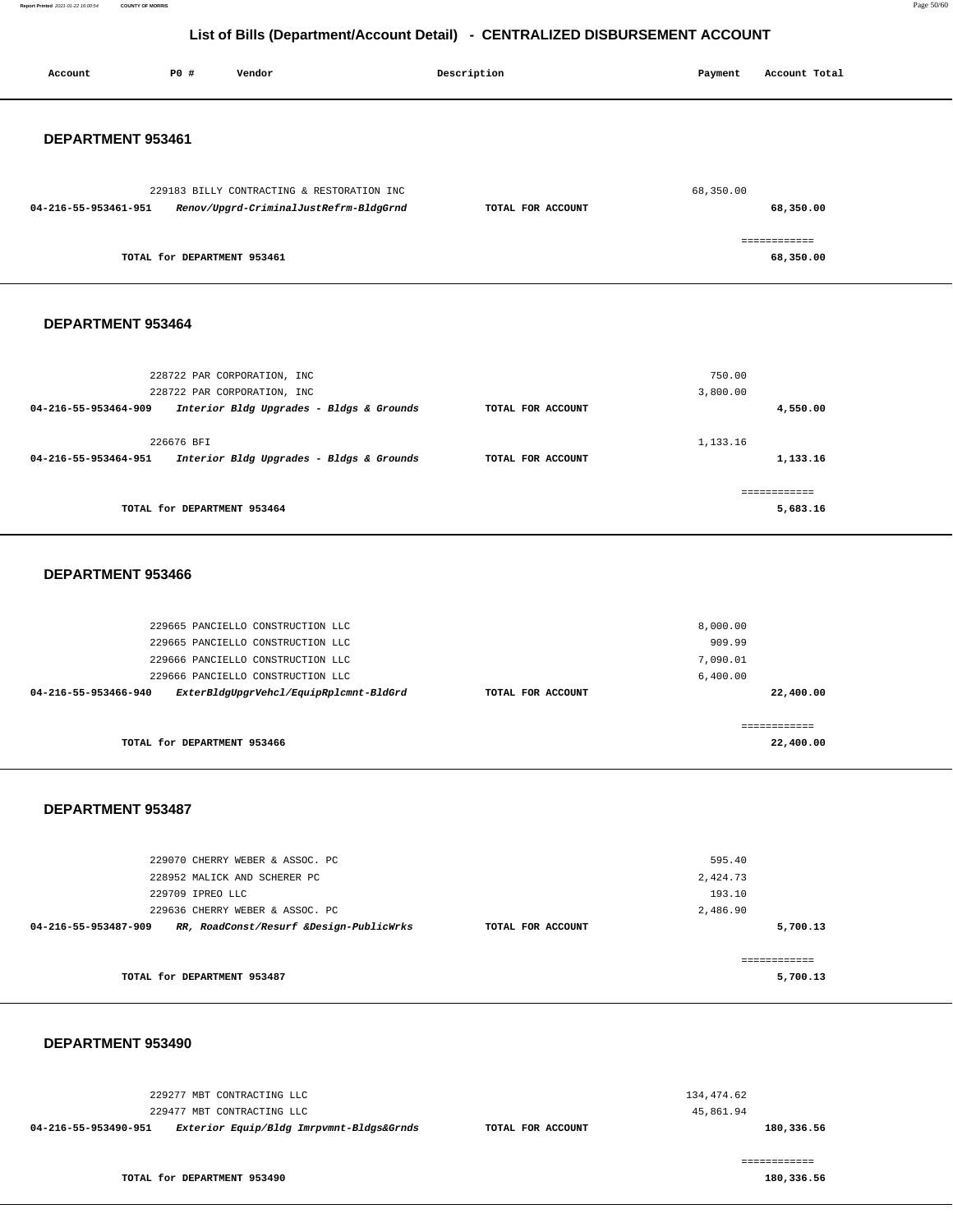**Report Printed** 2021-01-22 16:00:54 **COUNTY OF MORRIS** Page 51/60

## **List of Bills (Department/Account Detail) - CENTRALIZED DISBURSEMENT ACCOUNT**

| Account              | <b>PO #</b>                 | Vendor                                    | Description       | Payment   | Account Total            |
|----------------------|-----------------------------|-------------------------------------------|-------------------|-----------|--------------------------|
| DEPARTMENT 953494    |                             |                                           |                   |           |                          |
| 04-216-55-953494-951 | 226988 BINSKY SERVICE LLC   | Repair/Replc/Upgr Bldg Equip-Bldgs&Grnds  | TOTAL FOR ACCOUNT | 3,573.32  | 3,573.32                 |
|                      | TOTAL for DEPARTMENT 953494 |                                           |                   |           | ============<br>3,573.32 |
| DEPARTMENT 953495    |                             |                                           |                   |           |                          |
|                      |                             | 229477 MBT CONTRACTING LLC                |                   | 59,207.78 |                          |
|                      |                             | 229473 MAGIC TOUCH CONSTRUCTION CO., INC. |                   | 4,194.52  |                          |
|                      |                             | 229473 MAGIC TOUCH CONSTRUCTION CO., INC. |                   | 1,496.16  |                          |
|                      |                             | 229473 MAGIC TOUCH CONSTRUCTION CO., INC. |                   | 187.02    |                          |
|                      |                             | 229473 MAGIC TOUCH CONSTRUCTION CO., INC. |                   | 1,342.85  |                          |
|                      |                             | 229473 MAGIC TOUCH CONSTRUCTION CO., INC. |                   | 2,794.32  |                          |
|                      |                             | 229473 MAGIC TOUCH CONSTRUCTION CO., INC. |                   | 7,540.88  |                          |
|                      |                             | 229473 MAGIC TOUCH CONSTRUCTION CO., INC. |                   | 374.04    |                          |
|                      |                             | 229473 MAGIC TOUCH CONSTRUCTION CO., INC. |                   | 1,768.35  |                          |
|                      |                             | 229473 MAGIC TOUCH CONSTRUCTION CO., INC. |                   | 561.06    |                          |
|                      |                             | 229473 MAGIC TOUCH CONSTRUCTION CO., INC. |                   | 3,796.16  |                          |
| 04-216-55-953495-951 |                             | Interior Bldg Improvements-Bldgs&Grnds    | TOTAL FOR ACCOUNT |           | 83,263.14                |
|                      |                             |                                           |                   |           | ============             |

**TOTAL for DEPARTMENT 953495 83,263.14**

#### **DEPARTMENT 953498**

| TOTAL for DEPARTMENT 953498                                     |                   |            | 419,528.11    |
|-----------------------------------------------------------------|-------------------|------------|---------------|
|                                                                 |                   |            | ------------- |
| Bridge & Drainage Design & Contr-PWorks<br>04-216-55-953498-940 | TOTAL FOR ACCOUNT |            | 378,137.22    |
| 229654 NORTH CREEK LLC                                          |                   | 24,985.67  |               |
| 229339 CMS CONSTRUCTION INC.                                    |                   | 83,932.10  |               |
| 229081 GRADE CONSTRUCTION                                       |                   | 85,175.94  |               |
| 229096 CMS CONSTRUCTION INC.                                    |                   | 184,043.51 |               |
| Bridge & Drainage Design & Contr-PWorks<br>04-216-55-953498-909 | TOTAL FOR ACCOUNT |            | 41,390.89     |
| 228638 M-TEC CONSTRUCTION SERVICE LLC                           |                   | 18,400.00  |               |
| 224536 KEY-TECH                                                 |                   | 504.00     |               |
| 222384 KEY-TECH                                                 |                   | 1,944.00   |               |
| 224152 KEY-TECH                                                 |                   | 2,646.00   |               |
| 229709 IPREO LLC                                                |                   | 84.69      |               |
| 229340 CHERRY WEBER & ASSOC. PC                                 |                   | 3,092.20   |               |
| 229000 OMSUM ENGINEERING, LLC                                   |                   | 14,720.00  |               |
|                                                                 |                   |            |               |

#### **DEPARTMENT 953500**

| 229184 BILLY CONTRACTING & RESTORATION INC                       |                   | 6.596.00 |
|------------------------------------------------------------------|-------------------|----------|
| Bldg Renov CriminalJustice Reform-PWorks<br>04-216-55-953500-951 | TOTAL FOR ACCOUNT | 6,596.00 |
|                                                                  |                   |          |
|                                                                  |                   |          |
| TOTAL for DEPARTMENT 953500                                      |                   | 6,596.00 |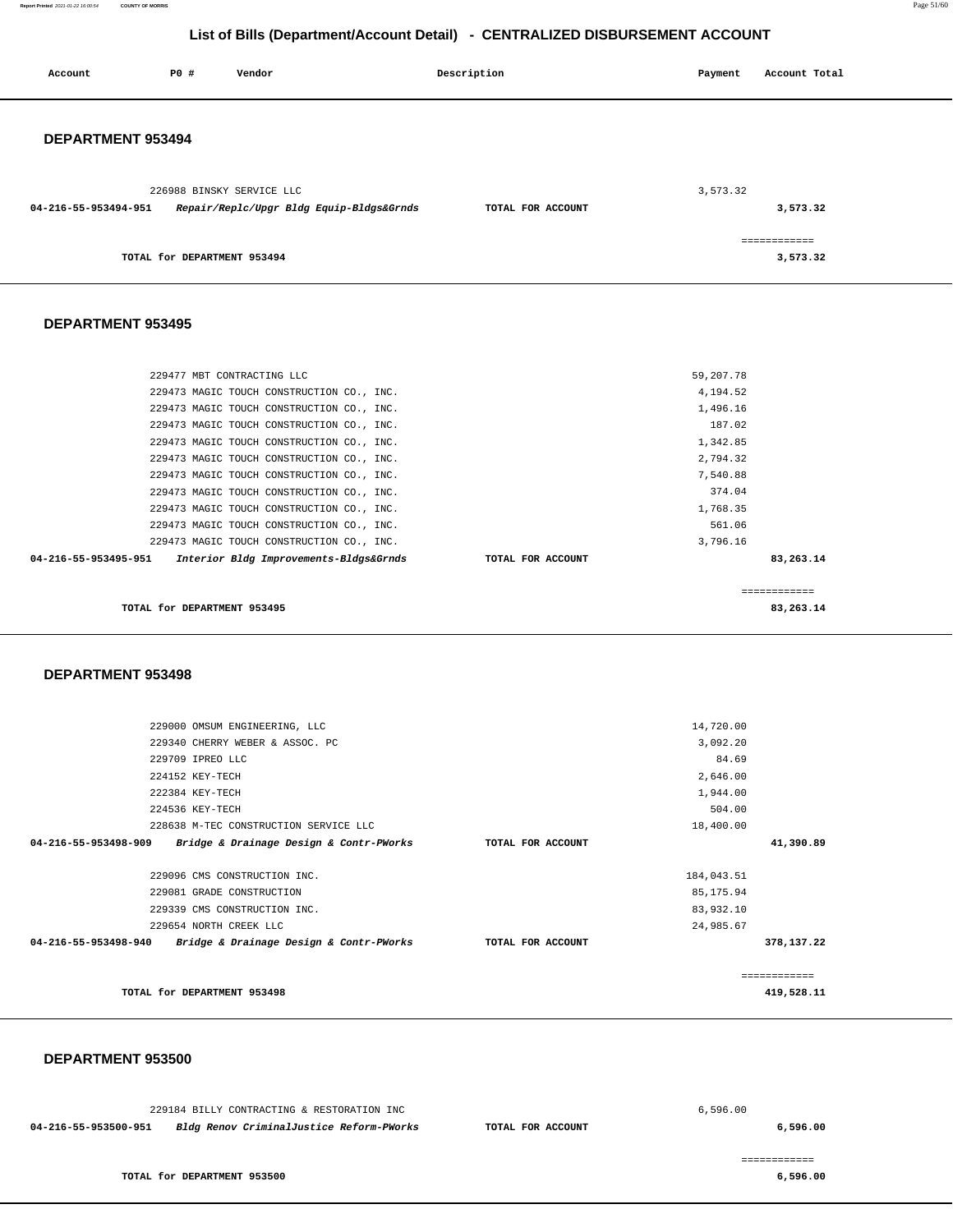**Report Printed** 2021-01-22 16:00:54 **COUNTY OF MORRIS** Page 52/60

## **List of Bills (Department/Account Detail) - CENTRALIZED DISBURSEMENT ACCOUNT**

| Account                  | P0 #                        | Vendor                                  |                                          | Description       | Payment   | Account Total |
|--------------------------|-----------------------------|-----------------------------------------|------------------------------------------|-------------------|-----------|---------------|
|                          |                             |                                         |                                          |                   |           |               |
|                          |                             |                                         |                                          |                   |           |               |
| DEPARTMENT 953524        |                             |                                         |                                          |                   |           |               |
|                          |                             |                                         |                                          |                   |           |               |
|                          |                             |                                         |                                          |                   |           |               |
|                          |                             | 225407 VAN CLEEF ENGINEERING ASSOC      |                                          |                   | 3,568.42  |               |
|                          |                             | 225407 VAN CLEEF ENGINEERING ASSOC      |                                          |                   | 4,463.68  |               |
| 04-216-55-953524-909     |                             | Road Resurfacing/Paving - Engineering   |                                          | TOTAL FOR ACCOUNT |           | 8,032.10      |
|                          |                             |                                         |                                          |                   |           |               |
|                          |                             |                                         |                                          |                   |           | ------------  |
|                          | TOTAL for DEPARTMENT 953524 |                                         |                                          |                   |           | 8,032.10      |
|                          |                             |                                         |                                          |                   |           |               |
|                          |                             |                                         |                                          |                   |           |               |
| DEPARTMENT 953530        |                             |                                         |                                          |                   |           |               |
|                          |                             |                                         |                                          |                   |           |               |
|                          |                             |                                         |                                          |                   |           |               |
|                          |                             | 229075 GREENMAN PEDERSEN INC            |                                          |                   | 805.00    |               |
|                          |                             | 216088 DYNAMIC TRAFFIC LLC              |                                          |                   | 2,300.00  |               |
|                          |                             | 229664 FRENCH & PARRELLO ASSOCIATES     |                                          |                   | 1,842.50  |               |
| 04-216-55-953530-909     |                             |                                         | Rehab/Improv of Roads & RR - Engineering | TOTAL FOR ACCOUNT |           | 4,947.50      |
|                          |                             | 229094 FAI-GON ELECTRIC INC             |                                          |                   | 55,732.60 |               |
| 04-216-55-953530-940     |                             |                                         | Rehab/Improv of Roads & RR - Engineering | TOTAL FOR ACCOUNT |           | 55,732.60     |
|                          |                             |                                         |                                          |                   |           |               |
|                          |                             |                                         |                                          |                   |           | ============  |
|                          | TOTAL for DEPARTMENT 953530 |                                         |                                          |                   |           | 60,680.10     |
|                          |                             |                                         |                                          |                   |           |               |
|                          |                             |                                         |                                          |                   |           |               |
| DEPARTMENT 953531        |                             |                                         |                                          |                   |           |               |
|                          |                             |                                         |                                          |                   |           |               |
|                          |                             |                                         |                                          |                   |           |               |
|                          |                             | 228955 CHERRY WEBER & ASSOC. PC         |                                          |                   | 4,246.60  |               |
|                          |                             | 229340 CHERRY WEBER & ASSOC. PC         |                                          |                   | 3,420.60  |               |
|                          |                             | 229254 WATERS, MCPHERSON, MCNEILL, P.C. |                                          |                   | 77.50     |               |
|                          |                             | 229254 WATERS, MCPHERSON, MCNEILL, P.C. |                                          |                   | 1,601.52  |               |
|                          |                             | 229254 WATERS, MCPHERSON, MCNEILL, P.C. |                                          |                   | 212.58    |               |
|                          |                             | 229254 WATERS, MCPHERSON, MCNEILL, P.C. |                                          |                   | 124.00    |               |
| 04-216-55-953531-909     |                             |                                         | Bridge&DrainageDesign/Constr-Engineering | TOTAL FOR ACCOUNT |           | 9.682.80      |
|                          |                             |                                         |                                          |                   |           | ============  |
|                          | TOTAL for DEPARTMENT 953531 |                                         |                                          |                   |           | 9,682.80      |
|                          |                             |                                         |                                          |                   |           |               |
|                          |                             |                                         |                                          |                   |           |               |
|                          |                             |                                         |                                          |                   |           |               |
| <b>DEPARTMENT 953553</b> |                             |                                         |                                          |                   |           |               |
|                          |                             |                                         |                                          |                   |           |               |
|                          |                             |                                         |                                          |                   |           |               |
|                          |                             | 225338 DITSCHMAN/FLEMINGTON FORD        |                                          |                   | 29,711.00 |               |
| 04-216-55-953553-957     |                             | 225338 DITSCHMAN/FLEMINGTON FORD        |                                          | TOTAL FOR ACCOUNT | 215.00    | 29,926.00     |
|                          |                             |                                         | (2) Vans & (1) Pick Up Truck-PublicWorks |                   |           |               |
|                          |                             |                                         |                                          |                   |           | ============  |
|                          | TOTAL for DEPARTMENT 953553 |                                         |                                          |                   |           | 29,926.00     |
|                          |                             |                                         |                                          |                   |           |               |

#### **DEPARTMENT 953554**

229709 IPREO LLC **04-216-55-953554-909 Paving of County Roadways - Engineering TOTAL FOR ACCOUNT**  48.55

**48.55**

============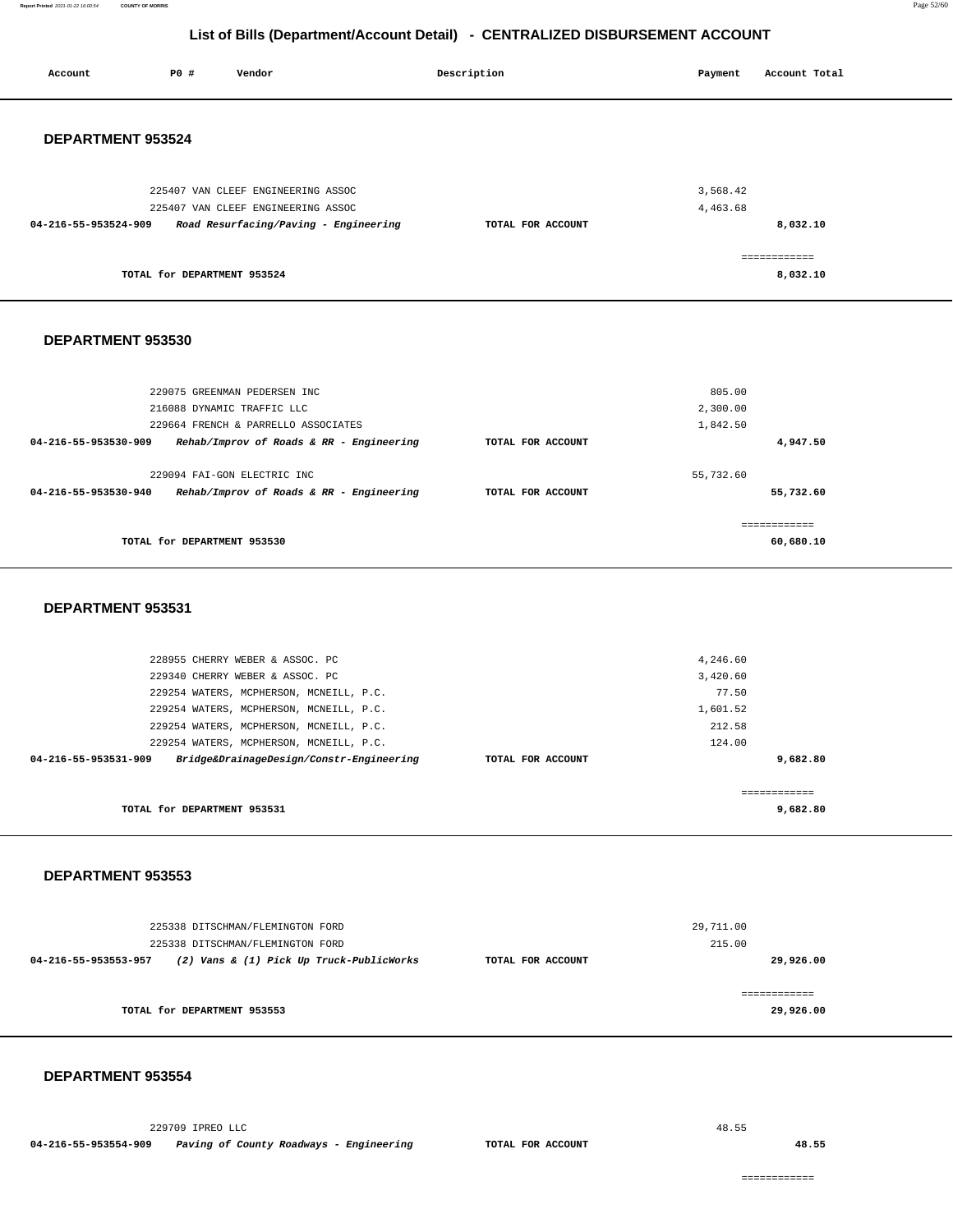**Report Printed** 2021-01-22 16:00:54 **COUNTY OF MORRIS** Page 53/60

## **List of Bills (Department/Account Detail) - CENTRALIZED DISBURSEMENT ACCOUNT**

| Account                  | PO# | Vendor | Description | Payment | Account Total |
|--------------------------|-----|--------|-------------|---------|---------------|
| <b>DEPARTMENT 953554</b> |     |        |             |         |               |

**TOTAL for DEPARTMENT 953554 48.55** 

#### **DEPARTMENT 953555**

| TOTAL for DEPARTMENT 953555                                      |                   |             | 474,077.04 |
|------------------------------------------------------------------|-------------------|-------------|------------|
|                                                                  |                   |             |            |
| 04-216-55-953555-940<br>IntersectionUpgradesVarLocat-Engineering | TOTAL FOR ACCOUNT |             | 438,641.61 |
| 229657 TOP LINE CONSTRUCTION CORP                                |                   | 316, 349.11 |            |
| 228943 MORRIS COUNTY SHERIFF'S OFFICE                            |                   | 40.00       |            |
| 228943 MORRIS COUNTY SHERIFF'S OFFICE                            |                   | 328.00      |            |
| 229098 J.C. CONTRACTING, INC.                                    |                   | 121,924.50  |            |
| 04-216-55-953555-909<br>IntersectionUpgradesVarLocat-Engineering | TOTAL FOR ACCOUNT |             | 35,435.43  |
| 219218 VAN CLEEF ENGINEERING ASSOC                               |                   | 312.56      |            |
| 220119 VAN CLEEF ENGINEERING ASSOC                               |                   | 1,394.62    |            |
| 219156 MALICK AND SCHERER PC                                     |                   | 23,010.00   |            |
| 219817 KEY-TECH                                                  |                   | 1,800.00    |            |
| 219965 KEY-TECH                                                  |                   | 3,326.25    |            |
| 222271 KEY-TECH                                                  |                   | 3,100.00    |            |
| 219797 KEY-TECH                                                  |                   | 492.00      |            |
| 219133 STONEFIELD ENGINEERING AND DESIGN, LLC                    |                   | 2,000.00    |            |
|                                                                  |                   |             |            |

#### **DEPARTMENT 953556**

| 228640 FRENCH & PARRELLO ASSOCIATES                              |                   | 433.76        |
|------------------------------------------------------------------|-------------------|---------------|
| 228640 FRENCH & PARRELLO ASSOCIATES                              |                   | 378.71        |
| 04-216-55-953556-909<br>Railroad Rehab & Improvement-Engineering | TOTAL FOR ACCOUNT | 812.47        |
|                                                                  |                   |               |
| 228949 TOWNSHIP OF MOUNT OLIVE                                   |                   | 904.00        |
| 228949 TOWNSHIP OF MOUNT OLIVE                                   |                   | 400.00        |
| 228949 TOWNSHIP OF MOUNT OLIVE                                   |                   | 452.00        |
| 228949 TOWNSHIP OF MOUNT OLIVE                                   |                   | 175.60        |
| 228946 ROXBURY TWP POLICE DEPT                                   |                   | 855.00        |
| 228946 ROXBURY TWP POLICE DEPT                                   |                   | 855.00        |
| 227507 ASPLUNDH TREE EXPERT LLC                                  |                   | 8,578.80      |
| 227507 ASPLUNDH TREE EXPERT LLC                                  |                   | 2,850.00      |
| 228354 RAILROAD CONSTRUCTION CO, INC.                            |                   | 9,500.00      |
| 04-216-55-953556-940<br>Railroad Rehab & Improvement-Engineering | TOTAL FOR ACCOUNT | 24,570.40     |
|                                                                  |                   | ------------- |
| TOTAL for DEPARTMENT 953556                                      |                   | 25,382.87     |

#### **DEPARTMENT 953560**

|                      | 229709 IPREO LLC<br>229709 IPREO LLC     |                   | 185.99<br>74.15 |
|----------------------|------------------------------------------|-------------------|-----------------|
| 04-216-55-953560-909 | Bridge Design/Rehab/Drainage-Engineering | TOTAL FOR ACCOUNT | 260.14          |
|                      | TOTAL for DEPARTMENT 953560              |                   | 260.14          |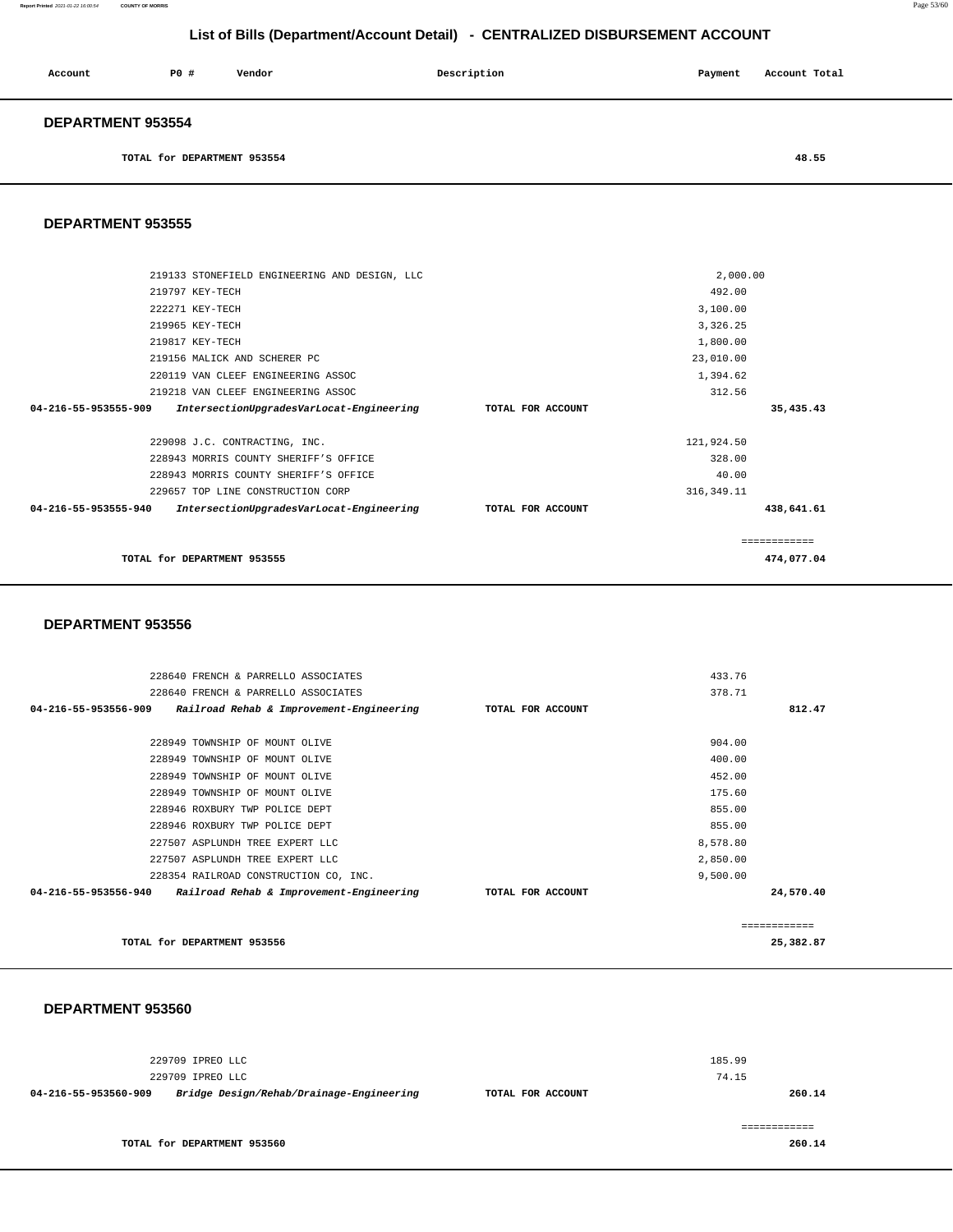**Report Printed** 2021-01-22 16:00:54 **COUNTY OF MORRIS** Page 54/60

## **List of Bills (Department/Account Detail) - CENTRALIZED DISBURSEMENT ACCOUNT**

| Account              | P0 #                        | Vendor                                                        | Description |                   | Payment | Account Total          |  |
|----------------------|-----------------------------|---------------------------------------------------------------|-------------|-------------------|---------|------------------------|--|
| DEPARTMENT 953562    |                             |                                                               |             |                   |         |                        |  |
| 04-216-55-953562-909 | 229709 IPREO LLC            | Interior Building Improvements - B&G                          |             | TOTAL FOR ACCOUNT | 129.46  | 129.46                 |  |
|                      | TOTAL for DEPARTMENT 953562 |                                                               |             |                   |         | ============<br>129.46 |  |
| DEPARTMENT 953566    |                             |                                                               |             |                   |         |                        |  |
| 04-216-55-953566-909 | 229709 IPREO LLC            | Design Storage Bldg for L&PS-Engineering                      |             | TOTAL FOR ACCOUNT |         | 8.09<br>8.09           |  |
|                      | TOTAL for DEPARTMENT 953566 |                                                               |             |                   |         | ============<br>8.09   |  |
| DEPARTMENT 953567    |                             |                                                               |             |                   |         |                        |  |
| 04-216-55-953567-909 | 229709 IPREO LLC            | CourthouseChiller/HotWaterHeatPiping-B&G                      |             | TOTAL FOR ACCOUNT | 38.30   | 38.30                  |  |
|                      | TOTAL for DEPARTMENT 953567 |                                                               |             |                   |         | ============<br>38.30  |  |
| DEPARTMENT 953568    |                             |                                                               |             |                   |         |                        |  |
|                      | 229709 IPREO LLC            | 04-216-55-953568-909 Exterior Projects & Bldg Imprvmnts - B&G |             | TOTAL FOR ACCOUNT | 127.51  | 127.51                 |  |
|                      | TOTAL for DEPARTMENT 953568 |                                                               |             |                   |         | ------------<br>127.51 |  |
| DEPARTMENT 953569    |                             |                                                               |             |                   |         |                        |  |
|                      | 229709 IPREO LLC            | 04-216-55-953569-909 Repair Wharton Rd Dept Bldg Footing- B&G |             | TOTAL FOR ACCOUNT | 41.10   | 41.10                  |  |
|                      | TOTAL for DEPARTMENT 953569 |                                                               |             |                   |         | ------------<br>41.10  |  |
| DEPARTMENT 953570    |                             |                                                               |             |                   |         |                        |  |
|                      | 229709 IPREO LLC            | 04-216-55-953570-909 Morris View Mechanical Upgrades - B&G    |             | TOTAL FOR ACCOUNT | 29.24   | 29.24                  |  |
|                      | TOTAL for DEPARTMENT 953570 |                                                               |             |                   |         | ============<br>29.24  |  |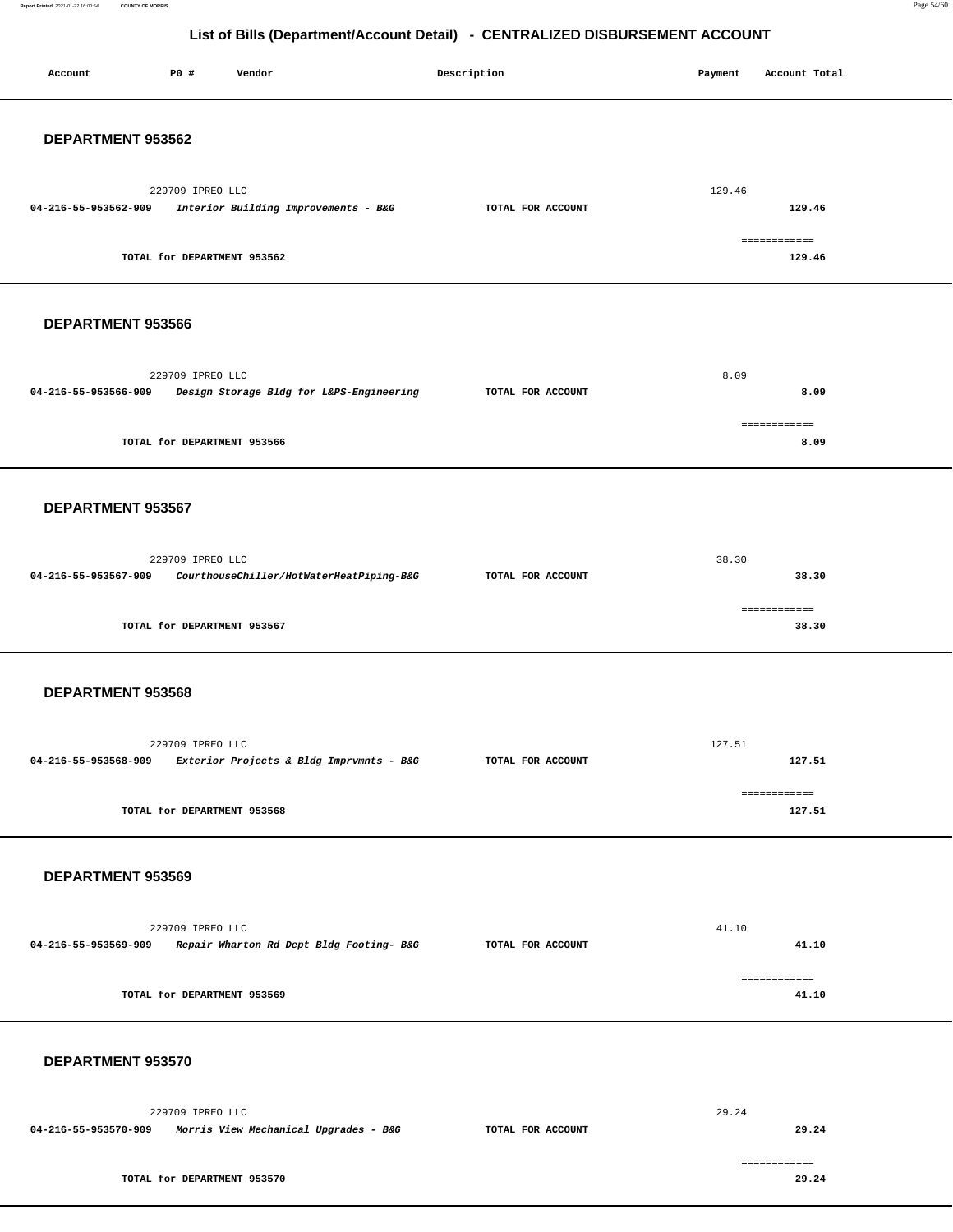| Account                        | P0 #                        | Vendor                                                                               | Description |                   |  | Payment     | Account Total             |  |
|--------------------------------|-----------------------------|--------------------------------------------------------------------------------------|-------------|-------------------|--|-------------|---------------------------|--|
| DEPARTMENT 953578              |                             |                                                                                      |             |                   |  |             |                           |  |
|                                |                             |                                                                                      |             |                   |  |             |                           |  |
| 04-216-55-953578-909           | 229709 IPREO LLC            | Renov New Jury Assbly Rm/GrandJuryRm-B&G                                             |             | TOTAL FOR ACCOUNT |  | 51.46       | 51.46                     |  |
|                                | TOTAL for DEPARTMENT 953578 |                                                                                      |             |                   |  |             | ============<br>51.46     |  |
| Cty Bridge Design & Constructi |                             |                                                                                      |             |                   |  |             |                           |  |
|                                |                             | 224885 RICHARD GRUBB & ASSOC., INC.                                                  |             |                   |  | 3,927.00    |                           |  |
| 04-216-55-953975-909           |                             | 224885 RICHARD GRUBB & ASSOC., INC.<br>Miscellaneous - Other                         |             | TOTAL FOR ACCOUNT |  | 9,987.00    | 13,914.00                 |  |
|                                |                             |                                                                                      |             |                   |  |             |                           |  |
|                                |                             | TOTAL for Cty Bridge Design & Constructi                                             |             |                   |  |             | ------------<br>13,914.00 |  |
| DEPARTMENT 954559              |                             |                                                                                      |             |                   |  |             |                           |  |
|                                |                             |                                                                                      |             |                   |  |             |                           |  |
|                                | 229709 IPREO LLC            |                                                                                      |             |                   |  | 48.87       |                           |  |
| 04-216-55-954559-909           |                             | HVAC Units/Hot Water Boilers/Tanks-Jail                                              |             | TOTAL FOR ACCOUNT |  |             | 48.87                     |  |
|                                | TOTAL for DEPARTMENT 954559 |                                                                                      |             |                   |  |             | ============<br>48.87     |  |
| DEPARTMENT 955306              |                             |                                                                                      |             |                   |  |             |                           |  |
|                                |                             |                                                                                      |             |                   |  |             |                           |  |
| 04-216-55-955306-951           |                             | 226033 MAGIC TOUCH CONSTRUCTION CO., INC.<br>Renovate Resident Tub/Shower Area-MV    |             | TOTAL FOR ACCOUNT |  | 39, 132. 38 |                           |  |
|                                |                             |                                                                                      |             |                   |  |             | 39,132.38                 |  |
|                                | TOTAL for DEPARTMENT 955306 |                                                                                      |             |                   |  |             | ============<br>39,132.38 |  |
| DEPARTMENT 955403              |                             |                                                                                      |             |                   |  |             |                           |  |
|                                |                             |                                                                                      |             |                   |  |             |                           |  |
| 04-216-55-955403-951           |                             | 226033 MAGIC TOUCH CONSTRUCTION CO., INC.<br>MV-Long Term Health Center Improvements |             | TOTAL FOR ACCOUNT |  | 4,994.87    | 4,994.87                  |  |
|                                | TOTAL for DEPARTMENT 955403 |                                                                                      |             |                   |  |             | ============<br>4,994.87  |  |
| DEPARTMENT 963547              |                             |                                                                                      |             |                   |  |             |                           |  |

229709 IPREO LLC **04-216-55-963547-909 Emerg Resp Vehicle &Equip-Law&PublicSfty TOTAL FOR ACCOUNT**  23.19

**23.19**

============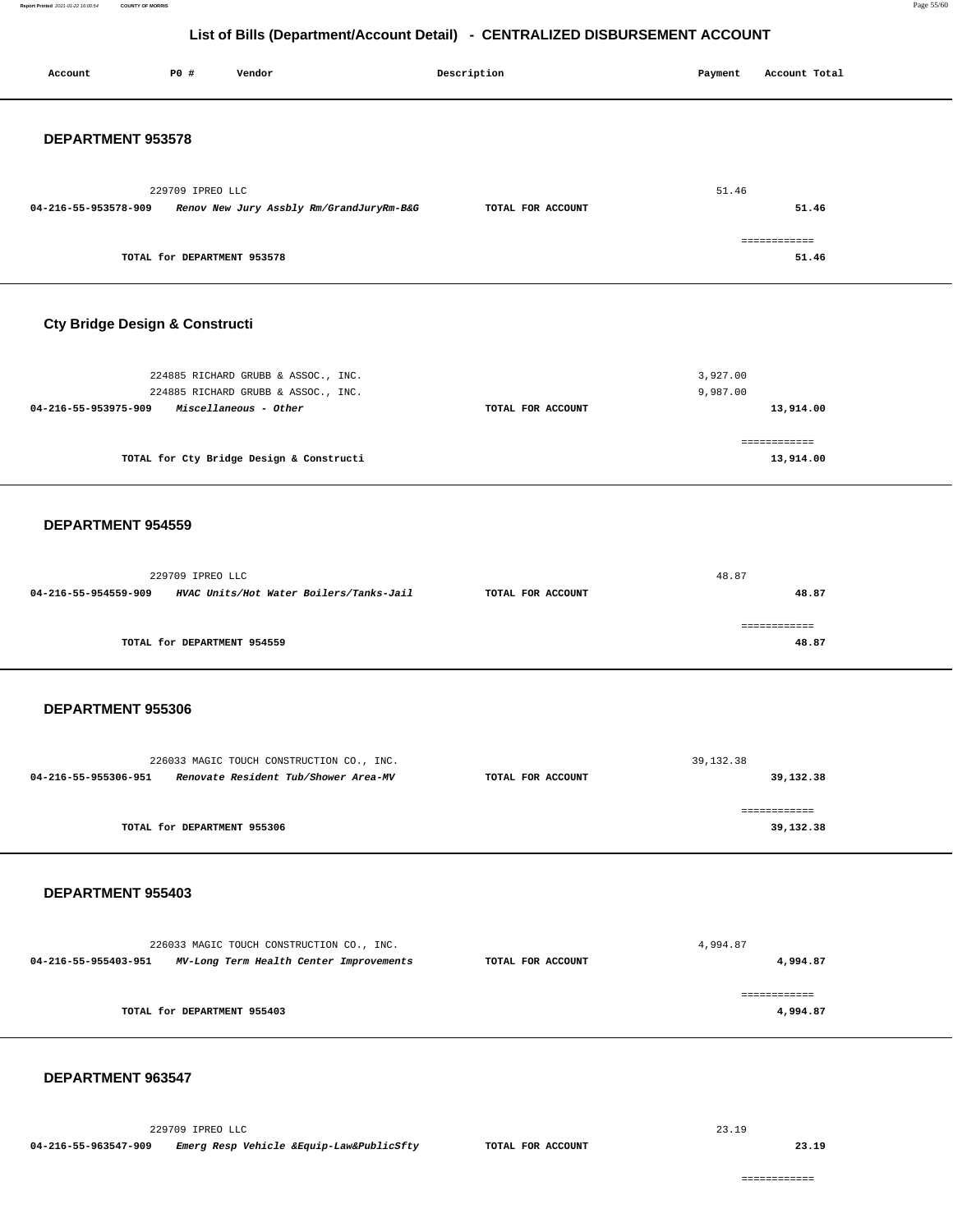| Account           | <b>PO #</b>                 | Vendor | Description | Payment | Account Total |
|-------------------|-----------------------------|--------|-------------|---------|---------------|
| DEPARTMENT 963547 |                             |        |             |         |               |
|                   | TOTAL for DEPARTMENT 963547 |        |             |         | 23.19         |

#### **DEPARTMENT 963572**

| 229709 IPREO LLC                                           |                   | 43.15 |  |
|------------------------------------------------------------|-------------------|-------|--|
| Replace & Upgrade Equipment - PSTA<br>04-216-55-963572-909 | TOTAL FOR ACCOUNT | 43.15 |  |
|                                                            |                   |       |  |
| TOTAL for DEPARTMENT 963572                                |                   | 43.15 |  |

#### **DEPARTMENT 964367**

|                      | 229709 IPREO LLC                      | 0.54              |      |  |
|----------------------|---------------------------------------|-------------------|------|--|
| 04-216-55-964367-909 | New Carperting for Cty Clerk's Office | TOTAL FOR ACCOUNT | 0.54 |  |
|                      |                                       |                   |      |  |
|                      |                                       |                   |      |  |
|                      | TOTAL for DEPARTMENT 964367           |                   | 0.54 |  |
|                      |                                       |                   |      |  |

#### **DEPARTMENT 964435**

|                      | 229709 IPREO LLC                         |                   | 0.65       |
|----------------------|------------------------------------------|-------------------|------------|
| 04-216-55-964435-909 | Surrogate - Surrogate Application System | TOTAL FOR ACCOUNT | 0.65       |
|                      |                                          |                   |            |
|                      |                                          |                   | ---------- |
|                      | TOTAL for DEPARTMENT 964435              |                   | 0.65       |
|                      |                                          |                   |            |

#### **DEPARTMENT 964546**

|                      | 229709 IPREO LLC                         |                   | 23.73 |
|----------------------|------------------------------------------|-------------------|-------|
| 04-216-55-964546-909 | Replace Fire Alarm Electrical Sys - Risk | TOTAL FOR ACCOUNT | 23.73 |
|                      |                                          |                   |       |
|                      |                                          |                   |       |
|                      | TOTAL for DEPARTMENT 964546              |                   | 23.73 |

#### **DEPARTMENT 964574**

| 226472 OFS                                                     |                   | 35,427.31 |
|----------------------------------------------------------------|-------------------|-----------|
| 226472 OFS                                                     |                   | 4,253.32  |
| (10) Workstations - Extension Services<br>04-216-55-964574-953 | TOTAL FOR ACCOUNT | 39,680.63 |
|                                                                |                   |           |
|                                                                |                   |           |
| TOTAL for DEPARTMENT 964574                                    |                   | 39,680.63 |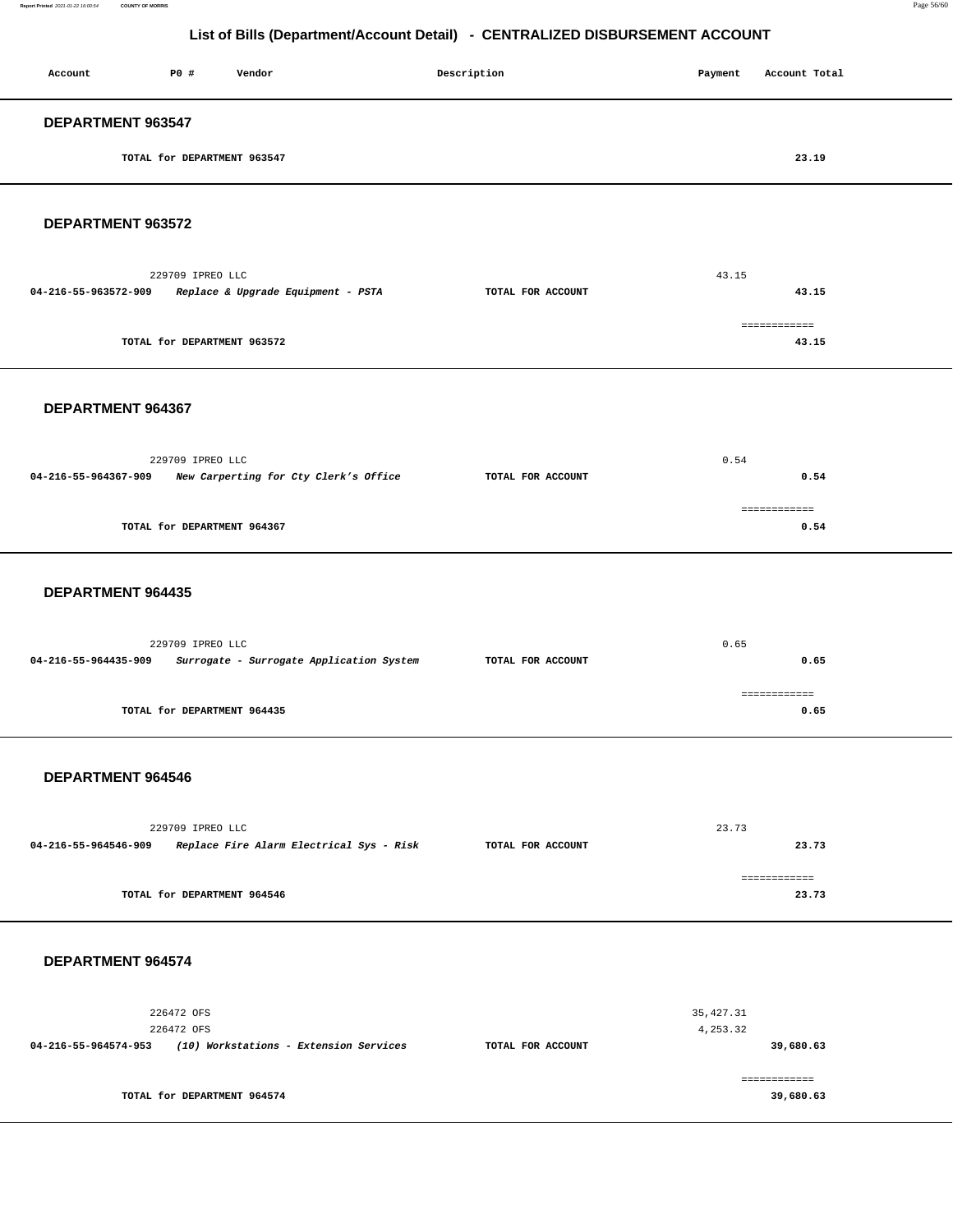**Report Printed** 2021-01-22 16:00:54 **COUNTY OF MORRIS** Page 57/60

## **List of Bills (Department/Account Detail) - CENTRALIZED DISBURSEMENT ACCOUNT**

| Account              | P0 #                                            | Vendor                                   | Description       | Payment         | Account Total                  |
|----------------------|-------------------------------------------------|------------------------------------------|-------------------|-----------------|--------------------------------|
| DEPARTMENT 964580    |                                                 |                                          |                   |                 |                                |
| 04-216-55-964580-909 | 229709 IPREO LLC<br>TOTAL for DEPARTMENT 964580 | Replace MAPS Vehicles - Human Services   | TOTAL FOR ACCOUNT | 10.36           | 10.36<br>============<br>10.36 |
|                      |                                                 |                                          |                   |                 |                                |
| DEPARTMENT 964582    |                                                 |                                          |                   |                 |                                |
| 04-216-55-964582-909 | 229709 IPREO LLC                                | Replace/Upgrade FireAlarm Sys - RiskMgmt | TOTAL FOR ACCOUNT | 59.33           | 59.33                          |
|                      | TOTAL for DEPARTMENT 964582                     |                                          |                   |                 | ============<br>59.33          |
| DEPARTMENT 964583    |                                                 |                                          |                   |                 |                                |
|                      |                                                 |                                          |                   |                 |                                |
| 04-216-55-964583-909 | 229709 IPREO LLC                                | Plumbing Fixt Fire Supress Sys-RiskMgmt  | TOTAL FOR ACCOUNT | 38.84           | 38.84                          |
|                      | TOTAL for DEPARTMENT 964583                     |                                          |                   |                 | ============<br>38.84          |
| DEPARTMENT 966581    |                                                 |                                          |                   |                 |                                |
|                      |                                                 |                                          |                   |                 |                                |
| 04-216-55-966581-909 | 229709 IPREO LLC                                | Rehab of Mt Arlington Water Tank - MCMUA | TOTAL FOR ACCOUNT | 25.78           | 25.78                          |
|                      | TOTAL for DEPARTMENT 966581                     |                                          |                   |                 | ============<br>25.78          |
| DEPARTMENT 968538    |                                                 |                                          |                   |                 |                                |
|                      |                                                 |                                          |                   |                 |                                |
| 04-216-55-968538-909 | 229709 IPREO LLC                                | Various Building Projects - MC VoTech    | TOTAL FOR ACCOUNT | 172.61          | 172.61                         |
|                      | TOTAL for DEPARTMENT 968538                     |                                          |                   |                 | ============<br>172.61         |
| DEPARTMENT 968584    |                                                 |                                          |                   |                 |                                |
|                      | 229709 IPREO LLC                                | 229710 MCMANIMON, SCOTLAND & BAUMANN LLC |                   | 300.00<br>40.45 |                                |
| 04-216-55-968584-909 |                                                 | Bldg Improvments/Upgrades Var Bldgs-MCST | TOTAL FOR ACCOUNT |                 | 340.45                         |
|                      | TOTAL for DEPARTMENT 968584                     |                                          |                   |                 | ============<br>340.45         |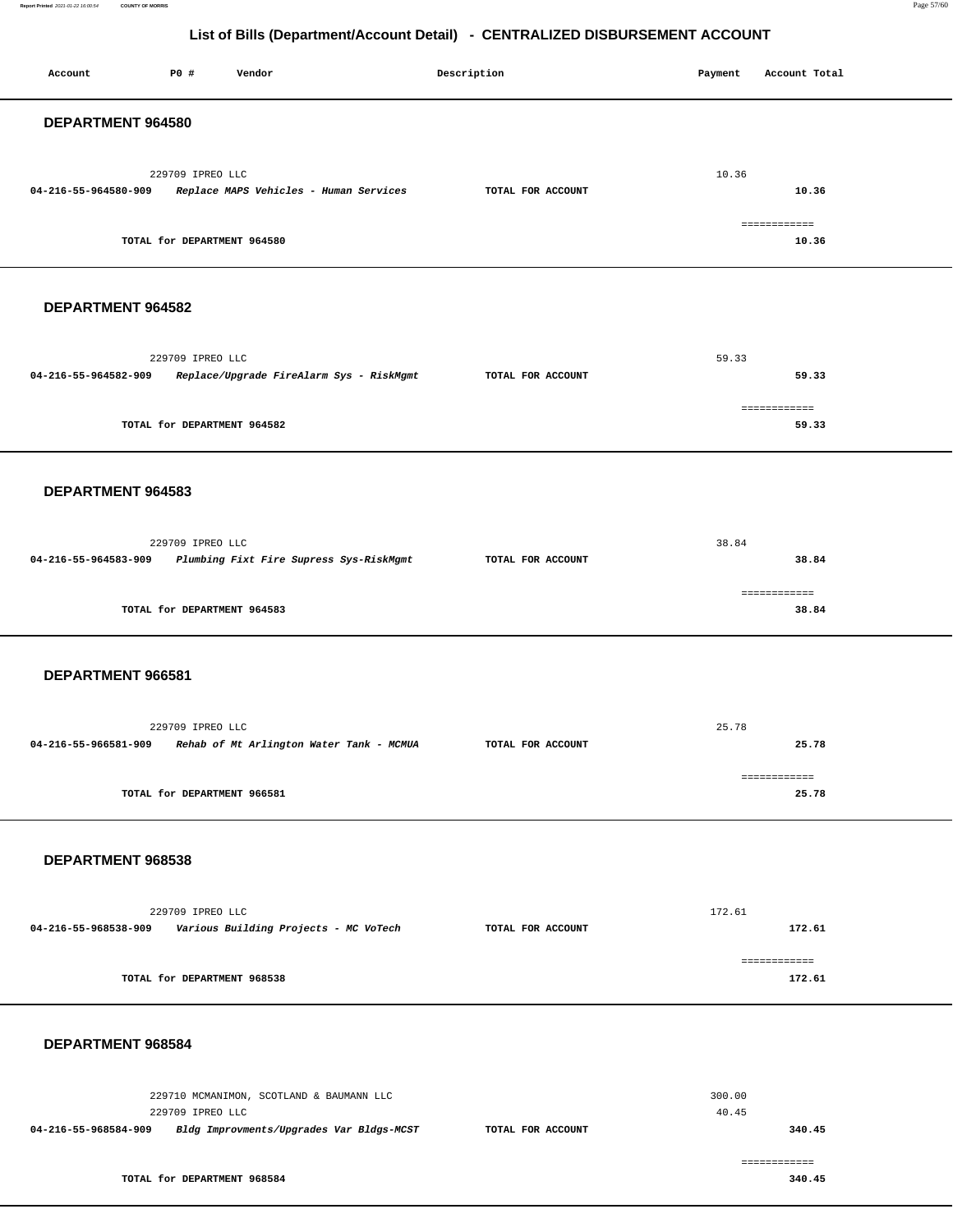| Account              | <b>PO #</b>                 | Vendor                                                                               | Description       | Payment | Account Total          |
|----------------------|-----------------------------|--------------------------------------------------------------------------------------|-------------------|---------|------------------------|
| DEPARTMENT 969599    |                             |                                                                                      |                   |         |                        |
| 04-216-55-969599-909 |                             | 229710 MCMANIMON, SCOTLAND & BAUMANN LLC<br>Refund County Gen Oblig BondSeries 2012A | TOTAL FOR ACCOUNT | 300.00  | 300.00                 |
|                      | TOTAL for DEPARTMENT 969599 |                                                                                      |                   |         | ============<br>300.00 |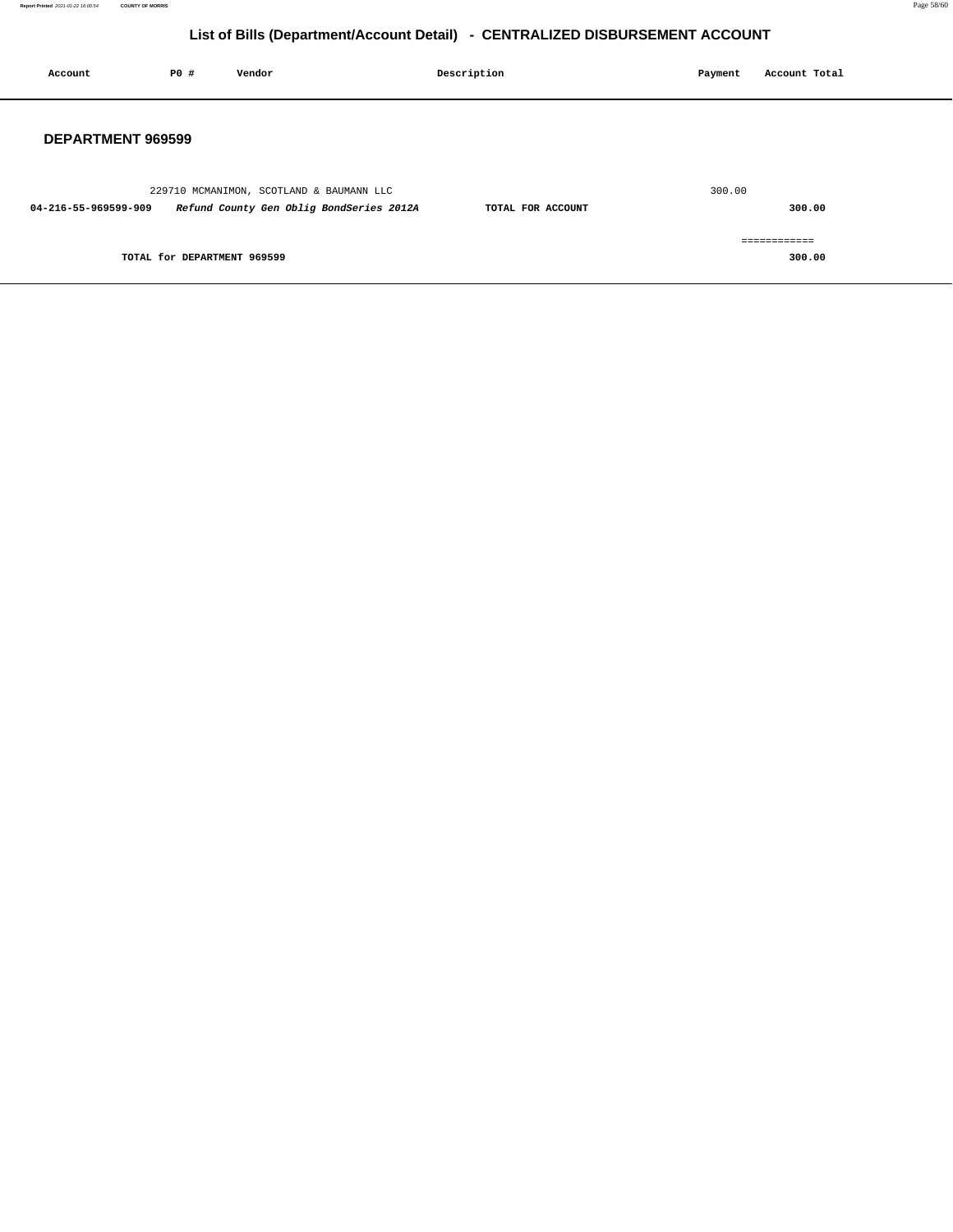**Report Printed** 2021-01-22 16:00:54 **COUNTY OF MORRIS** Page 59/60

## **List of Bills (Department/Account Detail) - CENTRALIZED DISBURSEMENT ACCOUNT**

| Account                                                 | P0 #                         | Vendor                                                         | Description       | Payment         | Account Total                          |  |
|---------------------------------------------------------|------------------------------|----------------------------------------------------------------|-------------------|-----------------|----------------------------------------|--|
| <b>Dedicated Trust</b><br><b>Weights &amp; Measures</b> |                              |                                                                |                   |                 |                                        |  |
| 13-290-56-575801-888                                    | TOTAL for Weights & Measures | 229824 COUNTY OF MORRIS<br>Weights & Measures                  | TOTAL FOR ACCOUNT | 77,442.59       | 77,442.59<br>============<br>77,442.59 |  |
| <b>Construction Board of Appeals</b>                    |                              |                                                                |                   |                 |                                        |  |
| 13-290-56-576801-888                                    |                              | 228285 W.B. MASON COMPANY INC<br>Construction Board of Appeals | TOTAL FOR ACCOUNT | 40.78           | 40.78                                  |  |
|                                                         |                              | TOTAL for Construction Board of Appeals                        |                   |                 | ============<br>40.78                  |  |
| <b>Tax Board</b>                                        |                              |                                                                |                   |                 |                                        |  |
|                                                         | 228624 NJACTB                | 228611 DANIELLE MARIE SECOLA                                   |                   | 129.99<br>80.00 |                                        |  |

**13-290-56-577101-888 Tax Board TOTAL FOR ACCOUNT 209.99 TOTAL for Tax Board**  ============ **209.99**

#### **DEPARTMENT 578201**

| 13-290-56-578201-888<br>Storm Recovery Trust | TOTAL FOR ACCOUNT | 65,111.50 |
|----------------------------------------------|-------------------|-----------|
| 229669 JJS SERVICES, INC.                    | 10,560.00         |           |
| 229669 JJS SERVICES, INC.                    | 3,200.00          |           |
| 229669 JJS SERVICES, INC.                    | 12,055.00         |           |
| 229482 JJS SERVICES, INC.                    | 400.00            |           |
| 229482 JJS SERVICES, INC.                    | 1,000.00          |           |
| 229482 JJS SERVICES, INC.                    | 877.50            |           |
| 229482 JJS SERVICES, INC.                    | 200.00            |           |
| 229482 JJS SERVICES, INC.                    | 500.00            |           |
| 229482 JJS SERVICES, INC.                    | 1,000.00          |           |
| 229482 JJS SERVICES, INC.                    | 1,500.00          |           |
| 229482 JJS SERVICES, INC.                    | 20,100.00         |           |
| 229482 JJS SERVICES, INC.                    | 585.00            |           |
| 229482 JJS SERVICES, INC.                    | 1,249.00          |           |
| 229482 JJS SERVICES, INC.                    | 6,685.00          |           |
| 229482 JJS SERVICES, INC.                    | 600.00            |           |
| 229482 JJS SERVICES, INC.                    | 600.00            |           |
| 229482 JJS SERVICES, INC.                    | 1,500.00          |           |
| 229482 JJS SERVICES, INC.                    | 1,500.00          |           |
| 229482 JJS SERVICES, INC.                    | 1,000.00          |           |
|                                              |                   |           |

**TOTAL for DEPARTMENT 578201 65,111.50** 

============